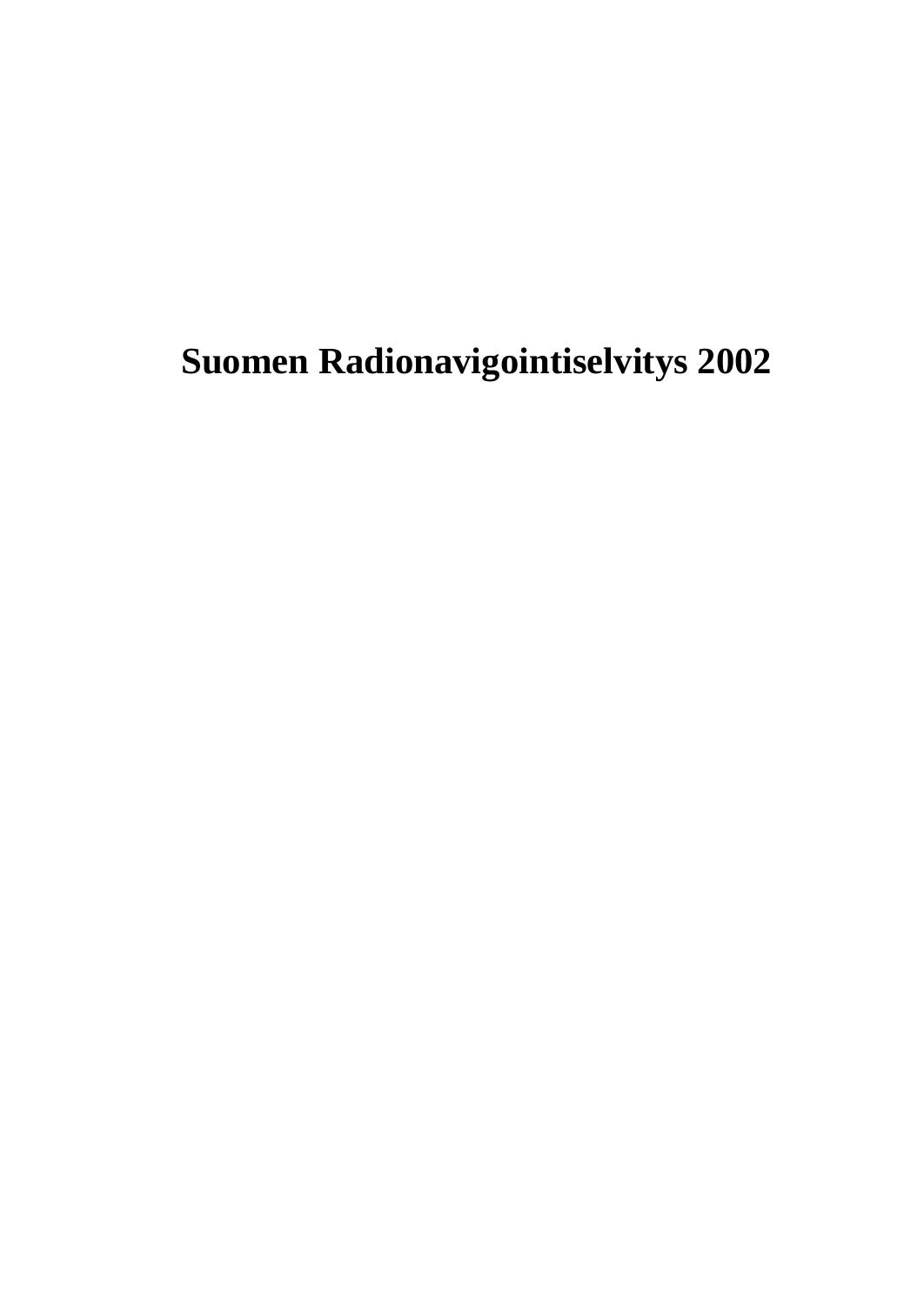# Sisällysluettelo

| $\mathbf{1}$   |     |       |                                                                            |  |
|----------------|-----|-------|----------------------------------------------------------------------------|--|
|                | 1.1 |       |                                                                            |  |
|                | 1.2 |       |                                                                            |  |
|                | 1.3 |       |                                                                            |  |
| $\overline{2}$ |     |       |                                                                            |  |
|                | 2.1 |       |                                                                            |  |
|                |     | 2.1.1 |                                                                            |  |
|                |     | 2.1.2 |                                                                            |  |
|                |     | 2.1.3 |                                                                            |  |
|                |     | 2.1.4 |                                                                            |  |
|                |     | 2.1.5 |                                                                            |  |
|                |     | 2.1.6 |                                                                            |  |
|                |     | 2.1.7 |                                                                            |  |
|                |     | 2.1.8 |                                                                            |  |
|                |     | 2.1.9 |                                                                            |  |
|                |     |       |                                                                            |  |
|                |     | 2.2.1 |                                                                            |  |
|                |     | 2.2.2 |                                                                            |  |
|                |     | 2.2.3 |                                                                            |  |
|                |     | 2.2.4 |                                                                            |  |
|                | 2.3 |       |                                                                            |  |
|                |     | 2.3.1 |                                                                            |  |
|                |     | 2.3.2 |                                                                            |  |
|                |     | 2.3.3 |                                                                            |  |
|                |     | 2.3.4 |                                                                            |  |
|                |     | 2.3.5 |                                                                            |  |
|                |     | 2.3.6 |                                                                            |  |
|                |     | 2.3.7 |                                                                            |  |
|                |     | 2.3.8 |                                                                            |  |
|                |     | 2.3.9 |                                                                            |  |
| 3              |     |       |                                                                            |  |
|                | 3.1 |       |                                                                            |  |
|                | 3.2 |       |                                                                            |  |
|                | 3.3 |       | EGNOS (EUROPEAN GEOSTATIONARY NAVIGATION OVERLAY SERVICE, "GNSS 1" (GLOBAL |  |
|                |     |       |                                                                            |  |
|                | 3.4 |       |                                                                            |  |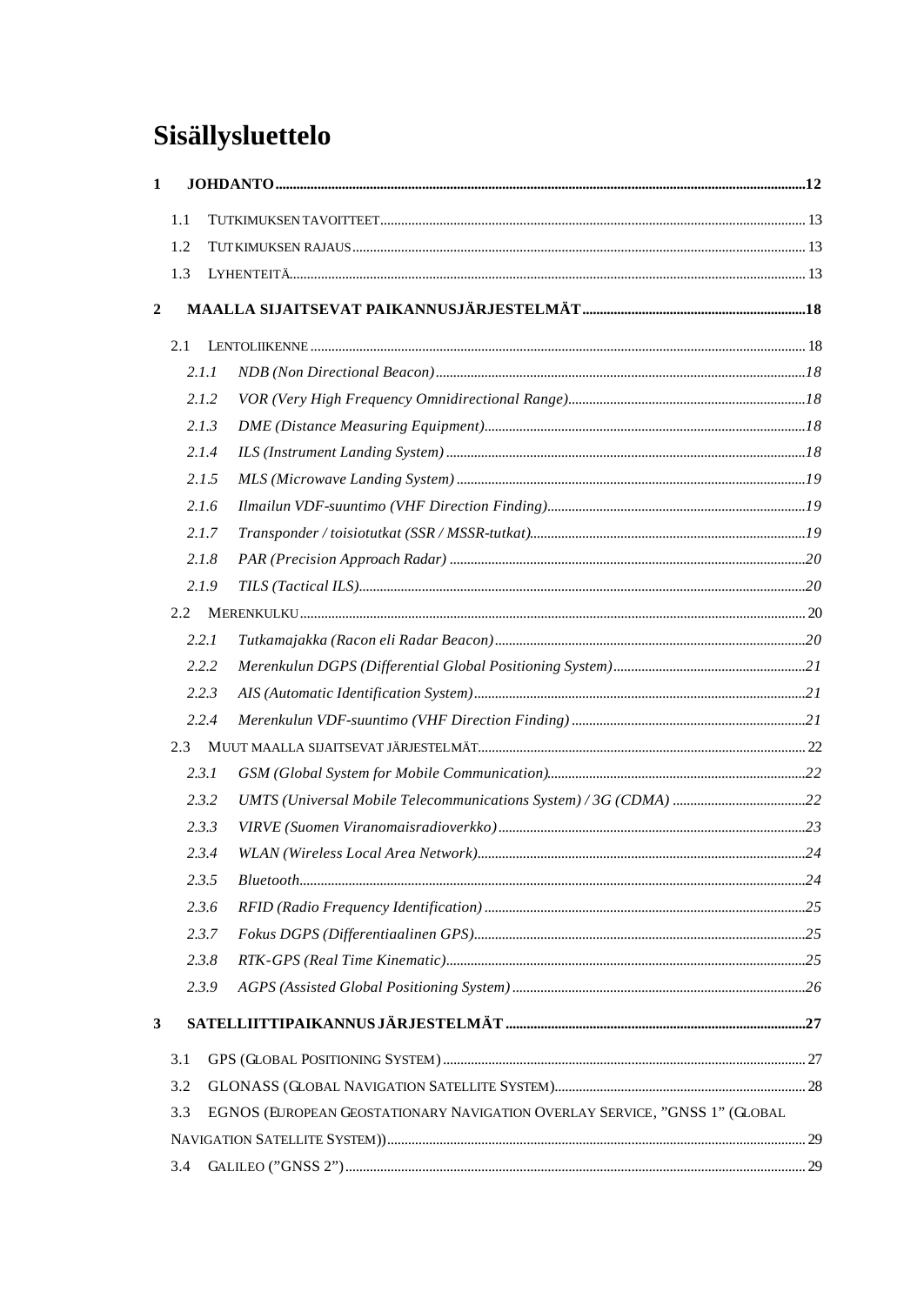|                         | 3.5 |         | COSPAS / SARSAT (COSMICHESKAY SISTYEMA POISKA AVARIYNICH SUDOV / SEARCH AND |  |
|-------------------------|-----|---------|-----------------------------------------------------------------------------|--|
|                         |     |         |                                                                             |  |
|                         | 3.6 |         |                                                                             |  |
|                         | 3.7 |         |                                                                             |  |
| $\overline{\mathbf{4}}$ |     |         |                                                                             |  |
|                         | 4.1 |         |                                                                             |  |
|                         | 4.2 |         | JÄRJESTELMIEN YLLÄPITÄJÄT, KÄYTTÄJÄMÄÄRÄT JA TULEVAISUUDENNÄKYMÄT  35       |  |
|                         | 4.3 |         |                                                                             |  |
|                         | 4.4 |         |                                                                             |  |
| 5                       |     |         | JÄRJESTELMIEN KÄYTTÄJIEN TARPEET JA TULEVAISUUDEN TOIVEET 47                |  |
|                         | 5.1 |         |                                                                             |  |
|                         | 5.2 |         |                                                                             |  |
|                         |     | 5.2.1   |                                                                             |  |
|                         |     | 5.2.2   |                                                                             |  |
|                         |     |         |                                                                             |  |
|                         |     | 5.3.1   |                                                                             |  |
|                         |     | 5.3.1.1 |                                                                             |  |
|                         |     | 5.3.1.2 |                                                                             |  |
|                         |     | 5.3.1.3 |                                                                             |  |
|                         |     |         |                                                                             |  |
|                         | 5.4 |         |                                                                             |  |
|                         | 5.5 |         |                                                                             |  |
|                         |     | 5.5.1   |                                                                             |  |
|                         |     | 5.5.2   |                                                                             |  |
|                         |     |         |                                                                             |  |
|                         |     | 5.6.1   |                                                                             |  |
|                         |     | 5.6.2   |                                                                             |  |
| 6                       |     |         |                                                                             |  |
|                         | 6.1 |         |                                                                             |  |
|                         |     | 6.1.1   |                                                                             |  |
|                         |     | 6.1.2   |                                                                             |  |
|                         |     | 6.1.2.1 |                                                                             |  |
|                         |     | 6.1.2.2 |                                                                             |  |
|                         | 6.2 |         |                                                                             |  |
|                         |     | 6.2.1   |                                                                             |  |
|                         |     | 6.2.1.1 |                                                                             |  |
|                         |     | 6.2.1.2 |                                                                             |  |
|                         |     | 6.2.1.3 |                                                                             |  |
|                         |     | 6.2.2   |                                                                             |  |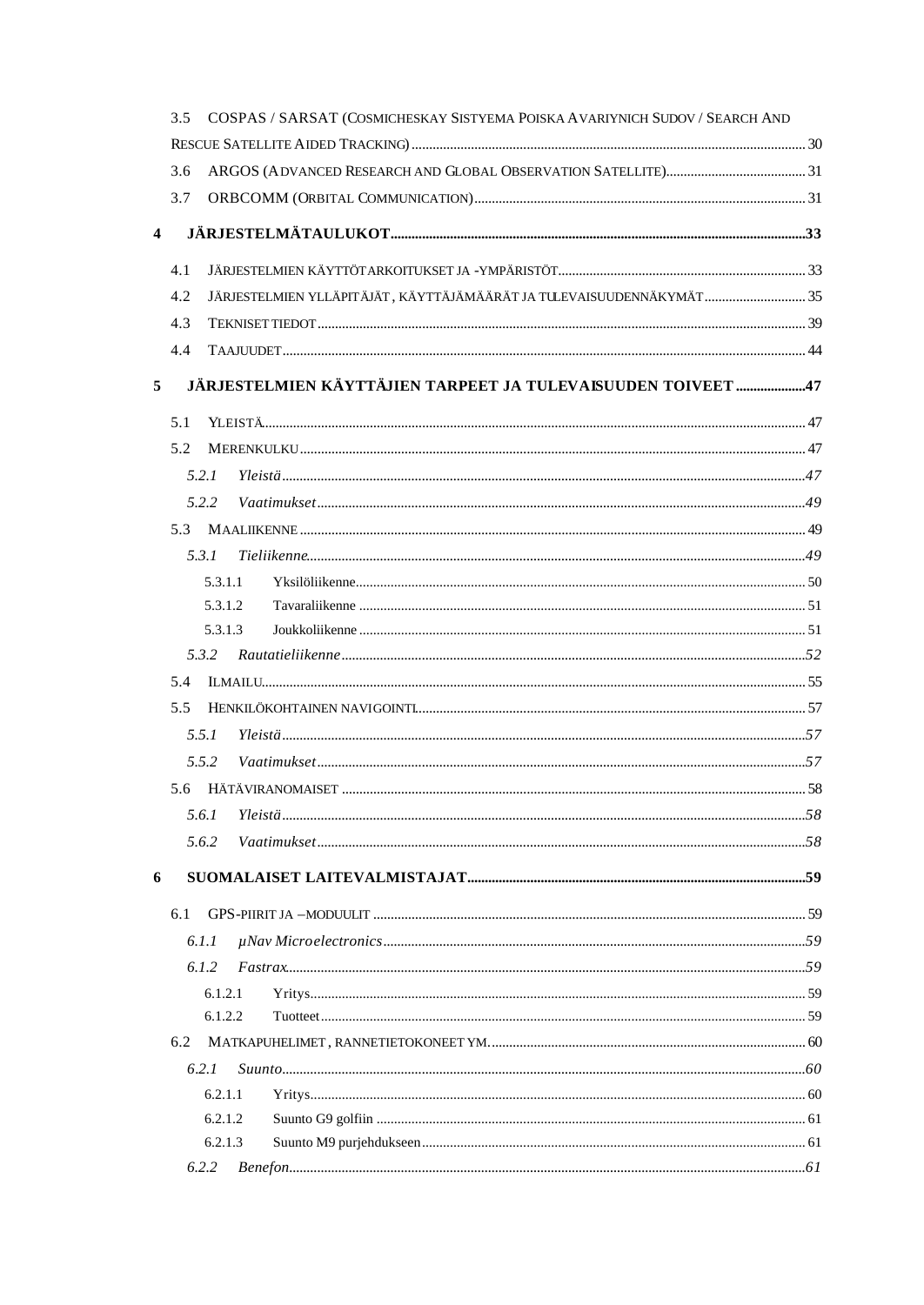|   |       | 6.2.2.1 |                                                                            |  |
|---|-------|---------|----------------------------------------------------------------------------|--|
|   |       | 6.2.2.2 |                                                                            |  |
|   |       | 6.2.2.3 |                                                                            |  |
|   | 6.2.3 |         |                                                                            |  |
|   |       | 6.2.3.1 |                                                                            |  |
|   |       | 6.2.3.2 |                                                                            |  |
|   | 6.3   |         |                                                                            |  |
|   | 6.3.1 |         |                                                                            |  |
|   | 6.3.2 |         |                                                                            |  |
|   | 6.3.3 |         |                                                                            |  |
|   |       | 6.3.3.1 |                                                                            |  |
|   |       | 6.3.3.2 |                                                                            |  |
|   |       | 6.3.3.3 |                                                                            |  |
|   | 6.3.4 |         |                                                                            |  |
|   | 6.3.5 |         |                                                                            |  |
| 7 |       |         |                                                                            |  |
|   | 7.1   |         |                                                                            |  |
|   | 7.2   |         | RADIONAVIGOINTI JA -PAIKANNUS VIESTINTÄVIRASTON TAAJUUSJAKOTAULUKOISSA  73 |  |
| 8 |       |         |                                                                            |  |
|   | 8.1   |         |                                                                            |  |
|   | 8.2   |         |                                                                            |  |
|   | 8.3   |         |                                                                            |  |
|   |       |         |                                                                            |  |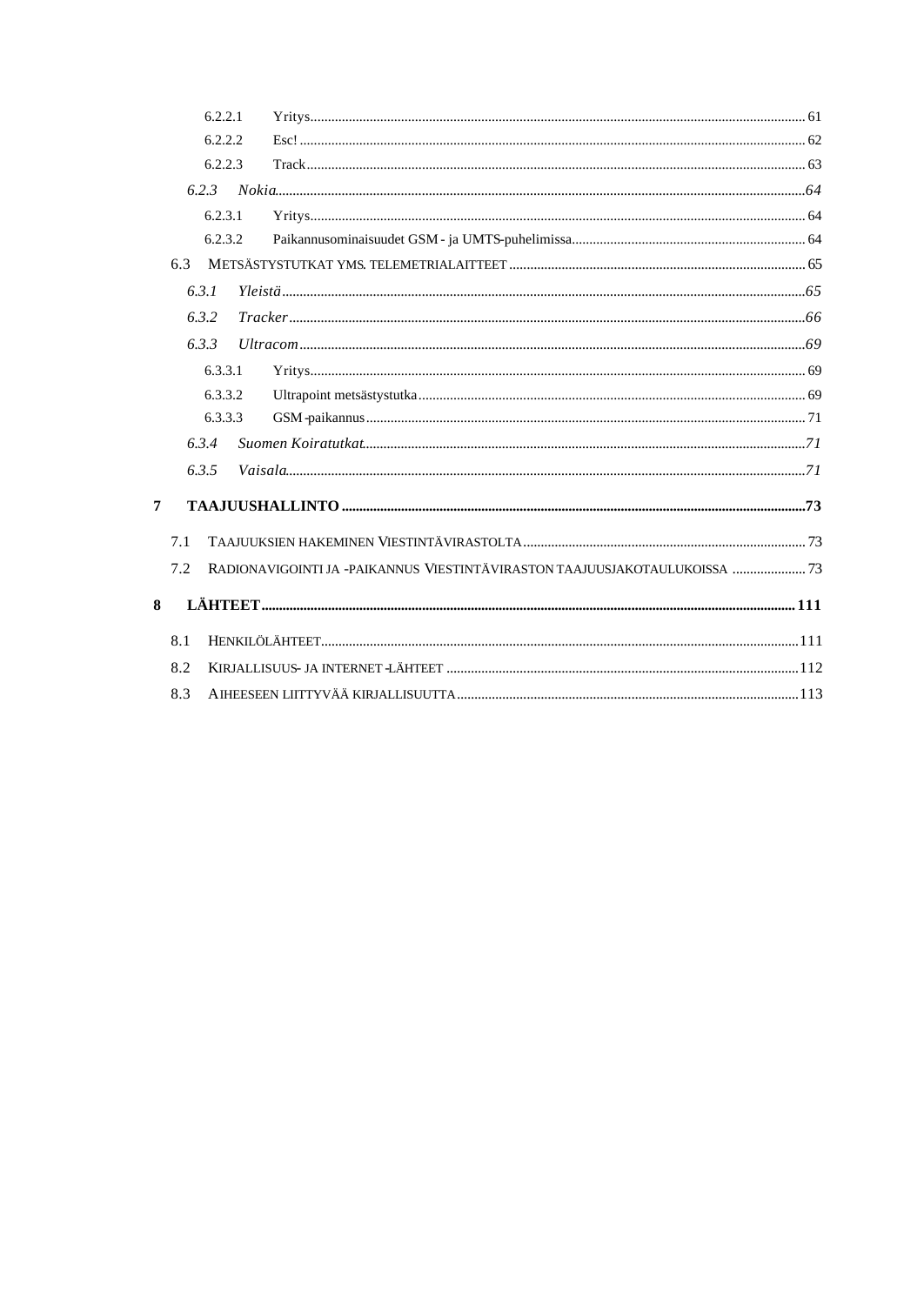# **Taulukot**

| TAULUKKO 2 RADIONAVIGOINTIJÄRJESTELMIEN KÄYTTÖTARKOITUKSET JA -YMPÄRISTÖT 33             |  |
|------------------------------------------------------------------------------------------|--|
| TAULUKKO 3 RADIONAVIGOINTIJÄRJESTELMIEN YLLÄPITÄJÄT, KÄYTTÄJÄMÄÄRÄT JA TULEVAISUUDEN-    |  |
|                                                                                          |  |
|                                                                                          |  |
| TAULUKKO 5 RADIONAVIGOINTIJÄRJESTELMIEN KÄYTTÄMÄT TAAJUUDET TAAJUUSJÄRJESTYKSESSÄ  44    |  |
| TAULUKKO 6 RADIONAVIGOINTIJÄRJESTELMIEN KÄYTTÄMÄT TAAJUUDET JÄRJESTELMITTÄIN  45         |  |
|                                                                                          |  |
|                                                                                          |  |
| TAULUKKO 9 VAADITTAVAT NÄKYVYYSARVOT TARKKUUSLÄHESTYMISESSÄ LENTOKENTÄLLE LUOKITTAIN     |  |
|                                                                                          |  |
| TAULUKKO 10 TARKKUUSVAATIMUKSET TÄSMÄ-/TARKKUUSLASKEUTUMISAPUVÄLINEILLÄ. TÄSMÄ-          |  |
|                                                                                          |  |
|                                                                                          |  |
|                                                                                          |  |
|                                                                                          |  |
|                                                                                          |  |
| TAULUKKO 15 RADIONAVIGOINTI VIESTINTÄVIRASTON TAAJUUSJAKOTAULUKOSSA TAAJUUKSILLA 9 KHZ - |  |
|                                                                                          |  |
| TAULUKKO 16 RADIONAVIGOINTI VIESTINTÄVIRASTON TAAJUUSJAKOTAULUKOSSA TAAJUUKSILLA 26175   |  |
|                                                                                          |  |
| TAULUKKO 17 RADIONAVIGOINTI VIESTINTÄVIRASTON TAAJUUSJAKOTAULUKOSSA TAAJUUKSILLA 470     |  |
|                                                                                          |  |
| TAULUKKO 18 RADIONAVIGOINTI VIESTINTÄVIRASTON TAAJUUSJAKOTAULUKOSSA TAAJUUKSILLA 3400    |  |
|                                                                                          |  |
| TAULUKKO 19 RADIONAVIGOINTI VIESTINTÄVIRASTON TAAJUUSJAKOTAULUKOSSA TAAJUUKSILLA 31,000  |  |
|                                                                                          |  |

# **Kuvat**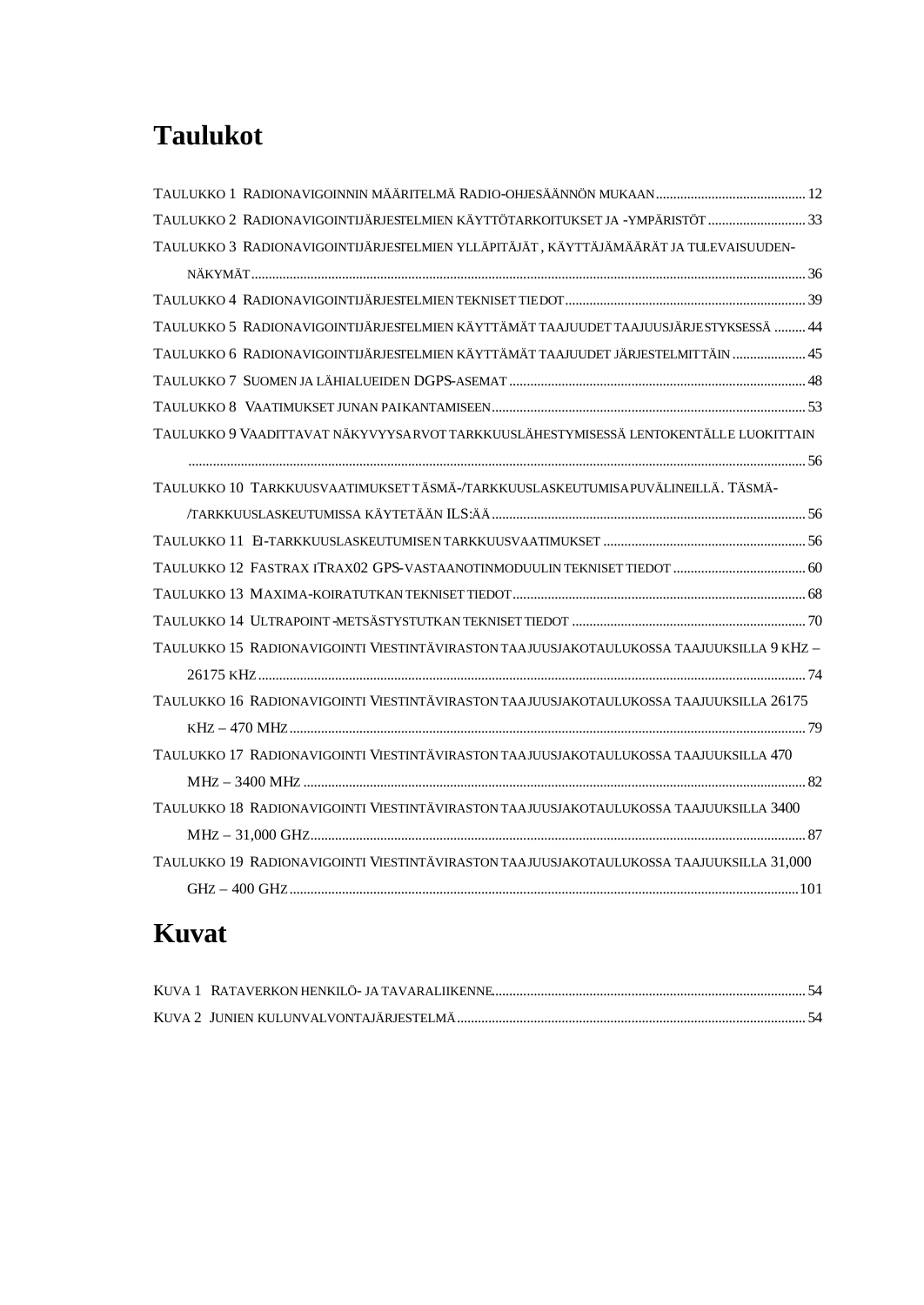# **1 Johdanto**

l

Alla olevassa taulukossa on radionavigoinnin määritelmä ITU:n Radio-ohjesäännön mukaan. Radiomääritys on siis tässä pääkäsite, jolle on määritelty kolme sovellusta alakäsitteiksi, joista yksi on radionavigointi. Näitä termejä käytetään Radio-ohjesäännön eri radioliikenteiden määritelmissä.

#### **Taulukko 1 Radionavigoinnin määritelmä Radio-ohjesäännön mukaan<sup>1</sup>**

- Radiodetermination (radiomääritys): The determination of the position, velocity and/or other characteristics of an object, or the obtaining of information relating to these parameters, by means of propagation properties of radio waves.
	- **Radionavigation (radionavigointi)**: Radiodetermination used for the purposes of navigation, including obstruction warning.
	- Radiolocation (radiopaikannus): Radiodetermination used for purposes other than those of radionavigation.
	- Radio direction-finding: Radiodetermination using the reception of radio waves for the purpose of determining the direction of a station or object.

Tämän selvityksen tarkoituksena on tuottaa tietoa Suomessa käytössä olevista radionavigointijä rjestelmistä, tulevaisuuden odotuksista sekä järjestelmien käyttäjäryhmien tulevaisuuden näkemyksistä. Aikaisempia kokonaiskartoituksia Suomen radionavigointijärjestelmistä ei ole tehty ja siten tämän selvityksen tarkoituksena on toimia alan peruslähteenä.

Tarve selvitykselle on syntynyt sekä kansallisesta että kansainvälisestä lähtökohdasta. Suomen viranomaisilla on tarve luoda kokonaiskäsitys Suomessa käytössä olevista eri liikennemuotojen paikannustekniikoista järjestelmien hallinnoinnin pohjaksi. Taustalla vaikuttaa myös Euroopan Unionin tarve kartoittaa jäsenmaidensa radionavigointisuunnitelmia sekä pyrkimys yhtenäistää käytössä olevat radiotaajuudet.

Liikenne- ja viestintäministeriö tilasi selvityksen Suomen radionavigointisuunnitelmaksi. Selvityksessä tarkastellaan viranomaisten ja yksityisen sektorin käytössä nykyisin olevia ja suunniteltuja radionavigointijärjestelmiä, niiden teknisiä ominaisuuksia, käytettäviä radiotaajuuksia ja käytön luonnetta. Nykytilanteen kartoittamisen lisäksi arvioidaan järjestelmien tulevaisuutta. Navigointijärjestelmät voivat perustua satelliittipohjaisiin ratkaisuihin, toisen ja kolmannen sukupolven matkapuhelinverkon tarjoamaan verkkopaikannukseen tai erilaisiin radiomajakoihin.

<sup>&</sup>lt;sup>1</sup> International Telecommunication Union (1998). Radio Regulations, Edition of 1998, Part 1 Articles. Lainaus kohdasta Article S1, Section I - General terms. ISBN 92-61-07621-1.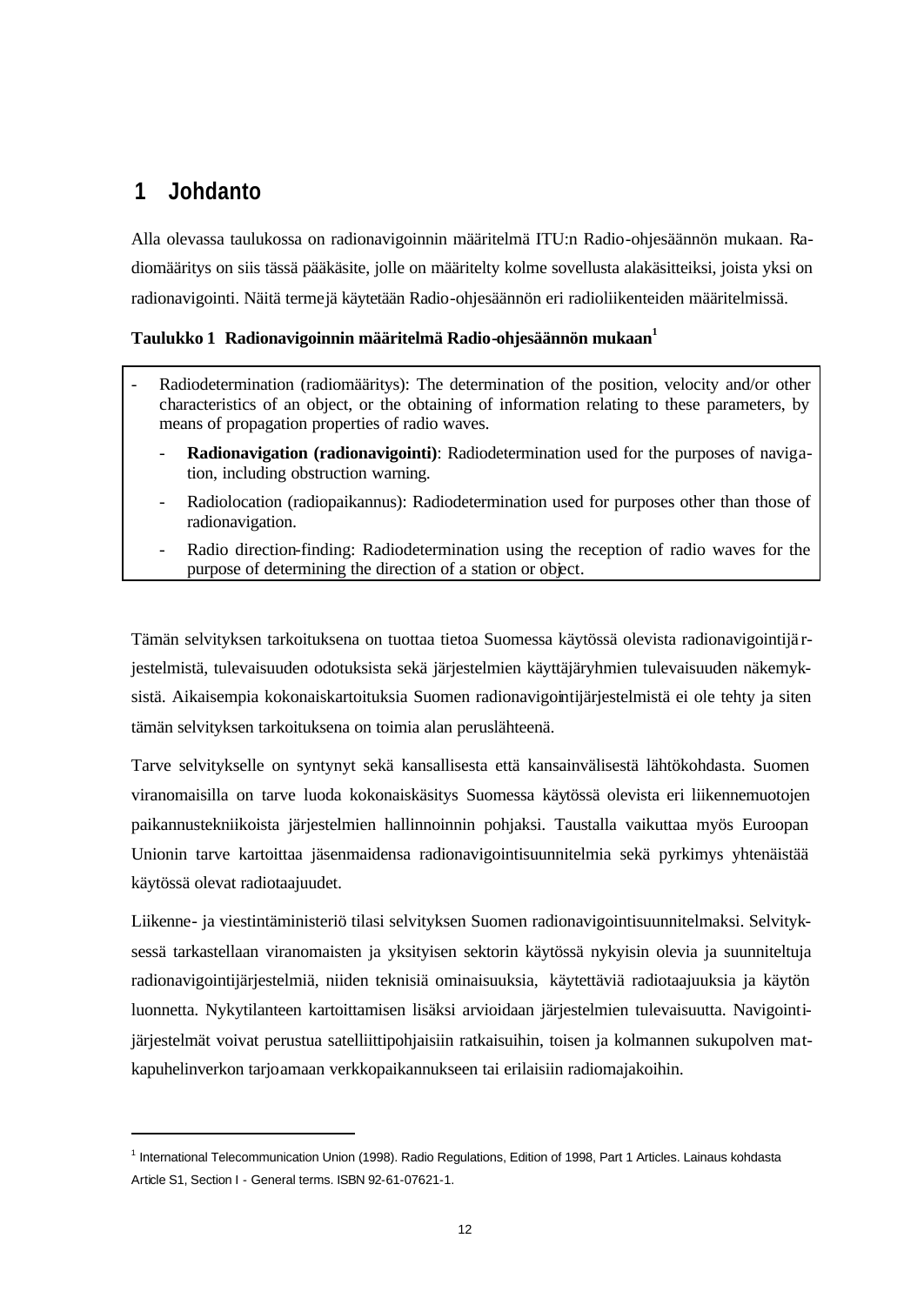Suomen radionavigointijärjestelmistä ei ole olemassa kokonaiskartoitusta, vaikka yksittäisiä tutkimuksia on tehty erilaisista radionavigointiin liittyvistä aiheista. Tällainen on mm. Valtion teknisen tutkimuslaitoksen (VTT) vuonna 2000 julkaisema "Henkilökohtainen navigointi. Markkinat, teknologia ja sovellukset" –tutkimusraportti, jossa paikannusjärjestelmiä käsitellään Sitran "henkilökohtainen navigointi" –kärkihankkeen näkökulmasta. Tämän lisäksi aiheesta löytyy ulkomaista aineistoa, kuten esim. Ruotsin merenkulkulaitoksen radionavigointisuunnitelma "Radionavigeringsplan för Sverige år 2000".

#### **1.1 Tutkimuksen tavoitteet**

Tutkimuksen tavoitteena on:

- Kartoittaa Suomessa käytössä olevat radionavigointijärjestelmät
- Luoda kuvauksia radionavigointijärjestelmistä
- Kartoittaa Suomalaiset radionavigointivalmistajat ja niiden Suomen markkinoille tekemät laitteet
- Selvittää järjestelmien käyttäjäorganisaatioiden näkemyksiä ja tarpeita

### **1.2 Tutkimuksen rajaus**

Selvityksessä tarkastellaan tutkimushetkellä Suomessa käytössä olevia radioaaltojen käyttöön perustuvia paikannusmenetelmiä. Lisäksi selvityksessä arvioidaan järjestelmien käyttöä tulevaisuudessa sekä mahdollisten uusien paikannusteknologioiden merkitystä.

Laitevalmistajaselvityksessä kartoitetaan lähinnä jo myynnissä olevia laitteita, koska liikesalaisuussyistä tulevista laitteista on saatavissa rajallisesti tietoa.

### **1.3 Lyhenteitä**

Seuraavassa on tässä raportissa esiintyviä lyhenteitä.

| ACAS<br>Airborne Collision Avoidance System |  |  |  |  |  |
|---------------------------------------------|--|--|--|--|--|
|---------------------------------------------|--|--|--|--|--|

- AGPS Assisted Global Positioning System
- AIS Automatic Identification System
- AM Amplitude Modulation
- AoA Angle of Arrival
- AOR-E Atlantic Ocean Region East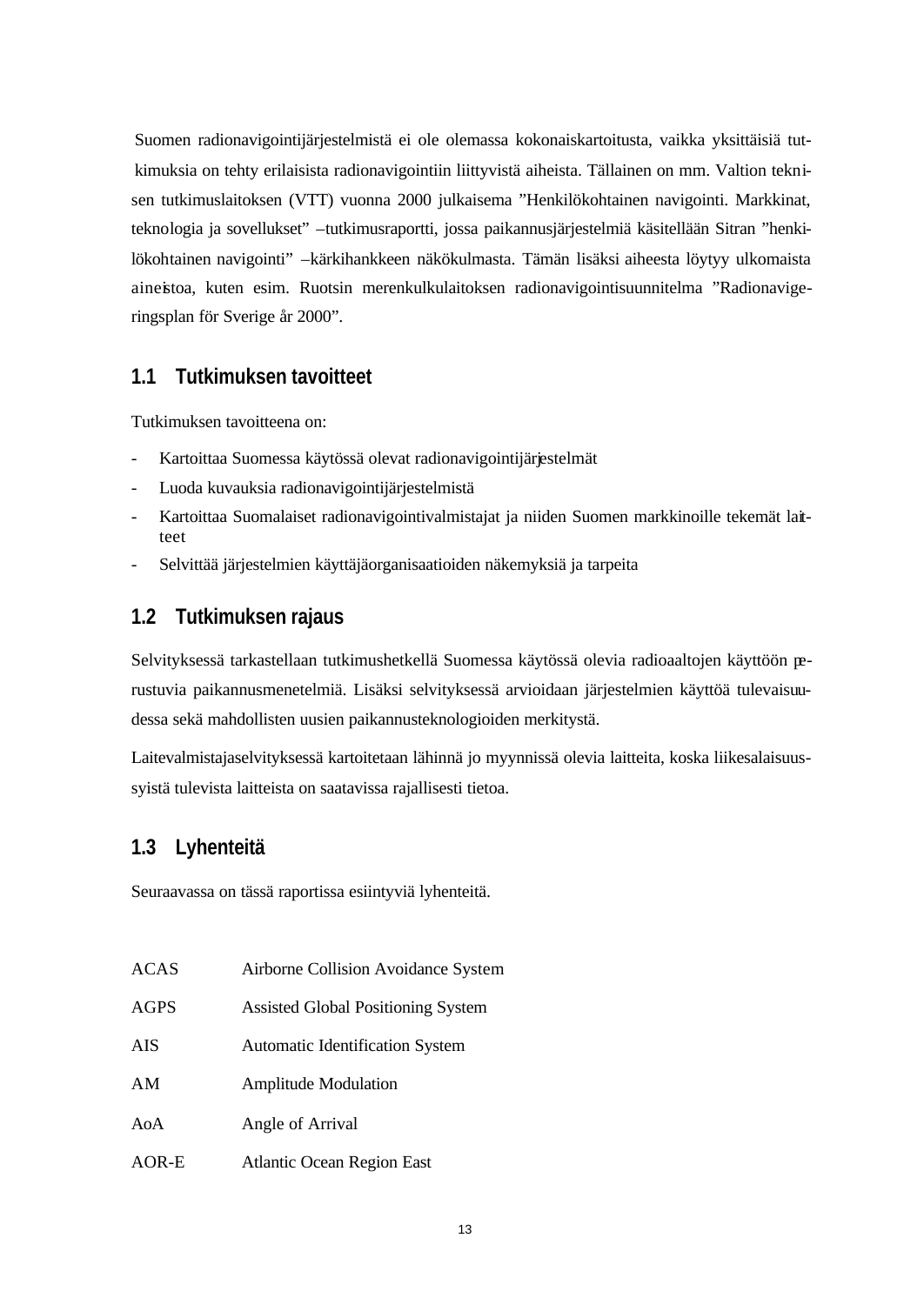| <b>ARGOS</b>  | Advanced Research and Geographic Observation Satellite                                                                                      |
|---------------|---------------------------------------------------------------------------------------------------------------------------------------------|
| <b>ARNS</b>   | <b>Aeronautical RadioNavigation Service</b>                                                                                                 |
| BT            | Bluetooth                                                                                                                                   |
| C/A           | Coarse Acquisition Code (GPS)                                                                                                               |
| <b>CDMA</b>   | Code Division Multiple Access                                                                                                               |
| <b>CI</b>     | Cell Identification                                                                                                                         |
| <b>CLS</b>    | <b>Collecte Localisation Satellites</b>                                                                                                     |
| <b>CMOS</b>   | Complementary Metal-Oxide Semiconductor                                                                                                     |
| <b>CNES</b>   | Centre National d'Etudes Spatiales, Ranska                                                                                                  |
| <b>COSPAS</b> | Cosmicheskay Sistyema Poiska Avariynich Sudov (Space System for the Search of<br><b>Vessels in Distress)</b>                                |
| DF            | <b>Direction Finding</b>                                                                                                                    |
| <b>DGPS</b>   | Differential Global Positioning System                                                                                                      |
| <b>DME</b>    | <b>Distance Measuring Equipment</b>                                                                                                         |
| DoD           | Department of Defense (USA)                                                                                                                 |
| DoT           | Department of Transport (USA)                                                                                                               |
| <b>DSP</b>    | <b>Digital Signal Processing</b>                                                                                                            |
| E112          | Enhanced 112. 112-hätänumeroon soittavan sijainti saadaan selville.                                                                         |
| <b>EGNOS</b>  | European Geostationary Navigation Overlay System                                                                                            |
| <b>ELT</b>    | <b>Emergency Locator Transmitter</b>                                                                                                        |
| E-OTD         | Enhanced-OTD                                                                                                                                |
| <b>EPIRB</b>  | <b>Emergency Position Indicating Radio</b>                                                                                                  |
| ERP           | <b>Effective Radiated Power</b>                                                                                                             |
| <b>ETCS</b>   | European Train Control System                                                                                                               |
| <b>ETS</b>    | European Telecommunications Standard. ETSI:n standardi.                                                                                     |
| <b>ETSI</b>   | European Telecommunications Standards Institute. Huolehtii eurooppalaisesta<br>telealan standardoinnista. Järjestössä on jäseniä 54 maasta. |
| <b>FM</b>     | <b>Frequency Modulation</b>                                                                                                                 |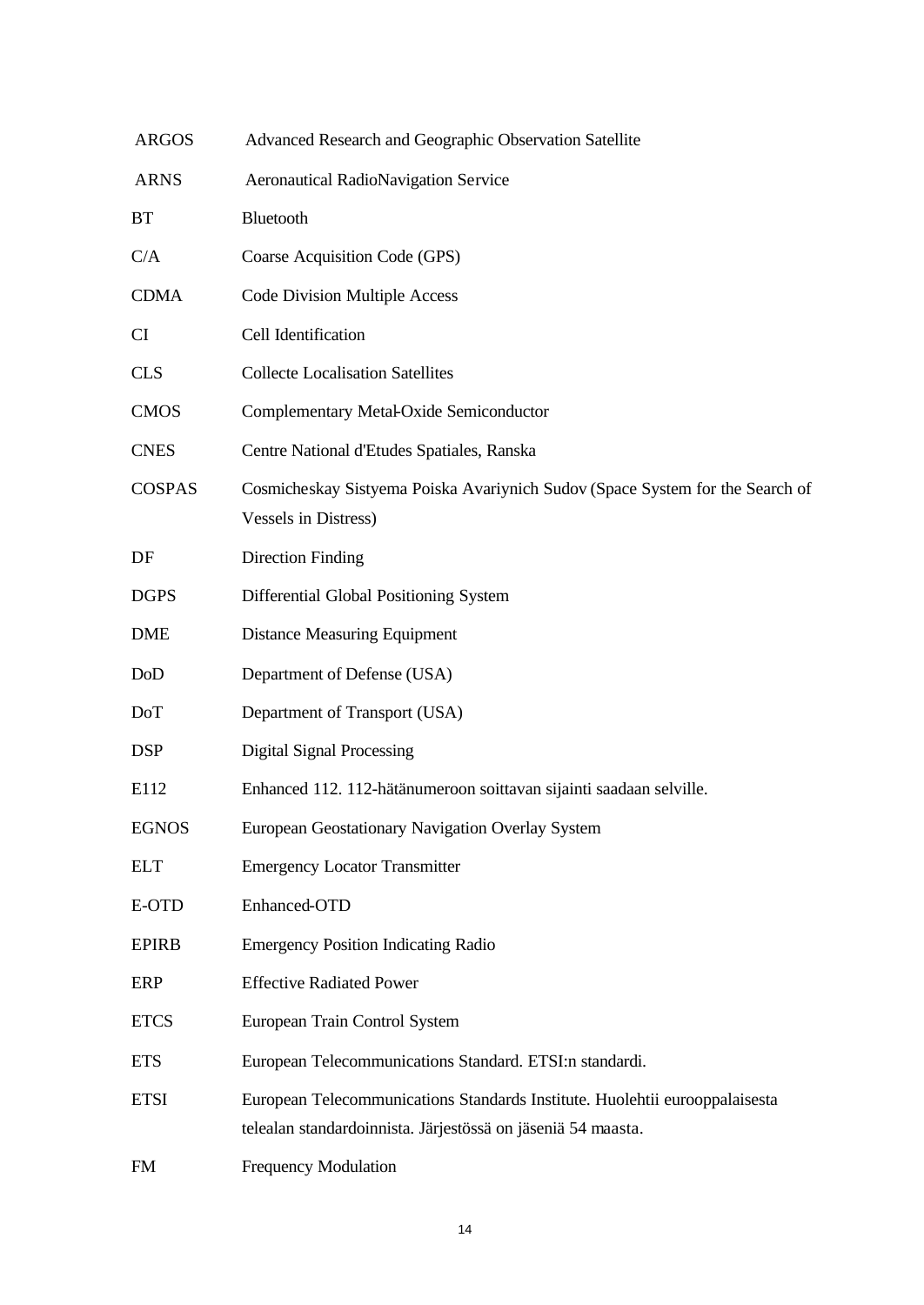| <b>GEO</b>      | Geosynchronous Earth Orbit (korkeus $\sim$ 36 000 km, satelliitti pysyy maasta<br>katsoen paikallaan) |
|-----------------|-------------------------------------------------------------------------------------------------------|
| <b>GLONASS</b>  | <b>GLObal NAvigation Satellite System</b>                                                             |
| <b>GMDSS</b>    | Global Maritime Distress Safety Systems                                                               |
| <b>GNSS</b>     | Global Navigation Satellite System                                                                    |
| <b>GPS</b>      | <b>Global Positioning System</b>                                                                      |
| GSM             | Global System for Mobile Communication                                                                |
| HeLMi           | Helsingin joukkoliikenteen Liikennevaloetuudet ja Matkustajainformaatio                               |
| HiperLAN        | High Performance Radio LAN                                                                            |
| HKL             | Helsingin kaupungin liikennelaitos                                                                    |
| HP              | High Precision (GLONASS)                                                                              |
| <b>HTML</b>     | Hyper Text Markup Language                                                                            |
| <b>ICAO</b>     | International Civil Aviation Organization.                                                            |
| <b>IEEE</b>     | Institute of Electrical and Electronics Engineers.                                                    |
| I-ETS           | Interim European Telecommunications Standard (Interim = Tilapäinen). ETSIn<br>standardi.              |
| <b>ILS</b>      | <b>Instrument Landing System</b>                                                                      |
| <b>IMO</b>      | <b>International Maritime Organisation</b>                                                            |
| <b>INMARSAT</b> | <b>International Maritime Satellite Organisation</b>                                                  |
| <b>INS</b>      | <b>Inertial Navigation System</b>                                                                     |
| IOR             | Indian Ocean Region                                                                                   |
|                 | IPDL-OTDOA Idle Period Downlink – Observed Time Difference of Arrival                                 |
| <b>IRS</b>      | <b>Inertial Reference System</b>                                                                      |
| ISM             | Industrial, Scientific and Medical -taajuudet (koiratutkat, Bluetooth, WLAN)                          |
| <b>ITU-R</b>    | International Telecommunication Union - Radiocommunication Sector                                     |
| IVL             | Ilmavoimien Viestintätekniikan Laitos                                                                 |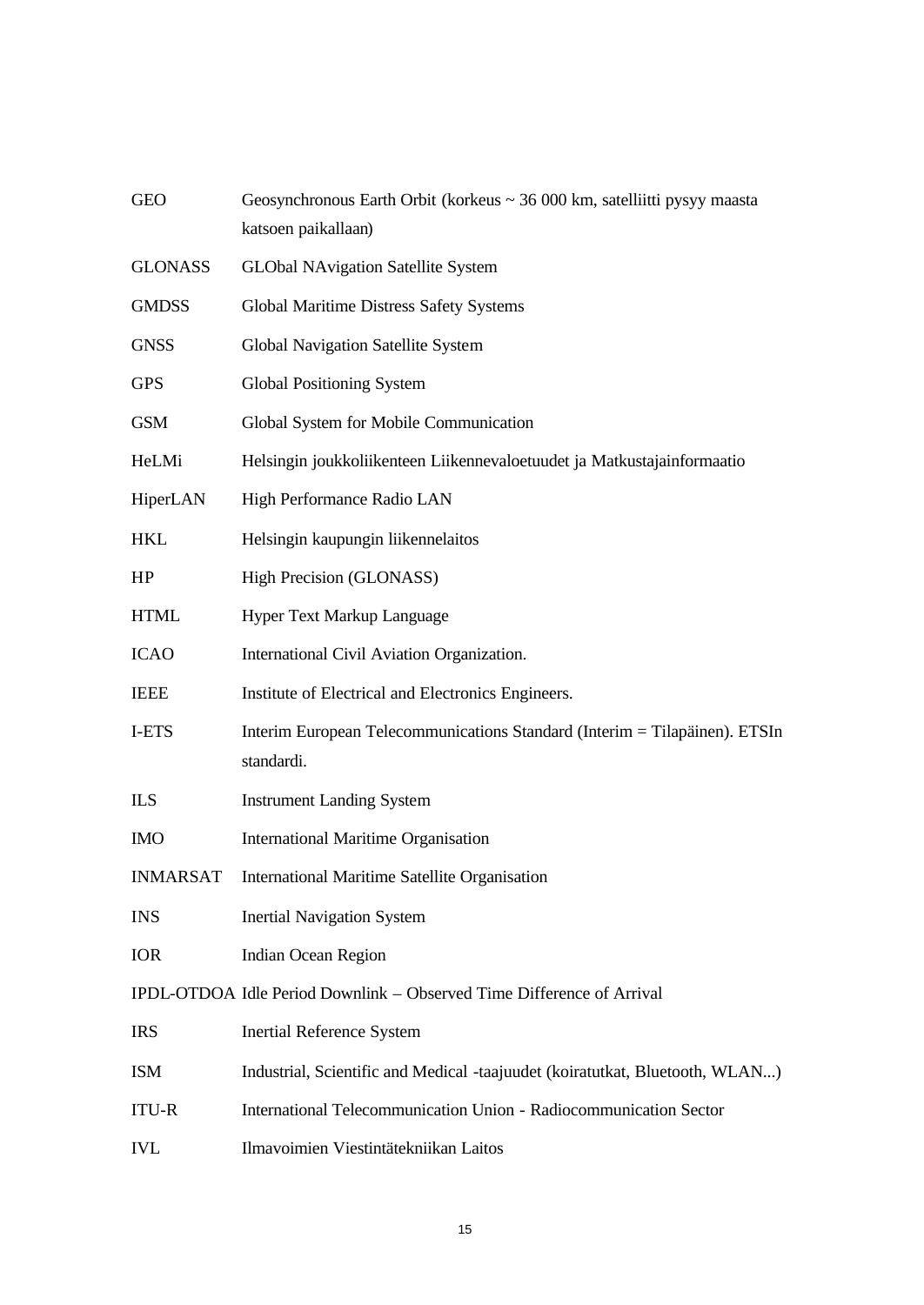| L1             | GPS L1: 1575,42 MHz                               |
|----------------|---------------------------------------------------|
| L2             | GPS L2: 1227,6 MHz                                |
| L5             | GPS L5: 1176,45 MHz                               |
| LAN            | <b>Local Area Network</b>                         |
| LEO            | Low Earth Orbit (korkeus $\sim$ alle 3000 km)     |
| LLZ            | Localizer                                         |
| LMU            | <b>Location Measurement Unit</b>                  |
| LORAN          | <b>LOng Range Navigation System</b>               |
| LUT            | <b>Local User Terminal</b>                        |
| MCC            | <b>Mission Control Centre</b>                     |
| MEO            | Medium Earth Orbit (korkeus ~ $3000 - 30.000$ km) |
| MLS            | Microwave Landing System                          |
| MoU            | Memorandum of Understanding                       |
| MPTP           | <b>Mobile Phone Telematics Protocol</b>           |
| MSSR           | Monopulse Secondary Surveillance Radar            |
| NATO           | North Atlantic Treaty Organization                |
| NDB            | Non-Directional Beacon                            |
| <b>NMEA</b>    | National Maritime Electronics Association         |
| NOAA           | National Oceanic and Atmospheric Administration   |
| <b>ORBCOMM</b> | <b>Orbital Communication</b>                      |
| OTD            | <b>Observed Time Difference</b>                   |
| PAR            | Precision Approach Radar                          |
| <b>PLB</b>     | <b>Personal Locator Beacon</b>                    |
| PPS            | Precise Positioning Service (GPS)                 |
| PRN            | Pseudo-Random Number (GPS)                        |
| Racon          | Radar Beacon, tutkamajakka                        |
| RF             | Radio Frequency                                   |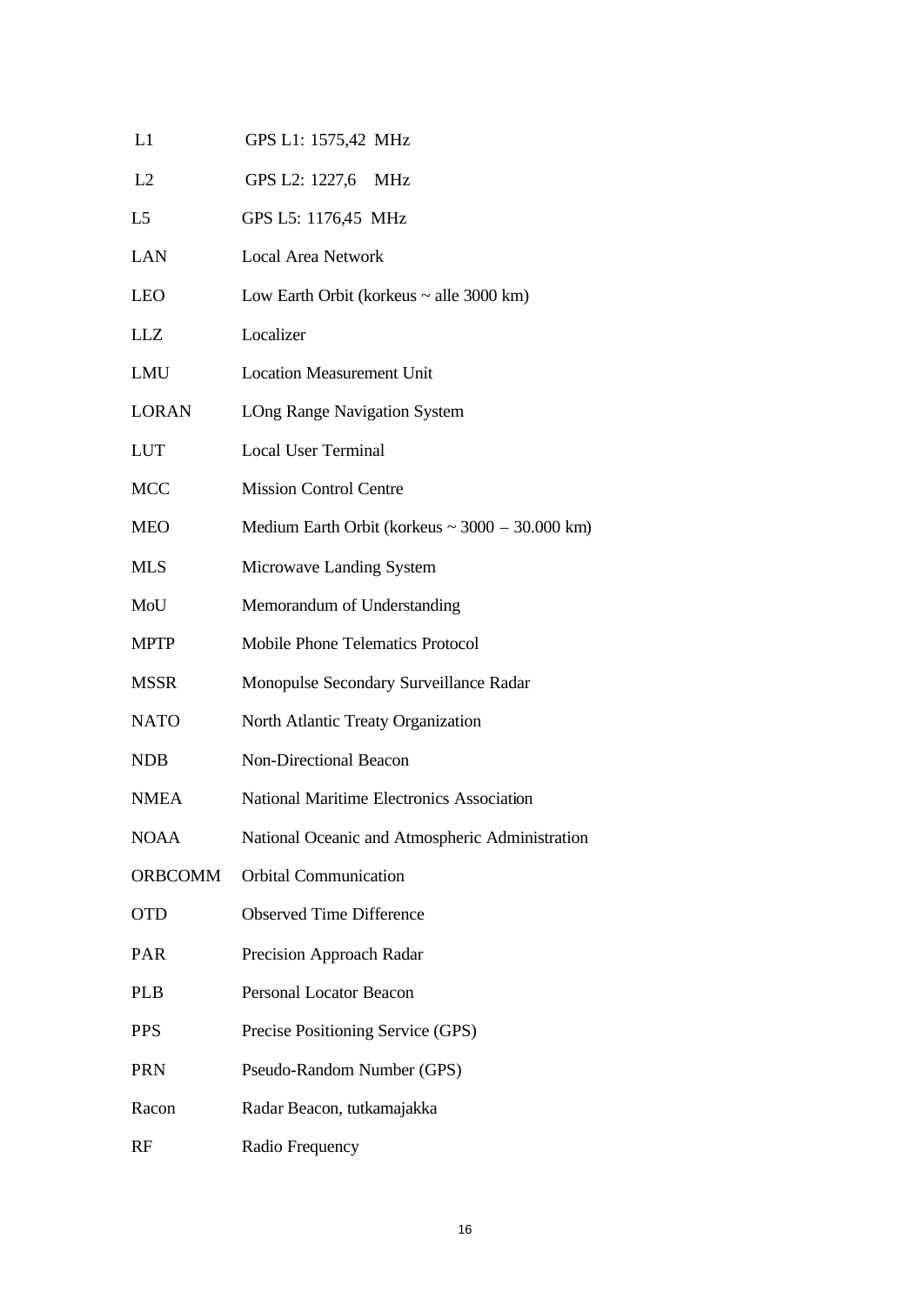| <b>RFID</b>   | Radio Frequency Identification                           |
|---------------|----------------------------------------------------------|
| <b>RNP</b>    | <b>Required Navigation Performance</b>                   |
| <b>RTCM</b>   | <b>Real Time Correction Message</b>                      |
| <b>RTD</b>    | <b>Real Time Difference</b>                              |
| <b>RTK</b>    | <b>Real Time Kinematic</b>                               |
| Rx            | Tarkoittaa verkon signaalin voimakkuutta kuvaavaa tietoa |
| <b>SARSAT</b> | Search And Rescue Satellite Aided Tracking               |
| <b>SMS</b>    | <b>Short Message Service</b>                             |
| SP            | <b>Standard Precision (GLONASS)</b>                      |
| <b>SS</b>     | <b>Standard Positioning Service</b>                      |
| <b>SSR</b>    | Secondary Surveillance Radar                             |
| TA            | <b>Time Advance</b>                                      |
| <b>TCAS</b>   | Traffic Alert and Collision Avoidance System             |
| <b>TDOA</b>   | Time Difference of Arrival                               |
| <b>TILS</b>   | <b>Tactical Instrument Landing System</b>                |
| <b>TOA</b>    | Time of Arrival                                          |
| <b>UMTS</b>   | Universal Mobile Telecommunication System                |
| <b>VDF</b>    | <b>VFH Direction Finding</b>                             |
| VHF           | Very High Frequency                                      |
| <b>VIRVE</b>  | Suomen Viranomaisradioverkko                             |
| <b>VOR</b>    | <b>VHF Omnidirectional Range</b>                         |
| <b>VTS</b>    | <b>Vessel Traffic Service</b>                            |
| <b>WAAS</b>   | Wide Area Augmentation System                            |
| WGS84         | World Geodetic System 1984                               |
| <b>WLAN</b>   | Wireless Local Area Network                              |
| <b>WML</b>    | Wireless Markup Language                                 |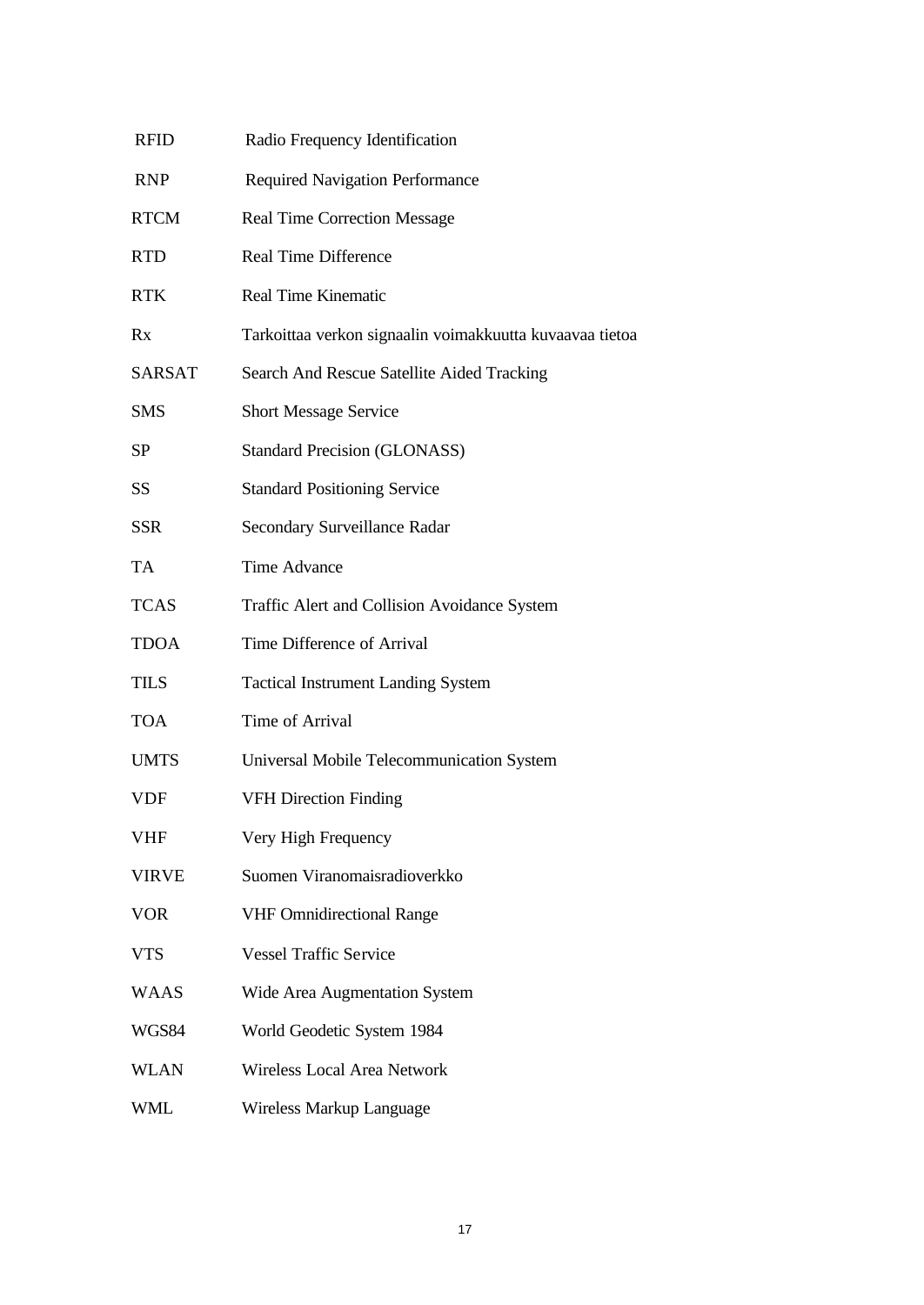# **2 Maalla sijaitsevat paikannusjärjestelmät**

### **2.1 Lentoliikenne**

#### *2.1.1 NDB (Non Directional Beacon)*

Suuntaamaton radiomajakka. Yksinkertaisin radiosuunnistuslaite, ollut käytössä 1940 – luvulta lähtien. Osoittaa ohjaajalle majakan sijaintisuunnan lentokoneen pituusakselin suuntaan nähden. Järjestelmä on halpa, mutta melko epätarkka ja vaatii tuekseen joko kompassin tai muun suuntimisvälineen.

NDB:tä käyttää Suomessa siviili- ja sotilasilmailu. Järjestelmä pysyy käytössä vuoteen 2010, minkä jälkeen sen arvioidaan poistuvan käytöstä asteittain.

#### *2.1.2 VOR (Very High Frequency Omnidirectional Range)*

VHF-monisuuntamajakka. Ollut kansainvälisesti standardoitu järjestelmä vuodesta 1949. Osoittaa ohjaajalle lentokoneen sijaintisuunnan majakkaan nähden. Toimii käyttäen AM- ja FM-moduloitua VHF-signaalia. Maalaitteisto on suhteellisen kallis ja järjestelmä tultaneen korvaamaan satelliittija moni-DME-järjestelmillä.

VOR:ää käyttää Suomessa siviili- ja sotilasilmailu. Järjestelmä pysyy käytössä vuoteen 2010, minkä jälkeen sen arvioidaan poistuvan käytöstä asteittain.

#### *2.1.3 DME (Distance Measuring Equipment)*

Etäisyydenmittausjärjestelmä. Ollut käytössä 1960 – luvulta lähtien. Perustuu radioaallon kulkuajan mittaukseen. Elektroniikan kehittyessä järjestelmän koko ja kustannukset ovat pienentyneet. Lentolaskimien yleistyessä voidaan suuri osa ilmailunavigaatiosta hoitaa DME-asemiin tukeutuen.

DME:n käyttäjiä ovat siviili- ja sotilasilmailu. Lentolaskimien yleistyessä voidaan suuri osa ilmailunavigaatiosta hoitaa DME-asemiin tukeutuen. DME:n käytön arvellaan lisääntyvän vuoteen 2015 mennessä.

#### *2.1.4 ILS (Instrument Landing System)*

Mittaritarkkuuslähestymisjärjestelmä. Kansainvälisesti standardoitu vuonna 1947. Nykyään yleisin tarkkuuslähestymisjärjestelmä. Antaa ilma-alukselle tarkan suunta- ja pystykulmatiedon kiitorataan nähden. Nykytekniikalla toteutettuna järjestelmä on stabiili ja tarkka, mutta matalahkon VHF-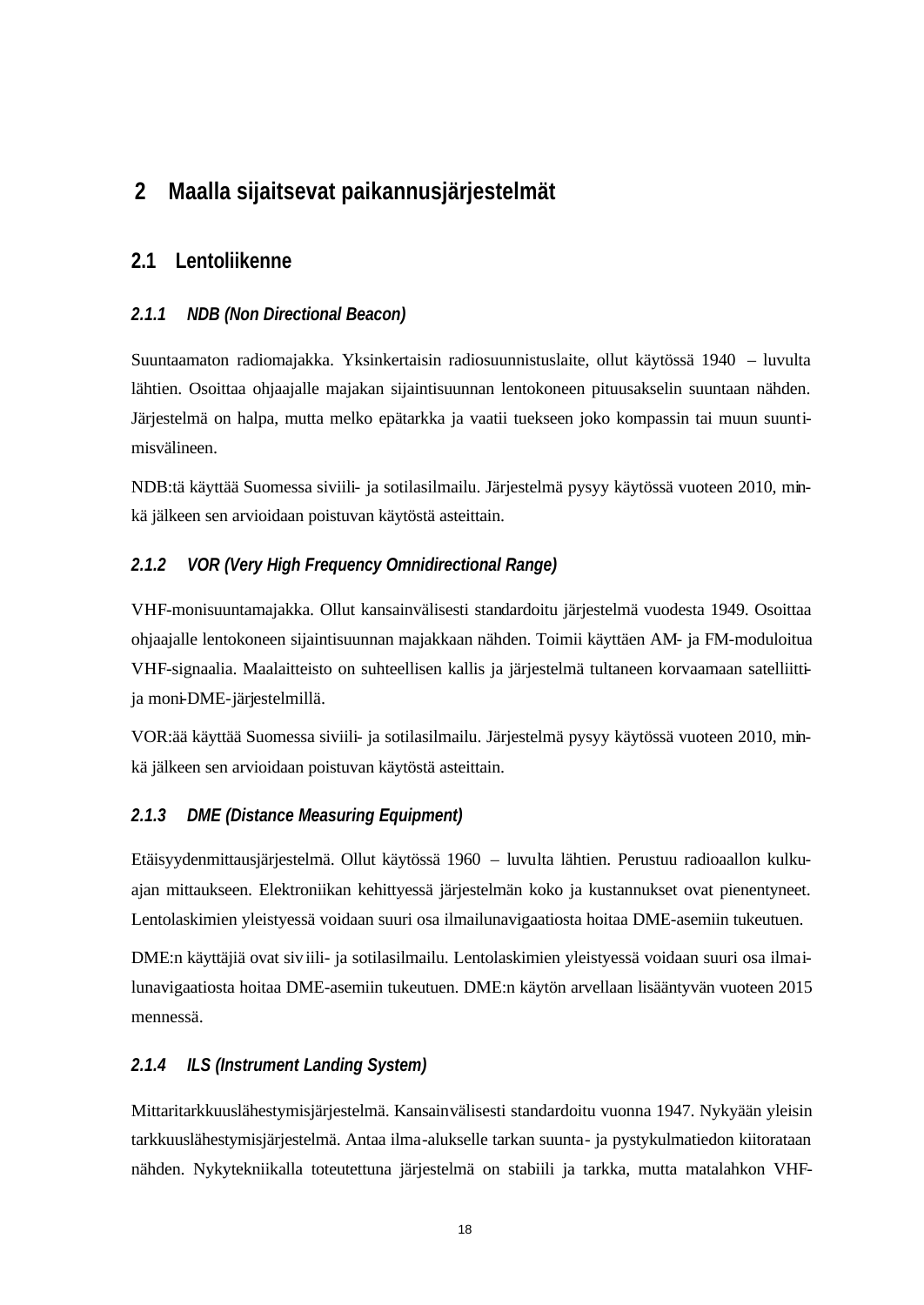taajuuden takia vaatii suuren antennijärjestelmän ja on herkkä ympäröivän maaston ominaisuuksille.

Suomessa ILS:ää käyttää siviili- ja sotilasilmailu, ja sen arvioidaan olevan käytössä ainakin vuoteen 2015.

#### *2.1.5 MLS (Microwave Landing System)*

Mikroaaltotarkkuuslähestymisjä rjestelmä. Antaa lentokoneen ohjaajalle vaaka- ja pystykulmatiedon kiitotien keskiviivan suhteen. Suunniteltu 1970- luvulla korvaamaan ILS-järjestelmä. Käyttö ei ole kuitenkaan yleistynyt suunnitellusti. Todennäköisesti MLS:ää ei oteta käyttöön Suomessa vuoteen 2010 mennessä.

#### *2.1.6 Ilmailun VDF-suuntimo (VHF Direction Finding)*

Radiosuuntimisjärjestelmä. Osoittaa lennonjohtajalle ilma-aluksen VHF-radiolähetteen tulosuunnan. Käytetään lennonjohto- ja pelastustarkoituksiin. VDF ei ole varsinainen navigointijärjestelmä. Suomessa VDF:ää käyttää siviili- ja sotilasilmailu, ja sen käyttöön ei ole odotettavissa muutoksia vuoteen 2010 mennessä.

#### *2.1.7 Transponder / toisiotutkat (SSR / MSSR-tutkat)*

Tutkajärjestelmä, joka antaa paikkainformaation lisäksi ilma-aluksen tunnistuksen ja lentokorkeuden. Tutka-asemat lähettävät tiettyä kyselypulssisarjaa, johon ilma-alusten transponderit vastaavat joko sille erikseen annetulla MODE-A –koodilla tai/ja MODE-C –koodilla eli ilma-aluksen korkeustiedolla. A-koodia käytetään ilma-aluksen tunnistamista varten ja lennonjohto määrää käytettävän koodin jokaiselle lennolle erikseen. Maa-asema (tutkalaite) laskee ilma-aluksen etäisyyden lähetyspulssisarjan ja vastauspulssijonon välisestä aikaerosta. Lähetys- ja vastaanottokanavat toimivat eri taajuuksilla. MODE-S –ominaisuudella varustetut transponderit voivat välittää dataa myös keskenään ja näin mahdollistaa ilma-alusten törmäys-/liikennevaroitusten toiminnan sekä maassa että ilmassa.

Kyseessä on paikannustekniikka, jossa tutka-asema välittää muodostamansa ilma-alusten paikkainformaation jollekin kolmannelle järjestelmälle esim. lennonjohtajan käyttöön. Transponderit itsessään eivät välitä koodattua paikkainformaatiota, korkeustietoa lukuun ottamatta.

Järjestelmää ylläpitävät Ilmailulaitos ja Ilmavoimat. Käyttäjinä ovat likipitäen kaikki Suomessa lentävät moottoroidut ilma-alukset. Puutteet harraste-/yleisilmailussa. Transponder on pakollinen varuste lennettäessä lentopinnan 95 (n. 9500 jalkaa eli n. 2900m) yläpuolella tai Helsinki-Vantaan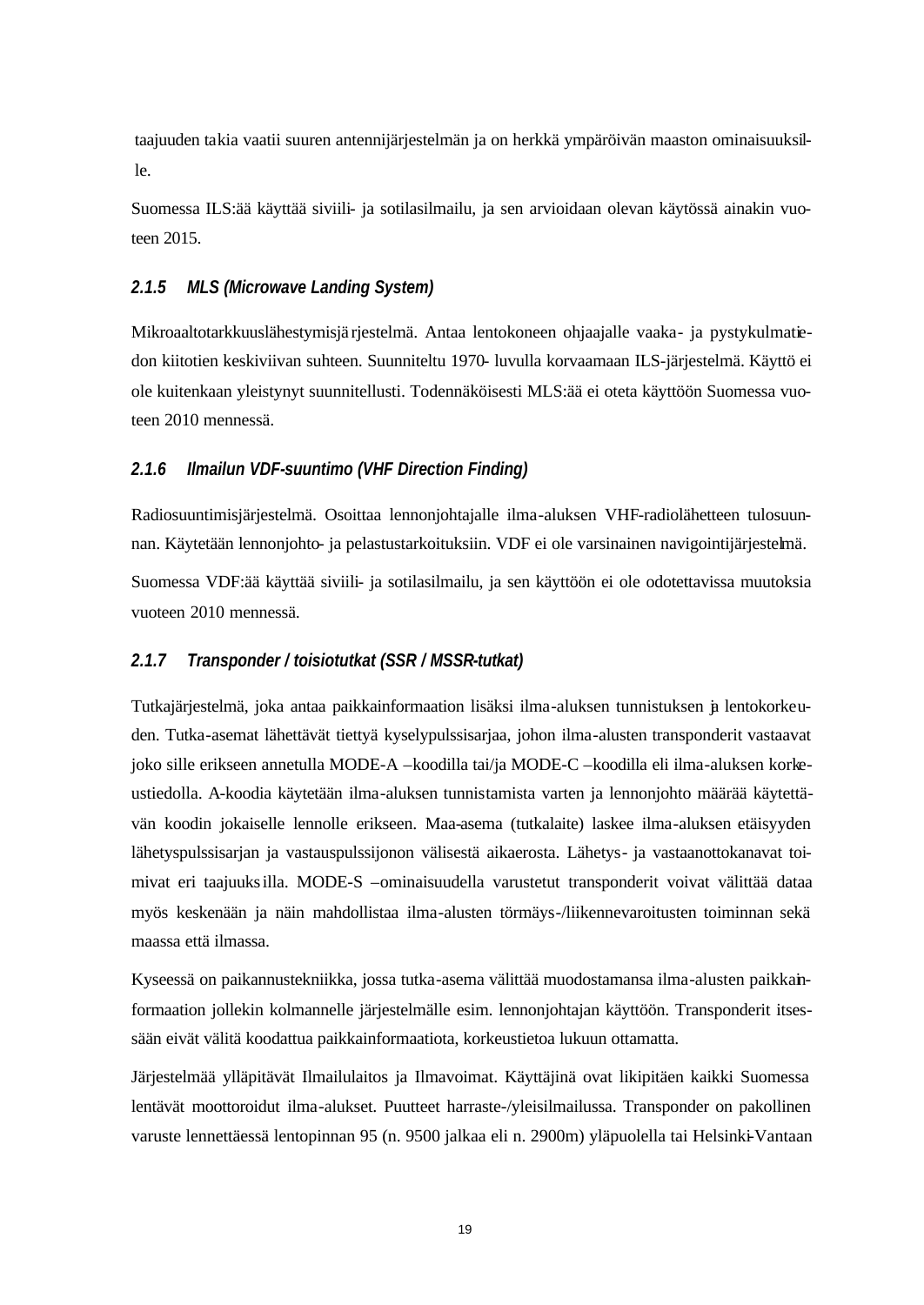lähi- ja lähestymisalueella. Järjestelmä on käytössä koko maailmassa ja se perustuu kansainvälisen siviili-ilmailujärjestö ICAO:n ohjeisiin.

Tulevaisuudessa toiminta jatkuu ennallaan. Joitakin maa-asemia voidaan varustaa ns. MODE-S – toiminteella, jolloin mahdollistetaan datansiirto tiettyjen transponderlaitteiden ja maa-aseman välillä.

#### *2.1.8 PAR (Precision Approach Radar)*

PAR on tarkkuuslähestymistutkajärjestelmä, joka perustuu lennonjohtajan ilmailutaajuudella olevalla radiolla lentäjälle antamiin lähestymisohjeisiin. Järje stelmä tarvitsee aina lennonjohtajan.

Järjestelmää ylläpitää Ilmavoimat. PARia käytettiin noin 1500 lähestymisessä sotilas- ja siviilikoneille vuoden 2001 aikana. Järjestelmän arvioidaan olevan käytössä ainakin vuoteen 2010 asti.

#### *2.1.9 TILS (Tactical ILS)*

Ensimmäiset TILS-järjestelmät hankittiin Suomeen 80-luvun alussa. Vuoden 2000 jälkeen on hankittu uusia laitteita ja entiset laitteet on modifioitu vastaamaan paremmin tämän hetkisiä tarpeita. Käyttö on ainoastaan sotilaskoneiden tarkkuuslähestymistä varten. Maassa sijaitseva TILS-maaasema lähettää suunta- ja korkeuskulmatietoa, jonka sotilaskoneen vastaanotin tulkitsee ja osoittaa ristimittarilla lentäjälle poikkeaman suunnan ja määrän.

Järjestelmää ylläpitää Ilmavoimat. Järjestelmää käyttää noin 60 sotilaskonetta. Järjestelmän arvioidaan olevan käytössä ainakin vuoteen 2020 asti.

#### **2.2 Merenkulku**

#### *2.2.1 Tutkamajakka (Racon eli Radar Beacon)*

Merenkulun turvamajakka. Tutkamajakoita käytetään merkitsemään tutkakuvaan väylien turvalaitteita (reunamerkit, linjataulut), tai muita merkittäviä kohteita. Tutkamajakka on "aktiivinen" tutkamaali, jossa aluksen tutkan signaali liipaisee liikkeelle tutkamajakan tunnuksen muotoon puetun vastaussignaalin. Tunnukset ovat tutkan ruudulla näkyvien morsemerkkien muodossa. Yleisin käytössä oleva tunnus on T  $(=-)$ .

Käyttäjiä ovat merialueilla liikkuvat tutkalla (S- tai X-taajuuskaista) varustetut alukset. 5 – 10 vuoden aikajaksolla ei ole odotettavissa merkittäviä muutoksia.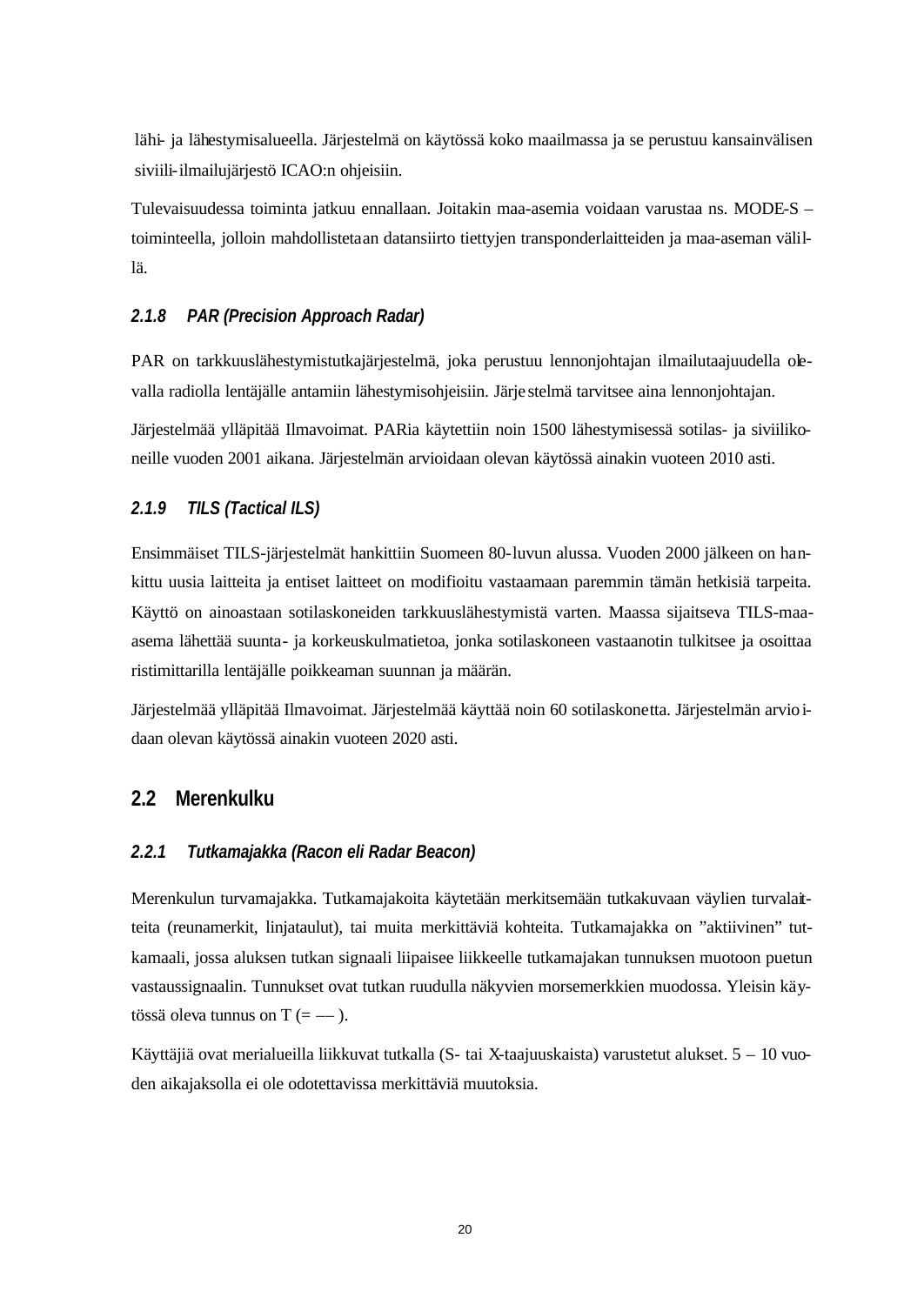#### *2.2.2 Merenkulun DGPS (Differential Global Positioning System)*

DGPS on merenkulussa laajasti käytetty GPS-paikannus- ja navigointijärjestelmän tukijärjestelmä. Suomen alueella DGPS-tukiasemia on toiminnassa 8 kpl. Tukiasemaverkon kautta lähetetään korjauksia GPS-paikannukseen. Korjaukset lasketaan tukiasemilla ja ne kohdistuvat satelliittien näennäisetäisyyksiin (pseudo-range). Korjaukset lähetetään noudattaen ITU-R M.823 standardia.

Merenkulun DGPS:llä on Suomessa tuhansia käyttäjiä, ja palvelun odotetaan jatkuvan.

#### *2.2.3 AIS (Automatic Identification System)*

AIS on alusten automaattinen tunnistusjärjestelmä, joka perustilassaan toimii alusten välisenä törmäyksenestojärjestelmänä. Aluksessa oleva ns. transponderi lähettää automaattisesti muutaman sekunnin välein aluksen tunnistus ja sijaintitietoa ympäröiville aluksille ja/tai maa-asemille. Lähetettävä sijaintitieto saadaan (D)GPS-järjestelmästä. GPS-lähetyksiä käytetään myös lähetyksien tarkkaan tahdistamiseen.

Maalla sijaitsevien kiinteiden transpondereiden (tukiasemien) avulla esim. VTS-keskukset voivat käyttää järjestelmää alusten tunnistamiseen ja seuraamiseen. Järjestelmän kautta voidaan lähettää lyhyitä viestejä ja tiedotuksia.

Kysymyksessä ei ole varsinainen radionavigointijärjestelmä, vaan kommunikaatioalusta ja siihen liittyvä sovellus, joka tehokkaasti käyttää hyväksi radionavigointisatelliittien paikannus- ja ajoituspalveluja.

Käyttäjiä on Suomessa joitakin kymmeniä. Järjestelmää tullaan lähivuosina laajentamaan siten, että se kattaa kaikki Suomen rannikkoalueet. IMO:n päätöksen mukaan järjestelmä tulee asteittain pakolliseksi ka ikkiin matkustajalaivoihin ja suureen osaan rahtilaivoista, mukaan lukien kotimaan liikenteessä olevat alukset, vuoden 2008 heinäkuuhun mennessä. Ohjelman nopeuttaminen niin, että ohjelma saataisiin päätökseen vuoteen 2004 mennessä, on IMO:n harkinnan alaisena.

#### *2.2.4 Merenkulun VDF-suuntimo (VHF Direction Finding)*

VDF-suuntimo on vanhin radionavigoinnin apukeino ilmaliikenteessä ja merenkulussa. Sitä käytetään merenkulun liikenteen ohjaamiseen etenkin Ruotsissa mutta ei Suomessa. Ruotsin merenkulkulaitoksella on VDF-suuntimoita kymmenkunta lossiasemilla ja 4 kauko-ohjattua suuntimoa. Tietyt lossiveneet on myös varustettu VHF suuntimoilla. Suuntimatietoa voidaan käsitellä manuaalisesti ja merkitä merikorttiin.

Peilaus tapahtuu asemissa automaattisesti nk. Doppler-suuntimolla. Suuntimon suuruus on esim. 4 dipolia halkaisijaltaan 0,5 m ja pyörimisnopeus 64 kierrosta sekunnissa.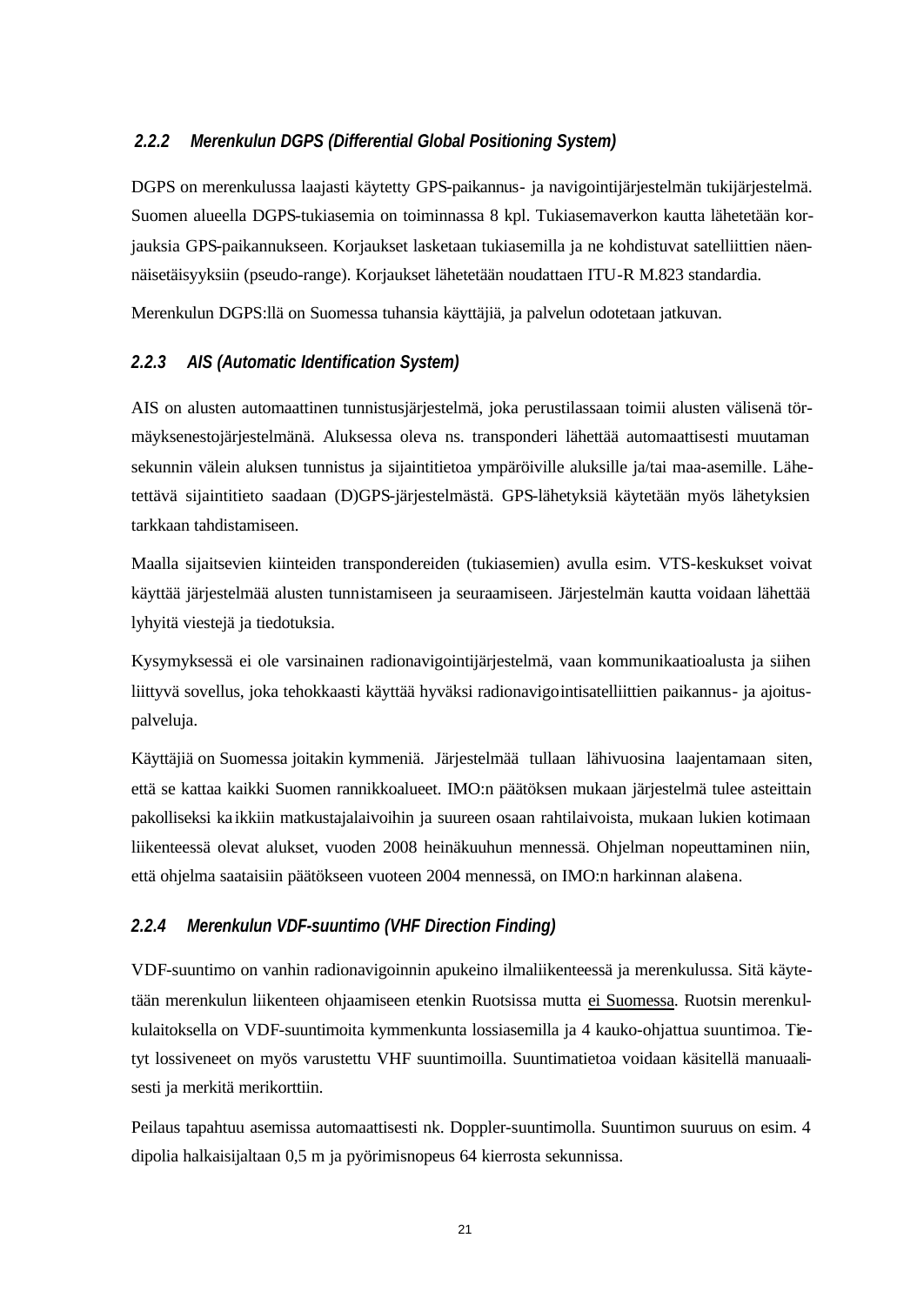Ruotsin merenkulussa käytetään suuntimoa yhä vähemmän jos ollenkaan. Olemassa olevia kiinteitä järjestelmiä ei korvata. Olemassa olevien järje stelmien käyttöajan odotetaan menevän vuoden  $2010$  vli.<sup>2</sup>

#### **2.3 Muut maalla sijaitsevat järjestelmät**

#### *2.3.1 GSM (Global System for Mobile Communication)*

Matkaviestinpohjaiset paikannusjärjestelmät. Kaikki menetelmät perustuvat tukiasemien hyödyntämiseen: erilaisia menetelmiä on useita esim. (Cell-ID eli solutunniste), TA (Time Advance), DF (Direction finding), TOA / TDOA (Time of Arrival / Time Difference of Arrival), OTD (Observed Time Difference), E-OTD (Enhanced-OTD) jne.

Cell-ID:n ja TA:n etu on, että niitä voidaan ilman muutoksia käyttää nykyisissä järjestelmissä, mutta heikkoutena on keskimääräisen tarkkuuden suuri vaihtelevuus, esim. yhtä tukiasemaa hyödyntävällä Cell-ID:llä 50 m:stä (pikosolu) aina 35 km:iin (esim. makrosolu maaseudulla). Muut menetelmät vaativat muutoksia joko tukiaseman ja / tai matkaviestimen laitteistoon ja / tai ohjelmistoihin. Esim. E-OTD -menetelmässä mitataan matkaviestimen aikaeroja eri tukiasemiin, joita tarvitaan vähintään kolme. Lisäksi tukiasemaverkko pitää olla synkronoitu tai mittausta varten tukiasema on varustettava sopivalla lisälaitteella esim. RTD:llä (Real Time Difference). Mittauksen tuloksena saadaan periaatteessa kaksiulotteinen eli maanpinnan suuntainen paikkaratkaisu. Jos tukiasemia on vain kaksi saadaan ratkaisuna kaksi samanarvoista paikkaa, joista vasta jonkin lisätiedon perusteella voidaan valita oikea. Lisätietomenetelmänä voidaan käyttää esim. suunnan määritystä tukiasemasta nähden. Lisäksi apumenetelmänä voidaan käyttää myös signaalitehon vaimentumista mittaavaa menetelmää (Rx).

GSM-paikannuksen käyttäjiä on tällä hetkellä hyvin vähän, kaupalliset palvelut ovat vielä kokeilutyyppisiä.

#### *2.3.2 UMTS (Universal Mobile Telecommunications System) / 3G (CDMA)*

Tulevaisuuden 3G-matkaviestinpohjaisina paikannusmenetelminä todennäköisesti ovat esim "Enhanced" Cell-ID ja IPDL-OTDOA (Idle Period Downlink – Observed Time Difference of Arrival) jne. "Enhanced" Cell-ID tarkoittaa parannettua solutunnistusmenetelmää, jossa etäisyys tukiasemasta voidaan määrittää (tarkkuus n. 100 m), mutta paikka sijaitsee sellaisen ympyrän kehällä, jonka keskipisteessä on ko. tukiasema ja säde on mitattu etäisyys. Toisaalta tulevaisuudessa esim.

<sup>&</sup>lt;sup>2</sup> Radionavigeringsnämnden. Sjöfartsverket. Radionavigeringsplan för Sverige år 2000. Sverige 2000. www.sjofartsverket.se/tabla-d/pdf/d14/utredningar/rnp2000.pdf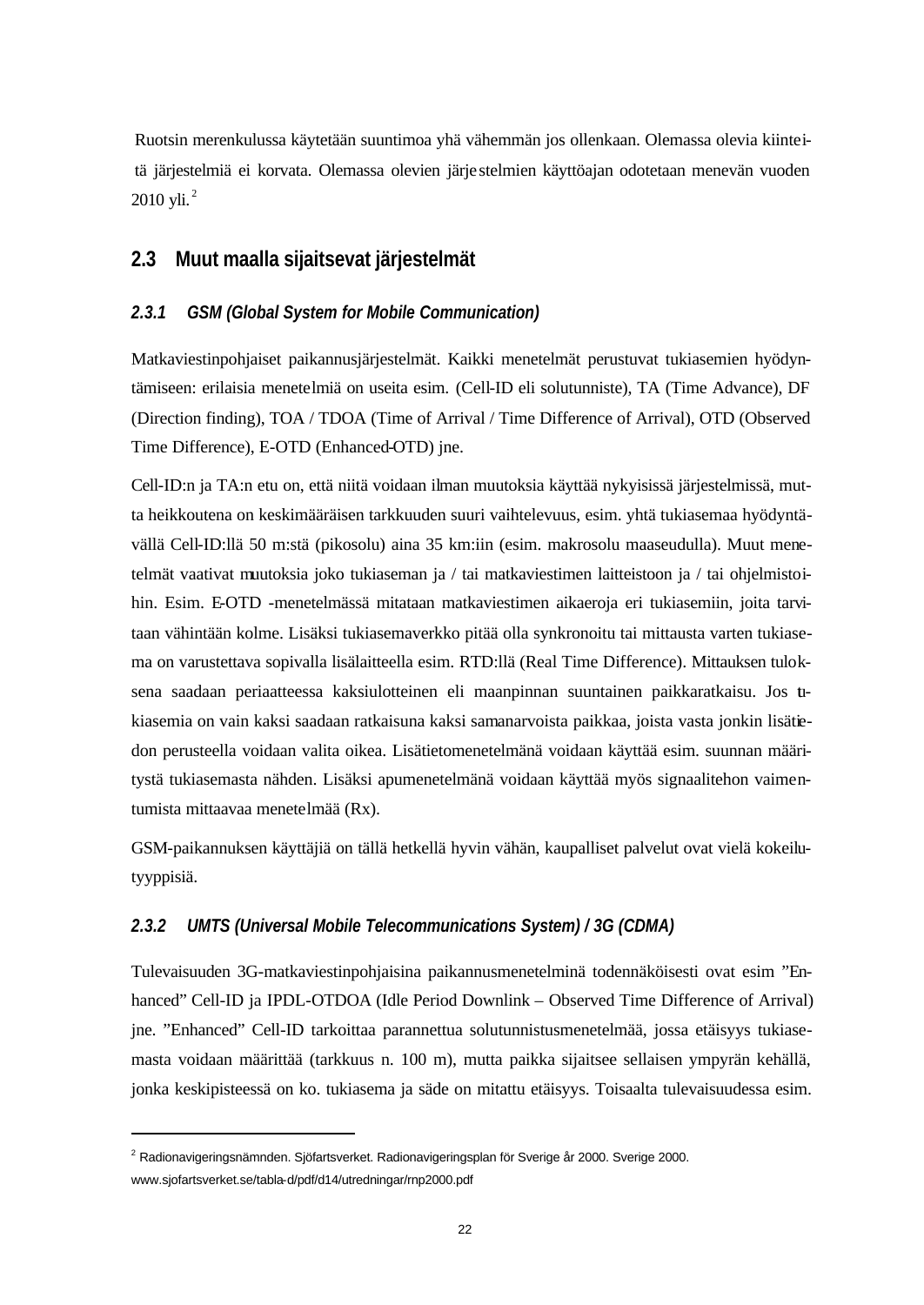sisätiloihin sijoitettavien pikosolujen määrä nousee rajusti, mikä merkitsee huomionarvoista parannusta sisätilapaikannukseen. IPDL-OTDOA -menetelmä edellyttää vähintään kolmen tukiaseman näkymistä, joiden välisiä aikaeroja tai viive-eroja mitataan. Lisäksi tulosta voidaan parantaa käyttämällä lisämenetelmänä esim. Round Trip Time –kulkuaikaviivemittausta, solujen sektoritietoa tai signaalitehon vaimenemista mittaavaa menetelmää (Rx).

UMTS-paikannus ei ole vielä käytössä. Tulevaisuudessa käyttäjiä odotetaan olevan erittäin paljon (esim. Euroopan alueella ehkä kymmeniä miljoonia), kun kaupalliset palvelut saadaan luotua ja tuottaminen käyntiin. UMTS lienee lähitulevaisuuden eräs parhaita vaihtoehtoja sisätilanavigointiin ja –paikannukseen (mm. johtuen pikosolujen yleistymisestä sisätiloissa).

#### *2.3.3 VIRVE (Suomen Viranomaisradioverkko)*

VIRVE-projekti aloitettiin vuonna 1987, hanke käynnistyi vuonna 1997. Suomeen rakennettava VIRVE-viranomaisverkko korvaa vanhentuneet, erillisistä järjestelmistä koostuvat radioverkot asteittain vuoteen 2003 mennessä.

Uuden VIRVE-verkon tarkoituksena on vahvistaa turvallisuusviranomaisten valmiutta suorittaa niille määritellyt tehtävät menestyksellisesti kaikissa tilanteissa. Hankkeen tarkoituksena on luoda Suomen turvallisuusviranomaisten käyttöön tehokas ja kattava radioverkko, joka palvelee kaikkia käyttäjäryhmiä ja parantaa viranomaisten toimintaedellytyksiä.

Nykyisiin järjestelmiin verrattuna nyt toteutettavan verkon keskeisiä etuja ovat nopeus, monikäyttöisyys ja salauksen tuoma turvallisuus. Verkon suunnittelussa ja rakentamisessa otetaan huomioon korkeat käytettävyysvaatimukset sekä jokapäiväisessä toiminnassa että poikkeusoloissa.

Viranomaisradioverkon ensisijaisia käyttäjiä ovat valtion ja kuntien turvallisuudesta vastaavat viranomaiset. Yhtenäinen radioverkko luo aiempaa vankemmat puitteet eri viranomaistahojen toimivalle yhteistyölle. Uuden verkon myötä otetaan käyttöön myös uudet johtamismenetelmät, jotka osaltaan tehostavat viranomaistoimintaa.<sup>3</sup>

Tällä hetkellä käytössä on noin 5.000 radiopuhelinta, joilla on noin 10.000 käyttäjää. Tulevaisuuden määrät tulevat olemaan noin 50.000 radiopuhelinta ja 75.000 käyttäjää.

VIRVEssä hyvää: korvaa vanhat järjestelmät.

VIRVEssä huonoa: uuden konseptin tienraivaaja -tyyppiset ongelmat.

Lisätietoja: www.virve.com

<sup>&</sup>lt;sup>3</sup> http://www.virve.com/tavoitteet/tavoitteet.html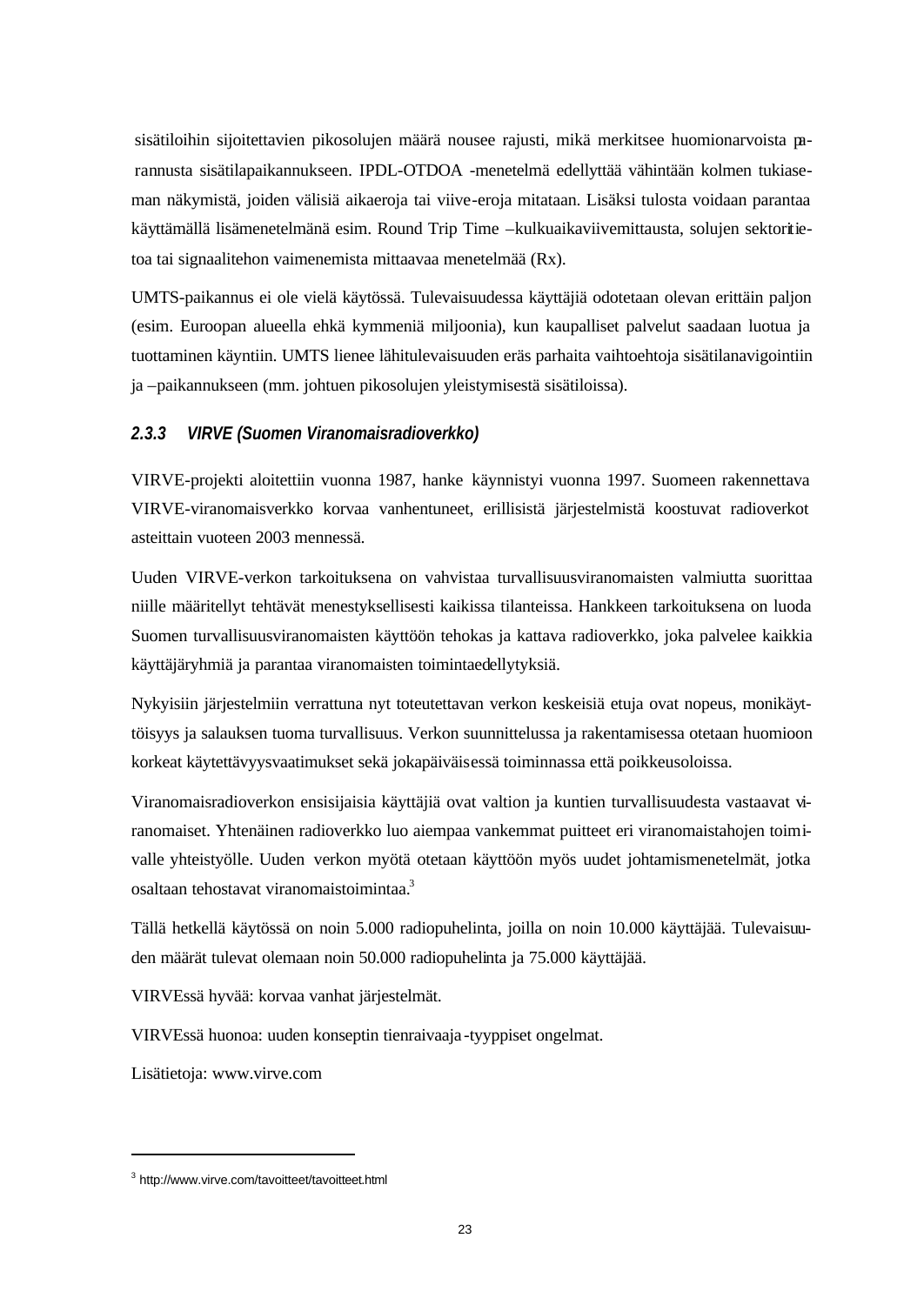#### *2.3.4 WLAN (Wireless Local Area Network)*

WLAN on langattomaan tiedonsiirtoon kehitetty lähiverkkoteknologia (kantama 30-200 m). WLAN-paikannus on kehitetty tutkimusprojekteissa (jotka jatkuvat osin edelleen). Menetelmää voidaan käyttää langattoman lähiverkon kuuluvuusalueella sisä- ja ulkotiloissa. Käyttö edellyttää tietokonelaitetta, jossa on WLAN-tietoliikenneyhteyteen tarvittava laite ja ohjelmisto sekä paikannusohjelmistoa, jonka olennainen osa on mittauksiin perustuva malli verkon signaalivoimakkuuksista. Malli ja paikannusohjelmisto voivat olla joko päätelaitteessa tai verkon palvelimessa. Paikannettavan laitteen havaitsemia signaaleja verrataan malliin, josta päätellään sijainti. Paikannuksen hyödyntäminen ei välttämättä edellytä pääsyä verkkoon.

Paikannukseen WLAN-verkkoa ei vielä käytetä kuin koeluontoisesti. Tulevaisuudessa käyttäjämäärät kasvavat merkittävästi. Paikannuksesta osana langatonta lähiverkkoa tulee etenkin ammattikäytössä merkittäviä sovelluksia teollisuuden, varastoinnin, kaupan ja terveydenhuollon piirissä (katso myös Bluetooth, jossa on runsaasti kuluttajasovelluksia).

IDC ennustaa, että WLAN-tuotteiden toimitukset kasvavat 41 prosentin vuosivauhtia vuosina 2000-2005, mikä merkitsee lähes 3,2 miljardin dollarin kokonaisliikevaihtoa vuonna 2005 (1,08 miljardia dollaria vuonna 2000).<sup>4</sup>

Lisätietoja: http://www.ekahau.com http://www.research.microsoft.com/~padmanab/papers/infocom2000.pdf http://www.ele.vtt.fi/projects/iie/12122001/indoor\_positioningvth.ppt

#### *2.3.5 Bluetooth*

l

Bluetooth korvaa perinteisiä kaapeleita laitteiden välisessä kommunikaatiossa ja synkronoinnissa. Bluetooth on kehitetty la itteiden väliseen signaalin välitykseen lyhyillä matkoilla (kantama n. 10 m ja n. 100 m).

BT-standardointityön osana ollaan määrittelemässä paikannusta palveleva profiili (Local Positioning Profile). Profiili julkaistaneen vuoden 2002 aikana. Sen mukaan toteutettavat BT-laitteet voinevat vaihtaa sijaintia koskevaa tietoa, joka ohjelmoidaan/tallennetaan luovuttavaan laitteeseen.

Bluetooth-teknologiaa ei vielä käytetä paikannukseen. Bluetooth on kuitenkin potentiaalinen paikannustekniikka massakäyttöön.

<sup>4</sup> http://www.digitoday.fi/digi98fi.nsf/pub/te20010816083511\_kni\_37457999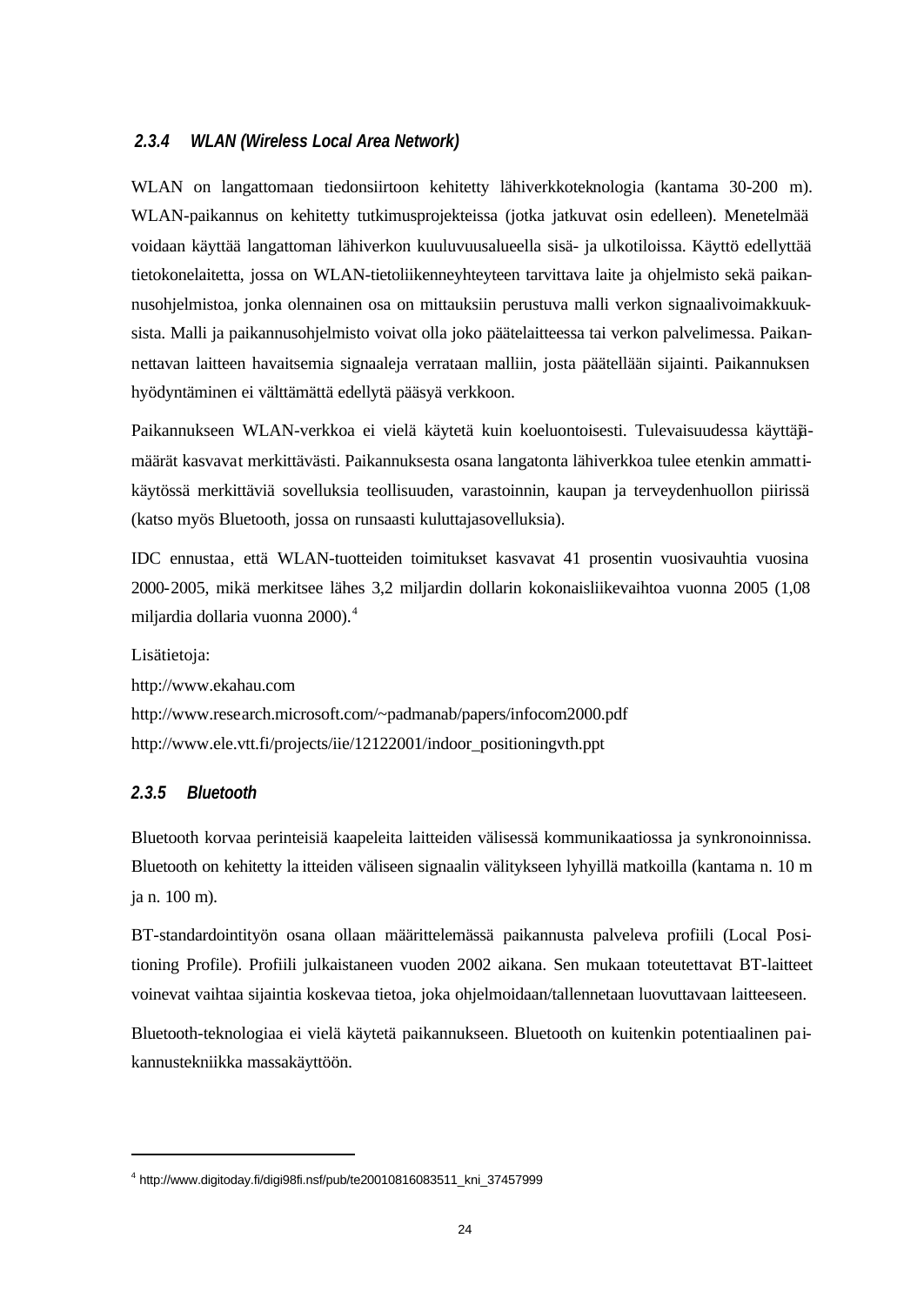Markkinatutkimuslaitos Dataquest ennakoi, että vuonna 2001 myytiin vain neljä miljoonaa bluetooth-piirisarjaa, mutta vuonna 2002 36 miljoonaa ja vuonna 2003 jo 186 miljoonaa bluetoothpiirisarjaa. Toinen tutkimuslaitos Cahners In-Stat arvioi vuonna 2001 myydyn 13 miljoonaa bluetooth-piirisarjaa, ja ennustaa vuoden 2005 myynniksi peräti 780 miljoonaa piirisarjaa.

Lisätietoja: http://www.bluetooth.com http://www.ericsson.fi/technology/Bluetooth.shtml

#### *2.3.6 RFID (Radio Frequency Identification)*

RFID on kehitetty langattomaan tunnistamiseen lyhyillä matkoilla (kantama < 4 m).

Uusimpiin ohjelmoitaviin RFID-piireihin voitaisiin tallentaa sijaintitieto, joka voitaisiin vastaanottaa sopivalla päätelaitteella (esim. matkapuhelimella). Paikannuskäyttö on idea-asteella.

Teknologiaa ei vielä käytetä paikannukseen Suomessa. RFID:n odotetaan yleistyvän matkakorteissa ym.

Lisätietoja: http://www.vtt.fi/tte/tutkimus/tte7/tutkimus/palomar/palomar.htm http://www.vtt.fi/vtt/uutta/uutiset2000/uutinen188.htm

### *2.3.7 Fokus DGPS (Differentiaalinen GPS)*

Fokus on GPS–paikannuksen tukijärjestelmä. Se perustuu Geodeettisen laitoksen ylläpitämän FINREF–havaintoverkon GPS–paikannussignaaleista laskemiin etäisyyskorjauksiin, jotka välitetään RTCM (Real Time Correction Message) –viestinä paikannusvastaanottimille. Edellyttää korjausvastaanotinta, joka on liitettävissä navigointivastaanottimeen.

Merenkulkulaitoksella on vastaava differentiaalipalvelu merenkulkijoille rannikkoalueella ja Suur-Saimaalla.

#### *2.3.8 RTK-GPS (Real Time Kinematic)*

GPS–paikannuksen tukijärjestelmä. Perustuu omalla tunnetulla tukiasemalla vastaanotetun GPSsignaalin välittämiseen liikkuvalle vastaanottimelle, joka laskee omien ja vertailuhavaintojen perustella sijaintinsa suurella tarkkuudella. Havainnot lähetetään joko radio- tai GSMmodeemiyhteydellä.

Järjestelmä on käyttökelpoinen erityisesti avoimessa maastossa. Käyttö on rajoitettua puustoisessa maastossa ja liikkuvassa ajoneuvossa.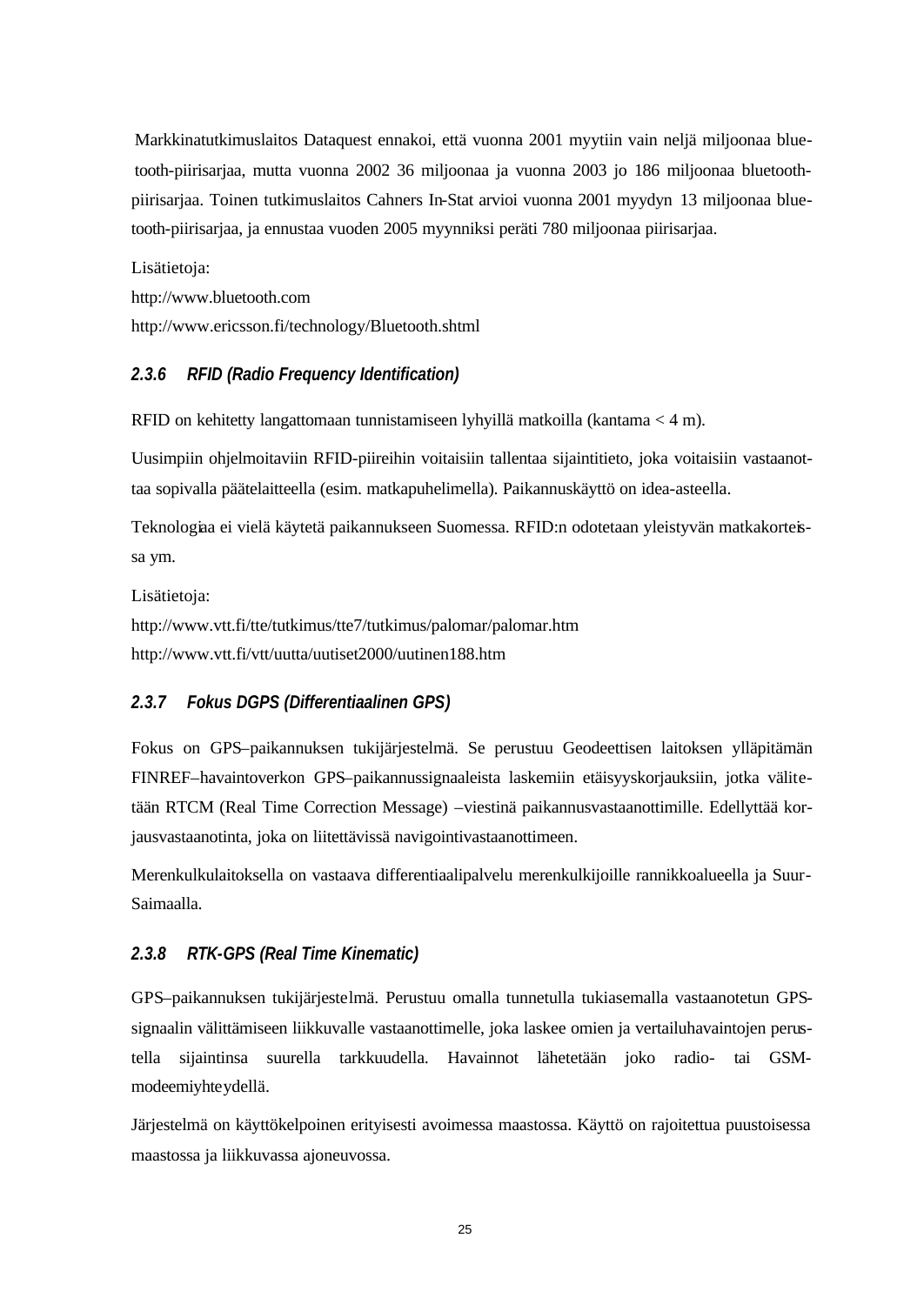Vastaavia järjestelmiä on käytössä satoja. Järjestelmän arvioidaan olevan käytössä seuraavat 5 – 10 vuotta.

#### *2.3.9 AGPS (Assisted Global Positioning System)*

AGPS on kehitteillä oleva matkaviestinverkon avustama satelliittipaikannus. GSM ja UMTSstandardointien yhteydessä määritellyssä menetelmässä matkapuhelinverkko lähettää avustetiedon paikantavalle päätelaitteelle joko solulähetteenä (Cell Broadcasting). Avustetieto sisältää mm. satelliittien tuoreet ratatiedot, korjaukset, solun paikkatiedon sekä aikatiedon. Näiden avulla avustettu GPS-paikannin pystyy suoriutumaan koordinaattien laskennasta parissa sekunnissa. Avustetiedon myötä laitteiden herkkyyden uskotaan paranevan, jolloin paikannus voi tapahtua myös hankalissa kaupunkiolosuhteissa ja jopa sisätiloissa. Menetelmästä on myös muunnelma, jossa päätelaite lähettää havaintotiedot laskettavaksi verkon paikannuspalvelimeen. Ratatietojen osalta avustetietoa välitetään jo valmistajakohtaisessa ratkaisussa tekstiviestien avulla mm. Benefonin päätelaitteisiin.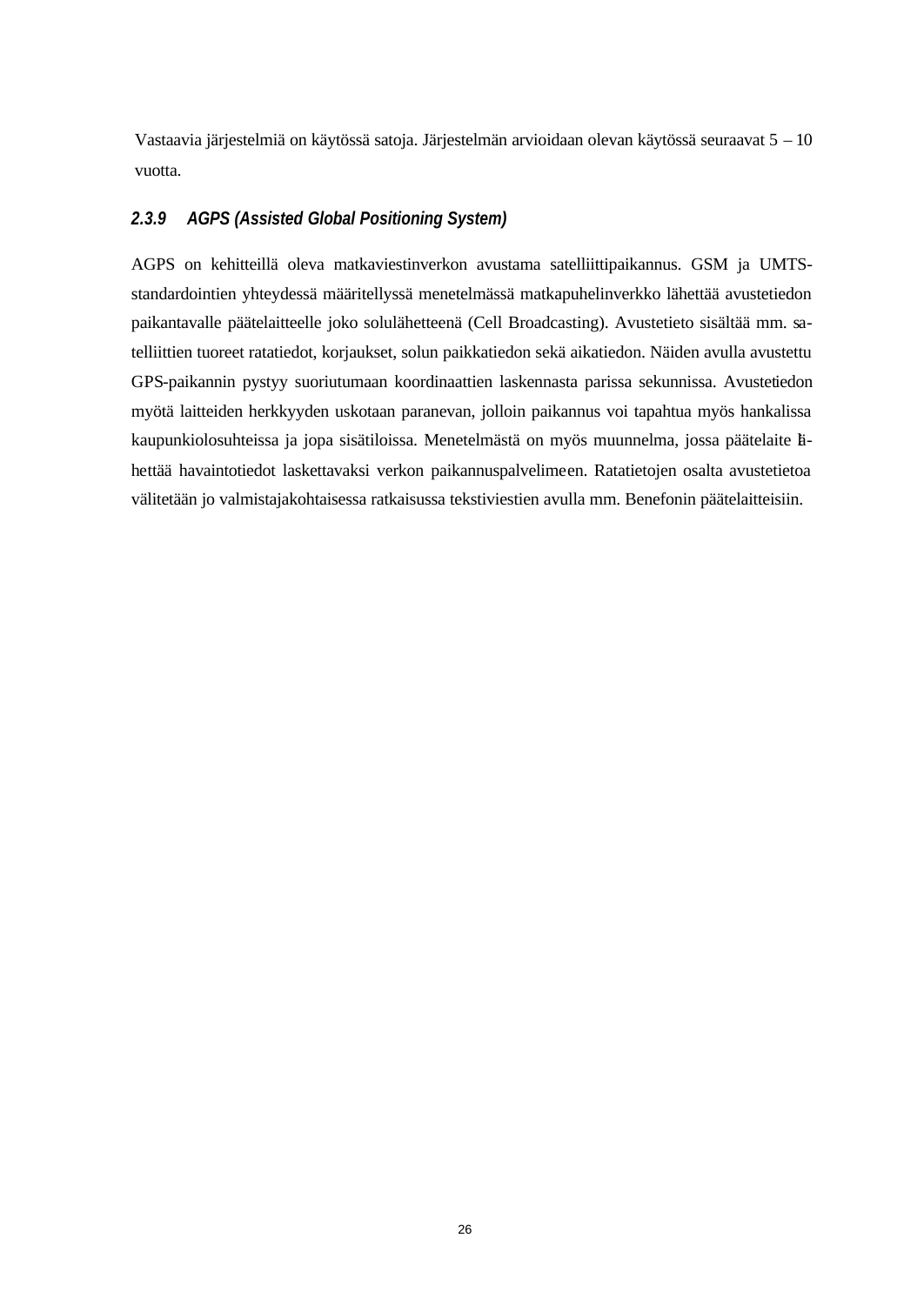## **3 Satelliittipaikannusjärjestelmät**

### **3.1 GPS (Global Positioning System)**

Kehitystyö aloitettiin 1970–luvulla, jolloin Yhdysva ltain laivaston TIMATION- ja ilmavoimien 621B-ohjelmat yhdistettiin NAVSTAR GPS –ohjelmaksi. GPS on tarkoitettu pääasiassa reaalia ikaiseen tarkkaan paikannukseen ja navigointiin maalla, merellä ja ilmassa maailmanlaajuisesti, ympäri vuorokauden ja kaikissa sääolosuhteissa. Alkuperäinen tarkoitus oli palvella lähinnä sotilaskäyttöä (USA DoD ja NATO), mutta siviilisovellutukset ovat tulleet globaalisti tärkeimmiksi. Lisäksi GPS tarjoaa ajastuspalvelun, jossa signaalin sisältämää aikamerkkiä voidaan käyttää esim. tietoverkkojen synkronoinnissa.

Navstar-satelliittijärjestelmä muodostuu 24 satelliitista, jotka on sijoitettu kuudelle 60° välein sijaitsevalle kiertoradalle. Kullakin kiertoradalla on neljä satelliittia, ja niiden kiertonopeus on 12 tuntia. Satelliittien ratakorkeus on sellainen, että kukin satelliitti kulkee radallaan tietyn pisteen yli noin 24 tunnin välein (nelisen minuuttia aiemmin joka päivä), koska maapallo pyörii satelliittien alla. Ratojen kaltevuus on noin 55° ekvaattoritasosta. Tällä järjestelyllä napa-alueita lukuun ottamatta kaikkialla maapallolla näköpiirissä on aina vähintään viisi satelliittia.

Navstar-järjestelmää ylläpidetään siten, että aina voidaan taata 21 toimintakuntoista satelliittia. Tämän varmistamiseksi on varasatelliitteja aina kolme. Useimmiten toimintakunnossa olevia on paljon enemmänkin, parhaillaan niitä on 27. Järjestelmään kuuluu kaikkiaan 32 satelliittia, jotka tunnistetaan satelliitin PRN (pseudo-random number) -koodinumeron perusteella. Laitteiden käynnistysruudulla näistä numeroista näkyvät ne, joita laite tietää hakea Almanac Data-tietojen avulla. Tätä Almanac Dataa päivitetään (mm. aktiivisten satelliittien vaihtuessa) satelliittien lähettämästä informaatiosta.

Navstar-sateliittijärjestelmää alettiin rakentaa helmikuussa 1978. Nykyisiin nk. Block II -tyypin satelliitteihin siirryttiin alkuvuodesta 1989 alkaen. Täysi valmius saavutettiin vuonna 1995, josta alkaen on järjestelmässä ollut käytössä aina vähintään 24 toimintakuntoista satelliittia. Toimintakuntoisena satelliitti voidaan pitää keskimäärin 10 vuotta. Parhaillaan käynnissä olevalla ja vuoteen 2006 ulottuvalla ohjelmalla satelliitteja uusitaan jälleen.<sup>5</sup>

Satelliitit lähettävät kahta paikannuskoodia C/A (L1-kaistassa) ja P (Sekä L1- että L2-kaistassa). C/A-koodipaikannusta kutsutaan SPS-palveluksi (Standard Positioning Service) ja P-

<sup>5</sup> http://www.kotiposti.net/navistre/sivut/info/gpstietoutta.html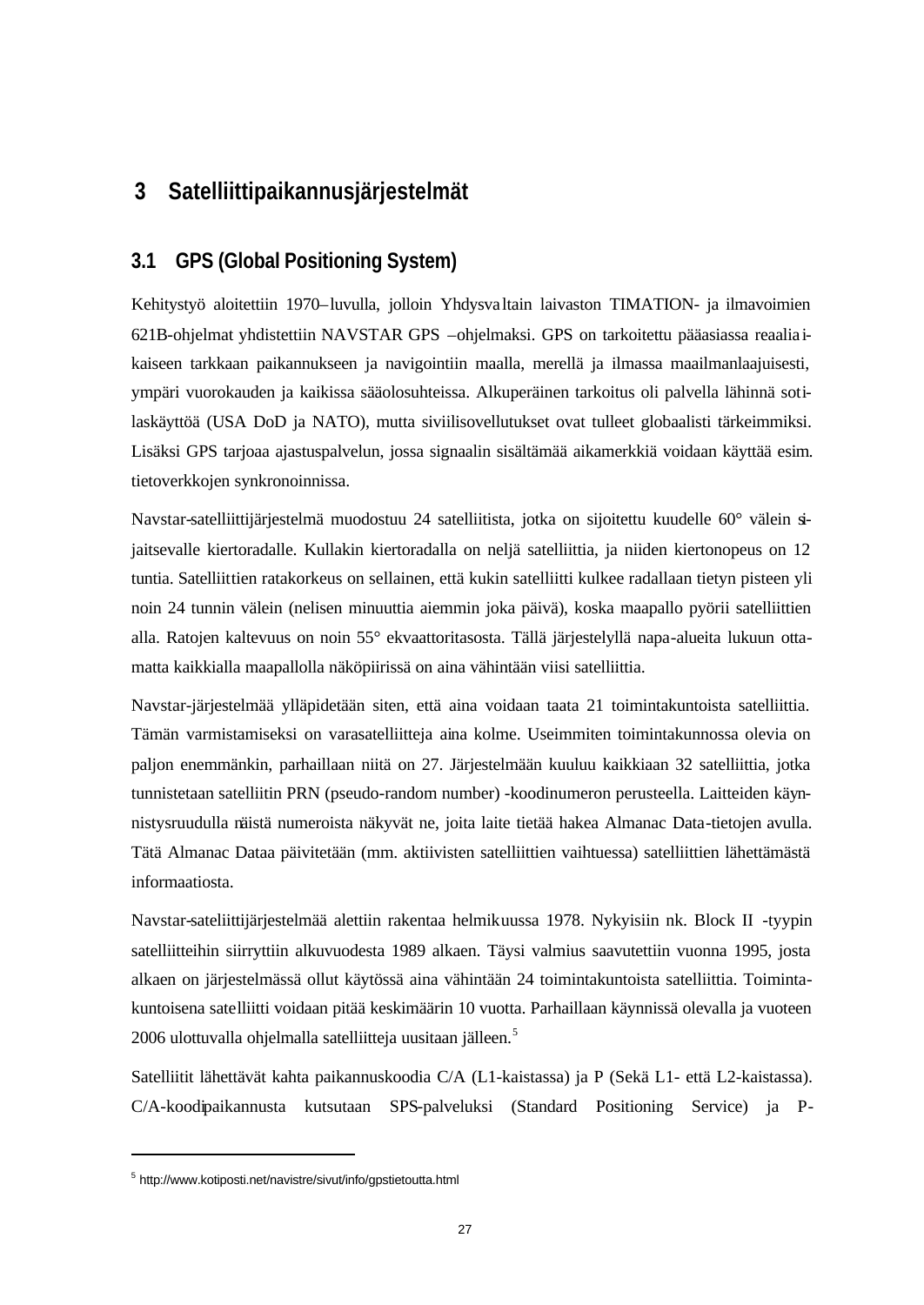koodipaikannusta PPS-palveluksi (Precise Positioning Service). SPS on julkinen, PPS on varattu vain sotilaskäyttöön (kryptattu P-koodi = Y-koodi).

Absoluuttisessa paikannuksessa vastaanotin havaitsee satelliitin lähettämän koodin, vertaa koodia vastaanottimessa generoituun/tallennettuun koodiin ja ratkaisee etäisyyden (vektorin) satelliittiin kulkuajan perusteella. Lopulliseen paikannukseen tarvitaan neljän satelliitin havainnot. Paikannustarkkuutta voidaan parantaa differentiaalipaikannuksella (DGPS), katso luvut 2.2.2 Merenkulun DGPS (Differential Global Positioning System) ja 2.3.7 Fokus DGPS (Differentiaalinen GPS).

Relatiivisessa, staattisessa paikannuksessa vähintään 2 vastaanotinta havaitsee sekä koodin että kantoaallon vaiheen useassa havaintojaksossa siten, että havaintopisteistä muodostuu vektoriverkko. Jälkilaskennassa ratkaistaan vastaanotinten väliset vektorit ja lopulliset sijainnit, kun osa verkon pisteistä on tunnettuja. Menetelmällä päästään erittäin suureen tarkkuuteen (~2-10 mm/km havaintojaksojen pituudesta riippuen). Voidaan toteuttaa myös reaaliaikaisena kinemaattisena mittauksena (RTK), jolloin tarkkuus on jonkin verran heikompi.

Järjestelmä toimii muuten kattavasti ja tarkasti, mutta paikalliset olosuhteet rajoittavat jonkin verran käytettävyyttä. Poikkeusoloissa haittana ovat yhteen vieraaseen valtioon keskittynyt hallinto ja huono häiriönsieto.

### **3.2 GLONASS (Global Navigation Satellite System)**

GLONASS on GPS-järjestelmän Venäjän vastine sotilaalliseen paikannukseen.

Järjestelmä perustettiin 1970 -luvun puolivälin jälkeen ja siihen kuuluu 24 satelliittia, jotka kiertävät maapalloa 19100 km korkeudella. Ratojen inklinaatio on 64,8 astetta. 1990-luvun alussa järje stelmän kunto rapistui ja lopulta käytössä oli vain kuusi satelliittia. Tällä hetkellä (22.3.2002 tilanne) toimivia satelliitteja on vain seitsemän.<sup>6</sup>

Satelliitit lähettävät kahta paikannuskoodia. SP-palvelu (Standard Precision) on vapaasti kaikkien käyttäjien saatavilla. HP-palvelu (High Precision) on tarkoitettu vain sotilaalliseen käyttöön.

Absoluuttisessa paikannuksessa vastaanotin havaitsee satelliitin lähettämän koodin, vertaa koodia vastaanottimessa generoituun/tallennettuun koodiin ja ratkaisee etäisyyden (vektorin) satelliittiin kulkuajan perusteella. Lopulliseen paikannukseen tarvitaan neljän satelliitin havainnot. Paikannustarkkuutta voidaan parantaa differentiaalipaikannuksella.

Relatiivisessa, staattisessa paikannuksessa vähintään 2 vastaanotinta havaitsee sekä koodin että kantoaallon vaiheen useassa havaintojaksossa siten, että havaintopisteistä muodostuu vektoriverk-

<sup>6</sup> http://www.rssi.ru/SFCSIC/nagu.txt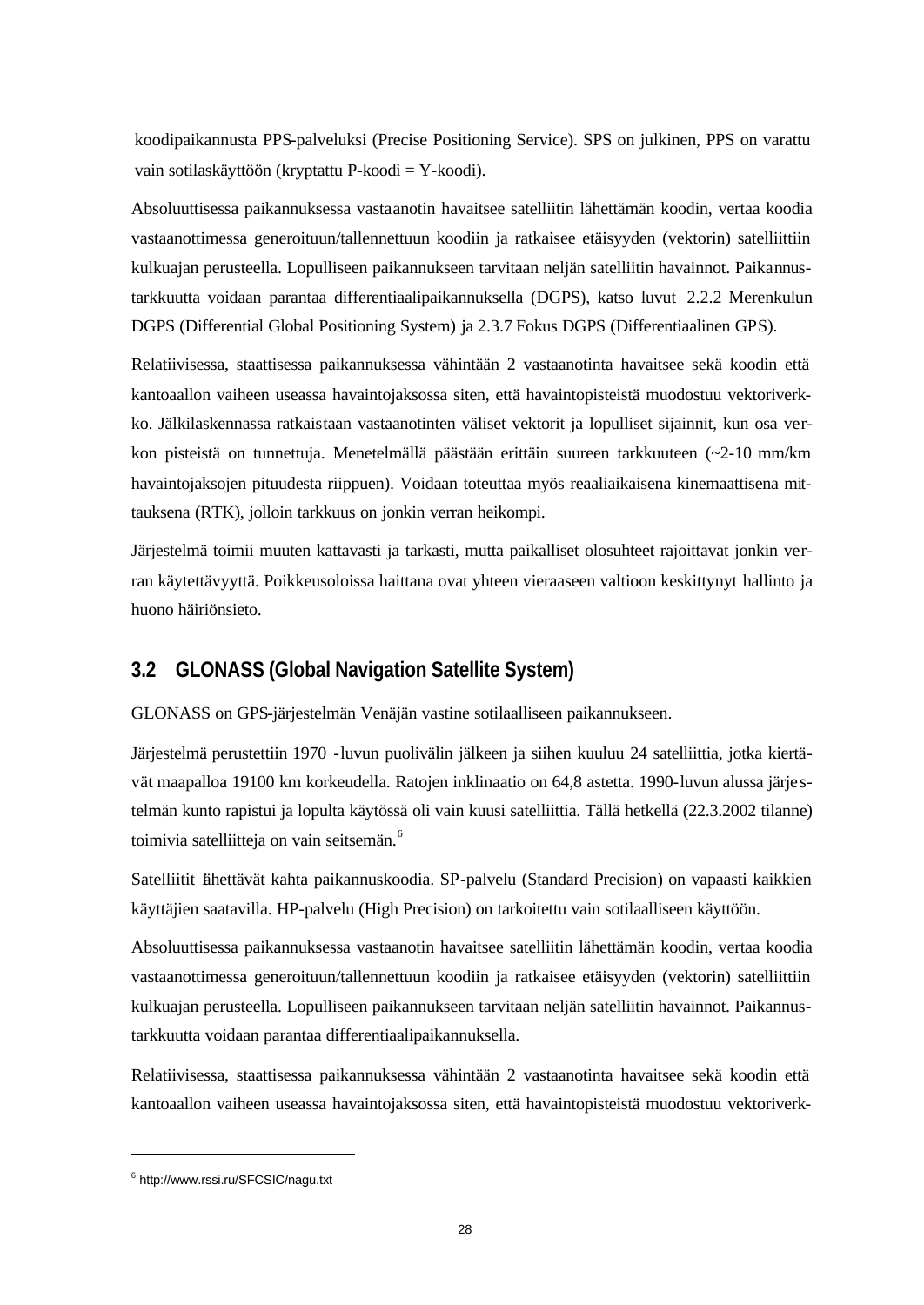ko. Jälkilaskennassa ratkaistaan vastaanotinten väliset vektorit ja lopulliset sijainnit, kun osa verkon pisteistä on tunnettuja. Menetelmällä päästään erittäin suureen tarkkuuteen. Voidaan toteuttaa myös reaaliaikaisena kinemaattisena mittauksena (RTK), jolloin tarkkuus on jonkin verran heikompi.

GLONASS–järjestelmää voidaan käyttää GPS–satelliittien tukijärjestelmänä, jos vastaanotin kykenee hyödyntämään GLONASS–signaalia.

# **3.3 EGNOS (European Geostationary Navigation Overlay Service, "GNSS 1" (Global Navigation Satellite System))**

EGNOS on Euroopan Avaruusjärjestö ESAn, Euroopan komission ja Eurocontrolin yhteinen projekti. Se on Euroopan globaalin navigointisatelliittijärjestelmän ensimmäinen vaihe ja Galileon edeltäjä.

EGNOS on samankaltainen kuin Yhdysvaltojen WAAS (Wide Area Augmentation System) ja Japanin MSAT (Multi-transport Satellite-based Augmentation System). GPS-korjausviestit sisältävää EGNOS avaruussignaalia (SIS, Signal In Space) lähettää kolme geostationaarista satelliittia: Inmarsat AOR-E (Atlantic Ocean Region East), Inmarsat IOR (Indian Ocean Region) ja Artemis.

Järjestelmä on toiminnassa vuoteen 2004 mennessä ja se tullaan integroimaan Galileoon. Järjestelmä on tällä hetkellä kokeiltavissa AOR-E ja IOR –satelliiteista tulevalla testisignaalilla.

### **3.4 Galileo ("GNSS 2")**

Galileo tulee olemaan Euroopan oma siviilien hallussa oleva globaali satelliittinavigaatiojärjestelmä. Galileo on Euroopan GNSS-strategian toisen vaiheen järjestelmä. Galileo tulee tarjoamaan avoimet, kaupalliset, hengenpelastus- ja säädellyt palvelut. Tavoitteena on, että Galileo on yhteensopiva GPS:n ja sen seuraavien sukupolvien, ja toivottavasti myös GLONASSin mahdollisten uusien versioiden kanssa.

Järjestelmään kuuluu 30 MEO (Medium Earth Orbits) satelliittia (27 toiminnassa olevaa ja 3 aktiivista varaosaa) ympyränmuotoisilla kiertoradoilla 23.616 km maanpinnan yläpuolella. Kiertoradat tulevat olemaan 56 asteen kulmassa päiväntasaajaan nähden ja siten takaavat hyvän peittoalueen pohjoiselle 75. leveysasteelle asti. Ensimmäiset satelliitit tullaan laukaisemaan 2004, ja vuoteen 2006 mennessä riittävästi satelliitteja pitäisi olla radoillaan palvelun kokeilun aloittamiseksi. Järje stelmä tulee olemaan toiminnassa 2008 mennessä.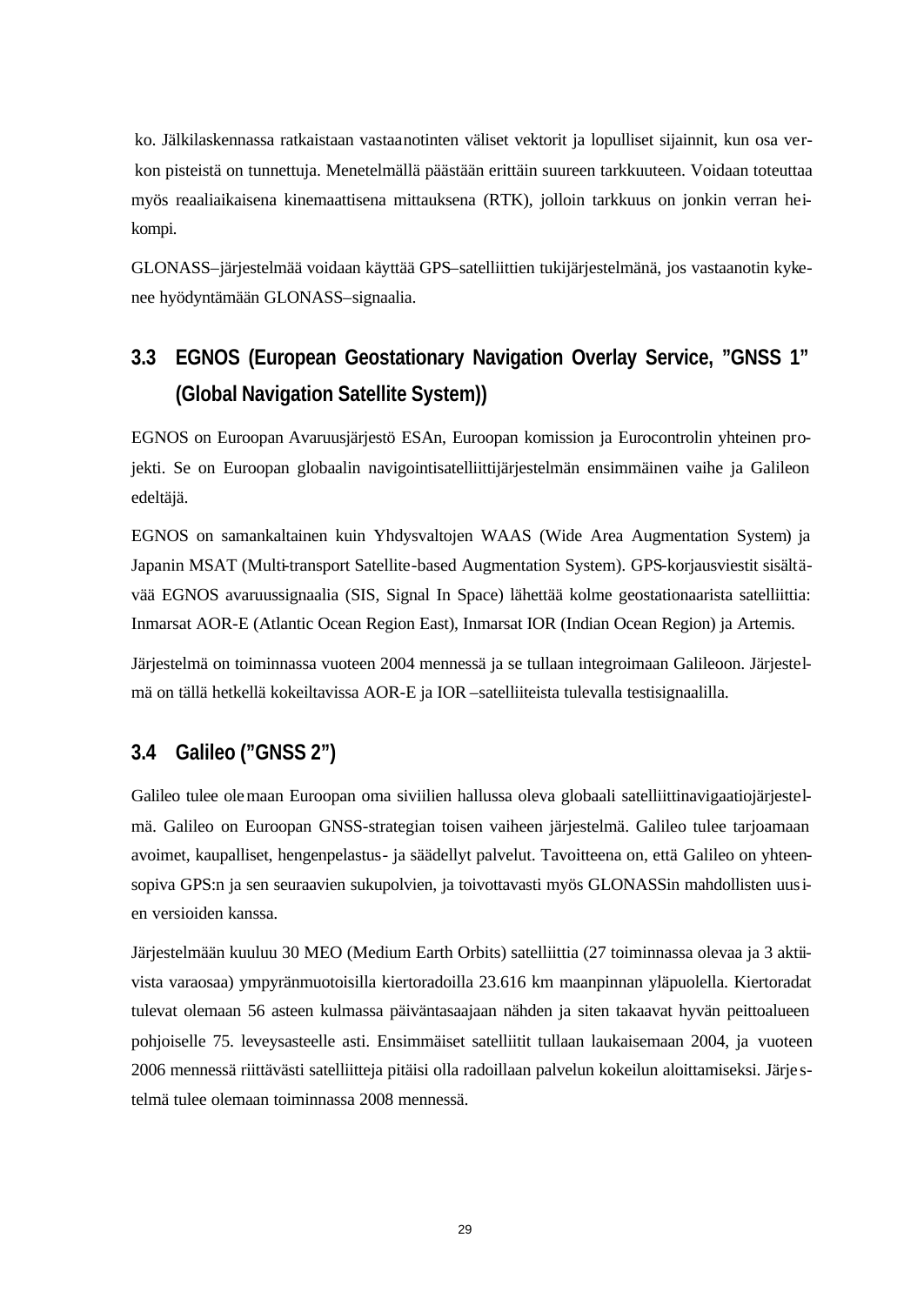Lisätietoja:

http://www.esa.int/export/esaSA/GGGMX650NDC\_navigation\_0.html http://www.galileo-pgm.org/

# **3.5 COSPAS / SARSAT (Cosmicheskay Sistyema Poiska Avariynich Sudov / Search And Rescue Satellite Aided Tracking)**

Pelastussatelliittijärjestelmä hätäpoijun paikantamiseen.

Vuonna 1979 Neuvostoliitto, Yhdysvallat, Kanada ja Ranska allekirjoittivat sopimuksen kokeilutoiminnan käynnistämiseksi hätäpoijujen paikantamiseksi satelliittien avulla. Ensimmäinen satelliitti laukaistiin radalleen 1982. Järjestelmä on myös osana merenkulun maailmanlaajuista hätä- ja turvallisuusjärjestelmää GMDSS:ää (Global Maritime Distress Safety Systems). COS-PAS/SARSAT -järjestelmän osat ovat avaruusosa, maaosa ja hätäpoijut.

Avaruusosassa on kahdenlaisia satelliitteja:

- Matalalla lentoradalla (800 1000 km korkeudella) maapalloa napojen kautta kiertäviä LEOsatelliitteja.
- Geostationaarisella radalla (paikallaan maapalloon nähden) päiväntasaajan yläpuolella (~ 36000 km korkeudella) sijaitsevia GEO-satelliitteja. Satelliitit vastaanottavat hätäpoijun lähettämän datan ja välittävät tiedot edelleen alas maa-asemille.

Maaosaan kuuluu maa-asemia (LUT, Local User Terminal), jotka vastaanottavat satelliittien välittämän datan, laskevat hätäpoijun todennäköisen paikan ja lähettävät puretun datatiedon valvontakeskuksille (MCC, Mission Control Centre). Hätäpoijun paikantamiseen käytetään Dopplerin menetelmää sekä satelliittipaikannusta (uudet hätäpoijut). MCC-valvontakeskus lähettää hälytyssanoman edelleen paikannuksen mukaan ao. maan pelastuskeskukselle. Kaikki Suomen aluetta koskevat hälytyssanomat lähetetään Turun meripelastuskeskukseen. Suomen aluetta lähin LUT-asema sijaitsee Tronsössä (Norja) ja sen MCC-valvontakeskus Bodössä (Norja).

Hätäpoijuja on merenkulun käytössä (EPIRB, Emergency Position Indicating Radio), ilmailun käytössä (ELT, Emergency Locator Transmitter) ja henkilökohtaisessa käytössä on kannettavia hätäpoijuja (PLB Personal Locator Beacon). 406 MHz:llä toimiviin poijuihin koodataan aina poijun oma tunnus. Mikäli kyseessä on aluksen tai ilma-aluksen 406 MHz EPIRB, koodataan lisäksi hallinnon määräämä aluksen tai ilma-aluksen tunniste.

Järjestelmän peittoalue kattaa koko maapallon. Hätäpoijut ovat pakollisia osalle aluksista ja ilmaaluksista. Hätäpoijut voivat myös käynnistyä automaattisesti (esim. aluksen uppoaminen, ilmaaluksen maahansyöksy). Hätäkäyttöön tarkoitetun järjestelmän ylläpito on kallista.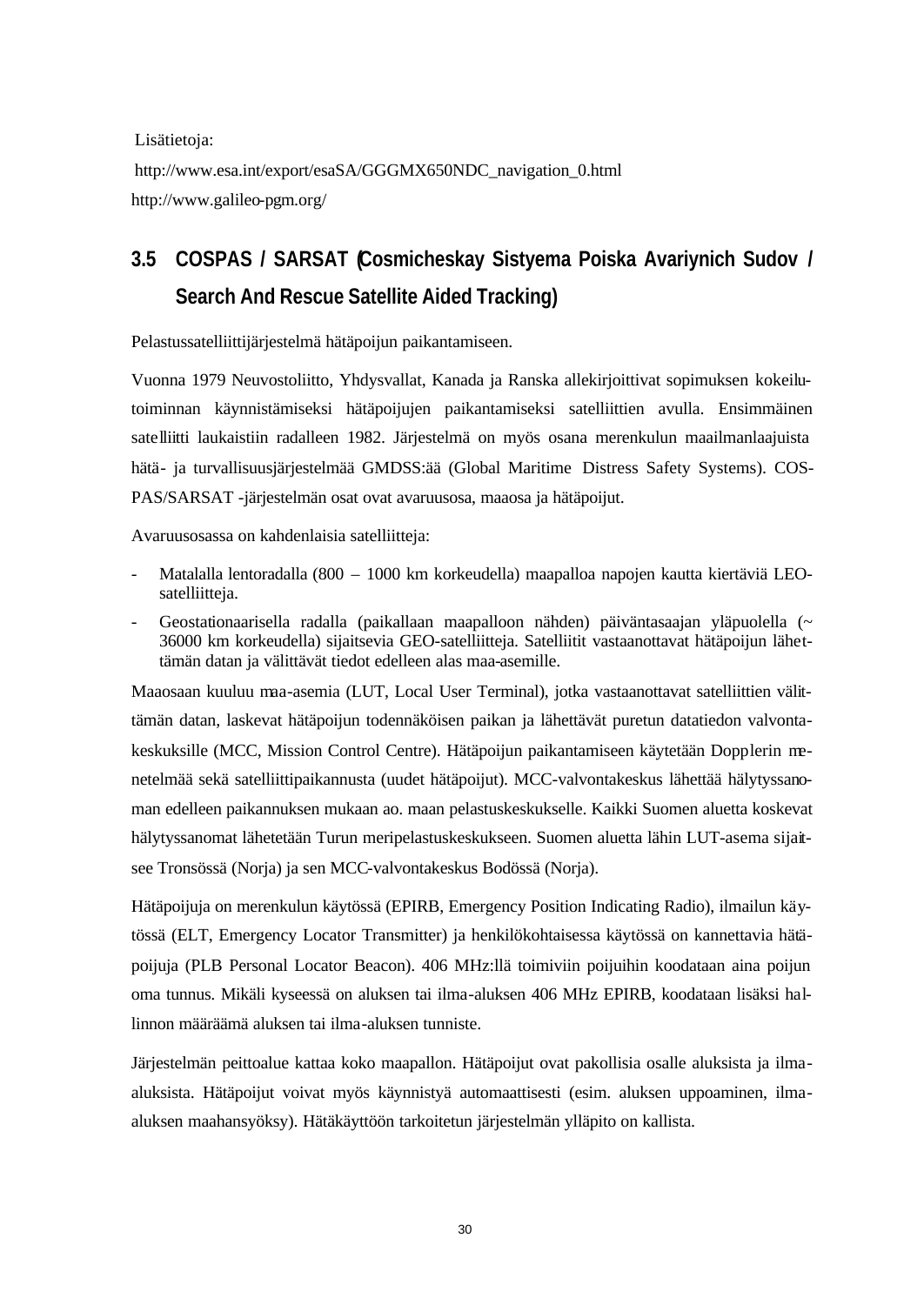Suomessa on noin 150 käyttäjää taajuudella 406 MHz. Tulevaisuudessa paikantamisen tarkkuus paranee hätäpoijun lähettämän omapaikan (GPS-vastaanotin/vast.) johdosta. Suomeen tulee henkilökohtaisia kannettavia hätäpoijuja. Taajuudet 121,5 MHz ja 243 MHz jäävät pois satelliittijärjestelmästä, mutta ne jäävät hätäpoijun maan pinnalla tapahtuvaa suuntimista (homing) varten.

#### **3.6 ARGOS (Advanced Research and Global Observation Satellite)**

Automaattinen mittaustiedon välitys. ARGOS on (CNES, NASA, NOAA MoU) satelliitteihin perustuva yksisuuntainen järjestelmä, joka kerää automaattisten mittausjärjestelmien tuottamaa ympäristötietoa, ja lähettää sen käyttäjille ympäri maailman. Pienet maa-asemat (pienimmät 17 g) lähettävät antureiden ja järje stelmän keräämän tiedon 32 tavun mittaisina purskeina LEO-satelliittiin. Satelliitti lähettää tiedon välittömästi eteen päin, jos gateway-maa-asema on näkyvissä tai varastoi tiedon odottamaan seuraavaa gateway-maa-aseman ylitystä. ARGOS luotiin jo 1970-luvun lopulla ja tällä hetkellä siihen kuuluu yli 6000 maa-asemaa, jotka toimivat mitä erilaisimmissa ympäristöissä; ARGOS-järjestelmällä voidaan esim. seurata lintujen muuttoa (pieni maa-asema linnun kaulassa), öljytuhon laajenemista, ilmaston muutoksia, ym.

Järjestelmän kapasiteetti on rajallinen, joten ylläpitäjä valvoo tarkasti, ketkä hyväksytään käyttäjiksi. Satelliittien laukaisuaikataulu on suunniteltu jo vuosiksi eteenpäin, joten ARGOS tullee menestymään hyvin ja sen käyttö todennäköisesti pikkuhiljaa laajenee. Käyttöön on tulossa myös kaksisuuntainen yhteys.

Lisätietoja: http://www.cls.fr/html/argos/welcome\_en.html

### **3.7 ORBCOMM (Orbital Communication)**

ORBCOMM-satelliittijärjestelmä on koko maailman laajuinen kaksisuuntainen, pakettikytkentäinen tiedonsiirtojärjestelmä. Siirrettävä tieto voi olla esimerkiksi ajoneuvon tai omaisuuden tila -, hälytys- tai paikkatietoa; ajoneuvolle tai tutkimusjärjestelmälle annettuja ohjauskomentoja (kaksisuuntainen) tai muita lyhytsanomatietoja. Tiedonsiirto maa-asemilta tapahtuu 36 LEO-satelliitin (n. 850 km korkeudella) välityksellä yleiseen puhelinverkkoon ja internetiin kytketyille gatewaymaa-asemille 4,8 kbit/s (satelliitista maahan) ja 2,4 kbit/s (maasta satelliittiin) nopeudella max. puoli sekuntia kestävinä purskeina.

ORBCOMM on paikannusjärjestelmäna melko epätarkka, maa-aseman paikka voidaan signaalin dopplersiirtymän perusteella paikallistaa muutaman (kymmenen) kilometrin tarkkuudella. Tämä tarkkuus on riittävä moniin sovelluksiin ja, jos tarkkaa paikkatietoa tarvitaan, se otetaan erikseen vaikkapa GPS-vastaanottimesta ja välitetään edelleen ORBCOMM-järjestelmän kautta.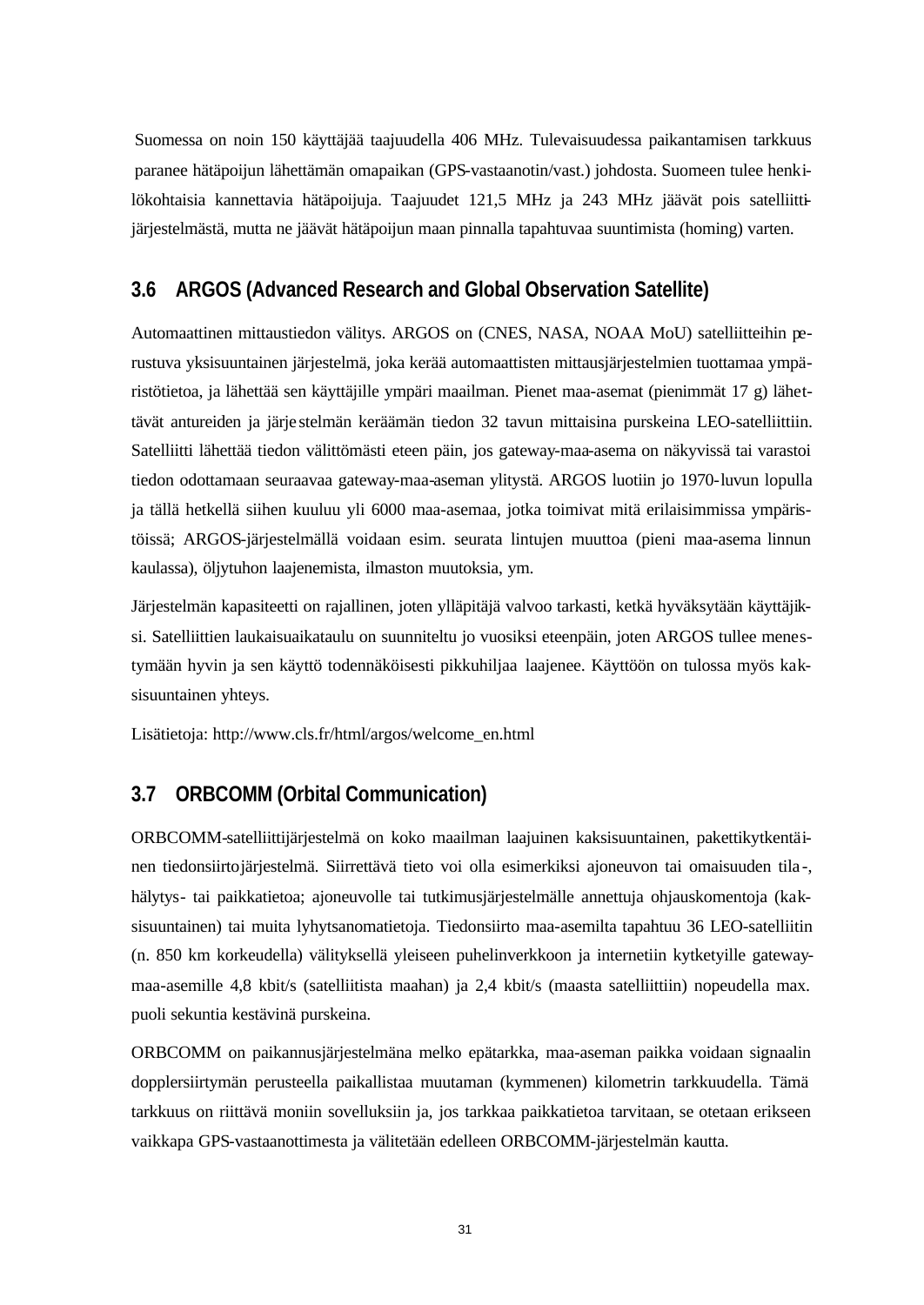Vuoden 2002 alussa ei ole tiedossa yhtään suomalaista käyttäjää. Satelliittijärjestelmän kannattavuus on ollut huono, joten sen tulevaisuus on epävarma.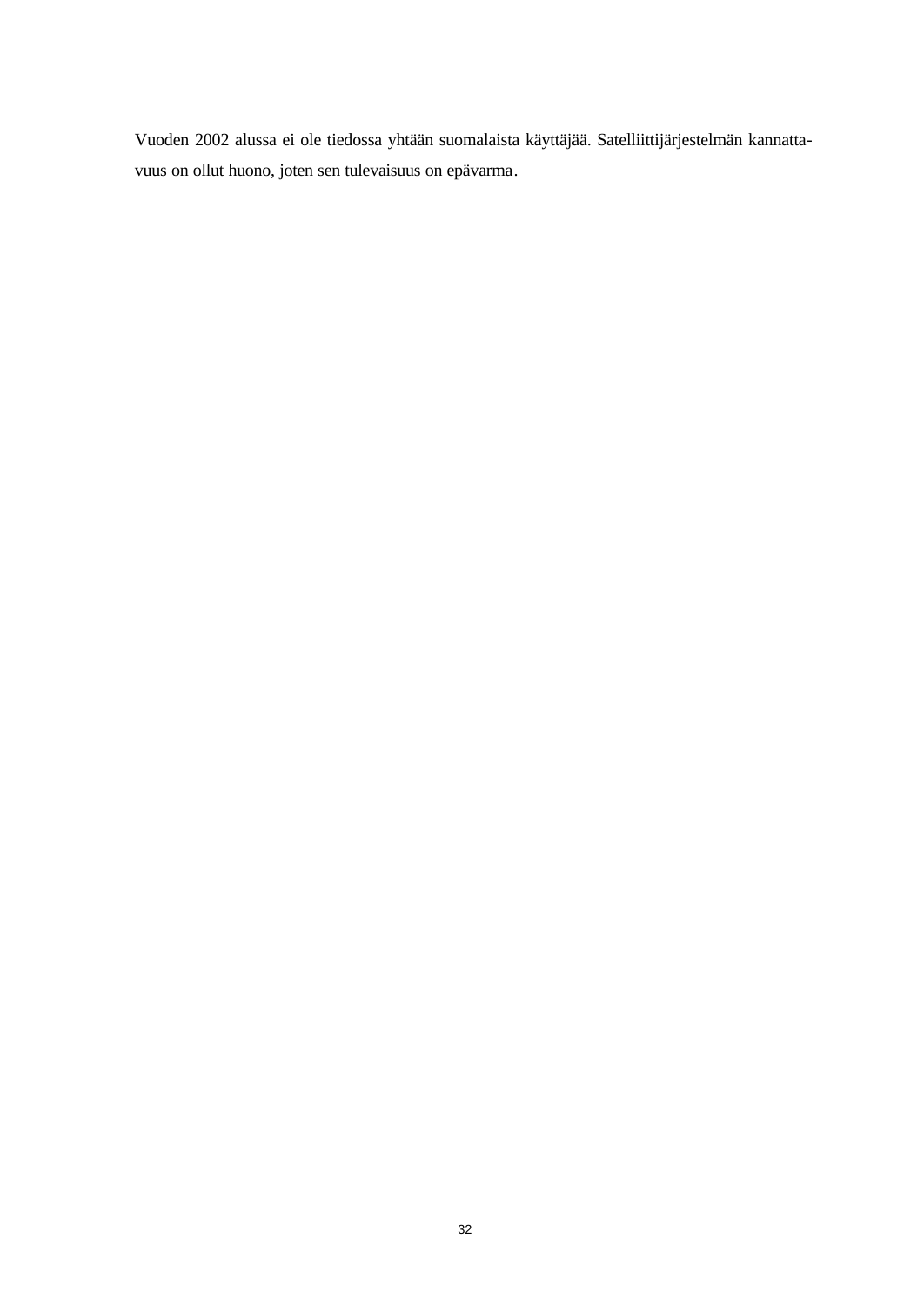# **4 Järjestelmätaulukot**

# **4.1 Järjestelmien käyttötarkoitukset ja -ympäristöt**

# **Taulukko 2 Radionavigointijärjestelmien käyttötarkoitukset ja -ympäristöt**

| <b>Järjestelmä</b>          | Pääkäyttötarkoitus                                                                       | Muut käyttötarkoitukset                                                                                                                                         | Käyttöympäristöt |             |                       |            |               |             |                                                     |
|-----------------------------|------------------------------------------------------------------------------------------|-----------------------------------------------------------------------------------------------------------------------------------------------------------------|------------------|-------------|-----------------------|------------|---------------|-------------|-----------------------------------------------------|
|                             |                                                                                          |                                                                                                                                                                 | Ilmailu          | Merenkulku  | Maaliikenne           | Henk.koht. | Sotilaskäyttö | Hätäpalvelu | Muu                                                 |
| <b>AGPS</b>                 | Avustettu GPS                                                                            | Paikannus                                                                                                                                                       |                  |             | $\overline{\text{X}}$ | X          |               | X           | Kehitteillä                                         |
| AIS                         | Alusten automaattinen tunnistus                                                          | Viestintä                                                                                                                                                       |                  | X           |                       |            |               |             |                                                     |
| ARGOS                       | Automaattisen mittaustiedon<br>välitys                                                   | Paikannus                                                                                                                                                       | X                |             |                       |            |               |             | Autom. mittausjärjestelmät                          |
| Bluetooth<br>(BT)           | Laitteiden välinen kommunikaatio<br>ja synkronointi perinteisiä kaape-<br>leita korvaten | Paikannus ja henkilökohtainen<br>navigointi                                                                                                                     |                  |             |                       |            |               |             | Toimistot, kodit ja julkiset tilat<br>(kehitteillä) |
| COSPAS /<br><b>SARSAT</b>   | Pelastussatelliittjärjestelmä,<br>hätäpoijun paikantaminen                               |                                                                                                                                                                 | X                | X           |                       |            |               | X           | Henkilökohtainen hätälähetin<br>(PLB)               |
| <b>DME</b>                  | Lentosuunnistus                                                                          |                                                                                                                                                                 | X                |             |                       |            |               |             |                                                     |
| <b>EGNOS</b>                | Satelliittipaikannus                                                                     | Tarkan ajan määritys                                                                                                                                            | X                | $\mathbf X$ | X                     | $\bar{X}$  | X             |             |                                                     |
| <b>FOKUS</b><br><b>DGPS</b> | GPS:n tukijärjestelmä                                                                    |                                                                                                                                                                 |                  |             |                       | X          | X             |             | Kartoitusmittaus                                    |
| Galileo                     | Satelliittipaikannus                                                                     | Tarkan ajan määritys                                                                                                                                            | X                | $\mathbf X$ | $\overline{X}$        | $\bf X$    |               | $\bar{X}$   |                                                     |
| <b>GLONASS</b>              | GPS:n vastine sotilaallisessa<br>tarkoituksessa                                          | GPS:n tukijärjestelmä                                                                                                                                           |                  |             |                       |            | X             |             |                                                     |
| <b>GPS</b>                  | Sotilaskäyttö: USA, NATO ja<br>sopivat "yhteistyökumppanit"                              | Siviilikäyttö: purjehdus, mat-<br>kailu jne. Yksittäisiä kaupalli-<br>sia vastaanottimia, ilman<br>laajempaa kaupallisten palve-<br>lujen käyttö-mahdollisuutta | X                | X           | $\overline{X}$        | X          | X             | $\mathbf X$ | Kartoitusmittaus, tuleva E112-<br>hätäpalvelu jne.  |
| GSM                         | Kaupalliset palvelut, kuten. pai-<br>kannusneuvonta ja E112-<br>hätäpuhelu.              |                                                                                                                                                                 |                  |             | X                     | $\bf{X}$   |               | $\mathbf X$ |                                                     |
| <b>ILS</b>                  | Lähestymis- ja laskeutumisjärjes-<br>telmä                                               |                                                                                                                                                                 | X                |             |                       |            |               |             |                                                     |
| Merenkulun<br><b>DGPS</b>   | GPS-paikannus- ja navigointijär-<br>jestelmän tukijärjestelmä                            |                                                                                                                                                                 |                  | X           |                       | $\bar{X}$  |               |             | Merenmittaus, väylänhoito                           |
| <b>MLS</b>                  | Lähestymis- ja laskeutumis-<br>järjestelmä                                               |                                                                                                                                                                 | X                |             |                       |            |               |             |                                                     |
| NDB                         | Lentosuunnistus- ja lähestymis-<br>järjestelmä                                           |                                                                                                                                                                 | $\mathbf X$      |             |                       |            |               |             |                                                     |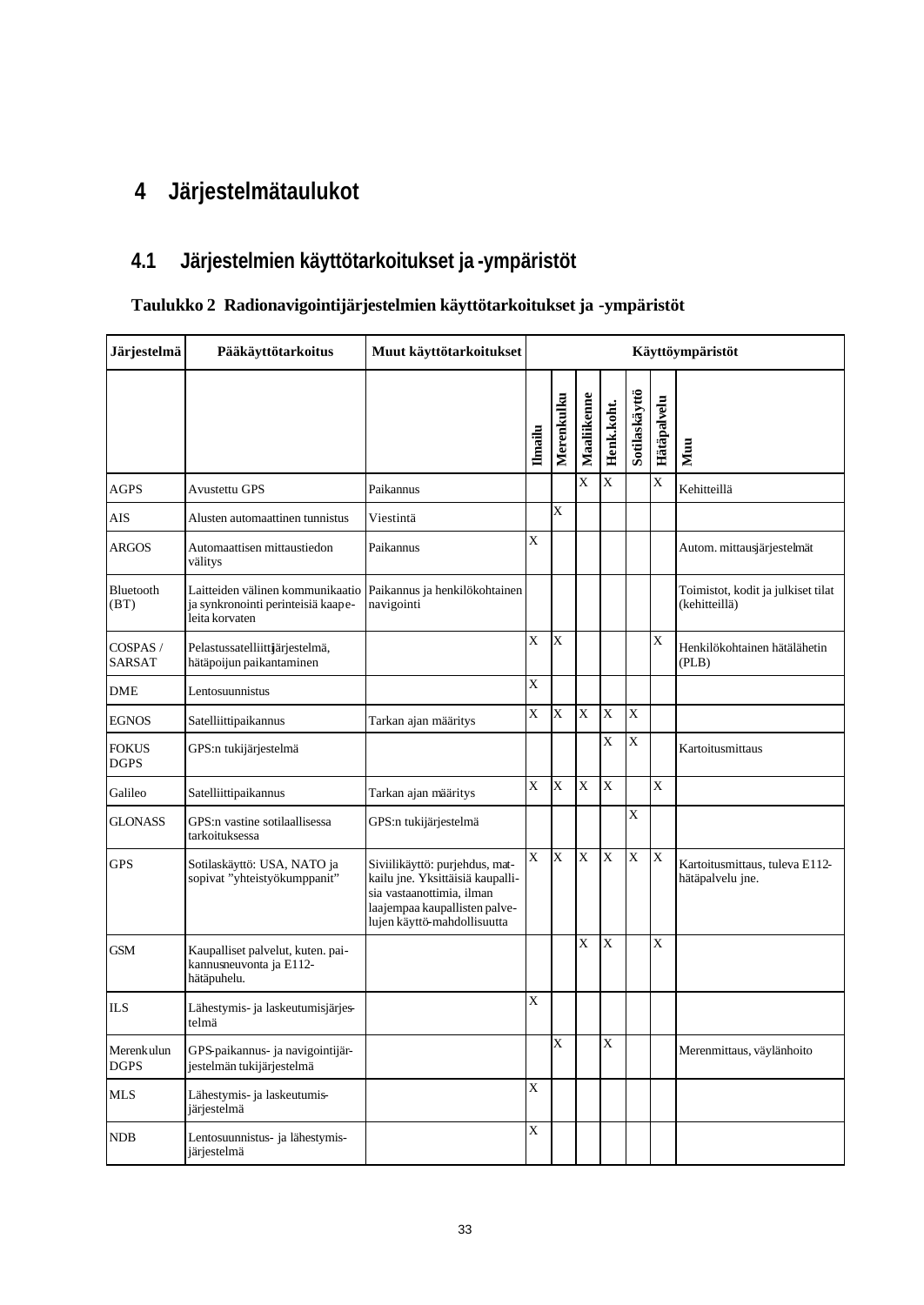| Järjestelmä                      | Pääkäyttötarkoitus                                                                                                     | Muut käyttötarkoitukset                                                | Käyttöympäristöt |            |                |            |                |             |                                                                    |
|----------------------------------|------------------------------------------------------------------------------------------------------------------------|------------------------------------------------------------------------|------------------|------------|----------------|------------|----------------|-------------|--------------------------------------------------------------------|
|                                  |                                                                                                                        |                                                                        | Ilmailu          | Merenkulku | Maaliikenne    | Henk.koht. | Sotilaskäyttö  | Hätäpalvelu | Muu                                                                |
| <b>ORBCOMM</b>                   | Omaisuuden seuranta, ohjaus ja<br>paik annus, kulkuneuvojen seuranta                                                   | Kaksisuuntainen lyhytsanomi-<br>en välitys, mittaustietojen<br>välitys |                  |            | $\overline{X}$ |            |                |             | Omaisuuden seuranta. Auto-<br>maatt. mittaustiedon välitys         |
| PAR                              | Lähestymis- ja laskeutumisjärjes-<br>telmätutka                                                                        |                                                                        | X                |            |                |            | $\overline{X}$ |             |                                                                    |
| <b>RFID</b>                      | Henkilöiden ja esineiden tunnist a-<br>minen, maksaminen ym.                                                           | Paikannus ja henkilökohtainen<br>navigointi                            |                  |            | X              |            |                |             | Toimistot, kodit ja julkiset tilat<br>(kehitteillä)                |
| <b>RTK-GPS</b>                   | GPS:n tukijärjestelmä                                                                                                  |                                                                        |                  |            |                |            | X              |             | Kartoitusmittaus                                                   |
| <b>TILS</b>                      | Sotilaskoneiden tarkkuuslaskeu-<br>tumisjärjestelmä                                                                    |                                                                        | X                |            |                |            | X              |             |                                                                    |
| Transponder                      | Tutkajärjestelmä lennonjohtopal-<br>velun antamiseksi                                                                  | Ilma-alusten törmäys-<br>/liikennevaroitus (ACAS /<br>TCAS)            | X                |            | X              |            |                |             |                                                                    |
| (Racon)                          | Tutkamajakka Merenkulun turvalaite                                                                                     |                                                                        |                  | X          |                |            |                |             |                                                                    |
| <b>UMTS</b>                      | Kaupalliset palvelut, kuten paikan-<br>nusneuvonta ja E112-hätäpuhelu.                                                 | Sotilaalliset toiminnot, kuten<br>maajoukkojen paikannus.              |                  |            | X              | X          | X              | X           |                                                                    |
| VDF-<br>suuntimo<br>(ilmailu)    | Radiosuuntimisjärjestelmä                                                                                              |                                                                        | X                |            |                |            | X              | $\mathbf X$ |                                                                    |
| VDF-<br>suuntimo<br>(merenkulku) | Radiosuuntimisjärjestelmä                                                                                              |                                                                        |                  | X          |                |            |                |             |                                                                    |
| <b>VIRVE</b>                     | Suomen turvallisuusviranomaisten<br>liikkuvien radiopuhelinten yhteis-<br>käyttöinen puhe- ja dataviestintä-<br>verkko |                                                                        | X                | X          | $\bar{X}$      | X          | $\bar{X}$      | $\bar{X}$   |                                                                    |
| <b>VOR</b>                       | Lentosuunnistus- ja lähestymisjär-<br>iestelmä                                                                         |                                                                        | X                |            |                |            |                |             |                                                                    |
| <b>WLAN</b>                      | Paikallinen tiedonsiirto joko<br>organisaation sisällä tai palveluna<br>asiakkaille                                    | Paikannus                                                              |                  |            |                | X          |                |             | Ammattisovellukset varastoissa,<br>sairaaloissa jne. (kehitteillä) |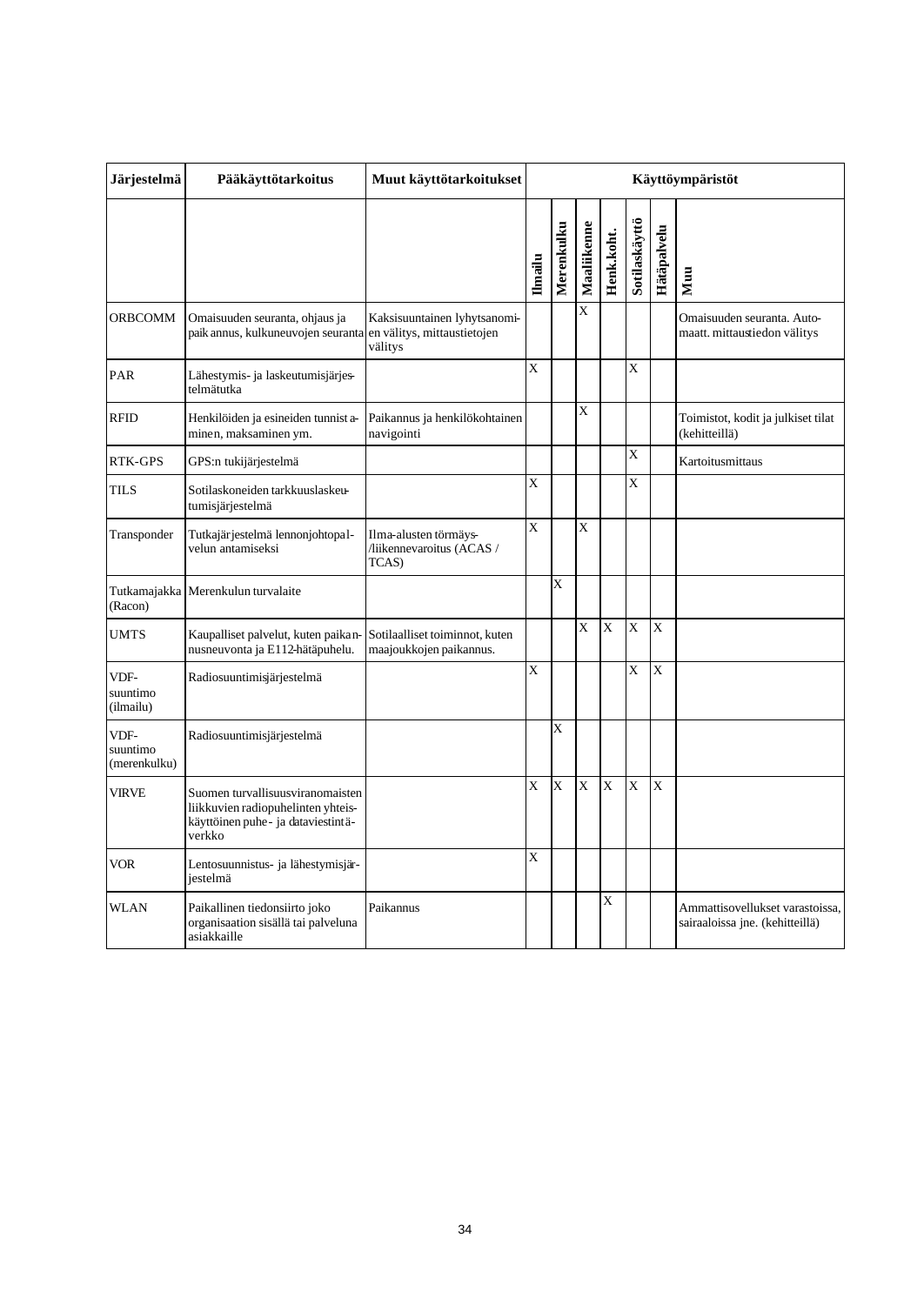# **4.2 Järjestelmien ylläpitäjät, käyttäjämäärät ja tulevaisuudennäkymät**

- **Ilmailulaitos** 
	- DME
	- ILS
	- NDB
	- VDF-suuntimo
	- VOR
- **Merenkulkulaitos** 
	- AIS
	- Merenkulun DGPS
	- Tutkamajakka (Racon)
- Muut suomalaiset ylläpitäjät ja rahoittajat
	- FOKUS DGPS. Palvelu: Digita Oy (Yleisradio), tukiasemaverkko: Geodeettinen laitos
	- VIRVE: Sisäasiainministeriö rahoittaa aluksi, vuodesta 2004 alkaen käyttäjät (kunnalliset ja valtiolliset turvallisuusviranomaiset) rahoittavat. Suomen Erillisverkot operoi ostopalveluna.
- Kansainvälisten organisaatioiden ylläpitämät ja rahoittamat
	- ARGOS: CLS, Toulouse France ja US-French Operations Committee.
	- COSPAS / SARSAT: COSPAS / SARSAT –järjestö, päämaja sijaitsee Lontoossa. Jäsenvaltiota ja -organisaatiota on noin 40. Suomi ei ole jäsen ja siten ei ole rahoituksessa mukana.
	- EGNOS: EU. Geodeettinen laitos osallistuu RIMS-aseman rakentamiseen Virolahdessa.
	- Galileo: EU
- Sotilaalliset ylläpitäjät
	- GPS: Yhdysvaltain armeija
	- GLONASS: Venäjä, Puolustusministeriö
- Kaupalliset ylläpitäjät ja rahoittajat
	- Bluetooth: kuka tahansa
	- GSM: matkapuhelinoperaattorit
	- ORBCOMM: Yhdysvaltalainen yritys ORBCOMM LLC
	- RFID: oma liikuteltava tukiasema, rahoittajina käyttäjät
	- RTK-GPS
	- UMTS: matkapuhelinoperaattorit
	- WLAN: Kiinteistöjen haltijat tai niiden tiloissa toimivat osapuolet sekä teleoperaattorit tms. asiaan erikoistuneet yritykset. Julkinen sektori saattaa paikallisesti rahoittaa palvelun julkiseen käyttöön.
- Ei ylläpitäjää
	- MLS: todennäköisesti ei oteta Suomessa käyttöön v. 2010 mennessä.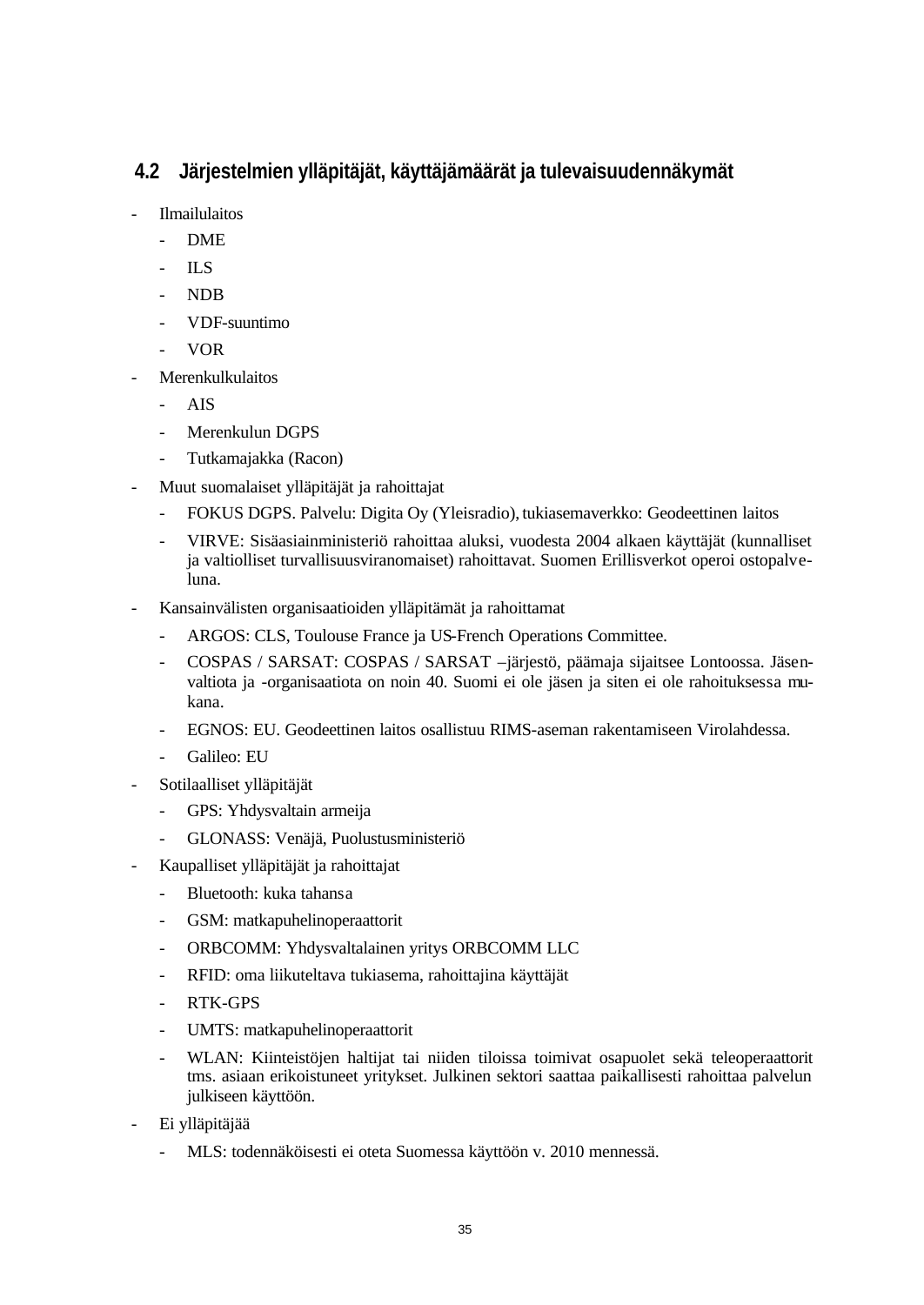# **Taulukko 3 Radionavigointijärjestelmien ylläpitäjät, käyttäjämäärät ja tulevaisuudennäkymät**

| Järjestelmä       | Ylläpitäjät ja rahoittajat                                                                                                                                              | Arvio käyttäjämää-<br>rästä Suomessa 2001                                                                                                 | Arvio tulevaisuudesta                                                                                                                                                                                                                                                                                                                                                                                                                                                  |
|-------------------|-------------------------------------------------------------------------------------------------------------------------------------------------------------------------|-------------------------------------------------------------------------------------------------------------------------------------------|------------------------------------------------------------------------------------------------------------------------------------------------------------------------------------------------------------------------------------------------------------------------------------------------------------------------------------------------------------------------------------------------------------------------------------------------------------------------|
| <b>AGPS</b>       | Todennäköisimmin teleoperaattori.<br>GPS:n osalta DoD.                                                                                                                  | Koeluontoista käyttöä<br>tekstiviestien avulla                                                                                            | AGPS voi olla tulevaisuudessa laajasti käytössä,<br>koska se ratkaisee GPS:n virrankulutusongelmat ja<br>parantaa GPS:n käytettävyyttä erityisesti kaupun-<br>kiympäristössä.                                                                                                                                                                                                                                                                                          |
| AIS               | Merenkulkulaitos ylläpitää, merenkul-<br>kulaitos ja puolustusvoimat rahoittavat                                                                                        | Kymmeniä                                                                                                                                  | Järjestelmää tullaan lähivuosina laajentamaan<br>siten, että se kattaa kaikki Suomen rannikkoalueet.<br>IMO:n päätöksen mukaan järjestelmä tulee asteit-<br>tain pakolliseksi kaikkiin matkustajalaivoihin ja<br>suureen osaan rahtilaivoista, mukaan lukien koti-<br>maan liikenteessä olevat alukset, vuoden 2008<br>heinäkuuhun mennessä. Ohjelman nopeuttaminen<br>niin, että ohjelma saataisiin päätökseen vuoteen<br>2004 mennessä, on IMO:n harkinnan alaisena. |
| <b>ARGOS</b>      | CLS, Toulouse France<br><b>US-French Operations Committee</b>                                                                                                           | Järjestelmän kapasiteetti<br>on rajallinen, joten ylläpi-<br>täjä valvoo tarkasti, ketkä<br>hyväksytään käyttäjiksi.                      | Satelliittien laukaisuaikataulu on suunniteltu jo<br>vuosiksi eteenpäin, joten ARGOS tullee menesty-<br>mään hyvin ja sen käyttö todennäköisesti pikkuhil-<br>jaa laajenee. Käyttöön on tulossa myös kaksisuun-<br>tainen yhteys.                                                                                                                                                                                                                                      |
| Bluetooth (BT)    | Ylläpitäjä voi olla kuka tahansa. Kau-<br>pallinen, alunperin Ericssonin kehittä-<br>mä teknologia. Bluetooth-konsortiossa<br>on mukana runsaat 2000 yritystä.          | Vuonna 2001 myytiin noin<br>10 miljoonaa piirisarjaa<br>maailmanlaajuisesti.<br>Paikannukseen teknologi-<br>aa ei vielä käytetä.          | Vuonna 2005 ennustetaan myytävän 780 miljo o-<br>naa piirisarjaa maailmanlaajuisesti.<br>BT on potentiaalinen paikannustekniikka massa-<br>käyttöön.                                                                                                                                                                                                                                                                                                                   |
| COSPAS / SARSAT   | COSPAS/SARSAT-järjestö, päämaja<br>sijaitsee Lontoossa. Jäsenvaltiota ja -<br>organisaatiota on noin 40. Suomi ei ole<br>jäsen ja siten ei ole rahoituksessa<br>mukana. | Noin 150 kpl 406 MHz:n<br>taajuutta käyttäviä                                                                                             | Paikantamisen tarkkuus paranee hätäpoijun lähet-<br>tämän omapaikan (GPS vastaanotin/vast.) johdos-<br>ta.<br>Suomeen tulee henkilökohtaisia kannettavia hät ä-<br>poijuja.<br>Taajuudet 121,5 MHz ja 243 MHz jäävät pois<br>satelliitti-järjestelmästä, mutta ne jäävät hätäpoijun<br>maan pinnalla tapahtuvaa suuntimista (homing)<br>varten.                                                                                                                        |
| DME               | Ilmailulaitos                                                                                                                                                           | Siviili- ja sotilasilmailu.<br>Lentolaskimien yleistyessä<br>voidaan suuri osa ilmai-<br>lunavigaatiosta hoitaa<br>DME-asemiin tukeutuen. | Käyttö tulee lisääntymään v. 2015 mennessä                                                                                                                                                                                                                                                                                                                                                                                                                             |
| <b>EGNOS</b>      | Rahoittajat: EU. Geodeettinen laitos<br>osallistuu RIMS-aseman rakentamiseen<br>Virolahdessa.<br>GPS:n osalta DoD.                                                      | $\overline{0}$                                                                                                                            | Toiminta alkaa 2004.                                                                                                                                                                                                                                                                                                                                                                                                                                                   |
| <b>FOKUS DGPS</b> | Palvelu: Digita Oy.<br>Tukiasemaverkko: Geodeettinen laitos<br>GPS:n osalta DoD.                                                                                        | Tuhansia                                                                                                                                  | Palvelu jatkuu                                                                                                                                                                                                                                                                                                                                                                                                                                                         |
| Galileo           | EU                                                                                                                                                                      | $\boldsymbol{0}$                                                                                                                          | Toiminta alkaa 2008.                                                                                                                                                                                                                                                                                                                                                                                                                                                   |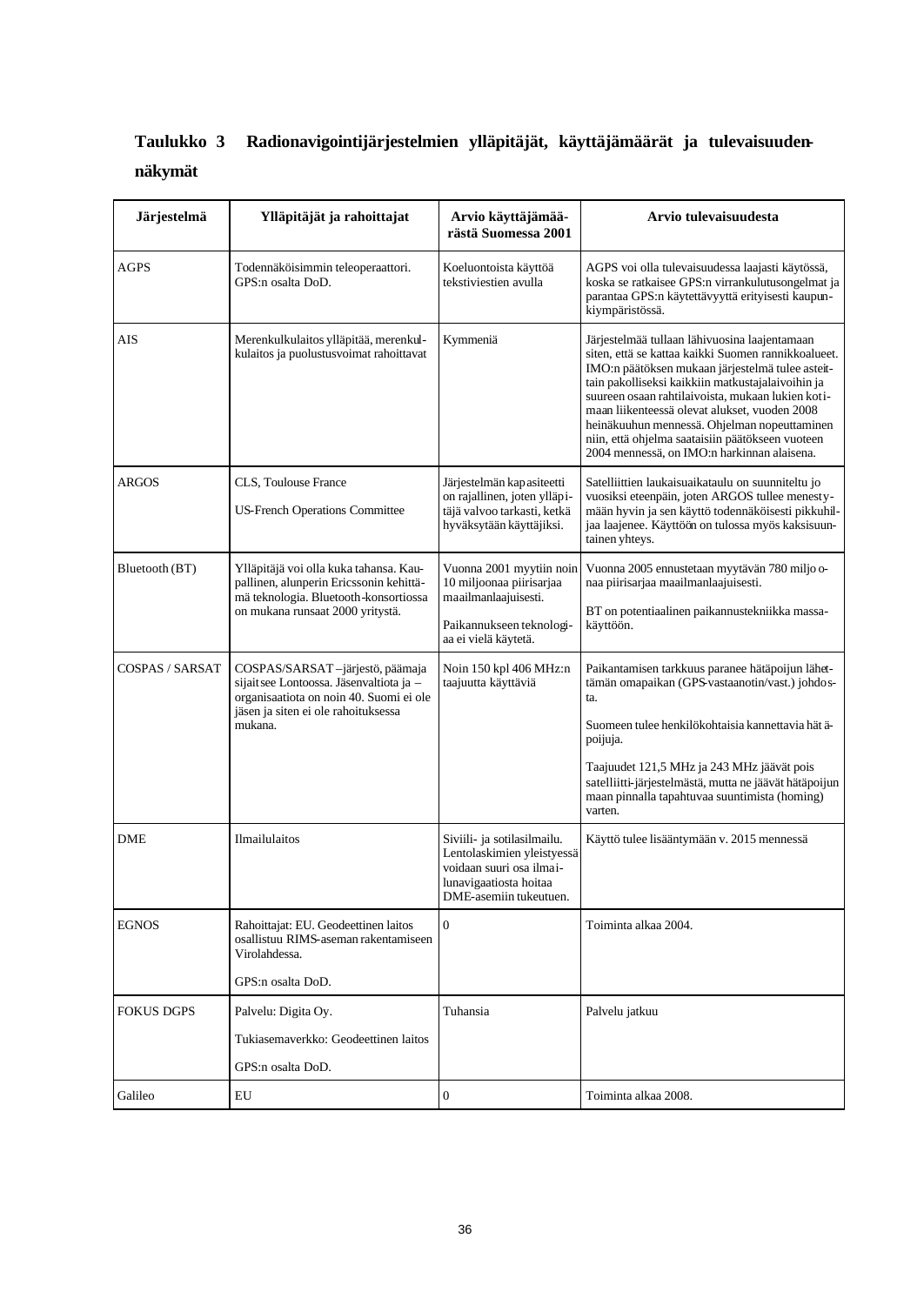| Järjestelmä               | Ylläpitäjät ja rahoittajat                             | Arvio käyttäjämää-<br>rästä Suomessa 2001                                                                                                                                                                                                                                     | Arvio tulevaisuudesta                                                                                                                                                                          |
|---------------------------|--------------------------------------------------------|-------------------------------------------------------------------------------------------------------------------------------------------------------------------------------------------------------------------------------------------------------------------------------|------------------------------------------------------------------------------------------------------------------------------------------------------------------------------------------------|
| <b>GLONASS</b>            | Venäjä, Puolustusministeriö                            | Selvästi vähemmän käyt-<br>täjiä kuin GPS:llä, vähäis-<br>tä ammattikäyttöä. Vas-<br>taanottimet ovat erittäin<br>kalliita.                                                                                                                                                   | Järjestelmä on keskeneräinen. Tällä hetkellä<br>(22.3.2002 tilanne) toimivia satelliitteja on vain<br>seitsemän.                                                                               |
| <b>GPS</b>                | DoD                                                    | Kymmeniä tuhansia.<br>Epävirallisen arvion<br>mukaan Suomessa myy-<br>dään 15 000 GPS-laitetta<br>vuodessa.                                                                                                                                                                   | Siviilikäyttöinen L2C-signaali tarjolla 2003 (ar-<br>vio), täysi käyttö 2010, L5-signaali (ARNS- kaista)<br>tarjolla 2005 alkaen, täysi käyttö 2014.                                           |
| <b>GSM</b>                | Matkapuhelinoperaattorit                               | Käyttäjiä on toistaiseksi<br>vähän, koska kaupalliset<br>palvelut ovat vielä kokei-<br>luasteella.                                                                                                                                                                            | 3G / UMTS / CDMA-pohjaiset matkapuhelinjär-<br>jestelmät, jotka soveltavat samoja paikannusmene-<br>telmiä paremmalla tarkkuudella, tulevat syrjäyttä-<br>mään GSM-pohjaiset.                  |
| <b>ILS</b>                | Ilmailulaitos                                          | Siviili- ja sotilasilmailu                                                                                                                                                                                                                                                    | Käytössä Suomessa ainakin vuoteen 2015                                                                                                                                                         |
| Merenkulun DGPS           | Merenkulkulaitos                                       | Tuhansia                                                                                                                                                                                                                                                                      | Palvelu jatkuu                                                                                                                                                                                 |
| MLS                       | Ei käytössä                                            | Ei käytössä                                                                                                                                                                                                                                                                   | Todennäköisesti ei oteta käyttöön Suomessa v.<br>2010 mennessä.                                                                                                                                |
| <b>NDB</b>                | Ilmailulaitos                                          | Siviili- ja sotilasilmailu                                                                                                                                                                                                                                                    | Pysyy käytössä v. 2010, minkä jälkeen arvioidaan<br>järjestelmän poistuvan käytöstä asteittain                                                                                                 |
| <b>ORBCOMM</b>            | Yhdysvaltalainen yritys ORBCOMM<br>LLC                 | Suomessa ei käyttäjiä                                                                                                                                                                                                                                                         | Satelliittijärjestelmän kannattavuus on ollut huono,<br>joten sen tulevaisuus on epävarma.                                                                                                     |
| PAR                       | Ilmavoimien Viestitekniikka Laitos<br>(IVL)            | Noin 1500 lähestymistä<br>sotilas- ja siviilikoneille<br>vuoden 2001 aikana.                                                                                                                                                                                                  | Toiminnassa ainakin vuoteen 2010 asti.                                                                                                                                                         |
| <b>RFID</b>               | Kaupallinen                                            | 100.000, paikannukseen<br>teknologiaa ei vielä käyte-<br>tä                                                                                                                                                                                                                   | Yleistyy matkakorteissa yms.                                                                                                                                                                   |
| RTK-GPS                   | Oma liikuteltava tukiasema, rahoittajina<br>käyttäjät. | Vastaavia järjestelmiä on<br>satoja.                                                                                                                                                                                                                                          | Käytössä 5 - 10 vuotta                                                                                                                                                                         |
| TILS                      | Ilmavoimien Viestitekniikka Laitos<br>(IVL)            | Noin 60 sotilaslentokonet-<br>ta.                                                                                                                                                                                                                                             | Käytössä ainakin 2020 asti.                                                                                                                                                                    |
| Transponder               | Ilmailulaitos / Puolustusvoimat                        | Likipitäen kaikki Suomes-<br>sa lentävät moottoroidut<br>ilma-alukset. Puutteet<br>harraste/yleisilmailussa.<br>Pakollinen varuste lennet-<br>täessä lentopinnan 95 (n.<br>9500 jalkaa eli n.2900m)<br>yläpuolella tai Helsinki-<br>Vantaan lähi- ja lähesty-<br>misalueella. | Toiminta jatkuu ennallaan. Joitakin maa-asemia<br>voidaan varustaa ns. MODE-S-toiminteella,<br>jolloin mahdollistetaan datansiirto tiettyjen trans-<br>ponderlaitteiden ja maa-aseman välillä. |
| Tutkamajakka (Ra-<br>con) | Merenkulkulaitos                                       | Merialueilla liikkuvat<br>tutkalla (S-tai X-<br>taajuuskaista) varustetut<br>alukset.                                                                                                                                                                                         | Ei merkittäviä muutoksia 5 – 10 vuoden aikajak-<br>solla                                                                                                                                       |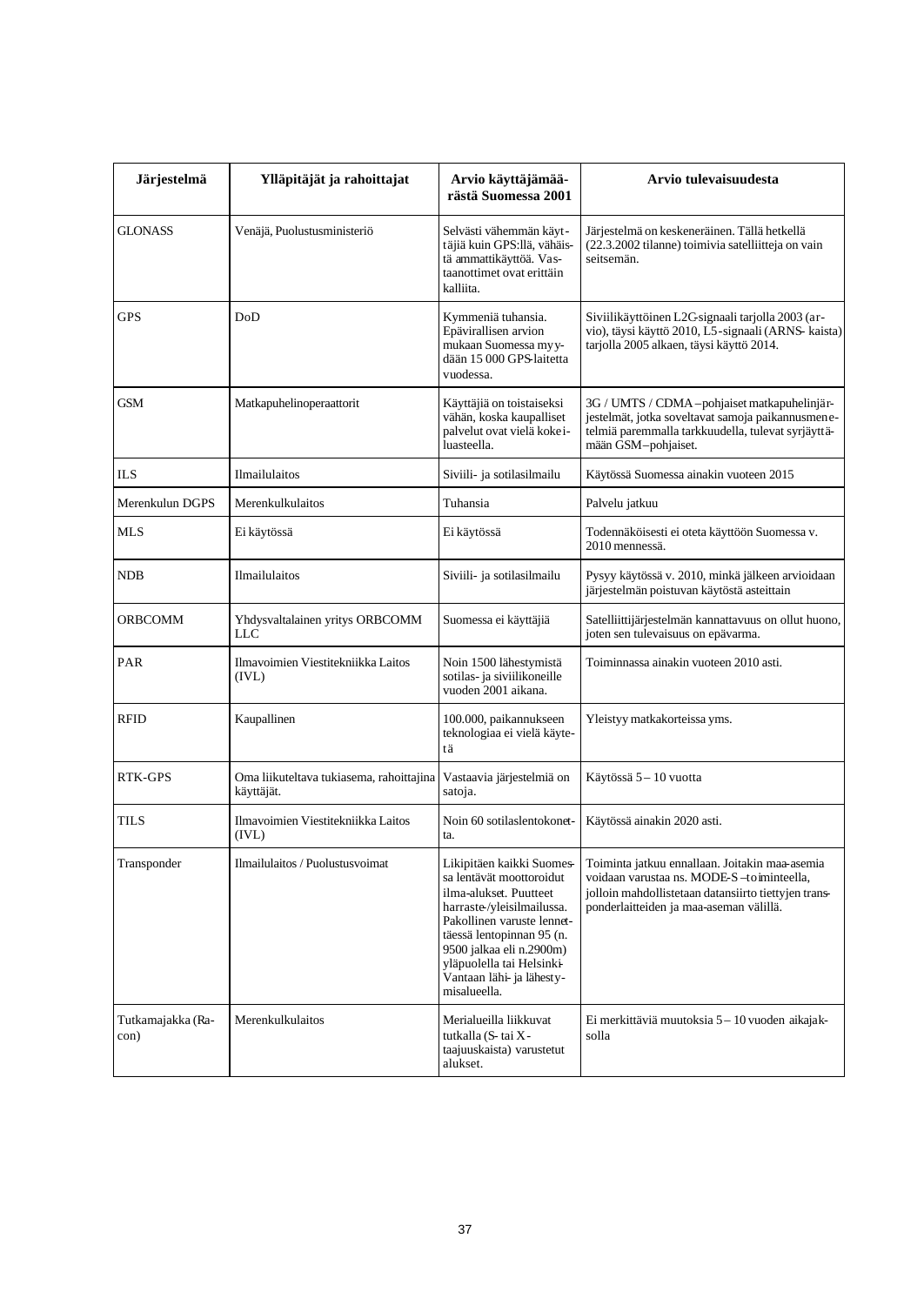| Järjestelmä                  | Ylläpitäjät ja rahoittajat                                                                                                                                                                             | Arvio käyttäjämää-<br>rästä Suomessa 2001                                                           | Arvio tulevaisuudesta                                                                                                                                                                                                                         |
|------------------------------|--------------------------------------------------------------------------------------------------------------------------------------------------------------------------------------------------------|-----------------------------------------------------------------------------------------------------|-----------------------------------------------------------------------------------------------------------------------------------------------------------------------------------------------------------------------------------------------|
| <b>UMTS</b>                  | Matkapuhelinoperaattorit investoivat ja<br>laskuttavat sitten palvelujen käyttäjiä                                                                                                                     | Ei vielä käytössä.                                                                                  | Käyttäjiä on tulevaisuudessa oletettavasti hyvin<br>paljon (esim. Euroopan alueella ehkä kymmeniä<br>miljoonia), kun kaupalliset palvelut saadaan luotua<br>ja tuottaminen käyntiin.                                                          |
|                              |                                                                                                                                                                                                        |                                                                                                     | Lienee lähitulevaisuuden eräs hyvistä vaihtoeh-<br>doista sisätilanavigointiin ja<br>-paikannukseen (mm. johtuen pikosolujen yleis-<br>tymisestä sisätiloissa).                                                                               |
| VDF-suuntimo<br>(ilmailu)    | <b>Ilmailulaitos</b>                                                                                                                                                                                   | Siviili- ja sotilasilmailu                                                                          | Ei tiedossa muutoksia v. 2010 mennessä                                                                                                                                                                                                        |
| VDF-suuntimo<br>(merenkulku) |                                                                                                                                                                                                        | Ei käytössä Suomessa.<br>Ruotsin merenkulussa<br>käytetään suuntimoa yhä<br>vähemmän jos ollenkaan. | Ei oteta käyttöön Suomessa.<br>Ruotsissa olemassa olevia kiinteitä järjestelmiä ei<br>korvata. Olemassa olevien järjestelmien käyttöajan<br>odotetaan menevän vuoden 2010 yli.                                                                |
| <b>VIRVE</b>                 | Sisäasiainministeriö rahoittaa aluksi,<br>vuodesta 2004 alkaen käyttäjät (kunnal-<br>liset ja valtiolliset turvallisuusviran-<br>omaiset) rahoittavat. Suomen Erillis-<br>verkot operoi ostopalveluna. | 5.000 radiopuhelinta,<br>ioilla 10.000 käyttäjää                                                    | 50.000 radiopuhelinta, joilla 75.000 käyttäjää                                                                                                                                                                                                |
| <b>VOR</b>                   | <b>Ilmailulaitos</b>                                                                                                                                                                                   | Siviili- ja sotilasilmailu                                                                          | Pysyy käytössä v. 2010, minkä jälkeen järjestel-<br>män arvioidaan poistuvan käytöstä asteittain.                                                                                                                                             |
| <b>WLAN</b>                  | Paikallisia langattomia lähiverkkoja<br>ylläpitävät kiinteistöjen haltijat tai<br>niiden tiloissa toimivat osapuolet sekä<br>teleoperaattorit tms. asiaan erikoist u-<br>neet yritykset.               | WLAN-tuotteiden maail-<br>manmarkkinat olivat noin<br>1,08 miljardia dollaria<br>vuonna 2000.       | IDC ennustaa, että WLAN-tuotteiden toimitukset<br>kasvavat 41 prosentin vuosivauhtia vuosina 2000-<br>2005, mik ä merkitsee lähes 3,2 miljardin dollarin<br>kokonaisliikevaihtoa vuonna 2005.                                                 |
|                              | Rahoitus yleensä kaupalliselta pohjalta.<br>Julkinen sektori saattaa paikallisesti<br>rahoittaa palvelun julkiseen käyttöön.                                                                           | Paikannukseen verkkoa ei<br>vielä käytetä kuin koe-<br>luontoisesti.                                | Paikannuksesta osana langatonta lähiverkkoa tulee<br>etenkin ammattikäytössä merkittäviä sovelluksia<br>teollisuuden, varastoinnin, kaupan ja terveyden-<br>huollon piirissä (katso myös Bluetooth, jossa<br>runsaasti kuluttajasovelluksia). |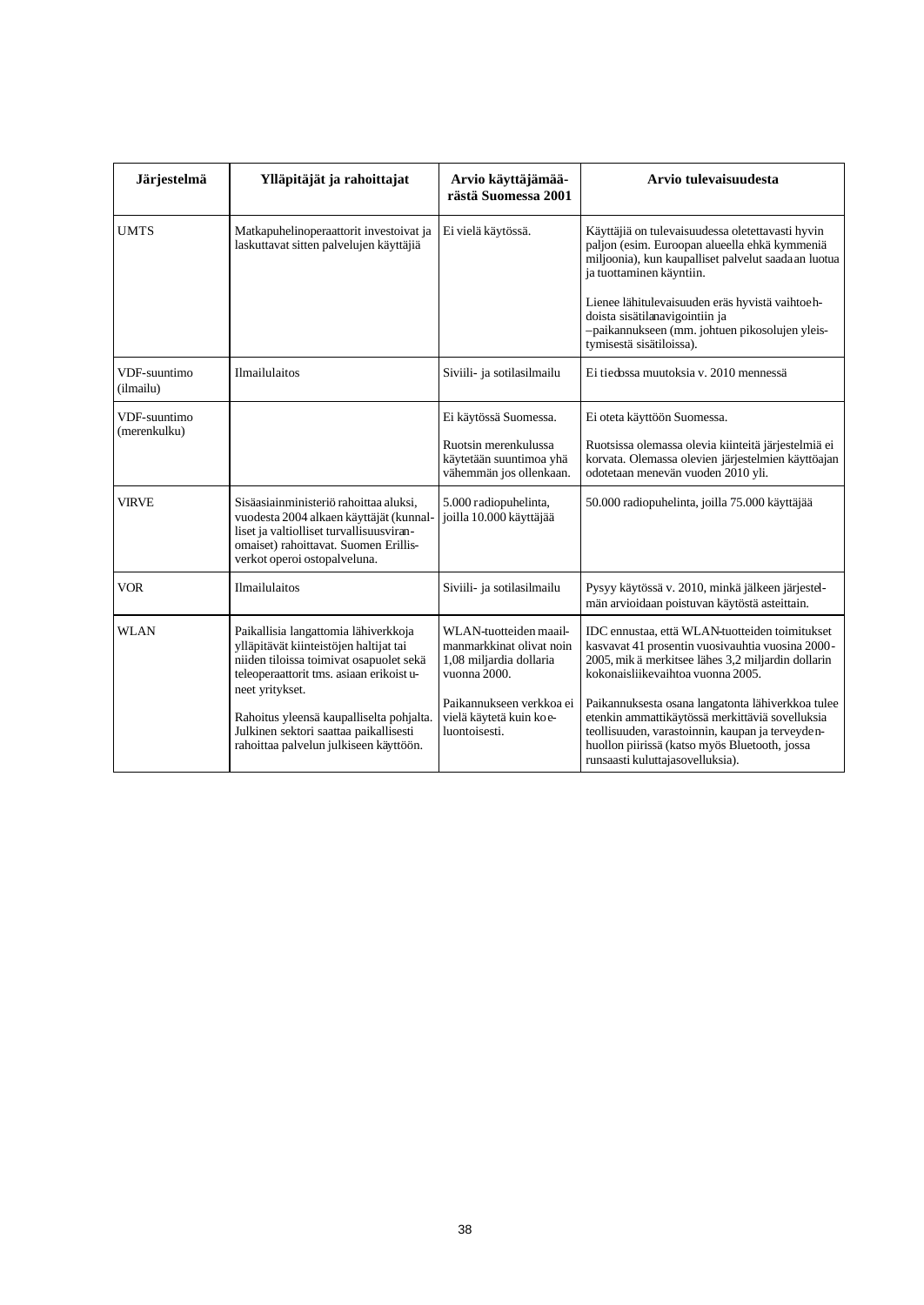# **4.3 Tekniset tiedot**

### **Taulukko 4 Radionavigointijärjestelmien tekniset tiedot**

| Järjestelmä               | Toiminta-alue<br><b>Suomessa</b>                                                                                | Paikannustiedot |                |                |        |                         |                                                                       | Paikannustiedon tarkkuus ja sen saavut-<br>tamisen todennäköisyys                                                                                                                                                                                     | <b>Saavutettavuus</b><br>Suomessa (%-<br>osuus vuorokau-<br>desta) |
|---------------------------|-----------------------------------------------------------------------------------------------------------------|-----------------|----------------|----------------|--------|-------------------------|-----------------------------------------------------------------------|-------------------------------------------------------------------------------------------------------------------------------------------------------------------------------------------------------------------------------------------------------|--------------------------------------------------------------------|
|                           |                                                                                                                 | Sijainti        | Korkeus        | Nopeus         | Suunta | Aika                    |                                                                       |                                                                                                                                                                                                                                                       |                                                                    |
| <b>AGPS</b>               | Matkapuhelinverkon<br>peittoalue, avusta-<br>matta sama kuin<br><b>GPS</b>                                      | X               | $\overline{X}$ | $\overline{X}$ | X      | $\overline{\mathrm{X}}$ | (Nopeus ja<br>suunta<br>vaativat<br>päätelaite<br>prosessoin-<br>tia) | Ulkona $< 10$ m vaaka, $< 20$ m pysty (matkapuhelin-<br>verkon välittämillä DGPS korjauksilla sama kuin<br>DGPS)<br>Sisätiloissa ja urbaaneissa kanjoneissa < 40 m<br>vaaka, $< 80$ pysty<br>Avustamatta suorituskyky sama kuin GPS                   | 99 %<br>70 % sisätiloista<br>matkapuhelinverkon<br>peittoalueella  |
| <b>AIS</b>                | Suomenlahti ja<br><b>Saaristomeren</b><br>eteläosa. Vuoden<br>2002 kuluessa myös<br>Saimaan syväväylän<br>alue. |                 |                |                |        |                         |                                                                       | Kysymyksessä ei ole varsinainen radionavigointi-<br>järjestelmä, vaan kommunikaatioalusta ja siihen<br>liittyvä sovellus, joka tehokkaasti käyttää hyväksi<br>radionavigointisatelliittien paikannus- ja ajoituspal-<br>veluja.                       | 100 %                                                              |
| <b>ARGOS</b>              | Koko Suomi.                                                                                                     | X               |                |                |        |                         |                                                                       | ARGOS-järjestelmäkuvaus luokittelee paikkatiedon 100 % (ei reaaliai-<br>tarkkuuden seuraavasti:<br>luokka $3:$ < 150 m<br>luokka 2: 150 - 350 m<br>luokka 1:350 – 1000 m<br>luokka 0: > 1000 m<br>luokat A, B, Z: ei luotettavaa paikkatietoa<br>67 % | kainen)                                                            |
|                           | Bluetooth (BT) Paikallisesti tarpeen<br>mukaan, kantama 10<br>tai 100 m                                         | X               |                |                |        |                         |                                                                       | 1–3 m (arvio, mikäli paikannusmenetelmä vastaava BT-linkkien ulottu-<br>kuin WLAN paikannuksessa).<br>Alle 10 m, kun BT -linkki luovuttaa tallennetun<br>sijaintitiedon<br>66% (arvio)                                                                | villa aina                                                         |
| COSPAS /<br><b>SARSAT</b> | Koko Suomi, ml.<br>meri- ja maa-alueet                                                                          | X               |                |                |        |                         |                                                                       | Tutkitusti<br>- 20 km 121,5 MHz / 243 MHz:llä<br>- 5 km 406 MHz:llä<br>- noin 200 m jos sisäänrakennettu GPS<br>90 %                                                                                                                                  | 100 %                                                              |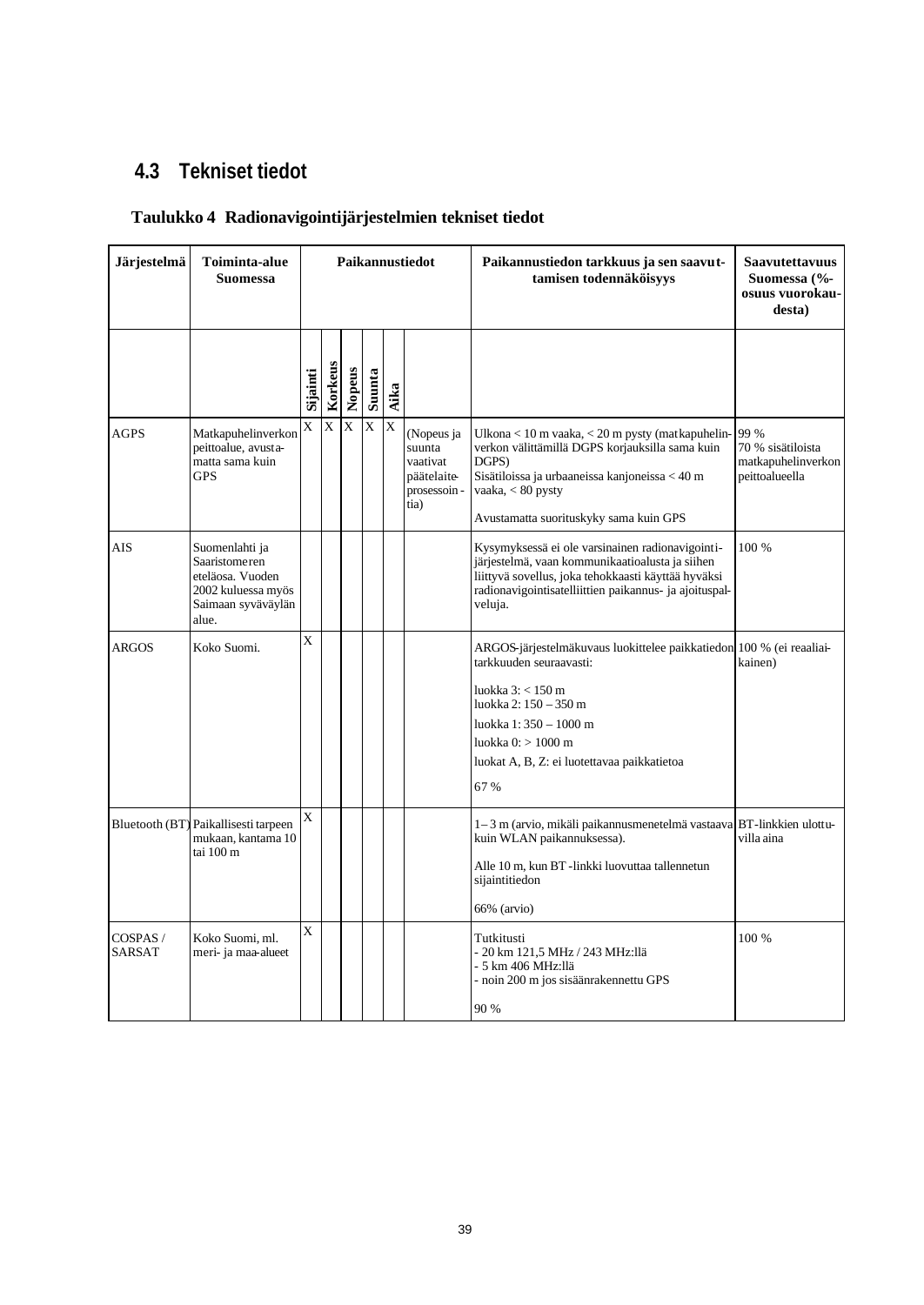| Järjestelmä           | Toiminta-alue<br><b>Suomessa</b>                                               |                |             |                         |              |                         | Paikannustiedot                                                        | Paikannustiedon tarkkuus ja sen saavut-<br>tamisen todennäköisyys                                                                                                                                                                                                           | <b>Saavutettavuus</b><br>Suomessa (%-<br>osuus vuorokau-<br>desta)                                                        |
|-----------------------|--------------------------------------------------------------------------------|----------------|-------------|-------------------------|--------------|-------------------------|------------------------------------------------------------------------|-----------------------------------------------------------------------------------------------------------------------------------------------------------------------------------------------------------------------------------------------------------------------------|---------------------------------------------------------------------------------------------------------------------------|
|                       |                                                                                | Sijainti       | Korkeus     | Nopeus                  | Suunta       | Aika                    |                                                                        |                                                                                                                                                                                                                                                                             |                                                                                                                           |
| <b>DME</b>            | Koko Suomi                                                                     |                |             |                         |              |                         | Etäisyys                                                               | $100 - 300$ m<br>95 %                                                                                                                                                                                                                                                       | 100 %                                                                                                                     |
| <b>EGNOS</b>          | Oulun eteläpuolella<br>(GEO-satelliittiin<br>korkeuskulmat ><br>$15^{\circ}$ ) | X              | $\mathbf X$ | $\overline{X}$          |              | $\overline{X}$          |                                                                        | 3m pystysuunnassa,<br>5m vaakatasossa <sup>7</sup><br>95 %                                                                                                                                                                                                                  | GEO-satelliitit<br>lähettävät EGNOS-<br>signaalia koko ajan,<br>järjestelmä on<br>saavutettavissa<br>Oulun eteläpuolella. |
| FOKUS DGPS Koko Suomi |                                                                                |                |             |                         |              |                         | RTCM-<br>korjaus                                                       | Palvelupaketista riippuen 2 tai 10 m<br>95 %                                                                                                                                                                                                                                | 99 %, jos ei paikalli-<br>sia katveita                                                                                    |
| Galileo               | Koko Suomi                                                                     | $\overline{X}$ | $\mathbf X$ | $\overline{\mathbf{X}}$ | $\mathbf X$  | $\overline{\mathbf{X}}$ | (Nopeus ja<br>suunta<br>vaativat<br>päätelaite<br>prosessoin -<br>tia) | Avoin palvelu:<br>- 15 m vaakas., 35 m pystys. yksitaajuusvastaanot-<br>timella<br>- 4 m vaakas., 8 m pystys. kaksitaajuusvastaanotti-<br>mella<br>Pelastuspalvelu: 4 m vaakas., 8 m pystys.<br>Säännelty palvelu: 4 m vaakas., 8 m pystys.<br>95 %                         | 99%                                                                                                                       |
| <b>GLONASS</b>        | Koko Suomi                                                                     | X              | $\mathbf X$ | $\mathbf X$             | $\mathbf X$  | X                       | (Nopeus ja<br>suunta<br>vaativat<br>päätelaite<br>prosessoin-<br>tia)  | Absoluuttisessa paikannuksessa<br>Standarditarkkuus (SP): ~ 40 m<br>Korkea tarkkuus (HP): tuntematon<br>95 %                                                                                                                                                                | Heikko                                                                                                                    |
| <b>GPS</b>            | Koko Suomi                                                                     | X              | $\mathbf X$ | X                       | $\mathbf{X}$ | $\mathbf{X}$            | (Nopeus ja<br>suunta<br>vaativat<br>päätelaite<br>prosessoin-<br>tia)  | o Absoluuttisessa paikannuksessa<br>- SPS (C/A): teoriassa 30 m, käytännössä 10 – 15 m % ulkotiloissa,<br>- PPS (Y[P]): teoriassa 21 m<br>95 %<br>o Relatiivisessa paikannuksessa 2 - 10 mm/km<br>Tarkkuus riippuu verkon rakenteesta, havaintojak-<br>sojen pituudesta ym. | Absoluuttisessa<br>paikannuksessa 99<br>sisätiloista mahdoton<br>sanoa                                                    |

<sup>7</sup> http://esamultimedia.esa.int/docs/egnos/estb/Publications/NAVITEC%202001/estb\_navitec\_final.pdf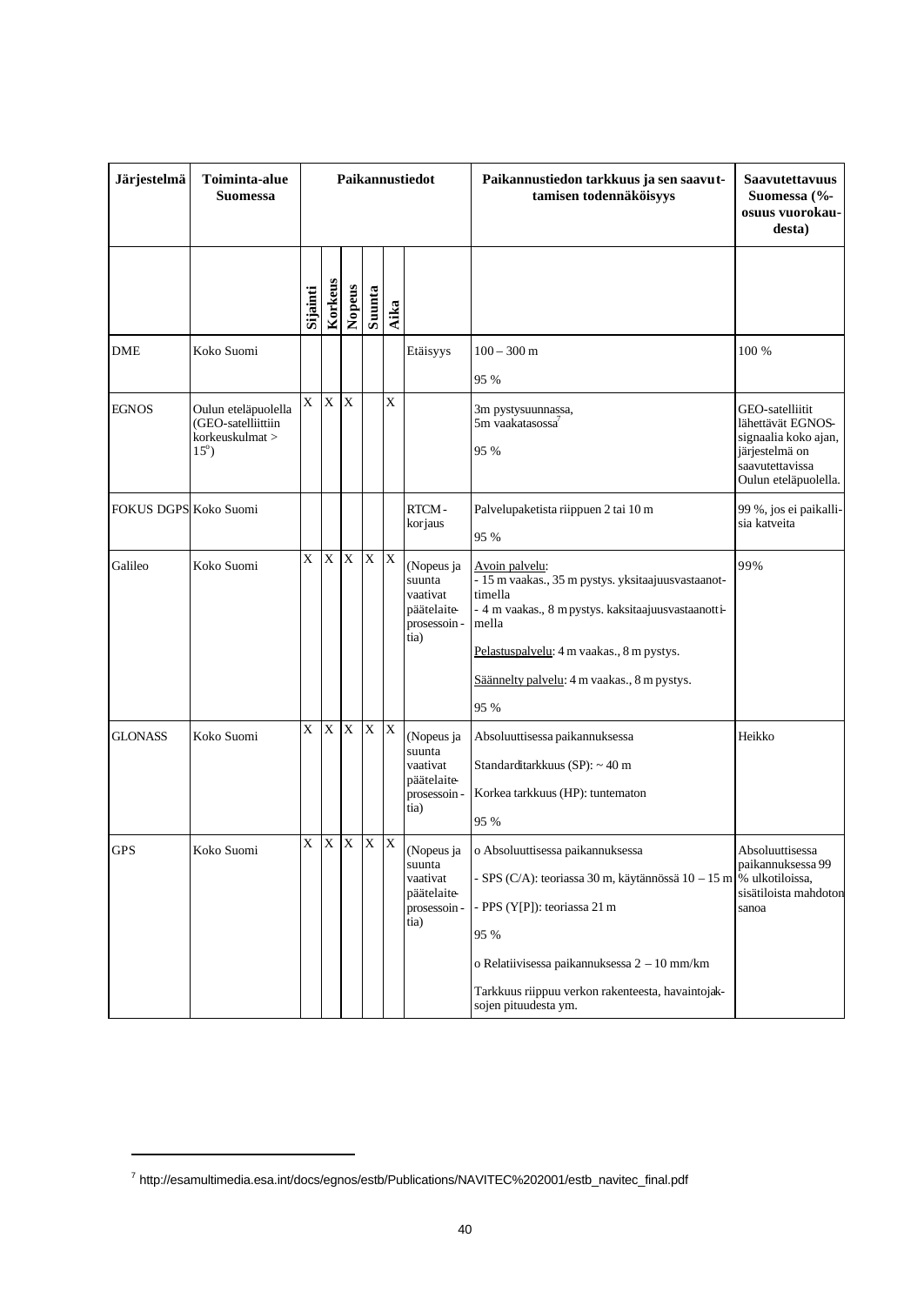| Järjestelmä               | Toiminta-alue<br>Suomessa                             |          |             |                       |                       |      | Paikannustiedot                                           | Paikannustiedon tarkkuus ja sen saavut-<br>tamisen todennäköisyys                                                                                                                                                                                                                                                                                                                                                                                                                                                                                                          | <b>Saavutettavuus</b><br>Suomessa (%-<br>osuus vuorokau-<br>desta) |
|---------------------------|-------------------------------------------------------|----------|-------------|-----------------------|-----------------------|------|-----------------------------------------------------------|----------------------------------------------------------------------------------------------------------------------------------------------------------------------------------------------------------------------------------------------------------------------------------------------------------------------------------------------------------------------------------------------------------------------------------------------------------------------------------------------------------------------------------------------------------------------------|--------------------------------------------------------------------|
|                           |                                                       | Sijainti | Korkeus     | Nopeus                | Suunta                | Aika |                                                           |                                                                                                                                                                                                                                                                                                                                                                                                                                                                                                                                                                            |                                                                    |
| <b>GSM</b>                | Matkapuhelin verkon<br>peittoalue                     | X        |             | $\overline{\text{X}}$ | $\overline{\text{X}}$ |      | (Sijainti ja<br>suunta<br>karkealla<br>tarkkuu-<br>della) | Cell-ID: 100 m (kaupunkikeskusta) - 35 km (maa-<br>seutu)<br>Yleensä GSM-matkaviestinpohjaisten paikkamääri-<br>tysten tarkkuus on yli 100 m ja useimmiten 200-<br>500 m ja melko usein 500-1000 m.<br>E-OTD:llä tutkimusten mukaan saavutetaan kau-<br>punkien alueilla usein 50 m - 200 m. Toisaalta kun<br>tukiasemien määrä vähenee, tarkkuus putoaa ja voi<br>olla esim. useita kilometrejä (maaseutu ja 2 tai<br>useampi tukiasema). Paikantaminen näillä mene-<br>telmillä on aina voimakas olosuhteiden funktio.<br>Nopeuden ja suunnan osalta tarkkuus on karkea. | 100 % matkapuh e-<br>limen peittoalueella                          |
| <b>ILS</b>                | Lentoasemat                                           |          |             |                       | X                     |      | Etäisyys<br>kiitoradasta                                  | Tutkitusti 0,1 - 0,2 astetta<br>95 %                                                                                                                                                                                                                                                                                                                                                                                                                                                                                                                                       | Lentoasemien<br>aukioloaikoina                                     |
| Merenkulun<br><b>DGPS</b> | Suomen merialueet<br>ja tärkeimmät sisä-<br>vedet     |          |             |                       |                       |      | RTCM-<br>korjaus                                          | Koska merenkulkulaitos myös joutuu juridisesti<br>vastaamaan palvelustaan käytetään tarkkuutena <10<br>m. Käytännön tarkkuus on 2-3 m, mikä jatkuvin<br>mittauksin vahvistetaan.<br>95 %                                                                                                                                                                                                                                                                                                                                                                                   | 99,8%                                                              |
| <b>MLS</b>                | Ei käytössä                                           |          |             |                       | X                     |      |                                                           | Tutkitusti 0,2 astetta<br>95 %                                                                                                                                                                                                                                                                                                                                                                                                                                                                                                                                             | Ei käytössä                                                        |
| <b>NDB</b>                | Koko Suomi                                            |          |             |                       | X                     |      |                                                           | Tutkitusti 5 – 10 astetta<br>95 %                                                                                                                                                                                                                                                                                                                                                                                                                                                                                                                                          | 100 %                                                              |
| <b>ORBCOMM</b>            | Koko Suomi (maa-<br>asematerminaali<br>luvanvarainen) | X        |             |                       |                       |      |                                                           | ORBCOMM ei ole varsinainen paikannusjärjestel-<br>mä, pääasiallinen käyttötarkoitus on lyhytsanomien<br>välitys. Virhe lienee jopa kymmeniä kilometrejä.<br>Todennäköisyys ei tiedossa.                                                                                                                                                                                                                                                                                                                                                                                    | 100 %                                                              |
| <b>PAR</b>                | Lentokentät ja<br>tukikohdat                          |          | $\mathbf X$ |                       | $\mathbf X$           |      | Etäisyys                                                  | - Etäisyys 1 % etäisyydestä tai 120 jalkaa (≈37 m)<br>Suunta 0,4 % etäisyydestä +/- 20 jalkaa ( $\approx$ 6 m)<br>- Korkeus 0,3 % etäisyydestä +/- 20 jalkaa ( $\approx$ 6 m)<br>98 %                                                                                                                                                                                                                                                                                                                                                                                      | 30 %                                                               |
| <b>RFID</b>               | Paikallisesti tarpeen<br>mukaan                       | X        |             |                       |                       |      |                                                           | Arviolta 1-3 m<br>Arviolta 95 %                                                                                                                                                                                                                                                                                                                                                                                                                                                                                                                                            | RFID-piirien ulottu-<br>villa aina                                 |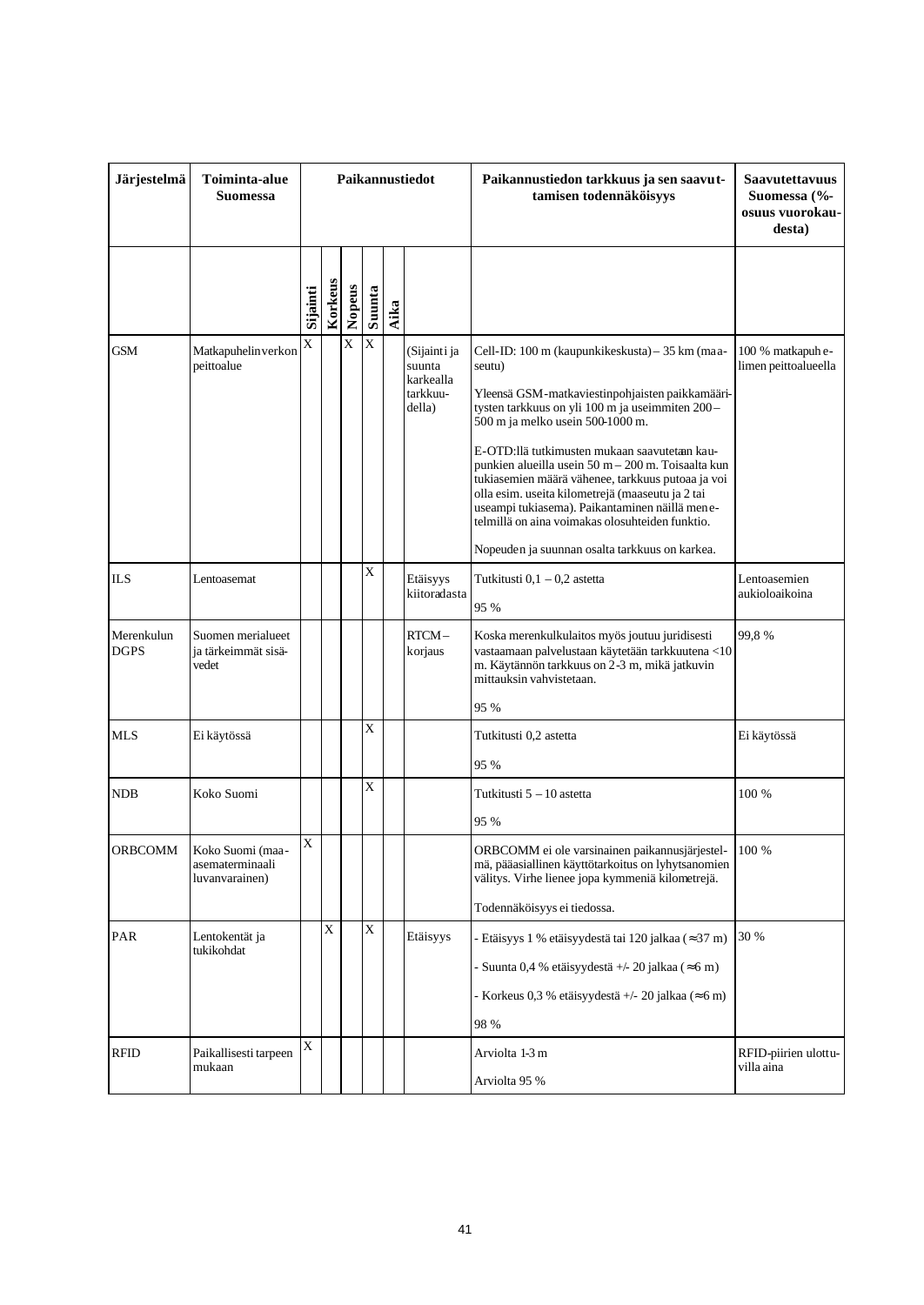| Järjestelmä                           | Toiminta-alue<br><b>Suomessa</b>                                                                                             |          |           |        |             |      | Paikannustiedot                                                                                                    | Paikannustiedon tarkkuus ja sen saavut-<br>tamisen todennäköisyys                                                                                                                                                                                                                                                                                                                                                                                                                                                                                                                                                   | <b>Saavutettavuus</b><br>Suomessa (%-<br>osuus vuorokau-<br>desta)                                                                                      |
|---------------------------------------|------------------------------------------------------------------------------------------------------------------------------|----------|-----------|--------|-------------|------|--------------------------------------------------------------------------------------------------------------------|---------------------------------------------------------------------------------------------------------------------------------------------------------------------------------------------------------------------------------------------------------------------------------------------------------------------------------------------------------------------------------------------------------------------------------------------------------------------------------------------------------------------------------------------------------------------------------------------------------------------|---------------------------------------------------------------------------------------------------------------------------------------------------------|
|                                       |                                                                                                                              | Sijainti | Korkeus   | Nopeus | Suunta      | Aika |                                                                                                                    |                                                                                                                                                                                                                                                                                                                                                                                                                                                                                                                                                                                                                     |                                                                                                                                                         |
| <b>RTK-GPS</b>                        | Koko maa. Yhdellä<br>sessiolla kantama <<br>10 km (taajuudella<br>430,150 MHz).<br>GSM – verkkoa<br>käyttämällä n. 30<br>km. |          |           |        |             |      | RTK-viesti                                                                                                         | $1-10$ cm<br>95 %                                                                                                                                                                                                                                                                                                                                                                                                                                                                                                                                                                                                   | 99 %, jos ei paikalli-<br>sia katveita                                                                                                                  |
| <b>TILS</b>                           | TILS-lähettimin<br>varustetut tukikohdat                                                                                     |          | X         |        | X           |      |                                                                                                                    | Max 0,2 <sup>0</sup> poikkeama suunta- ja korkeusliukupoluis- 30 %<br>ta. Laitevalmistajan spesifikaation mukaan.<br>98 %                                                                                                                                                                                                                                                                                                                                                                                                                                                                                           |                                                                                                                                                         |
| Transponder                           | Lähes koko Suomi.<br>Rajoittavana tekijänä<br>maaston pinnan-<br>muodot.                                                     | X        | X         | X      | $\mathbf X$ |      |                                                                                                                    | Mittausalue n. 200 merimailia (370<br>km). Teoreettinen mittaustarkkuus (tutkasidonnai-<br>nen) äärialueella on n. 3500 m, mikä todennetaan<br>käyttöönoton yhteydessä erillisin lentomittauksin.<br>Yleinen havaintotodennäköisyys SSR-tyyppisellä<br>tutkalla on yli 97%.                                                                                                                                                                                                                                                                                                                                         | 100 %                                                                                                                                                   |
| Tutkamajakka<br>(Racon)               | Meriväylät                                                                                                                   |          |           |        | X           |      | Etäisyys                                                                                                           | Racon antaa tutkan kuvapinnalle hyvin tunnistetta-<br>van tutkamaalin, jonka etäisyys ja suunta aluksesta<br>tunnetaan. Vastaussignaalin viive vaihtelee ja on<br>suurimmillaan luokkaa 0,5µs, mik ä vastaa noin 150<br>m etäisyyttä. Suunnan tarkkuus on luokkaa 0,3<br>astetta                                                                                                                                                                                                                                                                                                                                    | Racon on hyvin<br>luotettava ja toimin-<br>tavarma. Mikäli<br>tutkan asetukset ovat<br>oikein, eikä sää aseta<br>esteitä, se näkyy<br>käytännössä aina. |
| <b>UMTS</b>                           | Matkapuhelin verkon<br>peittoalue                                                                                            | X        | $\bar{X}$ |        | X           | X    | (Sijainti ja<br>suunta<br>karkealla<br>tarkkuu-<br>della.<br>Korkeus<br>mahdolli-<br>sesti pilven-<br>piirtäjissä) | Cell-ID: sellaisen ympyrän kehä, jonka säteenä on<br>etäisyys tukiasemasta ja kehäviivan leveys on 100<br>m (pikosolujen tapauksessa koko ympyrä katetaan).<br>IPDL-OTDOA: arvioiden mukaan 150-200 m<br>(kaupunkialue), useita kilometrejä maaseutu ja 2<br>tukiasemaa). Kaupunkialueella tarkkuus kärsii<br>voimakkaasti radiokanavan aiheuttamista heijastuk-<br>sista ja peitoista sekä kuuluvuusongelmista.<br>Yläraja saavutetaan melko varmasti, tosin ulkoti-<br>loissa riittävä t arkkuus useimpien kaavailtujen<br>kaupallisten palvelujen tarjoamiseen saavutetaan<br>keskimäärin vain kaupunkialueilla. | 100 % matkapuh e-<br>limen peittoalueella                                                                                                               |
| VDF-suuntimo Lentoasemat<br>(ilmailu) |                                                                                                                              |          |           |        | X           |      |                                                                                                                    | Tutkitusti 1-2 astetta.<br>95 %                                                                                                                                                                                                                                                                                                                                                                                                                                                                                                                                                                                     | Lennonjohtojen<br>aukioloajat                                                                                                                           |
| VDF-suuntimo<br>(merenkulku)          | Ei käytössä Suomes-<br>sa. Ruotsin järjes-<br>telmässä kantama on<br>20 merimailia.                                          |          |           |        | X           |      |                                                                                                                    | $+/-$ 6 astetta                                                                                                                                                                                                                                                                                                                                                                                                                                                                                                                                                                                                     | Ei käytössä Suomes-<br>sa.                                                                                                                              |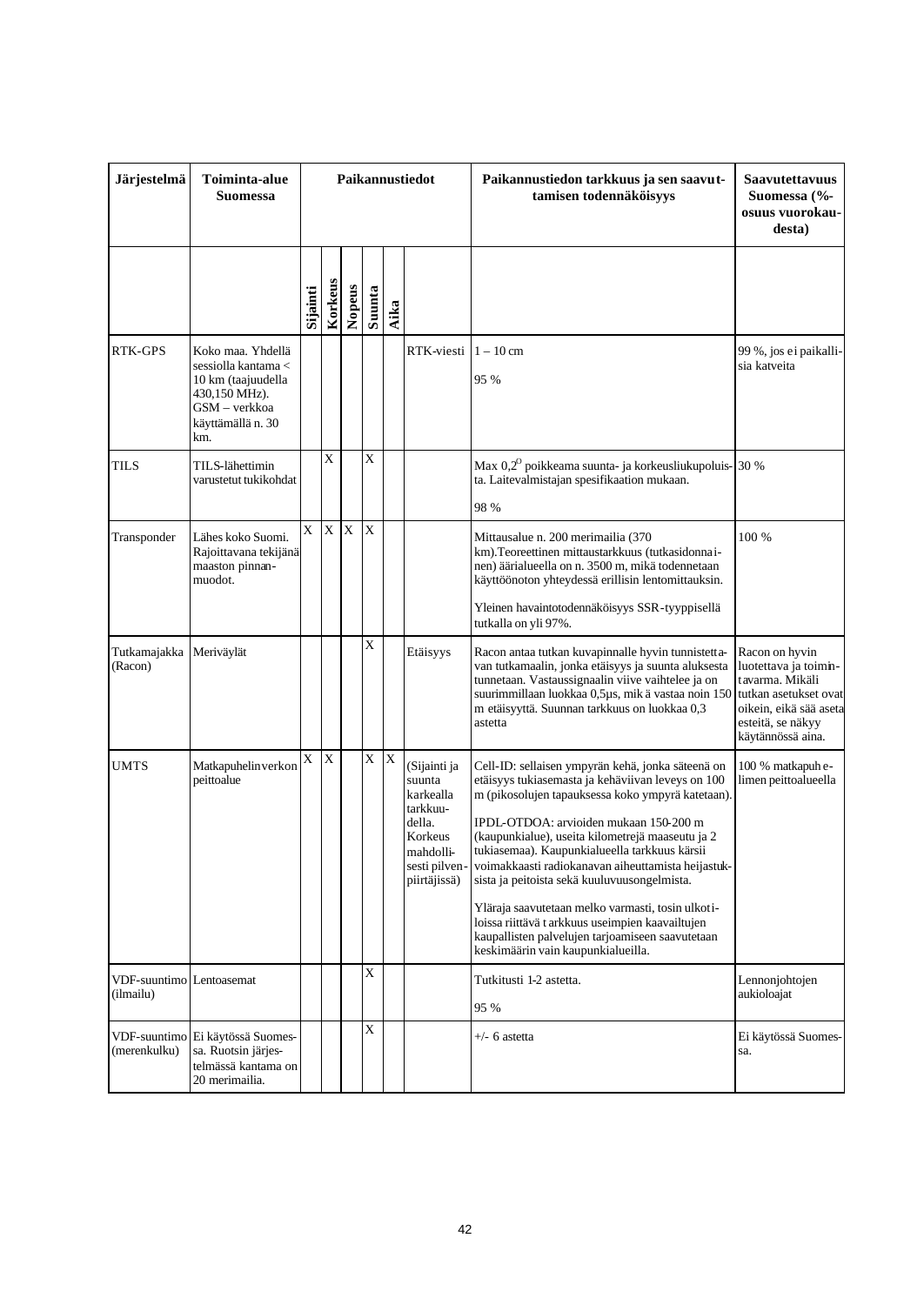| Järjestelmä   | Toiminta-alue<br><b>Suomessa</b>                    | Paikannustiedot |         |        |        | Paikannustiedon tarkkuus ja sen saavut-<br>tamisen todennäköisyys | <b>Saavutettavuus</b><br>Suomessa (%-<br>osuus vuorokau-<br>desta)                                                                                                                                                                                                                                                                              |                                                                 |
|---------------|-----------------------------------------------------|-----------------|---------|--------|--------|-------------------------------------------------------------------|-------------------------------------------------------------------------------------------------------------------------------------------------------------------------------------------------------------------------------------------------------------------------------------------------------------------------------------------------|-----------------------------------------------------------------|
|               |                                                     | Sijainti        | Korkeus | Nopeus | Suunta | Aika                                                              |                                                                                                                                                                                                                                                                                                                                                 |                                                                 |
| <b>V IRVE</b> | Koko Suomi                                          | X               |         | X      |        | X                                                                 | Järjestelmä tarjoaa mahdollisuuden seurata päät e-<br>laitteita tukiaseman tarkkuudella. Yhden tukiase-<br>man solusäde on 5-15 km, joka muodostaa järjes-<br>telmän tämänhetkisen paikannustarkkuuden. Solui-<br>hin rekisteröitymisen historiatietoa tarkastelemalla<br>tai GPS lisälaitteella voidaan saavuttaa parempi<br>tarkkuus.<br>98 % | 100 %                                                           |
| <b>VOR</b>    | Koko Suomi                                          |                 |         |        | X      |                                                                   | Tutkitusti 3 astetta.<br>95 %                                                                                                                                                                                                                                                                                                                   | 100 %                                                           |
| <b>WLAN</b>   | Paikallisesti kysy n-<br>nän ja tarjonnan<br>mukaan | X               |         |        |        |                                                                   | Tutkitusti 2 - 3 metriä, kun päätelaite havaitsee<br>vähintään kolmen WLAN-tukiaseman signaalit.8<br>Arviolta 66 %.                                                                                                                                                                                                                             | WLAN-verkon<br>alueella aina kun<br>verkko on toimin-<br>nassa. |

<sup>8</sup> http://www.research.microsoft.com/~padmanab/papers/infocom2000.pdf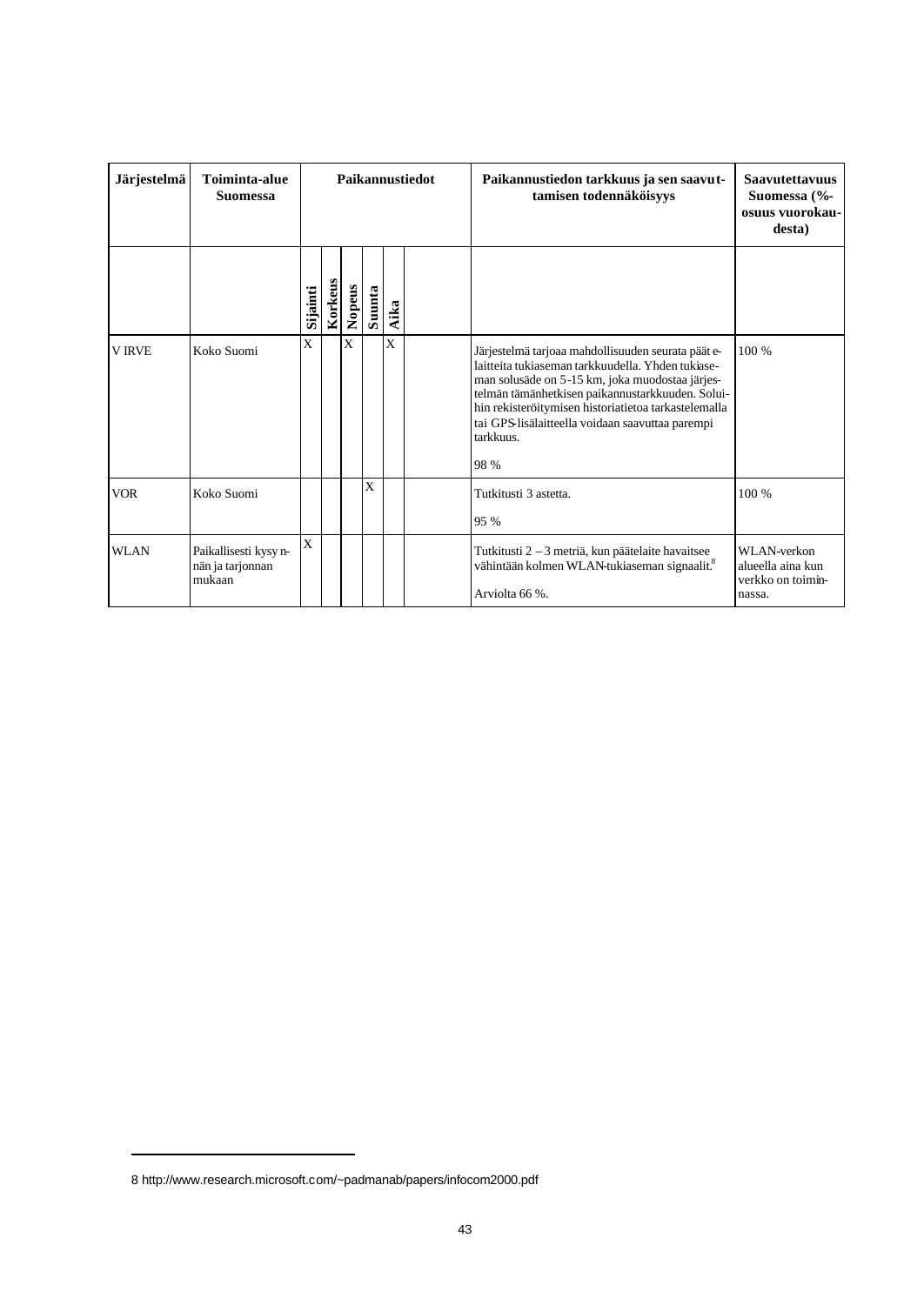# **4.4 Taajuudet**

| <b>Taajuus</b>                  | Radionavigointijärjestelmä                                 |
|---------------------------------|------------------------------------------------------------|
| $283,5 - 315$ kHz               | Merenkulun DGPS                                            |
| $315 - 435$ kHz                 | <b>NDB</b>                                                 |
| 75 MHz                          | <b>ILS</b>                                                 |
| $87,6 - 103,6 \text{ MHz}$      | <b>FOKUS DGPS</b>                                          |
| 108 - 112 MHz                   | <b>ILS</b>                                                 |
| 111,975 - 117,975 MHz           | <b>VOR</b>                                                 |
| $118,000 - 136,975 \text{ MHz}$ | VDF-suuntimo (ilmailu)                                     |
| 121,5 MHz                       | COSPAS / SARSAT                                            |
| 137,000 - 138,000 MHz           | ORBCOMM                                                    |
| $148,000 - 150,050$ MHz         | ORBCOMM                                                    |
| $155 - 162 \text{ MHz}$         | VDF-suuntimo (merenkulku,<br>Ruotsin järjestelmän taajuus) |
| 161,975 MHz                     | AIS                                                        |
| 162,025 MHz                     | AIS                                                        |
| 243 MHz                         | COSPAS / SARSAT                                            |
| 329 - 335 MHz                   | ILS                                                        |
| $380 - 386$ MHz                 | <b>VIRVE</b>                                               |
| 390 - 396 MHz                   | <b>VIRVE</b>                                               |
| $401,570 - 401,700$ MHz         | ARGOS                                                      |
| $406 - 406,1$ MHz               | <b>COSPAS / SARSAT</b>                                     |
| 430,150 MHz                     | RTK-GPS                                                    |
| ~ 468 MHz                       | ARGOS (suunnitteilla)                                      |
| 865 – 868 MHz                   | RFID (suunnitteilla)                                       |
| 880 - 915 MHz                   | <b>GSM</b>                                                 |
| 925 - 960 MHz                   | GSM                                                        |
| 962 – 1213 MHz                  | DME                                                        |
| 1030 MHz                        | Transponder                                                |
| 1090 MHz                        | Transponder                                                |
| 1164 - 1215 MHz                 | Galileo (ei vielä virallinen)                              |
| 1227,6 MHz                      | <b>GPS</b>                                                 |

# **Taulukko 5 Radionavigointijärjestelmien käyttämät taajuudet taajuusjärjestyksessä**

| <b>Taajuus</b>            | Radionavigointijärjestelmä                         |
|---------------------------|----------------------------------------------------|
| 1240 – 1260 MHz           | <b>GLONASS</b>                                     |
| $1260 - 1300$ MHz         | Galileo (ei vielä virallinen)                      |
| 1554,5 MHz                | <b>COSPAS / SARSAT</b>                             |
| 1575,42 MHz               | <b>GPS</b>                                         |
| $1559 - 1610 \text{ MHz}$ | EGNOS, Galileo (ei vielä viralli-<br>nen), GLONASS |
| 1710 - 1785 MHz           | <b>GSM</b>                                         |
| 1805 - 1880 MHz           | <b>GSM</b>                                         |
| 1920 MHz - 1980 MHz       | <b>UMTS</b>                                        |
| 2110 MHz - 2170 MHz       | <b>UMTS</b>                                        |
| 2400 - 2483,5 MHz         | Bluetooth, WLAN (IEEE<br>802.11b)                  |
| 2446 – 2454 MHz           | <b>RFID</b>                                        |
| 2900 - 3100 MHz           | Tutkamajakka (Racon)                               |
| $5010 - 5030$ MHz         | Galileo (ei vielä virallinen)                      |
| $5030 - 5150$ MHz         | MLS                                                |
| 5150 - 5350 MHz           | WLAN (HiperLAN, sisällä)                           |
| $5470 - 5725$ MHz         | WLAN (HiperLAN, ulkona)                            |
| $\sim 9000$ MHz           | PAR                                                |
| 9300 - 9500 MHz           | Tutkamajakka (Racon)                               |
| 14 GHz                    | <b>EGNOS</b>                                       |
| ~ 15 GHz                  | TILS                                               |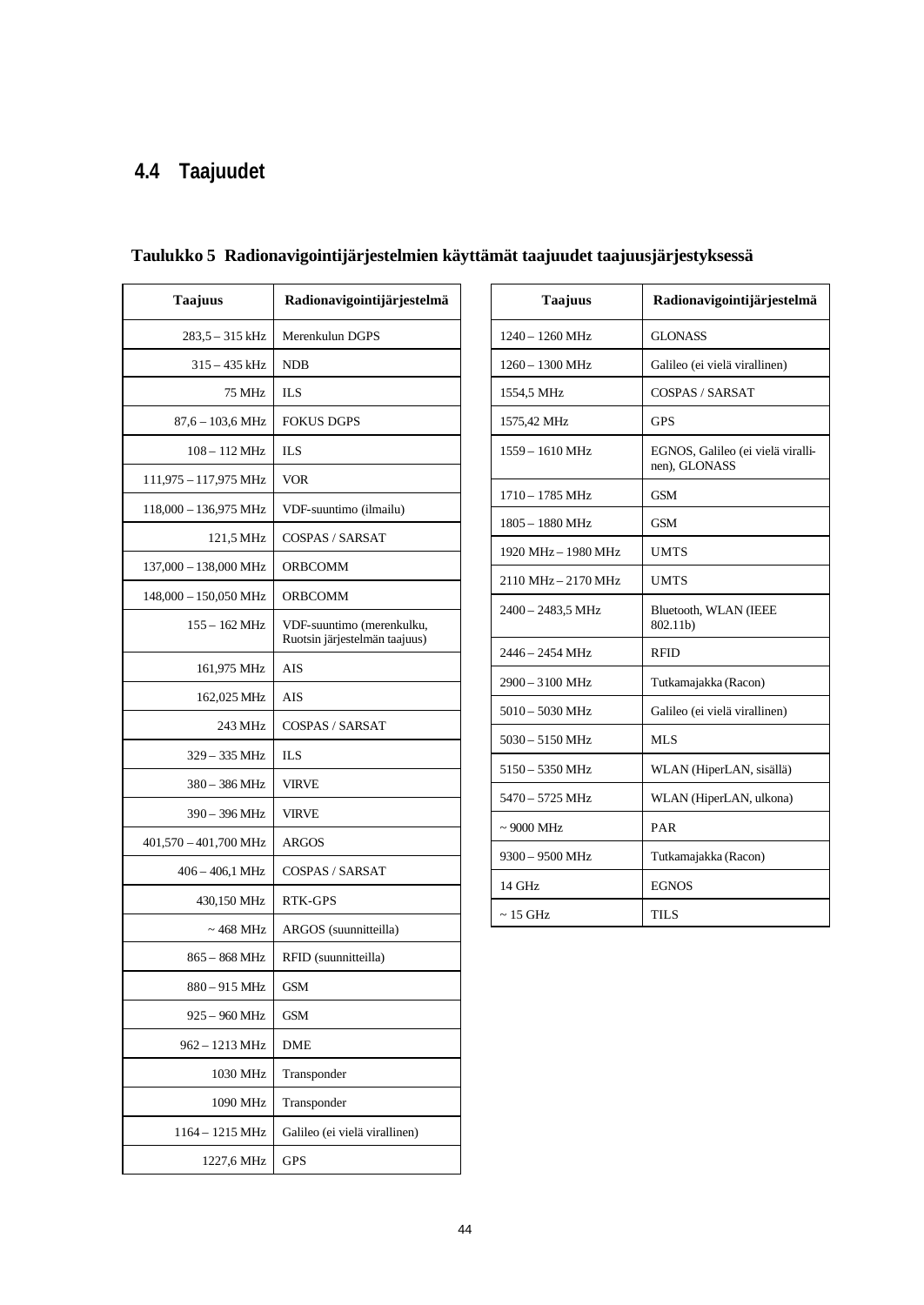| Järjestelmä            | Järjestelmän käyttämät taajuudet                                                                  |
|------------------------|---------------------------------------------------------------------------------------------------|
| AIS                    | AIS 1: 161,975 MHz, AIS 2: 162,025 MHz                                                            |
| <b>ARGOS</b>           | Uplink 401,570 - 401,700 MHz                                                                      |
|                        | Downlink ~468 MHz (suunnitteilla)                                                                 |
| Bluetooth (BT)         | 2400-2483,5 MHz                                                                                   |
| <b>COSPAS / SARSAT</b> | Hätäpoijut 121,5, 243 ja 406 - 406,1 MHz                                                          |
|                        | Satelliittimaa-asema 1544,5 MHz                                                                   |
| <b>DME</b>             | 962 - 1213 MHz                                                                                    |
| <b>EGNOS</b>           | Satelliitista maahan: 1559 - 1610 MHz                                                             |
|                        | Maasta satelliittiin: 14 GHz Artemis-satelliittiin <sup>9</sup> , ? AOR-E- ja IOR-satelliitteihin |
| <b>FOKUS DGPS</b>      | 87,6 - 103,6 MHz (Radio Suomi)                                                                    |
| Galileo                | Taajuudet eivät ole vielä virallisia.                                                             |
|                        | Satelliitista maahan. <sup>10</sup> 1164 - 1215 MHz, 1260 - 1300 MHz. 1559 - 1610 MHz             |
|                        | Maasta satelliittiin: 5010 – 5030 MHz                                                             |
| <b>GLONASS</b>         | L1: 1559 - 1610 MHz, L2: 1240 - 1260 MHz                                                          |
| <b>GPS</b>             | L1: 1575,42 MHz. L2: 1227,6 MHz                                                                   |
| <b>GSM</b>             | Uplink: 880-915 MHz tai 1710-1785 MHz                                                             |
|                        | Downlink: 925 - 960 MHz tai 1805 - 1880 MHz                                                       |
| <b>ILS</b>             | 75 MHz, 108 - 112 MHz ja 329 - 335 MHz                                                            |
| Merenkulun DGPS        | 283.5 - 315 kHz                                                                                   |
| <b>MLS</b>             | $5030 - 5150$ MHz                                                                                 |
| <b>NDB</b>             | $315 - 435$ kHz                                                                                   |
| <b>ORBCOMM</b>         | Uplink 148,000 - 150,050 MHz<br>Downlink 137,000 - 138,000 MHz                                    |

**Taulukko 6 Radionavigointijärjestelmien käyttämät taajuudet järjestelmittäin**

<sup>9</sup> http://www.esa.int/export/esaSA/ESALSUPZ9NC\_telecom\_0.html

<sup>10</sup> http://www.galileo-pgm.org/indexdrsr.htm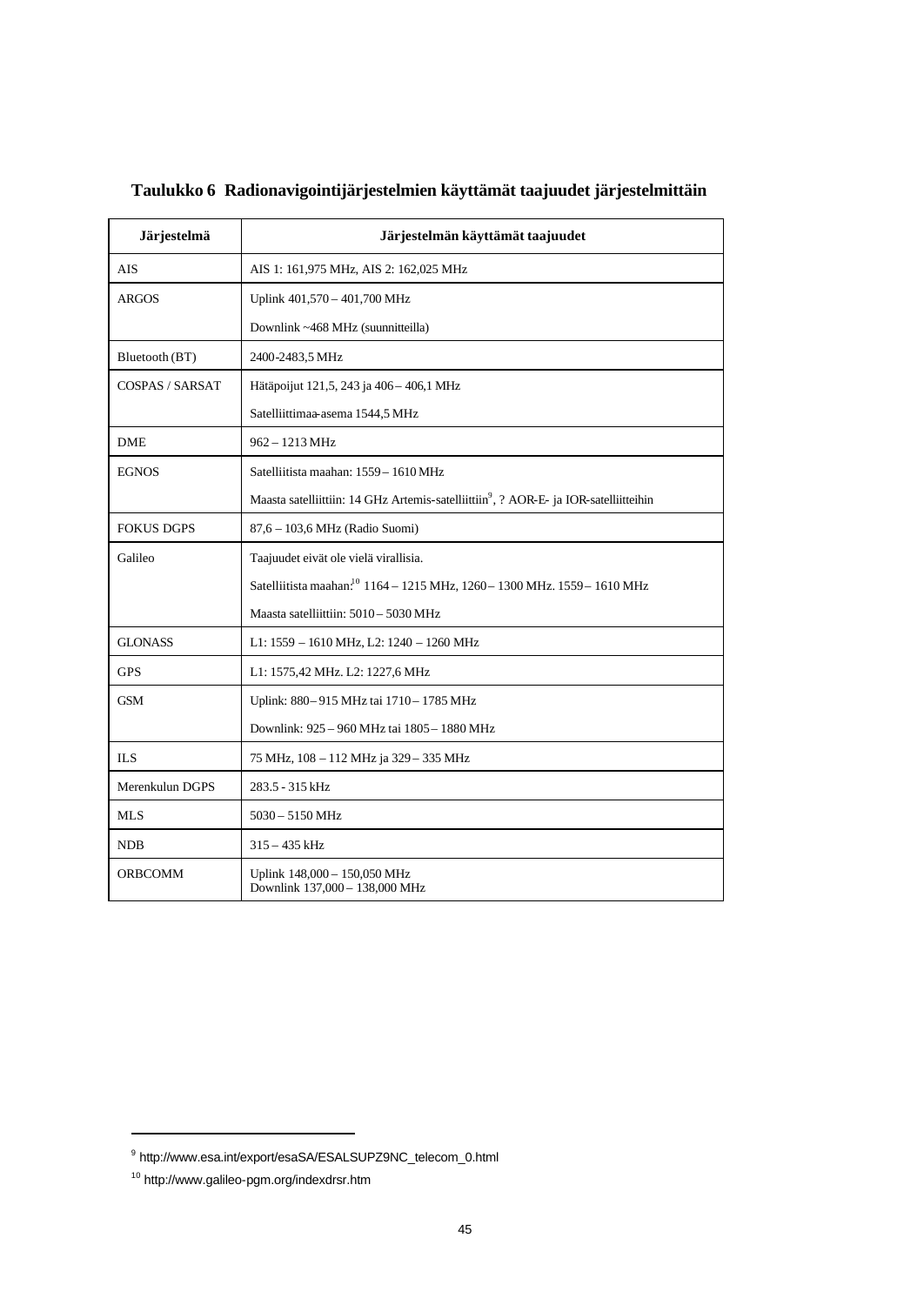| Järjestelmä                                                     | Järjestelmän käyttämät taajuudet                                                 |
|-----------------------------------------------------------------|----------------------------------------------------------------------------------|
| PAR                                                             | $\sim$ 9 GHz                                                                     |
| <b>RFID</b>                                                     | Suurtehoiset:                                                                    |
|                                                                 | Käytettävissä:<br>$2446 - 2454 \text{ MHz}$<br>Suunnitteilla:<br>$865 - 868$ MHz |
|                                                                 | Pientehoiset monilla taajuuskaistoilla                                           |
| <b>RTK-GPS</b>                                                  | 430,150 MHz ja GSM-taajuudet                                                     |
| <b>TILS</b>                                                     | $\sim$ 15 GHz                                                                    |
| Transponder                                                     | Tutka-asemat 1030 MHz                                                            |
|                                                                 | Transponderit 1090 MHz                                                           |
| Tutkamajakka (Racon)                                            | 2900 - 3100 MHz (S-kaista) ja<br>9300 - 9500 MHz (X-kaista)                      |
| <b>UMTS</b>                                                     | Uplink: 2110 MHz - 2170 MHz                                                      |
|                                                                 | Downlink: 1920 MHz - 1980 MHz                                                    |
|                                                                 | Kaistanleveys / kanava on 3,84 MHz                                               |
| VDF-suuntimo (ilmai-<br>$\ln$ )                                 | $118,000 - 136,975$ MHz                                                          |
| VDF-suuntimo (me-<br>renkulku, Ruotsin<br>järjestelmän taajuus) | $155 - 162$ MHz                                                                  |
| <b>VIRVE</b>                                                    | 380 - 386 MHz ja 390 - 396 MHz                                                   |
| <b>VOR</b>                                                      | 111,975 - 117,975 MHz                                                            |
| WLAN <sup>11</sup>                                              | WLAN (IEEE 802.11b) 2400 - 2483,5 MHz                                            |
|                                                                 | HiperLAN 5150 - 5350 MHz (sisällä),<br>5470 - 5725 MHz (ulkona)                  |

<sup>11</sup> http://www.ficora.fi/suomi/radio/tsohjelma230402.htm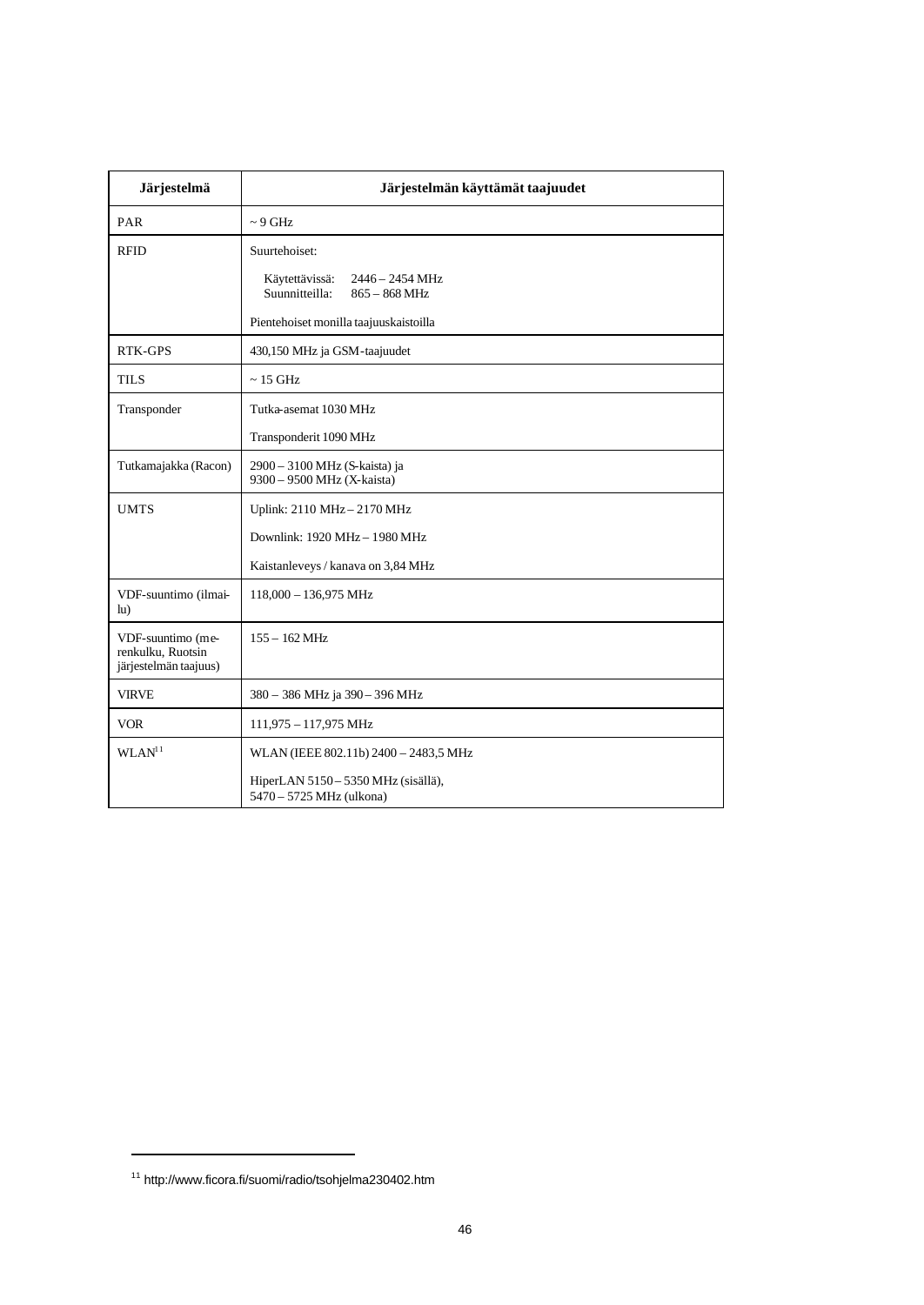# **5 Järjestelmien käyttäjien tarpeet ja tulevaisuuden toiveet**

### **5.1 Yleistä**

Tässä kappaleessa kuvataan käyttäjien tarpeita ja vaatimuksia. Käsitellyt käyttäjäryhmät ovat: merenkulku, maaliikenne, ilmailu, henkilökohtainen navigointi ja hätäviranomaiset.

Pääkäyttöalueet ovat:

- Ilmassa: reittilento, lähestyttäessä kohdetta, laskeutuminen
- Merellä: avomeri, lähellä rannikkoa (saaristoalueet), satama-alue
- Maalla: tieliikenne, rautatieliikenne, joukkoliikenne, yksilöliikenne, tavaraliikenne

Pääsääntöisesti perusvaatimukset radionavigoinnille ovat:

- Kokonaisvaltainen peitto tai vähintään kiinnostusalueen (kuten pääkaupunkiseutu) peitto
- Tarkkuus
- Käytettävyys 24 / 7 / 365
- Varmuus, turvallisuus (integriteetti)
- Riippumaton ajasta, paikasta, ilmasta, vuoden ajasta tai muista ympäristötekijöistä
- Käyttäjäystävällinen ja luotettava

Eri käyttäjäryhmillä on erilaisia painotuksia vaatimuksien, kuten tarkkuuden suhteen. Yhdellä ja samalla käyttäjällä voi olla erilaisia vaatimuksia tarkkuuteen eri tilanteissa ja alueilla. Tarkkuusvaatimukset vaihtelevat normaalisti muutamasta metristä kymmeniin kilometreihin.

### **5.2 Merenkulku**

### *5.2.1 Yleistä<sup>12</sup>*

Merenkulussa käytetään radionavigointijärjestelmiä (ei tutkia) niin avomerellä, jossa tarkkuus 10- 1000 m:n on usein riittävä, kuin myös saaristossa. Saaristo-olosuhteissa on nykyään tarkat paikannusjärjestelmät käytettävissä.

DGPS-palvelu on tarkoitettu merenkulkijoille, joten se on rakennettu peittämään vain rannikkoalueet ja Saimaa. Tarkkuus on käytännössä 1-2 m, vaikka juridisista syistä taataan vain 10 m. Pelkän GPS-lähetyksen antama tarkkuus on 10 metrin luokkaa.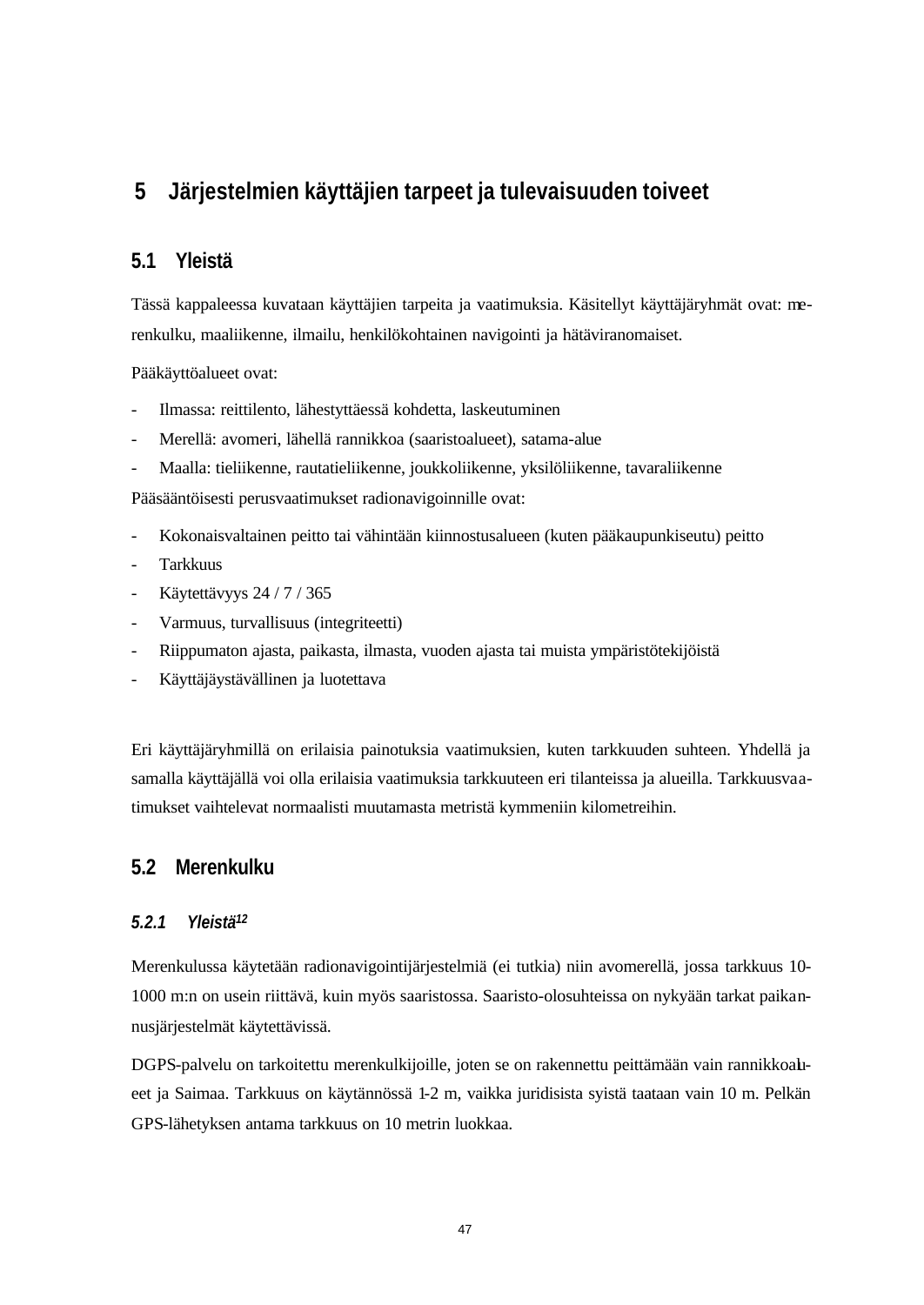Merenkulkulaitoksen DGPS-palvelu vaatii erityisen linkkivastaanottimen. Joissakin merkeissä GPS- ja tämä DGPS-vastaanotin on rakennettu samoihin kuoriin. Eräissä malleissa myös antennit on yhdistetty yhteisen antennisuojakuoren sisään.

Tavoitteena on kaksinkertainen peitto ainakin tärkeimpien väylien osalta, jotta IMO:n tavoite, 99,8% :n saatavuus kuukauden jaksolta olisi mahdollinen saavuttaa. Osin tavoite on jo saavutettu. Myös sisävesien väylät tarvitsisivat kaksinkertaisen peiton. Se ei kuitenkaan tule olemaan mahdollista kuin vasta 4-7 vuoden tähtäimellä.

| Asema         | <b>Aseman ID</b> | Sijainti Lat/Long | Taajuus / kHz | Nopeus bittiä/s |
|---------------|------------------|-------------------|---------------|-----------------|
| <b>SUOMI</b>  |                  |                   |               |                 |
| Porkkala      | 400              | 59N58 24E23       | 293,5         | 100             |
| Mäntyluoto    | 401              | 61N36 21E28       | 287.5         | 100             |
| Puumala       | 402              | 61N24 28E14       | 290,0         | 100             |
| Outokumpu     | 403              | 62N41 29E01       | 304,5         | 100             |
| Turku         | 404              | 60N26 22E13       | 301,5         | 100             |
| Marjaniemi    | 405              | 65N02 24E34       | 314,5         | 100             |
| Klamila       | 406              | 60N30 27E26       | 287,0         | 100             |
| <b>RUOTSI</b> |                  |                   |               |                 |
| Bjuröklubb    | 461              | 64N29 21E35       | 311.5         | 100             |
| Järnäs        | 462              | 63N29 19E39       | 289,0         | 100             |
| Skutskär      | 463              | 60N37 17E26       | 299,5         | 100             |
| Kapellskär    | 464              | 59N43 19E04       | 307,5         | 100             |
| Hoburg        | 465              | 56N55 18E09       | 297.5         | 100             |
| Nynäshamn     | 468              | 58N56 17E57       | 298,0         | 100             |
| <b>VIRO</b>   |                  |                   |               |                 |
| Ristna        | 530              | 58N56 22E04       | 307,0         | 100             |
| Narva         | 531              | 59N30 28E06       | 295.5         | 100             |
| VENÄJÄ        |                  |                   |               |                 |
| Shepelevkiy   | 002              | 59N59 29E09       | 298.5         |                 |

**Taulukko 7 Suomen ja lähialueiden DGPS-asemat** 

<sup>12</sup> http://www.fma.fi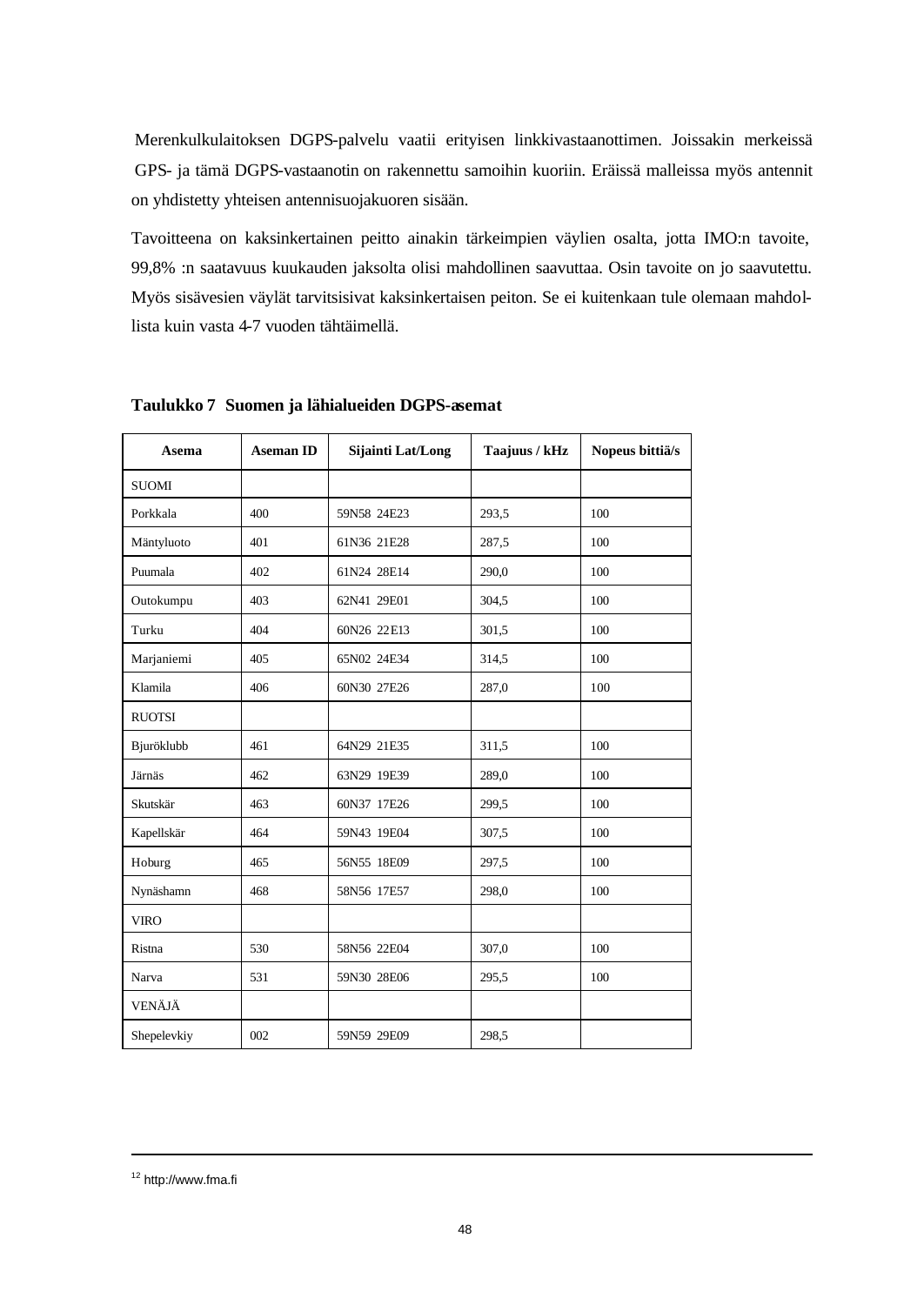### *5.2.2 Vaatimukset*

Vaatimus, jossa pääosin viitataan IMO:n päätökseen A185 käsittää yksittäisiä navigointijärjestelmiä, mutta myös yksittäisten navigointijärjestelmien yhdistelmiä. Kaikkia järjestelmiä pitää pystyä käyttämään rajattomalla määrällä aluksia. Aluksille, joiden nopeus on yli 30 solmua, korkeammat vaatimukset voi olla tarpeellista.

Navigointi satamaan tullessa, niiden lähialuilla ja muissa rajoitetuissa olosuhteissa, kuten väylät ja karikkoiset alueet sekä mm. kalastus ja troolaus ja käyttö sumussa tai kun näkyvyys on huono:

- Poikkeama paikanannossa ei saa olla yli 10m (95%).
- Järjestelmäpeiton pitää kattaa paikanmääritys koko ajan.
- Päivitysnopeus pitää olla korkeampi kuin joka toinen sekunti.
- Kun järjestelmä on käytössä, pitää virhetodennäköisyyden olla pienempi kuin 0.03% jokaisella kolmen tunnin intervallilla.

Navigoitaessa muissa vesissä pitää järjestelmän antaa parempi tarkkuus kuin mitä annetaan IMO:n päätöksessä A529, ts. 14 % :n etäisyys vaarasta, kuitenkin enintään 4 merimailia.

Merimittauksessa ja –etsinnässä vaaditaan tarkkuutta 0,5-5 m (95%).

Käytettävyys: Merkkikäytettävyys pitää olla suurempi kuin 99,8% laskettuna vuositasolla.

Yhtenäisyys: Järjestelmän virhevaroitus pitää ilmoittaa 10 sekunnissa käyttäjälle.

### **5.3 Maaliikenne**

### *5.3.1 Tieliikenne<sup>13</sup>*

Tieliikenteen käyttäjät voidaan jakaa neljään pääryhmään:

- Yksilöliikenne
	- Moottoripyörät
	- **Autot**
	- **Taksit**
- Tavaraliikenne
	- Paikalliset kuljetukset
	- Turvallisuuskuljetukset
	- Pitkän matkan rekat
- Joukkoliikenne

l

Bussit ja linja-autot

<sup>&</sup>lt;sup>13</sup> Booz-Allen & Hamilton S.A ERNP-raportti (European radionavigation plan)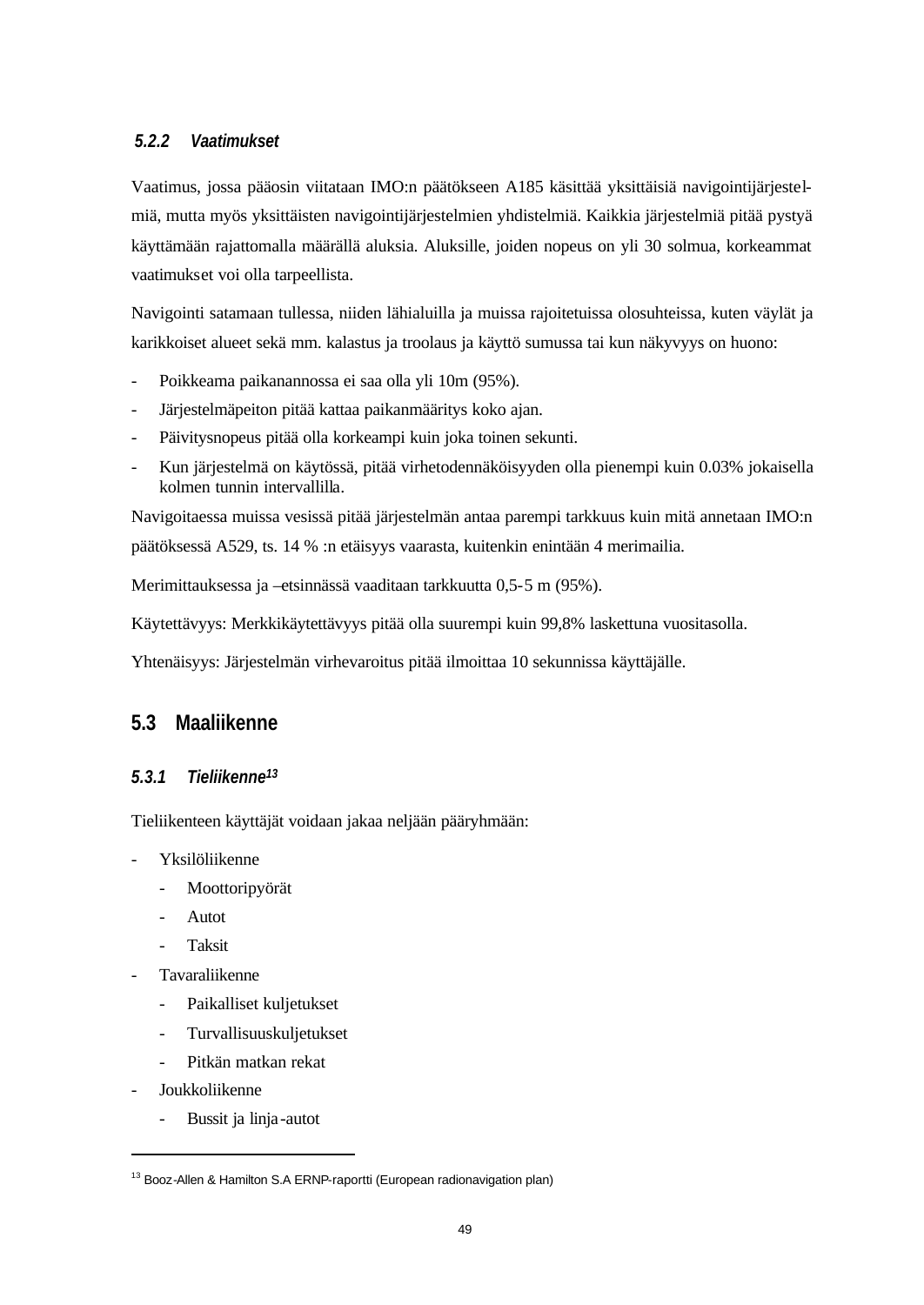- Raitiovaunut
- Metrot
- Julkiset palvelut:
	- Julkiset kuljetukset (posti, vesi, kaasu ja sähkö)
	- Hätäkuljetukset (poliisi, palokunta ja ambulanssi)

Vaatimukset tieliikenteen sovelluksille voidaan periaatteessa kuvata seuraavilla muuttujilla:

- **Tieto**
- **Tarkkuus**
- Käytettävyys
- Turvallisuus
- Kattavuus
- Päivityksen nopeus

Kaikissa tieliikenteen sovellutuksissa tiedon pitää olla 2-ulotteista.

### **5.3.1.1 Yksilöliikenne<sup>14</sup>**

Autoliiton tiepalvelutoiminnot ovat jaettu kahteen perusosaan:

**1. Ammattimaisesti hoidetut palvelut**, joka käsittävät 24 tuntia päivystävän AL-Turvan, eri automerkkien assistance-palvelut, sekä erilaiset ulkomaalaisten autoilijoiden auttamispalvelut. Avustustehtävä suoritetaan tiepalvelun ja lukuisten eri yrittäjien toimesta. Liikkuvia yksiköitä ovat tiepalvelun lisäksi mm. hinausautot ja taksit. Toiminta kattaa koko valtakunnan.

**2. Vapaaehtoinen tiepalvelu** päivystää viikonloppuisin ja juhlapyhinä. Toimintaa on maan eri puolilla jossain määrin myös viikolla. Tiepalvelu kuuluu osana Vapaaehtoiseen pelastuspalveluun, joka on ennalta sovittua viranomaisyhteistyötä ja jossa on sovittu jatkuva 24 tunnin lähtövalmius. Vapaaehtoinen tiepalvelu muodostuu tiepalvelupartioista, joita on lähes 300. Toiminta kattaa koko valtakunnan.

### **Paikannuskokeilut ja nykyinen käyttö**

Autoliitto on mukana liikkuvien ajoneuvojen paikantamiskokeiluissa. Yhteistyötä on tehty mm. Tiehallinnon, Tieliikennelaitoksen, Soneran ja E18-projektin kanssa.

Nykyisin käytetään pienessä mittakaavassa GPS-paikannusta. Pohjana WGS84-järjestelmän kartastot GT-reittikartta / Genimap ja pelastuspalvelukartta ja jossain määrin GSM-järjestelmän solun tunnistukseen perustuvaa paikannusta. Eri valmistajien järjestelmiä on kokeiltu vähäisessä määrin.

<sup>14</sup> http://www.autoliitto.fi, L. Lindroos, AL-Palvelut Oy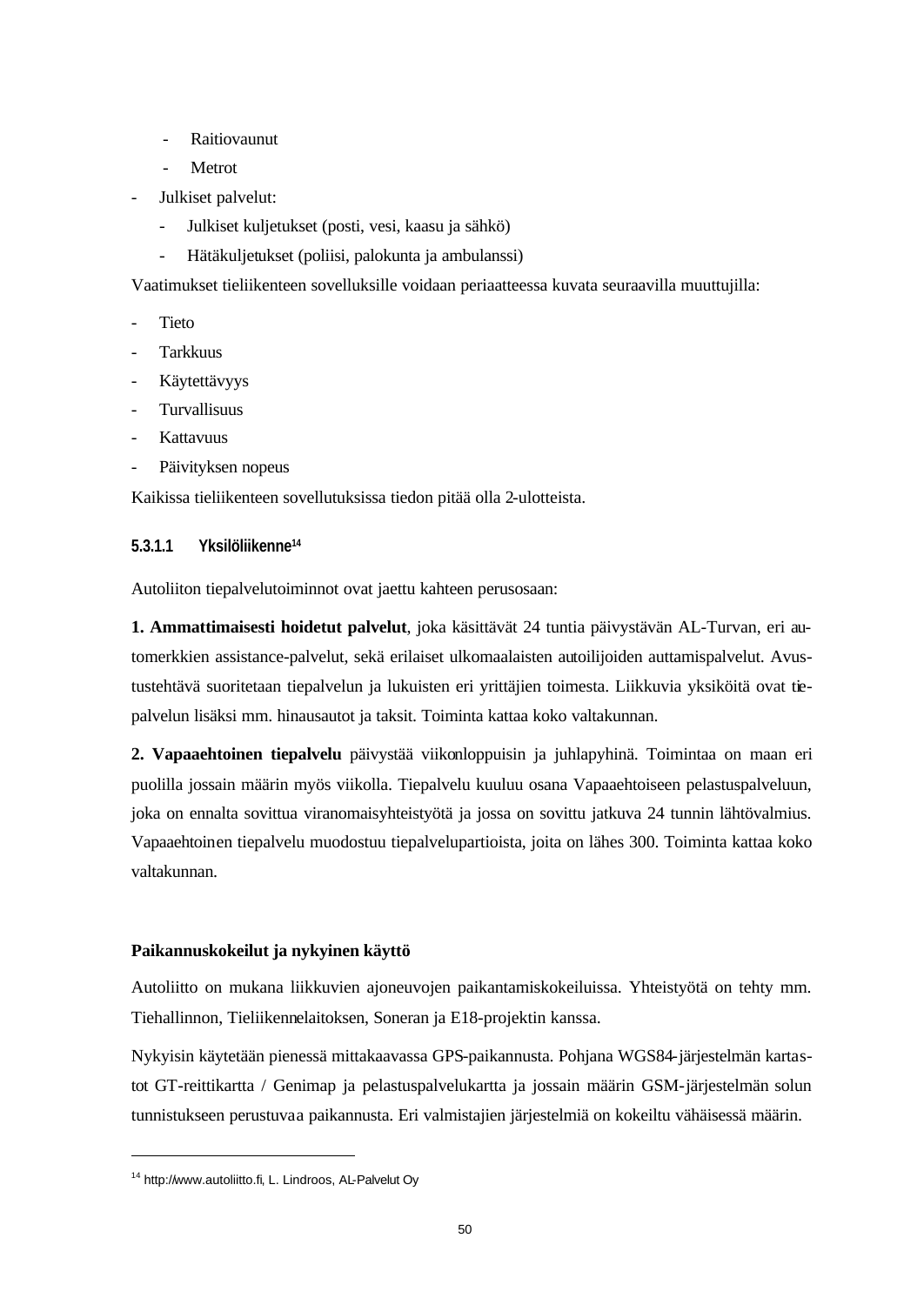#### **Yleisvaatimukset ja tarkkuus**

Avustavan partion tulee löytää autettava yleisillä teillä 1- 2 km:n matkalta ja kaupungissa 100 - 200 metrin matkalta. Sivuteille harhautuneet tulee paikantaa mielellään tätäkin tarkemmin. Pela stuspalvelutehtävien autoetsinnässä riittää vastaava tarkkuus.

GPS näyttää riittävän melko hyvin liikenteessä, kunhan sähköiset kartastot saadaan riittävän kattaviksi. Tilanne, jossa autettavan lähettämä sijaintipaikkatunniste näkyy sähköisellä kattavalla kartalla ja operaattorista riippumatta, on tiepalvelun kannalta ihanteellinen.

### **Tulevaisuuden odotukset**

Jatkossa järjestelmän tulee olla viranomaisten kanssa yhteiskäyttöön soveltuva. Sen tulee olla 24 tuntia käyttävissä koko maan alueella, kaikissa sääolosuhteissa, vakaana ja häiriöttömänä. Järje stelmä ei saa kaatua poikkeusolojenkaan aikana.

Epävarmuus tulevaisuuden järjestelmistä (esim. WGS / Gobal) ja käytettävistä karttapohjista on voitava ratkaista ennen hankintasuunnitelmia. Tulevan järjestelmän tulee soveltua käyttöön tiellä ja maastossa.

### **5.3.1.2 Tavaraliikenne**

Metsäliitolla ja metsäyhtiöillä, kuten UPM-Kymmenellä ja Stora-Ensolla, on ollut käytössä jo vuodesta 1996 GPS satelliittipaikannustekniikka.

Tarkoituksena on paikantaa puutavaravarastot sekä puutavaran toimitukset. Autoissa on PC:t, joissa on karttaohjelma, joka tukee GPS:ää, jonka tarkkuus on 10 m.

Käytettävyys: 24 / 7 / 365.

Peitto: koko maan kattava, etenkin haja -asutusaluilla.

#### **5.3.1.3 Joukkoliikenne**

Helsingin liikennelaitoksella on nk. HeLMi-järjestelmä, jolla toisaalta annetaan reaaliaikaista tietoa matkustajille kulkuneuvojen sisällä ja eräillä pysäkeillä (tällä hetkellä 15 pysäkkiä) odottaville. Toisaalta järjestelmällä annetaan liikennevalokojeille radioilmaus kulkuneuvon lähestymisestä sekä kuittausilmoitus risteyksen ohituksesta, jotta valo-ohjatussa risteyksessä on mahdollista antaa tietyin edellytyksin prioriteetti joukkoliikennevälineelle. Kulkuvälineistä järjestelmällä on varustettu 80 raitiovaunua ja 31 bussia.

HKL-Raitioliikenneyksiköllä ja HKL-Bussiliikenteellä on uusi yhteinen "pintaliikenteen radiojä rjestelmä" OHJA-sovellus, jossa on myös radionavigointi mukana. Pintaliikenne tarkoittaa maan päällä liikkuvia liikennevälineitä, kuten raitiovaunut ja bussit. Pintaliikennejärjestelmä käyttää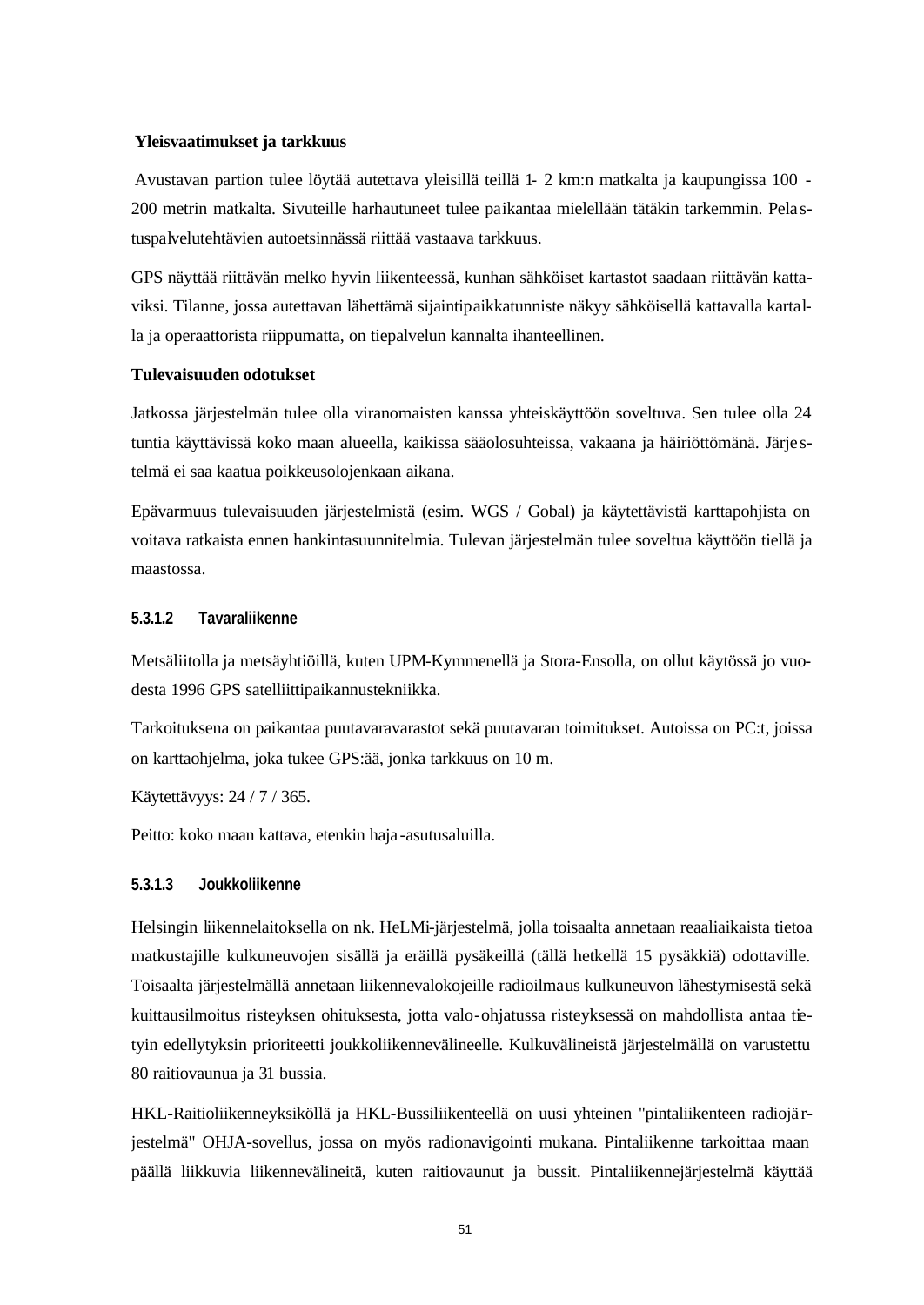TETRA -kommunikaatiotekniikkaa. OHJA-sovellusta käytetään HKL:n kahdeksassa ohjauspaikassa, jotka sijaitsevat eri puolilla Helsinkiä. Ohjauspaikoista käsin hallitaan raitiovaunu- ja libikestitiektänkettäk kaaikki Kai. HK joenooptenokotiiaak 214 autokautokonnooksaadessa. Sokselluksella taati tuoro 110 raitiovaunua ja lähes 400 paikallisliikenteen linja -autoa.

Eri tyyppisten yksilö-, ryhmä- ja hätäpuheluiden, lyhytsanoma- ja statusviestien hallinnan ja ohjaamisen lisäksi OHJA-sovellus mahdollistaa ns. diagnostiikkaviestien välittämisen ja tulevaisuudessa myös laajemman telemetrian hyväksikäytön.

Yleiset vaatimukset:

- Kiinnostusalueen (Pääkaupunkiseutu) peitto ja 24 h käytettävyys.
- Ehdottomasti riippumaton ajasta, vuodenajasta, ilmasta tms.
- Tarkka, turvallinen, luotettava ja käyttäjäystävällinen.

#### Käyttövaatimukset:

- Satelliittipaikannuksen tarkkuus: 10 metriä
- Tarkkuusmatkamittarin tarkkuus: 0,5 metriä
- Saavutettavuus: 24h/vrk
- Luotettavuus: 100 %
- Käytettävyys: 100 %
- Käyttöikä: pitkä (yli 10 vuotta)

Kehittämistoive: Satelliittipaikannus saisi olla tarkempikin kuin 10 m.

### *5.3.2 Rautatieliikenne<sup>15</sup>*

Radionavigointia voitaisiin käyttää osana seuraavan sukupolven paikantamista tai junavalvonnassa. EU on aloittanut pikajunien harmonisointiprosessin nimeltään European Train Control System, ETCS. Yksittäiset rautatieyhtiöt ovat rautateiden radionavigointijärjestelmien vaatimusten takana. Pääsääntöisesti rautatieyhtiöt operoivat kansallisesti, mutta vähitellen markkinoiden avauduttua liikenne ulottuu eri maiden alueille. Siksi tarvitaan taajuuksien harmonisointia paikannusjärjestelmien yhteensopivuuden takaamiseksi. <sup>16</sup>

Matkustajatieto- ja tietohallintojärjestelmiä, jotka eivät ole turvakriittisiä, voidaan jo toimittaa satelliittijärjestelmien kautta. Joitakin GPS-järjestelmiä on jo käytössä.

<sup>15</sup> http://www.rhk.fi/

<sup>&</sup>lt;sup>16</sup> Booz-Allen & Hamilton S.A ERNP-raportti (European radionavigation plan)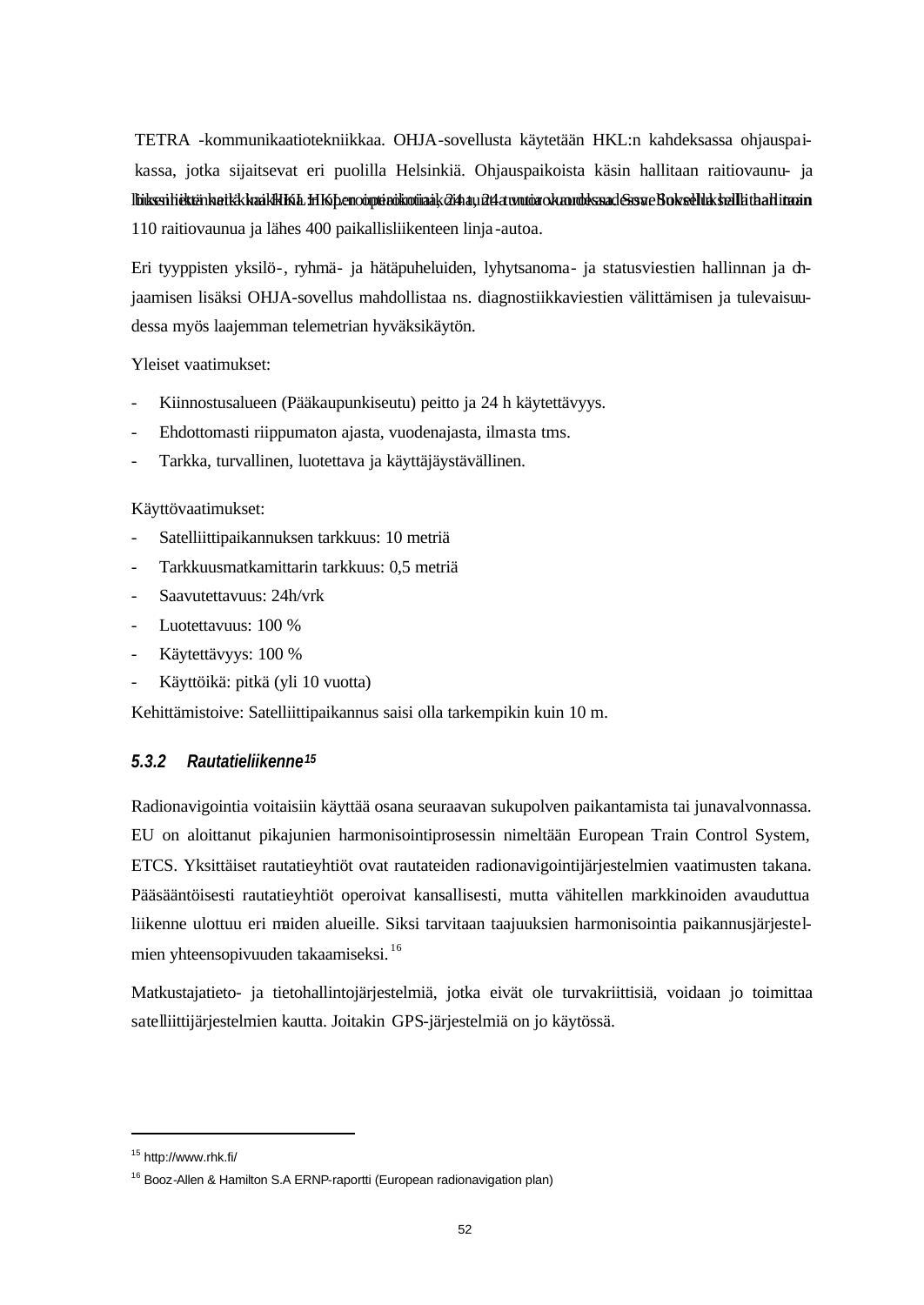Hallintojärjestelmät tulevat olemaan tärkeitä, koska niiden avulla voidaan määritellä ja kohdentaa junaviasta aiheutuneet kulut ja vaikutukset. Lisäksi ne tarjoavat tietoa, kuinka vian vaikutukset voidaan minimoida.

Rahtikonttien seuranta satelliittijärjestelmän avulla soveltuu niin rautatieliikenteeseen kuin muihinkin kuljetustapoihin

| <b>Toiminto</b>                                             | Vaadittu paikantamis-<br>tarkkuus/m                                                 | Käytettävyys                  | <b>Turvallisuus</b><br>(Integriteetti) | <b>Yhteentoimivuuden</b><br>vaatima jatkuvuus<br>rajan ylittävälle<br>tiedolle |
|-------------------------------------------------------------|-------------------------------------------------------------------------------------|-------------------------------|----------------------------------------|--------------------------------------------------------------------------------|
| Junan paikannus – riippumaton<br>sääolosuhteista            | 7 (pääteasemat)<br>20 (taajamalinjat)<br>50 (haja-asutuslinjat)                     | $>99.9\%$                     | Turvamekanismi                         | Olennainen                                                                     |
| Erotuttava raiteiden välissä                                | 1                                                                                   | $>99.9\%$                     | Turvamekanismi                         | Olennainen                                                                     |
| Ilman kuljettajaa olevat junat -<br>pysähdyttäessä asemille | 0.1                                                                                 | $>99.9\%$                     | Täysin luotettava                      | Olennainen                                                                     |
| Ilman kuljettajaa olevat junat -<br>asemien välillä         | ~10                                                                                 | >99.9%                        | Turvamekanismi                         | Olennainen                                                                     |
| Puomien toiminta-<br>tasoylikäyttävillä                     | Kts. Junan paikannus                                                                | $>99.9\%$                     | Turvamekanismi                         | Olennainen                                                                     |
| Rikkoutuneen junan havainto<br>ja suojaus                   | Kts. Junan paikannus, junan<br>takaosa pitää olla 10-30 m<br>etäisyydellä veturista | $>99.9\%$                     | Turvamekanismi                         | Olennainen                                                                     |
| Matkustajatietojärjestelmät                                 | $-100$                                                                              | Matkustajatoiminnan<br>aikana | Täysin luotettava                      | Toivottava                                                                     |
| Tietohallinnan järjestelmät                                 | $-100$                                                                              |                               | Täysin luotettava                      | Toivottava                                                                     |

**Taulukko 8 Vaatimukset junan paikantamiseen<sup>17</sup>**

Rautateillä ei käytetä radionavigointia junien kauko-ohjukseen eikä junaturvallisuuden valvontaan. Junien paikannusjärjestelmät perustuvat tällä hetkellä raidevirtapiireihin ja akselilaskentaan. Suunnitteillakaan ei ole radionavigoinnin hyväksikäyttöä, koska ei ole näköpiirissä, että sillä saavutettaisiin riittävä tarkkuus erottamaan esimerkiksi vierekkäisillä raiteilla kulkevat junat.<sup>18</sup>

Koko henkilöliikenteen rataverkko ja tärkeimmät tavaraliikenteen radat on tarkoitus saada kulunvalvonnan piiriin vuoden 2005 loppuun mennessä. Kulunvalvontaa on otettu käyttöön vuodesta 1995 alkaen. Kulunvalvonnalla varmistetaan junan kullakin hetkellä sallitun suurimman nopeuden

<sup>17</sup> Booz-Allen Hamilton S.A. ERNP (European radionavigation plan)

<sup>18</sup> J-M.Villpo, Ratahallintokeskus, http://www.rhk.fi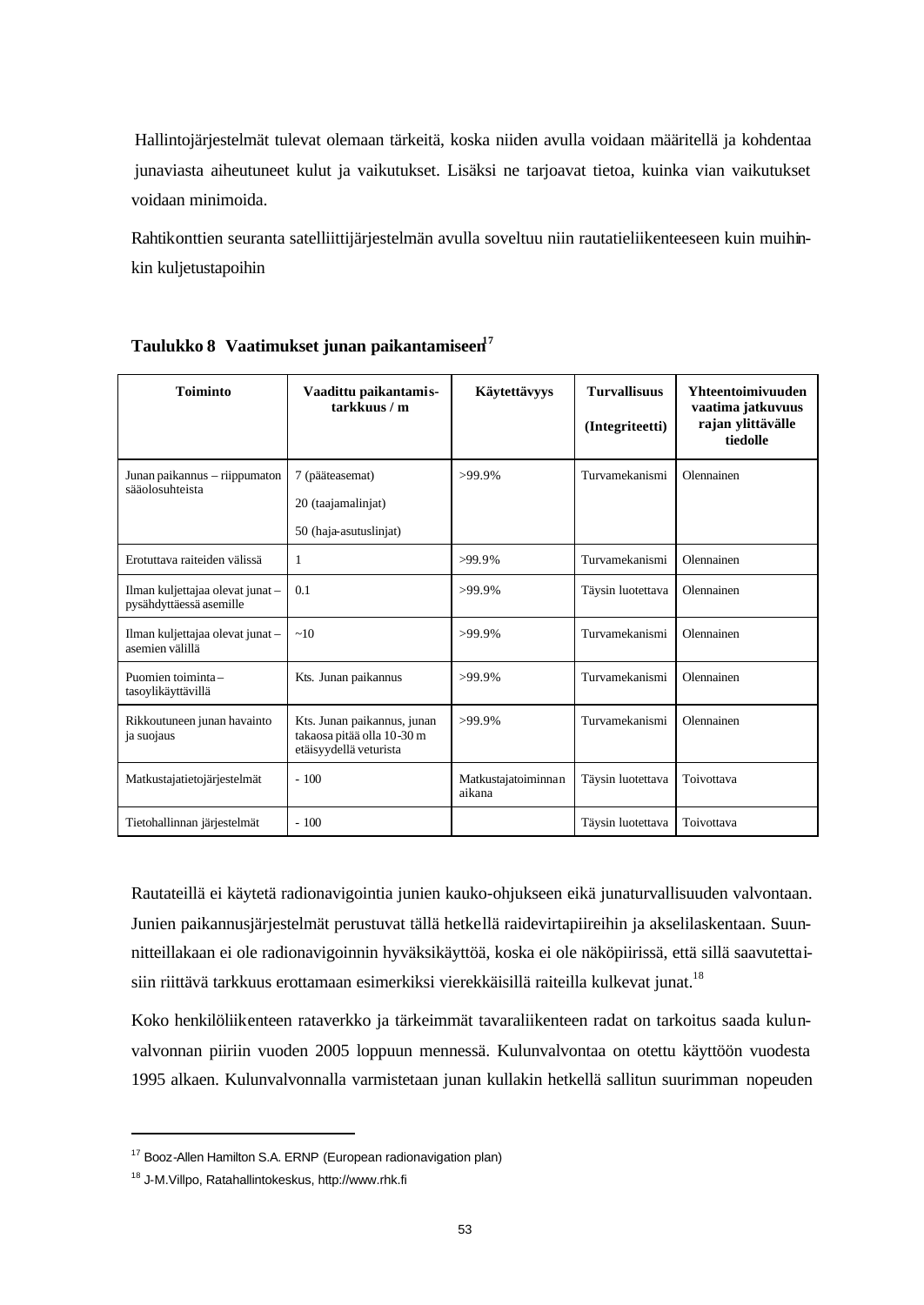sekä junan kulkuun vaikuttavien opasteiden ja merkkien noudattaminen. Jos juna ylittää sallitun nopeuden, laitteisto jarruttaa automaattisesti.



**Kuva 1 Rataverkon henkilö- ja tavaraliikenne**



**Kuva 2 Junien kulunvalvontajärjestelmä**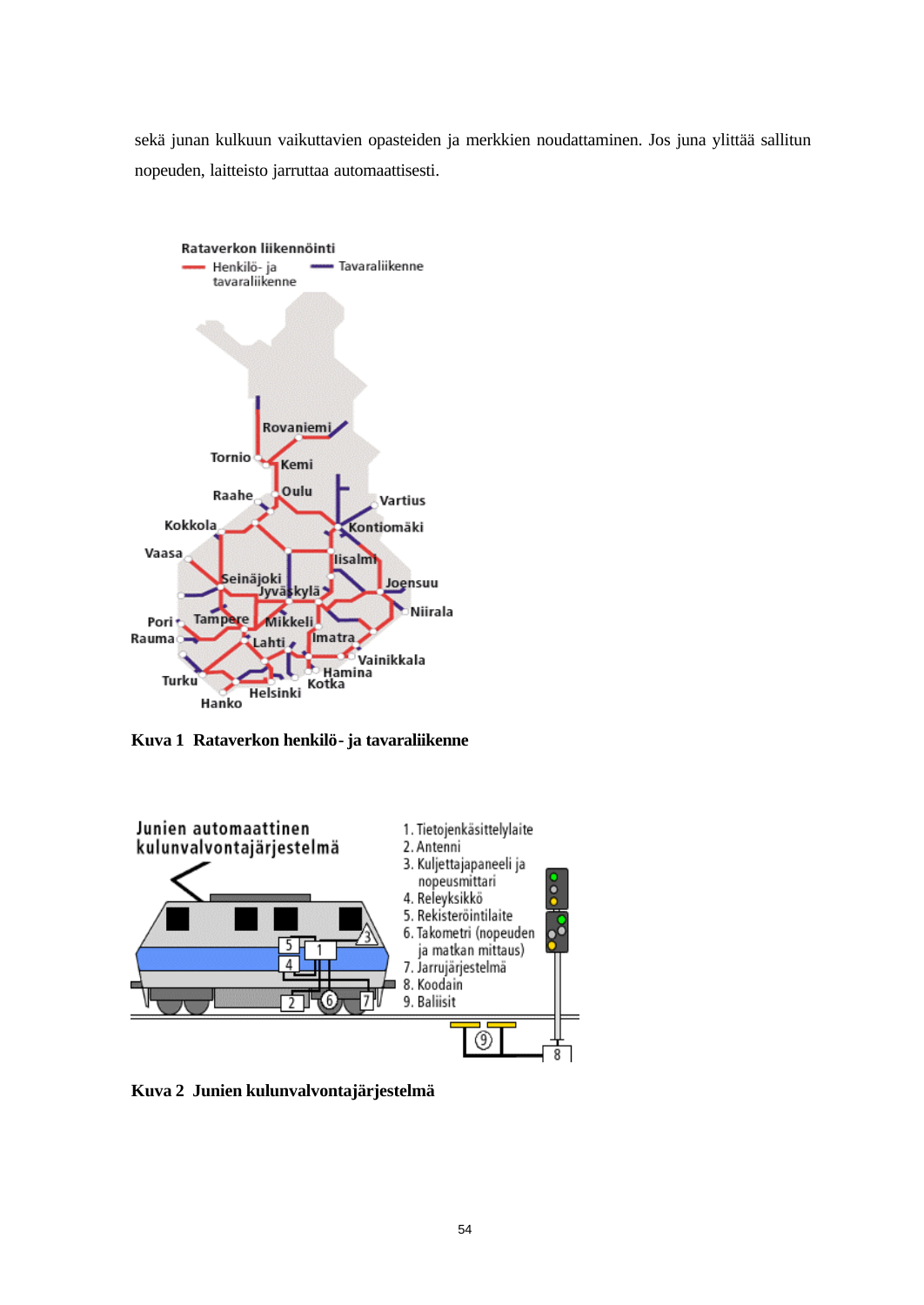### **5.4 Ilmailu**

Lentonavigoinnin käyttö kontrolloidussa ja kontrolloimattomassa ilmatilassa sekä lentokentillä jakaantuu kolmeen osaan; reitti/pääteasema, lähestyminen/laskeutuminen/lähtö ja rullaaminen. <sup>19</sup>

Reitti/pääteasema

- merireitti
- mannerreitti
- pääteasema

Lähestyminen/laskeutuminen

- ei-tarkka (non-precision) lähestyminen
- täsmä-/tarkkuuslähestyminen

### Rullaaminen

### **Vaatimukset**

l

Ilmailun käyttäjävaatimukset voidaan jakaa kolmeen erilliseen alueeseen:

- vaatimukset järjestelmän toimintakyvylle mukaan lukien ilmakuljetus sekä maa- ja satelliittikomponentit
- vaatimukset radionavigoinnin infrastruktuurille
- vaatimukset kannattavuuden optimoinnille

Ilmailussa vaaditaan 4-uloitteista navigointialustaa (X,Y,Z ja aika). Lisääntynyt käyttö tarkan ajan paikantamiseksi voi dramaattisesti parantaa tilannetietoisuutta ja siten parantaa turvallisuutta.

Reittilennon navigointiin käytetään seuraavia järjestelmiä: VOR, VOR/DME, DME/DME, GPS ja NDB. Laskeutumiseen käytetään ILS, VOR, DME, ja NDB<sup>20</sup>

<sup>&</sup>lt;sup>19</sup> Booz-Allen & Hamilton S.A ERNP-raportti (European radionavigation plan)

<sup>&</sup>lt;sup>20</sup> Radionavigeringsnämnden. Sjöfartsverket. Radionavigeringsplan för Sverige år 2000. Sverige 2000. www.sjofartsverket.se/tabla-d/pdf/d14/utredningar/rnp2000.pdf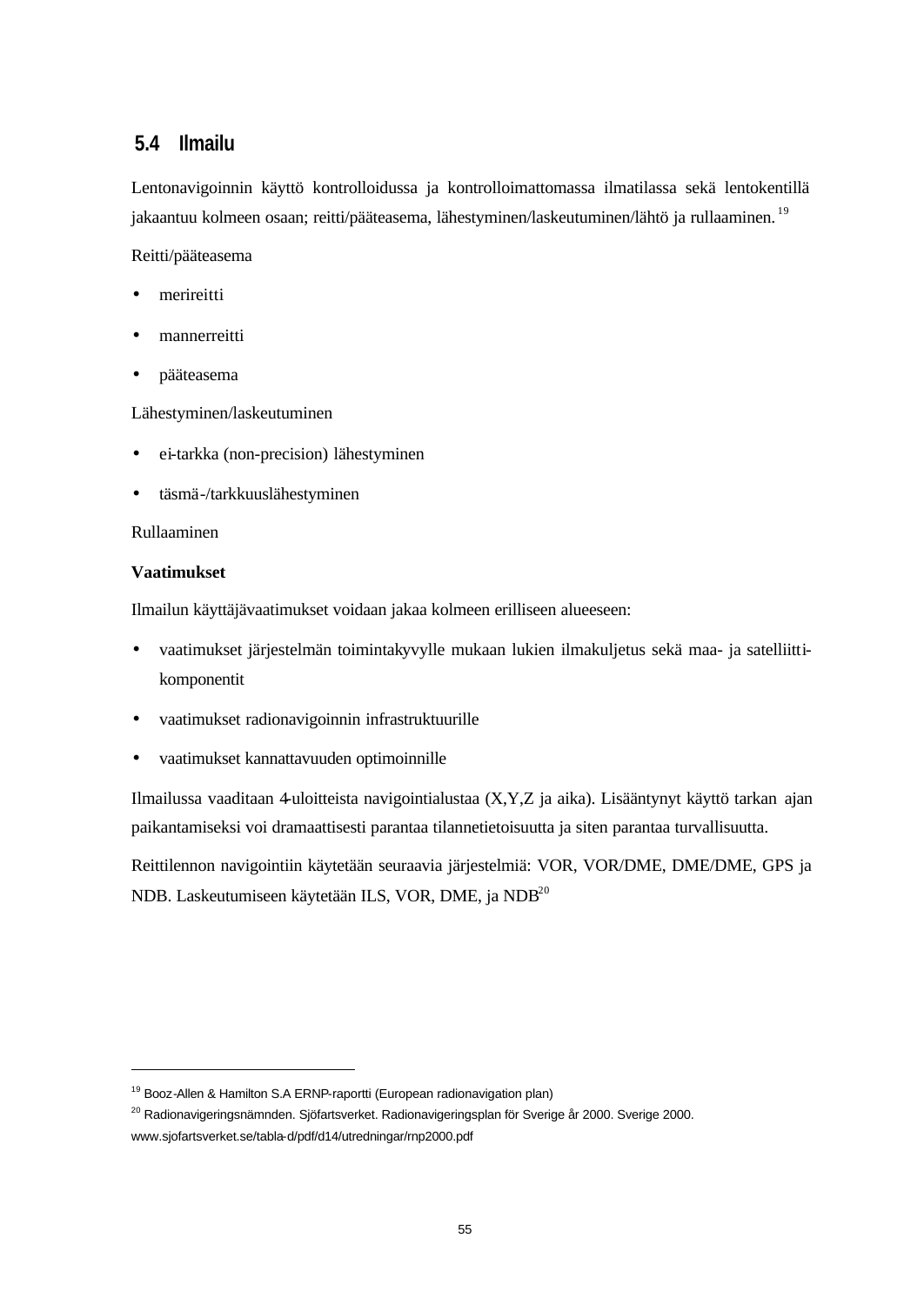| Luokka                                                                                        |                 | П               | III A              | <b>III</b> B | III C          |
|-----------------------------------------------------------------------------------------------|-----------------|-----------------|--------------------|--------------|----------------|
| <b>Minimivaatimus</b>                                                                         | 60 <sub>m</sub> | 30 <sub>m</sub> | $30-0$ m           | $15-0$ m     | 0 <sub>m</sub> |
| Minimivaatimus RVR (Runway Visual Range)<br>ts. erityisellä tavalla horisontaalisesti mitattu | 550 m           | $200 \text{ m}$ | $200 \,\mathrm{m}$ | $200 - 50$ m | 0 <sub>m</sub> |

### **Taulukko 9 Vaadittavat näkyvyysarvot tarkkuuslähestymisessä lentokentälle luokittain<sup>21</sup>**

**Taulukko 10 Tarkkuusvaatimukset täsmä-/tarkkuuslaskeutumisapuvälineillä. Täsmä- /tarkkuuslaskeutumissa käytetään ILS:ää**

| Luokka                                        |                  | П                | ш                |
|-----------------------------------------------|------------------|------------------|------------------|
| Horisontaalinen tarkkuus laskeuduttaes-<br>sa | $\pm 10.5$ m     | $\pm$ 7.5 m      | $+3m$            |
| Vertikaalinen tarkkuus laskeuduttaessa        | n.1 <sub>m</sub> | n.1 <sub>m</sub> | n.1 <sub>m</sub> |

Ei-tarkkuuslähestymisessä näkyvyysvaatimukset ovat huomattavasti isompia ja riippuvaisia lentokentän maasto-olosuhteista. Ei-tarkkuuslaskeutumisessa käytetään ILS:ää ilman liukukaistalähettäjää. VOR tai NDB/locator. Näiden järjestelmien tarkkuusvaatimukset ovat alla olevassa taulukossa.

**Taulukko 11 Ei-tarkkuuslaskeutumisen tarkkuusvaatimukset<sup>22</sup>**

| Järjestelmä                     | <b>Tarkkuus</b>    |
|---------------------------------|--------------------|
| ILS LLZ (ainoastaan paikantaja) | $\pm 10.5$ m       |
| <b>VOR</b>                      | $1+3$ °            |
| <b>NDB</b>                      | $\pm$ 3 $^{\circ}$ |

<sup>21</sup> Radionavigeringsnämnden. Sjöfartsverket. Radionavigeringsplan för Sverige år 2000. Sverige 2000. www.sjofartsverket.se/tabla-d/pdf/d14/utredningar/rnp2000.pdf

<sup>22</sup> Radionavigeringsplan för Sverige år 2000.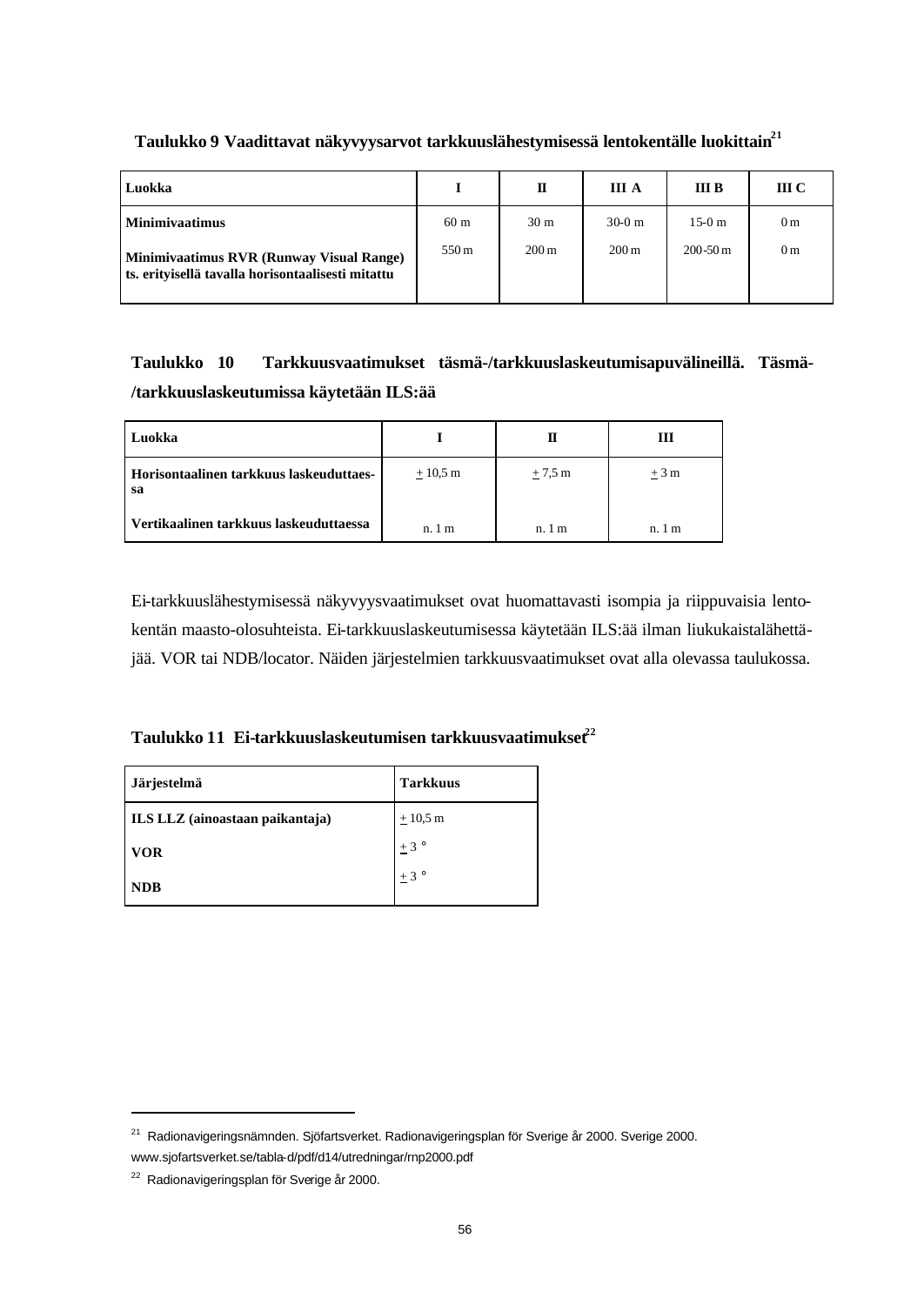### **5.5 Henkilökohtainen navigointi**

### *5.5.1 Yleistä*

Henkilökohtainen navigointi kattaa eri liikkumismuotoja ja erityisesti kevyen liikenteen muodot sekä muun liikkumisen maastossa, kaupungissa jne.

Henkilökohtaisen navigoinnin keskeiset toiminnot ovat:

- Paikantaminen
- Tiedon hankkiminen
- Opastus kohteeseen
- Opastus reitin varrella
- Opastus kohteessa
- Sijaintitiedon välittäminen muille osapuolille

Navigointilaite ja -palvelu ovat ennen kaikkea opastusjärjestelmiä, mutta myös tiedonhaun ja päätöksenteon tukijärjestelmiä. Käytännön tarpeet vaihtelevat suuresti tilanteiden ja käyttäjien mukaan.

Paikantamisen ja navigoinnin hyöty on ilmeisimmin turvallisuutta ja sujuvampaa liikkumista – etenkin vieraassa ympäristössä. Henkilökohtaisella navigoinnilla saadaan lisäksi apua arkisiin tilanteisiin, harrastuksiin, työtehtäviin ja sosiaaliseen kanssakäymiseen.

### *5.5.2 Vaatimukset*

Henkilökohtaisessa navigoinnissa on erityisvaatimuksena laitteiden ja palvelujen helppokäyttöisyys. Haasteena on palvelun lyhyt aikaikkuna, jossa viesti on kyettävä sekä siirtämään käyttäjän päätelaitteeseen että välittämään rajoittuneen käyttöliittymän kautta ymmärrettävässä muodossa. Matkapuhelinpaikannuksen tarjoama muutaman sadan metrin tarkkuus kaupungeissa ja muutaman kilometrin tarkkuus maaseudulla on moniin tiedonhakupalveluihin riittävä. Yleisesti voidaan sanoa, että GPS:n tarjoama n. 10 m on riittävä, mutta GPS:n heikko toimivuus kaupunki- ja sisätiloissa ongelma. Huomioitavaa on esim. näkövammaisten opastuksessa tarkkuusvaatimus on suuri eli noin 1 m.

Koordinaattitietojen sijasta tulee esittää käyttäjälle yleisesti sijainti joko karttamuodossa tai osoitteena tai etäisyyksinä tunnettuihin paikkoihin.

- Paikannuksen tarkkuus, nopeus ja toimivuus erilaisissa olosuhteissa (mm. graafinen tarkkuus)
- Tietoturvan ja tietosuojan, kuten tunnistuksen ja salauksen aukottomuus
- Paikkansapitävyys, skaalautuminen, tilanteen ja päätelaitteen mukaan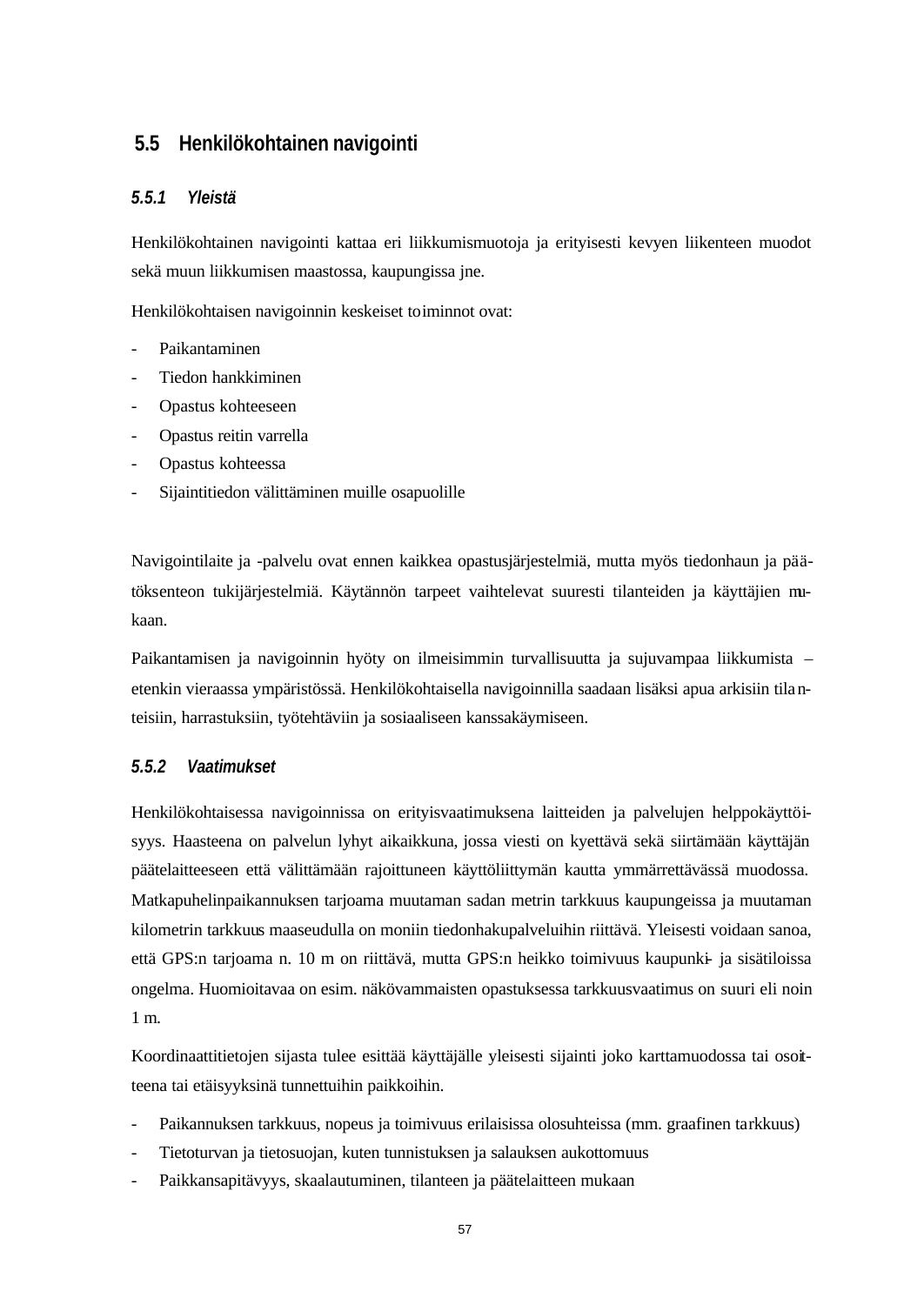- Koko; taskukokoinen, mahdollisimman pieni, helppokäyttöinen
- Kulutusta, iskuja ja putoamista kestävä
- Sää-, ilmasto- ja lämpöolosuhteita kestävä
- Helposti tunnistettavissa, löydettävissä ja vaikeasti varastettavissa
- Muunnettavuus (maasto, sisätilat, arki, juhla yms.)
- Ergonominen toteutus eri aistien(näkö, kuulo, tunto, maku) ja käyttäjän ulottuvuuksien suhteen
- Käytettävyys: pimeässä, näkemättä, käyttö yhdellä kädellä
- Paikannuksen nopea käynnistys
- Käytettävyys hätätilanteissa tai kiireessä
- Sijainnin välittäminen erityisesti hätätilanteen yhteydessä
- Seurannan salliminen ja kieltäminen
- Kellotoiminnot, aikavyöhykkeen hallinta

### **5.6 Hätäviranomaiset<sup>23</sup>**

### *5.6.1 Yleistä*

Lakiin perustuen hätäpuheluiden yhteydessä kyseisen kiinteän verkon puhelimen tilaajatiedot siirretään automaattisesti hätäkeskusjärjestelmään. Euroopan komission alustavien suunnitelmien mukaan matkaviestimien sijaintitietojen tulisi olla hätäpalveluiden käytettävissä viimeistään 1.1.2003. Hädässä olevien paikantaminen nopeasti. Auttajien paikantaminen ja perille ohjaaminen.

### *5.6.2 Vaatimukset*

- Koko valtakunnan kattava verkko
- Toiminto pitää olla mahdollisimman kattava.
- Ympärivuorokautinen ja jatkuva käytettävyys läpi vuoden
- Järjestelmän pitää olla riippumaton ajasta, vuoden ajasta, säästä tai muista ympäristötekijöistä

Tarkkuus: Vähintään tukiaseman tarkkuudella. Tekniikan salliessa sitä parempi mitä tarkempi. Vähimmäisvaatimus 10-30 m.

Saatavuus: Palvelun tulee olla käytettävissä siellä missä päätelaitteita on.

### Luotettavuus: 95%

Käytettävyys: Käytettävyyden pitää olla sama tasoa kuin yleisten televerkkojenkin (99 %).

<sup>23</sup> http://www.intermin.fi/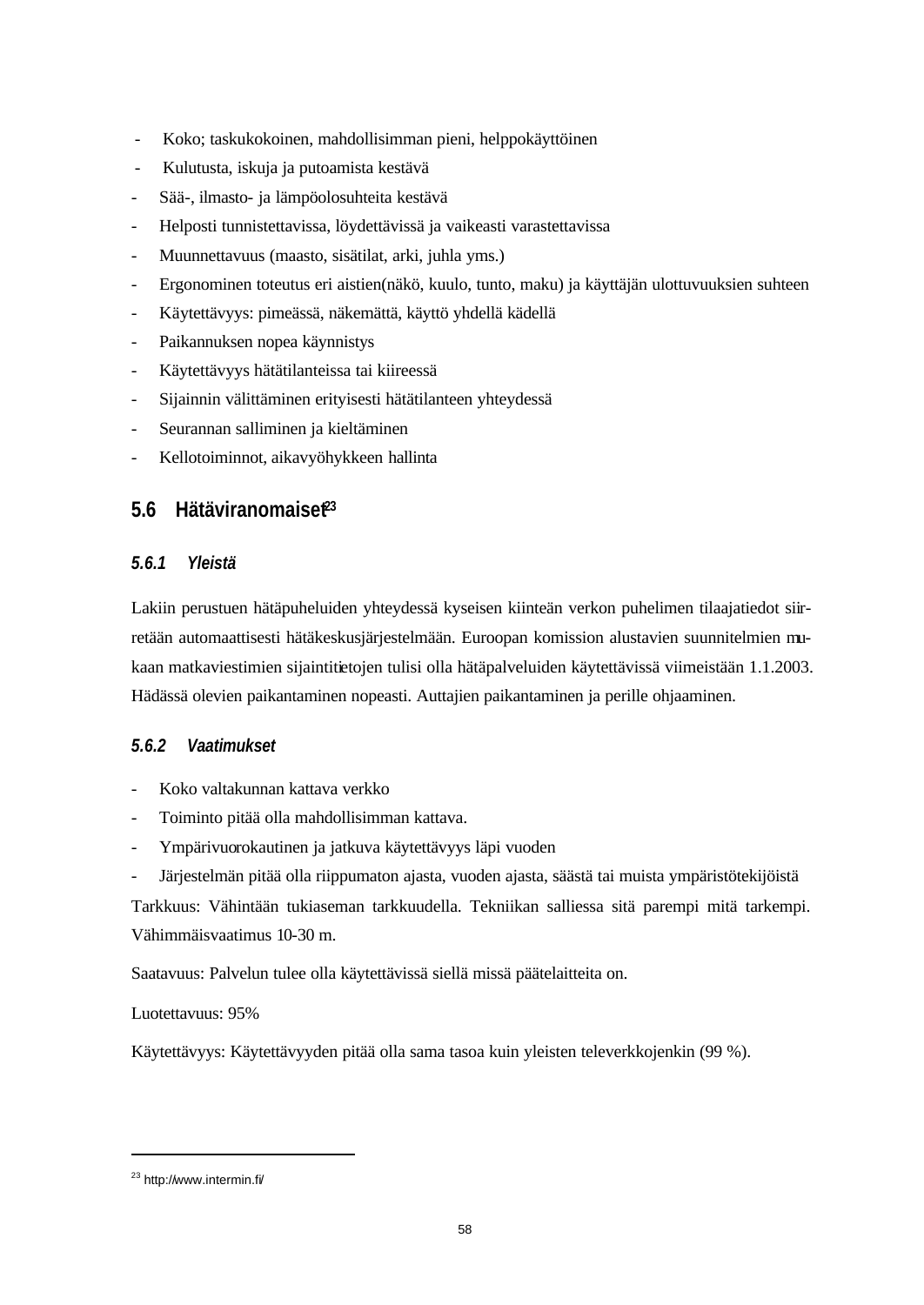# **6 Suomalaiset laitevalmistajat**

### **6.1 GPS-piirit ja –moduulit**

### *6.1.1 µNav Microelectronics*

µNav on integroituihin radiotaajuus- (RF) ja digitaalisen signaalinkäsittelyn (DSP) piireihin sekä näihin liittyviin ohjelmistoihin erikoistunut yritys.

µNavin pääkonttori on Kaliforniassa. Tampereella sijaitseva tytäryhtiö µNav Microelectronics Finland Oy on vastuussa tuotekehityksestä.

µNavin ensimmäinen tuote on GPS-piirisarja, joka koostuu uN8021 CMOS RF-vastaanottimesta ja 16-bittisestä uN8031-vastaanotinprosessorista. Hyväksytyt asiakkaat voivat saada käyttöönsä myös arviointi- ja sovelluskehitystyökalut. Piirisarjaa toimitetaan muun muassa Fastraxille GPSmoduuleita varten.

### *6.1.2 Fastrax*

### **6.1.2.1 Yritys**

Fastrax on vuonna 1999 perustettu yritys, joka tarjoaa GPS-vastaanottimiin liittyvää konsultointia, ohjelmistoja ja laitteita. Fastraxin omistavat työntekijät, riskirahoittajat ja Suunto. Syyskuussa 2001 Fastrax keräsi 6 miljoonaa euroa toisella rahoituskierroksella.

Fastrax kehittää GPS-vastaanottimia kannettaviin laitteisiin, kuten matkapuhelimiin, urheiluinstrumentteihin ja kannettaviin tietokoneisiin. Tuotteet on suunnattu suuren volyymin kuluttajamarkkinoille. Fastrax panostaa tuotekehityksessä erityisesti pieneen kokoon ja alhaiseen virrankulutukseen. Sisänavigointiominaisuus on tällä hetkellä kehityksen alla, kehityksessä on yhteistyökumppanina suomalainen avaruusohjelmistoyritys Space Systems Finland. Sisätilanavigointi tulee käyttämään AGPS- tai pseudoliittiteknologiaa.<sup>24</sup>

Fastraxin visio on, että GPS:stä tulee koko kansa tuote.

### **6.1.2.2 Tuotteet**

l

iTrack-tuotteita ovat muun muassa:

<sup>24</sup> http://www.fastrax.fi/pdfs/fastraxov.pdf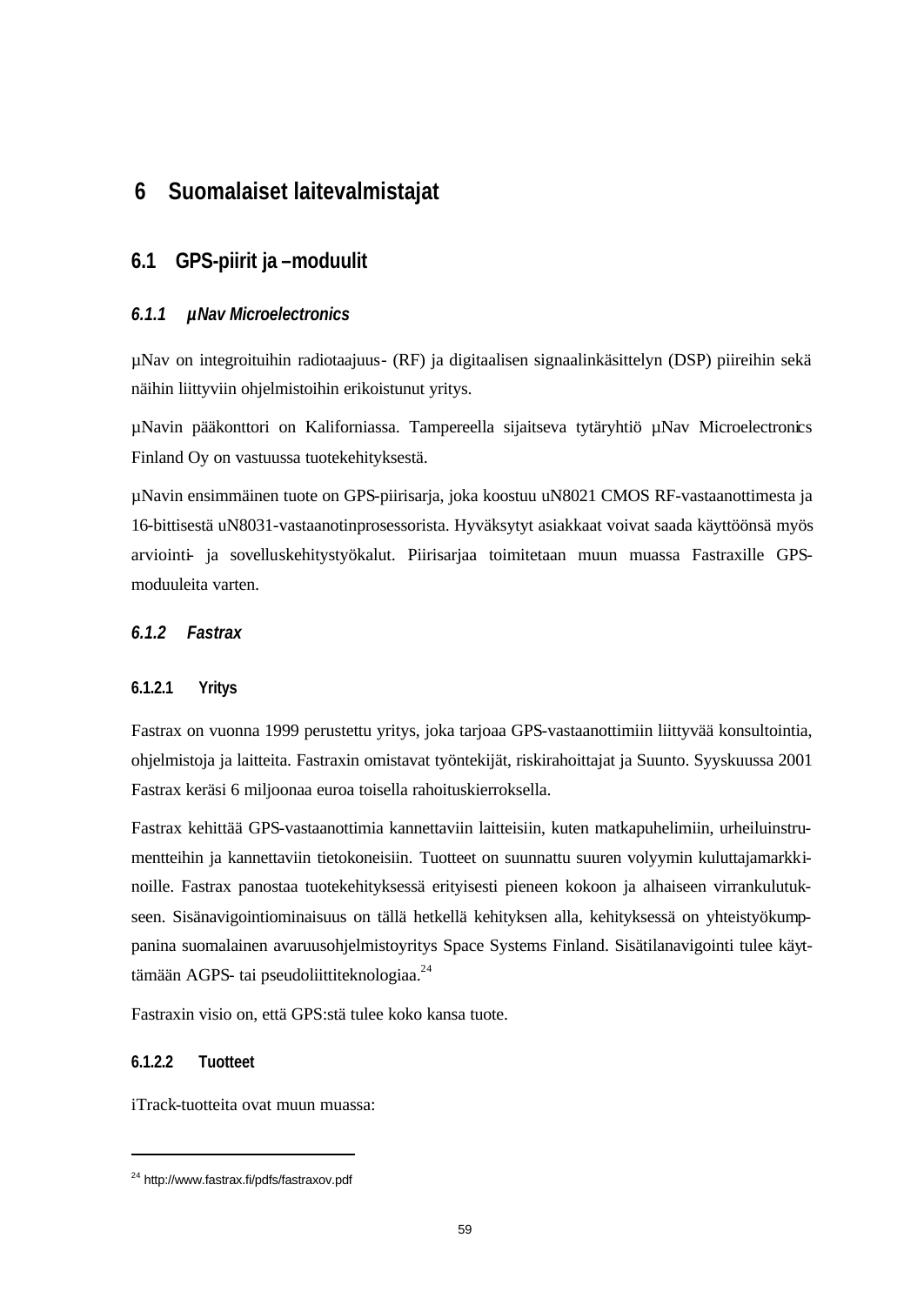- iTrax02 GSP-vastaanotinmoduuli
- Arviointiympäristö iTrax02:n suorituskyvyn arvioimiseen
- iSuite GPS-sovelluskehitystyökalu

iTrax02 on postimerkin kokoinen GPS-moduuli. Se sisältää µNav Microelectronicsin valmistaman GPS-piirisarjan. Eniten tilaa vievä komponentti on kuitenkin muisti. Maaliskuussa 2002 esiteltyyn Nokia 9210i Communicator -puhelimeen on saatavissa lisävarusteena GPS, joka sisältää iTrax02 vastaanotinmoduulin. Moduulia tullaan käyttämään myös Fastraxin omistajiin kuuluvan Suunnon rannetietokoneissa. Moduulin hinta on noin 65 euroa pienissä erissä ostettuna. Fastrax odottaa GPS-vastaanottimien hinnan alentuvan dramaattisesti integroinnin asteen kasvaessa.<sup>25</sup>

**Taulukko 12 Fastrax iTrax02 GPS-vastaanotinmoduulin tekniset tiedot<sup>26</sup>**

| Koko                                 | $26x26x4,7$ mm, paino 4 g                                      |
|--------------------------------------|----------------------------------------------------------------|
| Virrankulutus                        | 130 mW ja 2,7 V jatkuvassa tilassa                             |
| Järjestelmän antamat paikannustiedot | 3D-koordinaatit, 3D-nopeusvektori, kiihtyvyys, matka, aika     |
| Herkkyys                             | $-150$ dBm                                                     |
| Kanavia                              | 12 kpl L1-kaistalla                                            |
| Käyttöolosuhteet                     | -40 °C – +85 °C, suhteellinen kosteus 0% - 95 %, max 4G tärinä |

### **6.2 Matkapuhelimet, rannetietokoneet ym.**

### *6.2.1 Suunto*

### **6.2.1.1 Yritys**

l

Suunto on osa Amer-konsernia, joka on maailman johtavia urheiluvälineyhtiöitä. Amerin liiketoiminta perustuu vahvoihin globaaleihin tuotemerkkeihin, kuten Wilson, Atomic ja Suunto. Suunnon pääkonttori ja suurin osa tuotannosta sijaitsee Vantaalla. Suunnon liikevaihto vuonna 2000 oli 70,2 miljoonaa euroa. Työntekijöitä Suunnolla on maailmanlaajuisesti n. 550.

Suunto valmistaa sukellustietokoneita ja -instrumentteja, rannetietokoneita, vene- sekä maastokompasseja omalla Suunto-tuotemerkillä.

Suunnon tulevissa rannetietokoneissa käytetään Fastraxin GPS-vastaanotinmoduulia.

<sup>25</sup> http://www.fastrax.fi/pdfs/fastraxov.pdf

<sup>&</sup>lt;sup>26</sup> Hyvinkin tarkat tekniset tietodot ovat osoitteessa http:// www.fastrax.fi/pdfs/evkit/iTRAX\_ID.pdf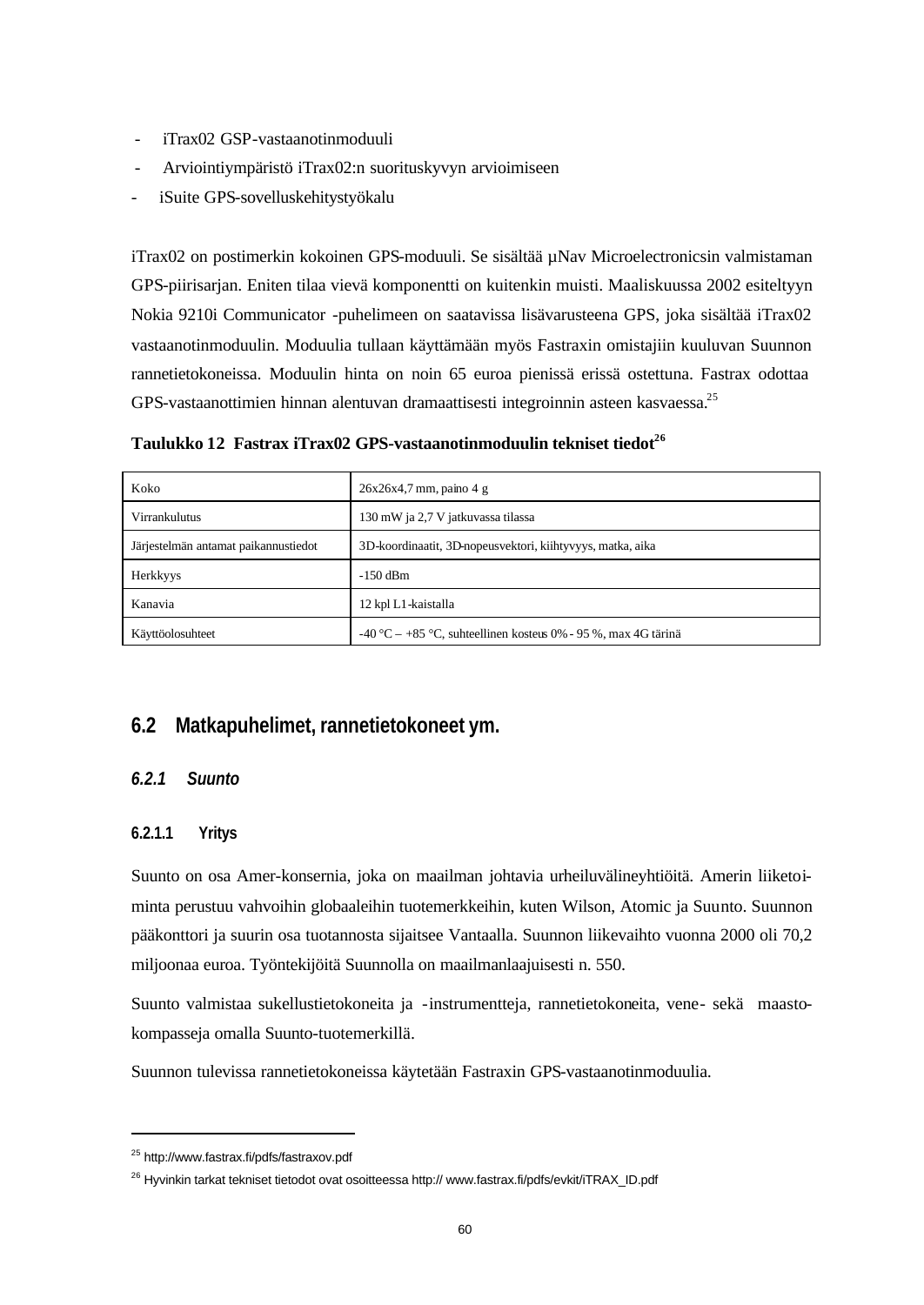#### **6.2.1.2 Suunto G9 golfiin**

Suunto esitteli tammikuussa 2002 henkilökohtaisen golf-rannetietokoneen, Suunto G9:n. Toimitukset jälleenmyyjille alkavat kesällä 2002.

Suunto G9 -rannetietokoneen avulla pelaajat voivat välittömästi mitata yksittäisten lyöntien etäisyyksiä ja seurata tuloksiaan. Laite myös opastaa mailavalinnoissa. Kaikki lyöntimittaukset sekä kentältä saatu tieto voidaan ladata Suunto G9:stä kotitietokoneelle.

Suunto G9 -rannetietokoneen mukana tulee kannettava laturi ja Golf Manager ohjelmisto-CD, jonka avulla voi siirtää ja tallentaa lokitiedostoja Suunto G9:stä tietokoneelle.

Golfkentän pelattavuustiedot voidaan syöttää Suunto G9:een eri tavoin: golfkentän tietokonejärje stelmän kautta, internetverkon datayhteyksien kautta tai paikan päällä manuaalisesti.

Suunto G9:n lisätoimintoja ovat kello, barometri, lämpömittari, korkeusmittari sekä 3Ddigitaalinen kompassi.

#### **6.2.1.3 Suunto M9 purjehdukseen**

Suunto esitteli marraskuussa 2001 ja tuo keväällä 2002 markkinoille aktiivipurjehtijoille tarkoitetun Suunto M9-rannetietokoneen.

M9 tarjoaa tilannekohtaista purjehdus- ja navigointitietoa, jotta käyttäjä voi keskittyä paremmin urheilusuoritukseensa ja tehdä purjehduksessa oikeita päätöksiä. Purjehduksen aikana tallennettu tieto siirretään M9:stä tietokoneelle Suunnon Sail Manager -ohjelmalla, jonka avulla purjehdusta voi analysoida myös jälkikäteen laajan kartaston tukemana. Purjehtijat voivat lisäksi jakaa keräämäänsä tietoa muiden M9-käyttäjien kanssa osoitteessa SuuntoSports.com.

### *6.2.2 Benefon*

#### **6.2.2.1 Yritys**

l

Benefon Oyj on vuonna 1988 perustettu Salossa sijaitseva matkapuhelinvalmistaja. Liikevaihto vuonna 2001 oli 47.300 miljoonaa euroa ja kokonaistulos –10 miljoonaa euroa. Vuonna 2002 Benefon tavoittelee merkittävää liikevaihdon kasvua ja tuloksen paranemista ja vuonna 2003 tavoitteissa on hyvä tulos. $27$ 

Benefon aikoo kohdentaa liiketoimintaansa yhä enemmän mobiilikontrollimarkkinoille. Nämä markkinat koostuvat esimerkiksi turvallisuuspalvelu- ja terveystuotteista.<sup>28</sup> Paikannusmenetelmistä

<sup>27</sup> http://saldo.kauppalehti.fi/2002/0111/osakkeet/20020111\_oy15Ben.shtml

<sup>28</sup> http://saldo.kauppalehti.fi/2001/1123/osakkeet/20011123\_oy15Ben.shtml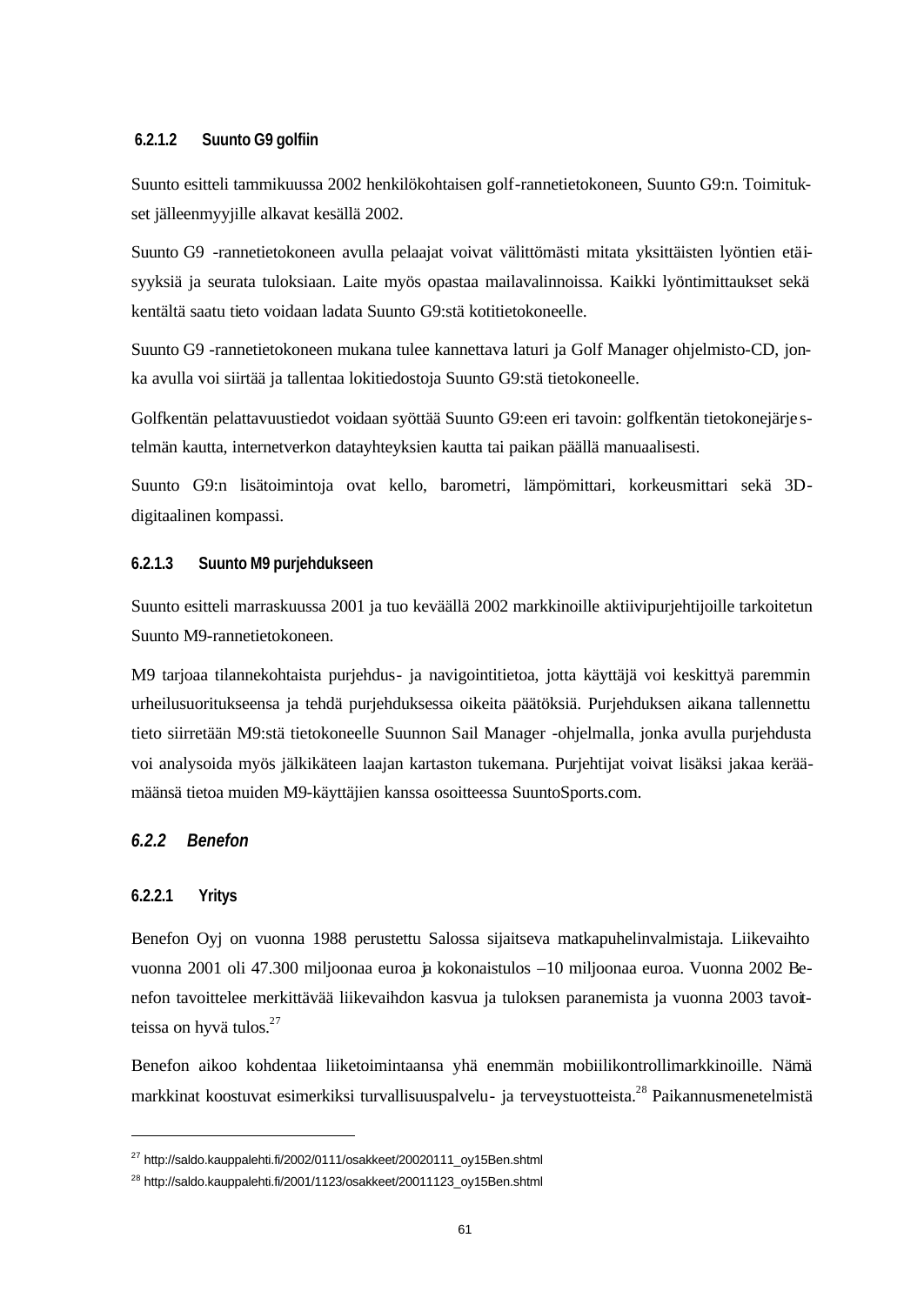Benefon tulee panostamaan erityisesti satelliittipaikannukseen. Pienen Benefonin on pakko erikoistua, jotta se pysyisi hengissä suurten puristuksessa.

Benefonin Esc!- ja Track-puhelimet hyödyntävät GPS- ja GSM-paikannusteknologioita. Myös muissa Benefonin puhelimissa, jotka eivät sisällä GPS:ää, on paikannus pyritty ottamaan huomioon enemmän kuin keskivertopuhelimissa.

Benefonilla on alihankkijoina useita GPS-piiritoimittajia ainakin varalla, eräs suomalainen piirivalmistaja on yksi mahdollisuus.

Benefonin puhelimet tukevat verkkopaikannusta lähettämällä solu- ja mittaustiedot tekstiviestinä laskettavaksi paikannuspalvelimeen. Menetelmällä saadaan etäisyys useaan tukiasemaan ja tarkkuus on tavanomaista solupaikannusta parempi. Sijainnin laskenta edellyttää, että verkon tiedot ovat käytettävissä paikannuspalvelimessa.

### **6.2.2.2 Esc!**

Benefon esitteli lokakuussa 1999 Esc!:n, maailman ensimmäisen GPS-paikannusominaisuuksilla ja karttatoiminnoilla varustetun henkilökohtaisen navigointipuhelimen. Puhelimen toimitukset alkoivat maaliskuussa 2001. Se käyttää Genimapin karttapalveluja.

Esc! yleisiä ominaisuuksia:

- GSM 900/1800 MHz
- 14.4 kbps GSM data ja fax
- GPS- ja GSM-paikannukset
- Paino: 177 g
- Koko: 129 x 49 x 23 mm, tilavuus 138 cm<sup>3</sup>
- Roiskevesisuojattu
- Näytön tarkkuus 100 x 160 pikseliä

### Esc! kartat:

- Karttojen lataus puhelimen karttamuistiin Genimapin Euroopan ja osin muita alueita kattavasta mobiilikarttapalvelusta internet-selaimen sisältävän PC-tietokoneen kautta
- **Tiekartat**
- Kaupunkikartat
- Maastokartat
- **Merikartat**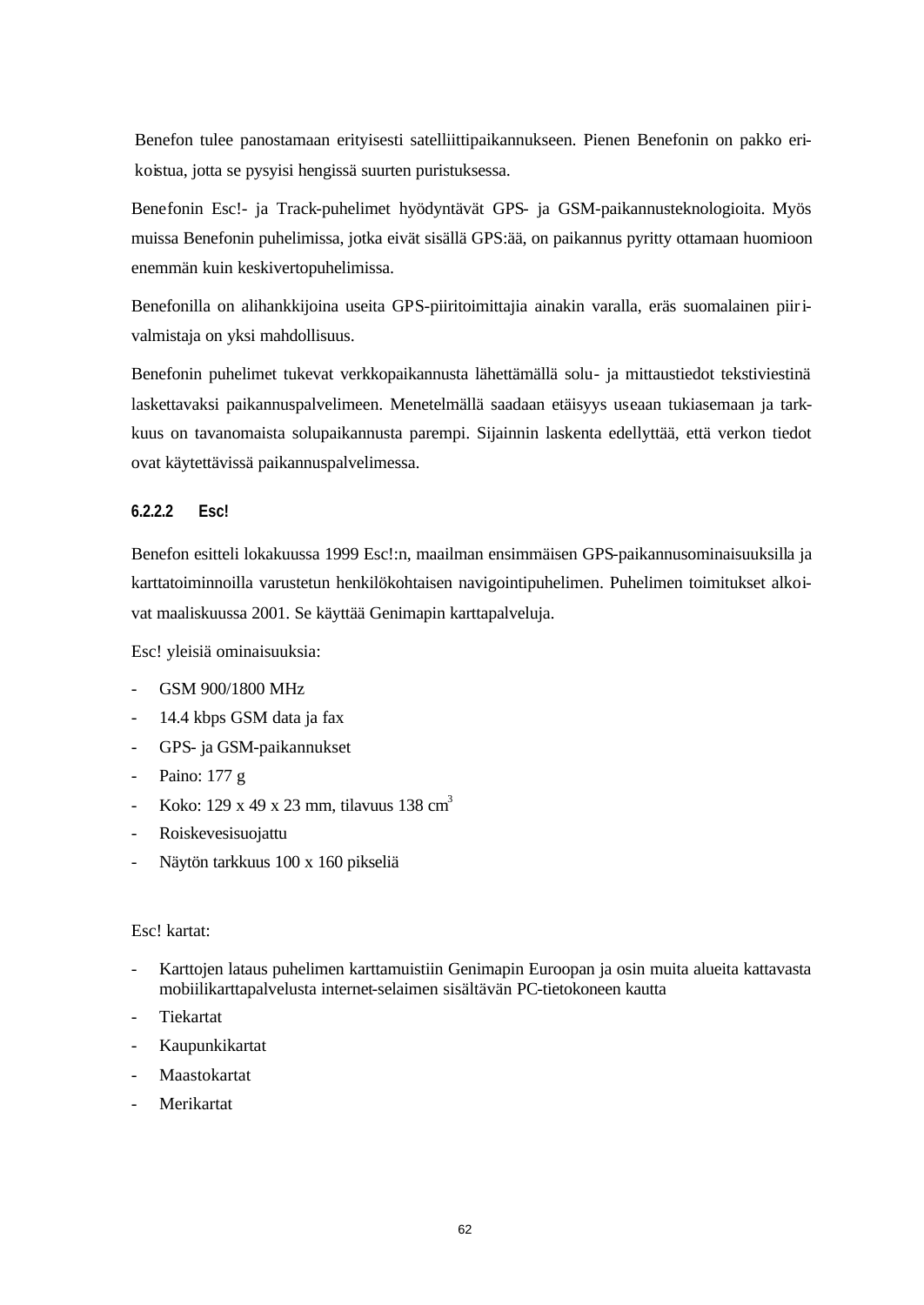Esc! navigointiominaisuudet:

- Sijaintikoordinaatit
- Nopeus (nykyinen sekä keski- ja huippunopeus)
- Suuntima
- **Reittipisteet**
- Reitit
- Seurantaloki
- Matkamittari
- Etäisyyden mittaus
- Sijaintitiedon lähetys ja vastaanotto tekstiviesteinä (MPTP-protokolla)
- GPS-kompassi

### **6.2.2.3 Track**

Track on yrityksille ja organisaatioille suunniteltu telematiikkapuhelin, jossa GSM- ja GPStoiminnot yhdistyvät laajaan valikoimaan erilaisia MPTP-pohjaisia<sup>29</sup> telematiikkatoimintoja.

Track yleisiä ominaisuuksia:

- GSM 900/1800 MHz
- 14.4 kbps GSM data ja fax
- GPS- ja GSM-paikannukset
- Paino: 158 g
- Koko: 129 x 49 x 23 mm (korkeus, leveys, paksuus), tilavuus 132 cm<sup>3</sup>
- Veden ja iskun kestävä
- Näytössä vaihdettavissa oleva kirjasinkoko, max 5 riviä, tarkkuus 100 x 48 pikseliä

Track GPS-ominaisuuksia:

- 12-kanavainen GPS-vastaanotin
- Kääntyvä GPS-antenni
- Liitin ulkoiselle aktiiviselle antennille
- Ulkoinen NMEA 0183 -liitäntä<sup>30</sup>

Track navigointiominaisuudet:

Sijaintikoordinaatit

 $29$  MPTP = Mobile Phone Telematics Protocol

<sup>30</sup> NMEA = National Maritime Electronic Association. NMEA-183 on standardisoitu tiedonsiirtoprotokolla sijainti-, nopeus-, kurssi- ym. tietojen siirtoon.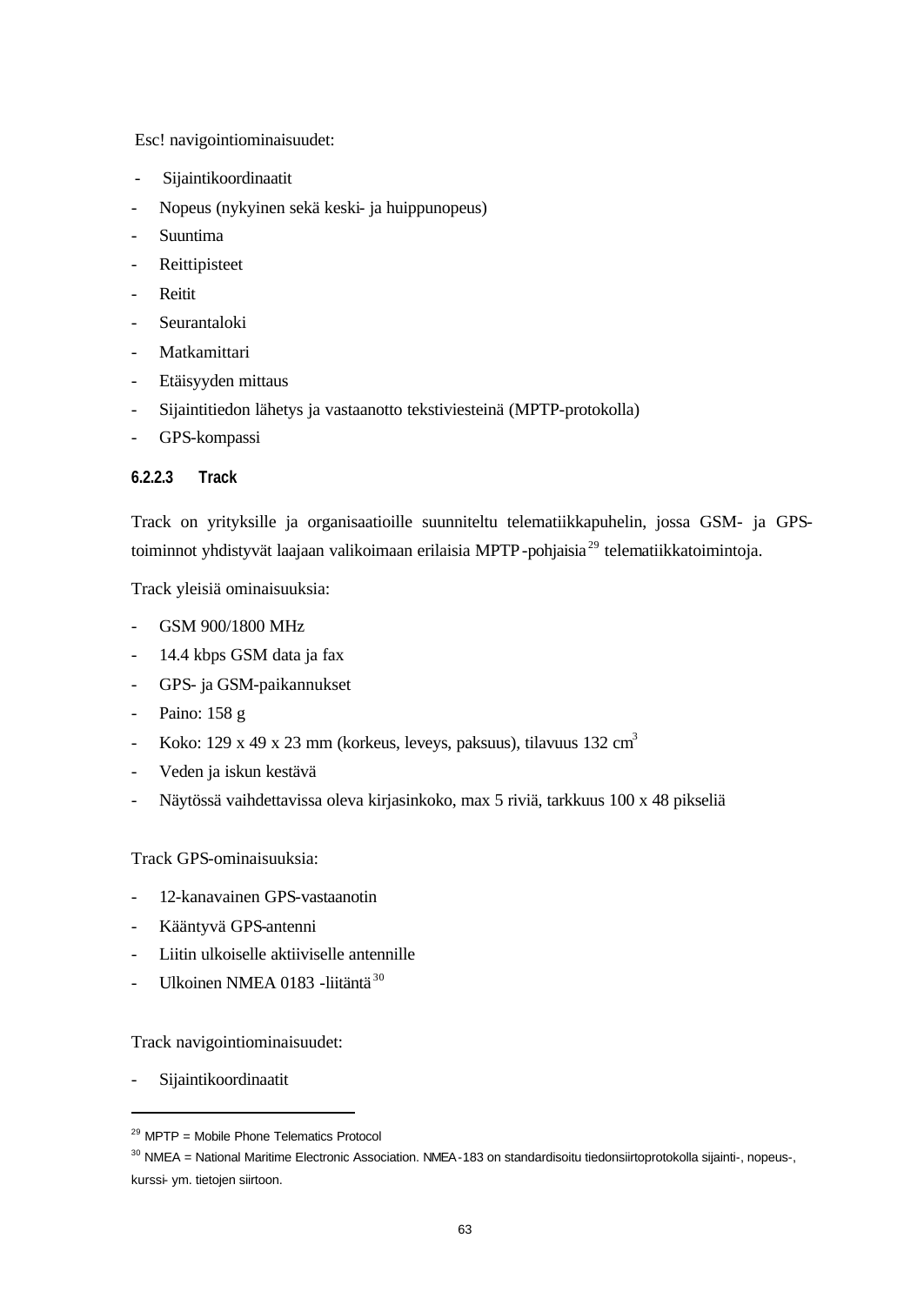- Nopeus
- Suuntima
- Matkamittari
- Etäisyysmittaus

Telematiikkakomentoja sisältävä Benefonin MPTP-protokolla sisältää seuraavia komentoja:

- Paikannus
- **Jäljitys**
- **Reititys**
- Hätä
- **Status**
- Etäkonfigurointi

### *6.2.3 Nokia*

### **6.2.3.1 Yritys**

Nokia on johtava langattoman tulevaisuuden rakentaja. Yhtiö on maailman suurin matkapuhelinvalmistaja ja yksi johtavista matkapuhelin-, kiinteiden ja IP-verkkojen toimittajista. Nokiaan kuuluu kaksi toimialaryhmää: Nokia Networks ja Nokia Mobile Phones sekä erillinen Nokia Ventures Organization ja yhtymän sisäinen tutkimusyksikkö Nokia Research Center.

Nokia vuonna 2001:

- Liikevaihto 31,2 mrd. euroa
- Yhteensä 18 tuotantolaitosta 10 eri maassa
- Tutkimus- ja kehitysyksiköitä 14 eri maassa
- Myyntiä yli 130 maassa
- Henkilöstöä noin 54 000

### **6.2.3.2 Paikannusominaisuudet GSM- ja UMTS-puhelimissa**

Nykyiset Nokian puhelimet (kuten kaikki muutkin GSM-puhelimet) tukevat GSMpaikannusmenetelmistä Cell-ID- ja TOA (Time Of Arrival) -solupaikannusmenetelmiä. Nokia Networksin mPosition paikannuspalvelinjärjestelmä tukee CI (+TA, +Rx), EOTD ja AGPS – menetelmiä.

Esimerkiksi (E-)OTD-menetelmän käyttöönotto tullee enemmän olemaan kiinni muista tahoista kuin puhelinvalmistajat, kuten operaattoreista, jotka joutuisivat esimerkiksi asentamaan LMU:t (Location Measurement Unit) tukiasemiin. Ilmeisesti GSM:lle tulee jokin tarkempi paikannusme-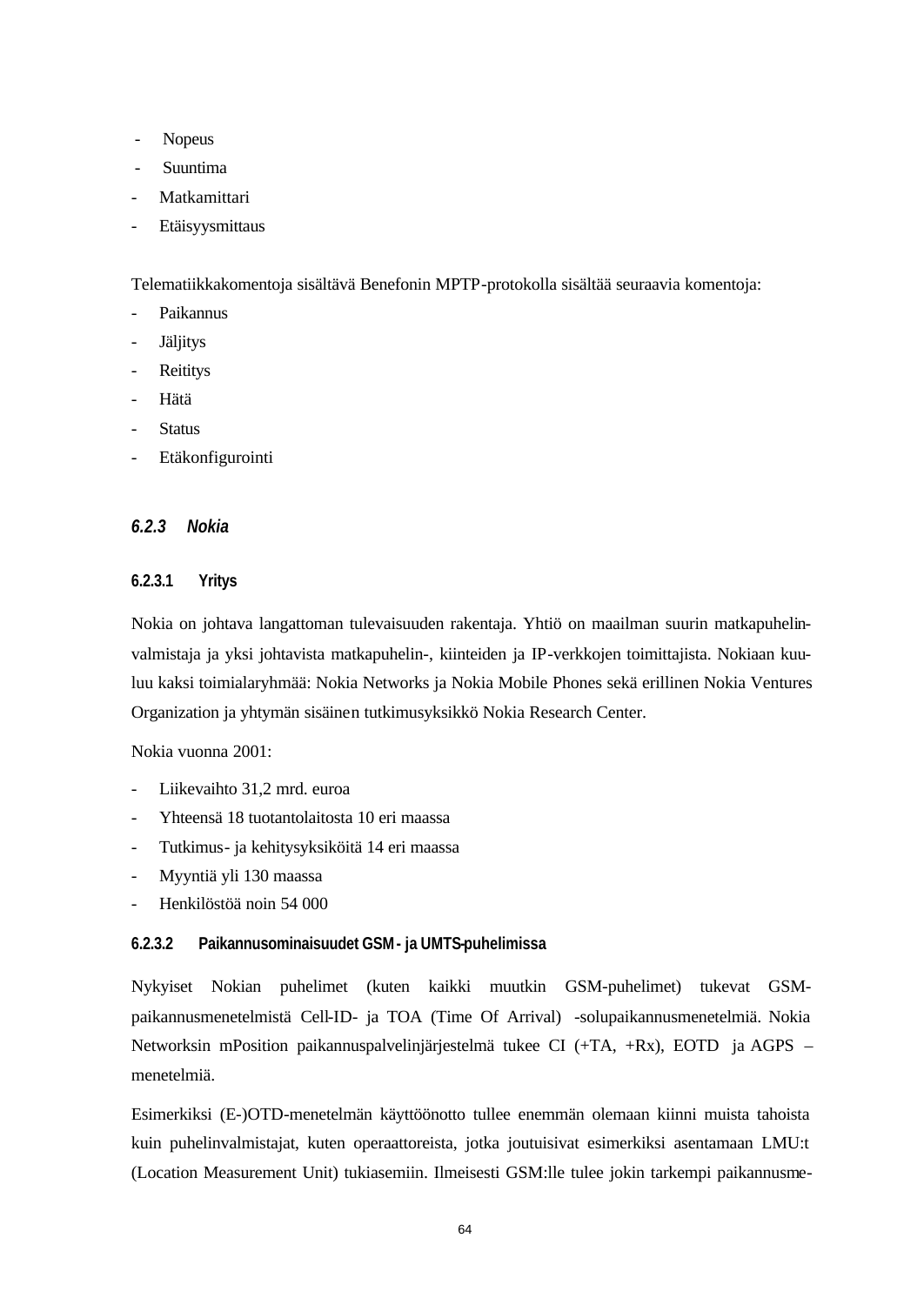netelmä käyttöön muutaman vuoden sisällä ja UMTS-puhelimissa valmistajat luonnostaan tulevat huomioimaan paikannusominaisuudet. Matkapuhelimiin yhdistetyt satelliittipaikantimet tulevat myöskin muutaman vuoden sisällä. Nokialla uskotaan, että tavallisen ihmisen näkökulmasta tulevaisuuden päätelaitteiden paikannustarkkuus riittää käytännössä melkein kaikkiin kuviteltavissa olevien palvelujen toteuttamiseen.

Nokia esitteli maaliskuussa 2002 uuden 9210i Communicator –matkapuhelimen. 9210i- samoin kuin aiempaan 9210-puhelimeen on saatavissa lisävarusteena LAM-1 GPS-moduuli, joka liitetään puhelimen kylkeen. LAM-1:en sisältämän GPS-vastaanotinmoduulin on kehittänyt Fastrax. Lisälaitteen mukana toimitettavan karttaohjelmiston asennuksen jälkeen käyttäjä voi navigoida monissa Euroopan kaupungeissa käyttäen osoitehakua ja reittiopastusta. Moduulin mukana tulee ulkoinen GPS-antenni sisäkäyttöä varten.<sup>31,32</sup>

Nokia Communicator -puhelimiin voidaan liittää myös tavallisia GPS-vastaanottimia esimerkiksi Yellow Computing GPS Locator 9210 –ohjelman avulla.<sup>33</sup>

### **6.3 Metsästystutkat yms. telemetrialaitteet**

### *6.3.1 Yleistä*

Metsästys- eli koiratutkia valmistavat Suomessa Tracker, Ultracom ja Suomen Koiratutkat. Markkinat ovat melko pienet. Ulkomaisia laitevalmistajia on jonkin verran, Ruotsissa on kaksi valmistajaa ja valmistusta on myös Yhdysvalloissa.

Jo vuodesta 1977 koiratutkia valmistanut Tracker tekee nykyään pitkälti samaan teknologiaan perustuvia paikannuslaitteita moniin muihinkin telemetriasovelluksiin, ja Ultracom on myös laajentamassa paikannusliiketoimintaansa uusille alueille – viranomais- ja ammattikäyttöön.

Metsästystutkasovelluksiin on Suomessa tällä hetkellä käytössä seuraavat taajuusalueet:

- 138,200 138,450 MHz (efektiivinen säteilyteho peräti 500 mW). Uusi vain Suomessa käytössä oleva taajuusalue, jolla toimivia koiratutkia ei 4 / 2002 ole vielä myynnissä.
- 230.000 231.000 MHz. Uusia metsästystutkia ei tälle taajuudelle saa enää myydä, mutta vanhoja laitteita saa edelleen käyttää.
- 433,050 434,790 MHz (efektiivinen säteilyteho 25 mW). ISM-taajuusalue, käytettävissä Suomen ulkopuolellakin.

<sup>31</sup> http://press.nokia.com/PR/200203/851859\_5.html

<sup>32</sup> http://www.nokia.com/phones/9210i/popups/lam-1.html

<sup>&</sup>lt;sup>33</sup> http://www.yellow.de/prod/nokia/e\_prod\_nokia\_k\_gps9210.stm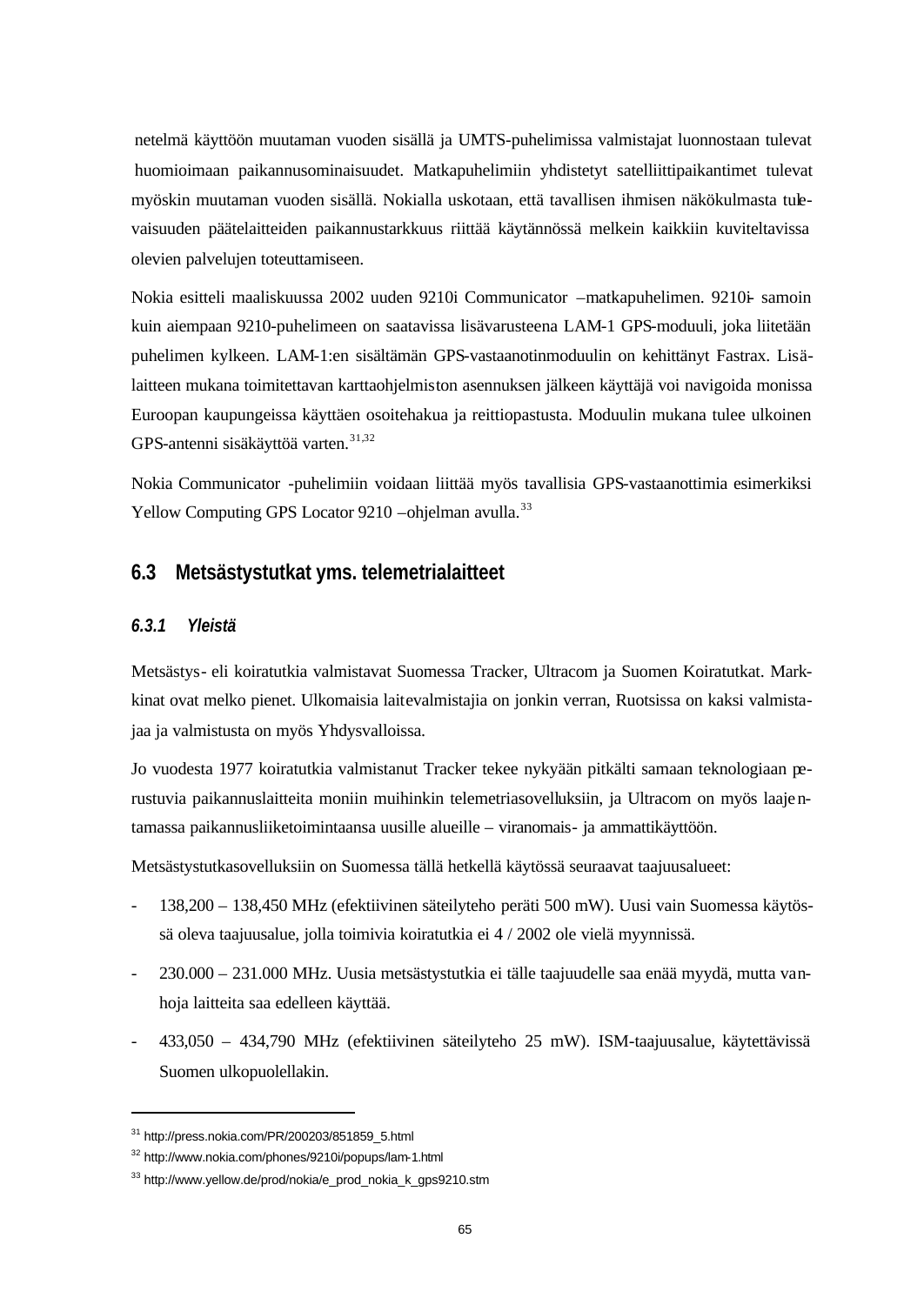Tämäntyyppisten laitteiden kantama on kymmenen kilometrin molemmin puolin. Maastoolosuhteet, sääolosuhteet ja muut ulkoiset häiriöt vaikuttavat lähettimen signaalin vaimenemiseen, lyhentäen kantamaa riippumatta taajuusalueesta. Avoimessa tilassa kantama on pitempi.

### *6.3.2 Tracker*

Tracker on valmistanut metsästystutkia jo vuodesta 1977. Sovellusalue on nykyään selvästi laajempi kuin muilla suomalaisilla koiratutkavalmistajilla. Ulkoisesti eri käyttötarkoituksiin suunnitellut laitteet näyttävät varsin samoilta ja ne hyödyntävät samaa hyväksi havaittua teknologiaa, mutta niissä on joitakin merkittäviä eroja. Laitteet maksavat tyypillisesti 500 – 900 euroa. Kallein vastaanotinmalli maksaa noin 1300 euroa, ja sillä voidaan seurata sataa eri lähetintä. Suuri yhdellä vastaanottimella seurattavien lähettimien määrä on tarpeen muun muassa dementiapotilaiden ja porojen seurannassa.

Trackerilla on myyntiedustajia ympäri maailmaa. Tracker-tuotteita myydään ja voidaan käyttää Suomessa, paitsi haukkametsästäjän paikanninta, koska haukkojen käyttö metsästyksessä on Suomessa kokonaan kielletty. Suuri osa tuotteista käyttää ISM-taajuusaluetta 433,050-433,790 MHz. Hätapaikannustuotteet käyttävät taajuuksia 121,5 MHz (ilmailun hätätaajuus), 156,800 MHz (kansainvälinen merenkulun hätätaajuus, VHF-kanava nro 16) ja 243,000 MHz (ilmailun ja merenkulun hätä- ja pelastustaajuus). Arvokuljetus- ja valvontatuotteet saattavat käyttää joitakin viranomaistaajuuksia.

Tracker-sovellukset:

- *Eläinten jäljitys*
	- *Metsästys*: koiratutkat, haukkatutkat. Pantalähettimiä on saatavissa eri kokoisille ja painoisille koirille. Lähettimiin on saatavissa valinnaisina lisätoimintoina mm. haukuntunnistin sekä puukytkin. Liiketunnistimen avulla lähetin ilmaisee koiran liikkeet maastossa. Haukkametsästys on Suomessa kielletty.
	- Lemmikit. Samankaltaisia kuin koiratutkat, mutta lähettimen koko ja kantama ovat pienempiä. Voidaan käyttää karkailevan kotieläimen paikantamiseen.
	- *Villieläintutkimus*. Villieläintutkijat käyttävät erilaisia paikannusmenetelmiä. Jos eläimen sijainti tiedetään, voidaan sen jälkiä seurata. Tutkittavat eläimet ovat kuitenkin usein arkoja ja viihtyvät kaukana ihmisasutuksesta. Tämä vaikeuttaa tutkimustyötä. Pienikokoisella lähetinpannalla merkitty eläin on helpompi paikantaa ja sen liikkeistä saatava informaatio on laajempaa ja tarkempaa.
- *Henkilöpaikannus*: retkeilijät ja lapset.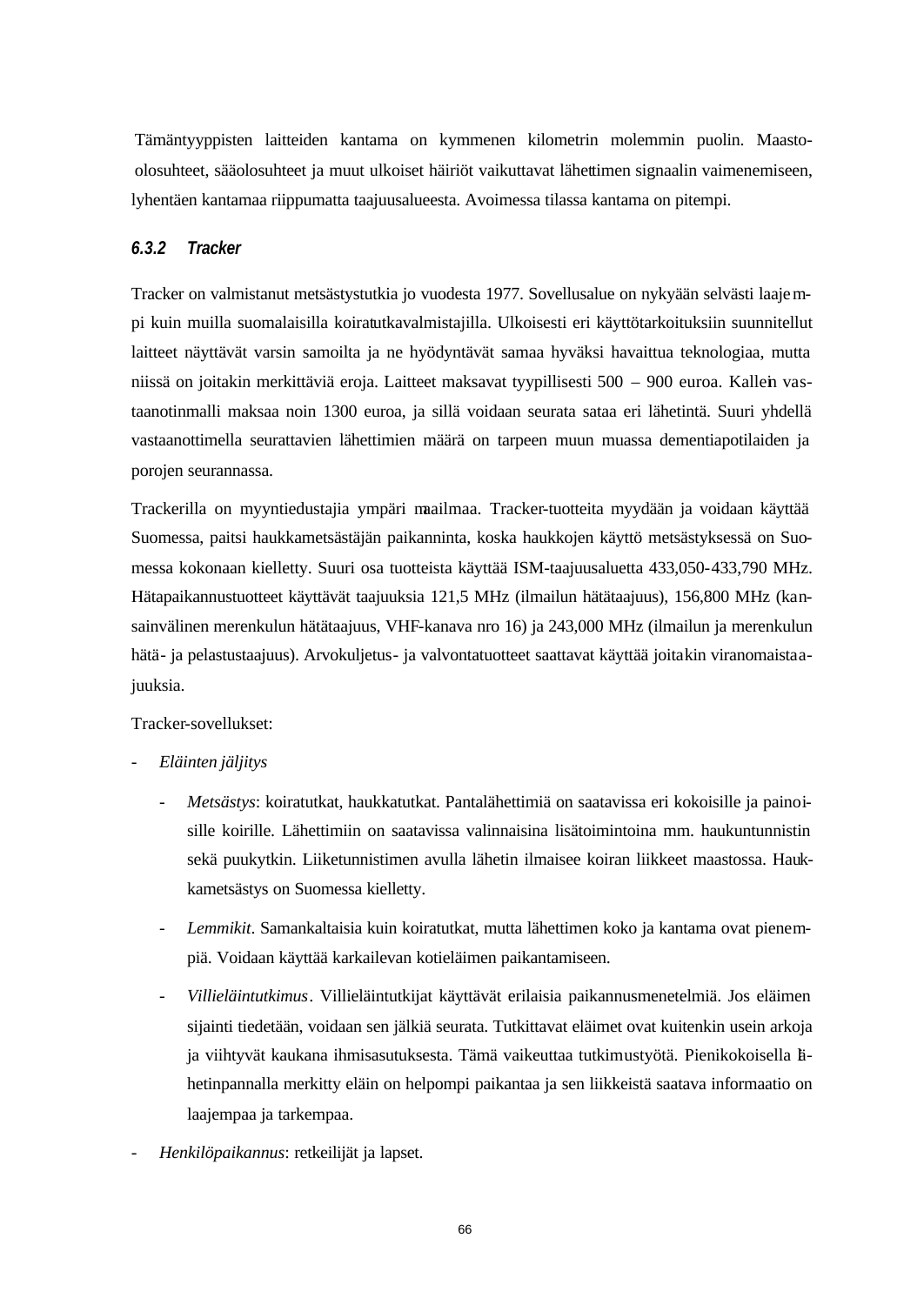- *Henkilöpaikannuslaitteet hoitotilanteisiin*. Sairaala- tai omaishoidossa olevien altzheimer- ja dementiapotilaiden hoitoon. Pienikokoinen vastaanotin voidaan sijoittaa esimerkiksi hoitajan taskuun. Mikäli ympäristön äänet haittaavat kuuluvuutta, voidaan vastaanotin varustaa kuulokkein. Lähetin voidaan kiinnittää potilaan vyöhön tai asusteisiin.
- *Hätäpaikannus*. Lentokoneet ja helikopterit varustetaan lähettimillä, jotka aktivoituvat mahdollisessa onnettomuustilanteessa. Muiden lentoalusten vastaanottimet vastaanottavat tämän signaalin. Ensimmäiset satelliiteilta saatavat hätälähettimen paikkatiedot saattavat poiketa todellisesta paikasta kymmeniä tai satoja kilometrejä. Tracker-vastaanottimella määritellään hätälähettimen tarkka paikka 10-20 km:n säteellä alustavan paikkatiedon jälkeen. Mikäli etsijät joutuvat jättämään ajoneuvonsa tai vaihtamaan ajoneuvoa, voidaan harjoituslähetin aktivoida ja sijoittaa se lähtopaikan ajoneuvoon.
- *Arvokuljetukset ja valvonta*. Tracker on kehittänyt ja toteuttanut useita sovelluksia kadonneen tai varastetun omaisuuden paikantamiseen. Sovellusalueita ovat muun muassa arvokuljetukset, vartiointitoiminta, ajoneuvojen valvonta, ajoneuvojen rajavalvonta, anastetun ajoneuvon jäljittäminen ja pankkiryöstösaaliin jäljittäminen. Näitä ei myydä "suoraan kaupan hyllyltä", eikä tarkempia tietoja esimerkiksi käytetyistä taajuuksista ole yleisesti saatavissa. Ilmeisesti tuotteet usein räätälöidään asiakaskohtaisesti.

Alla olevassa taulukossa on esimerkki Tracker-tuotteesta, Maxima-koiratutka. Trackerilla on muitakin koiratutkamalleja.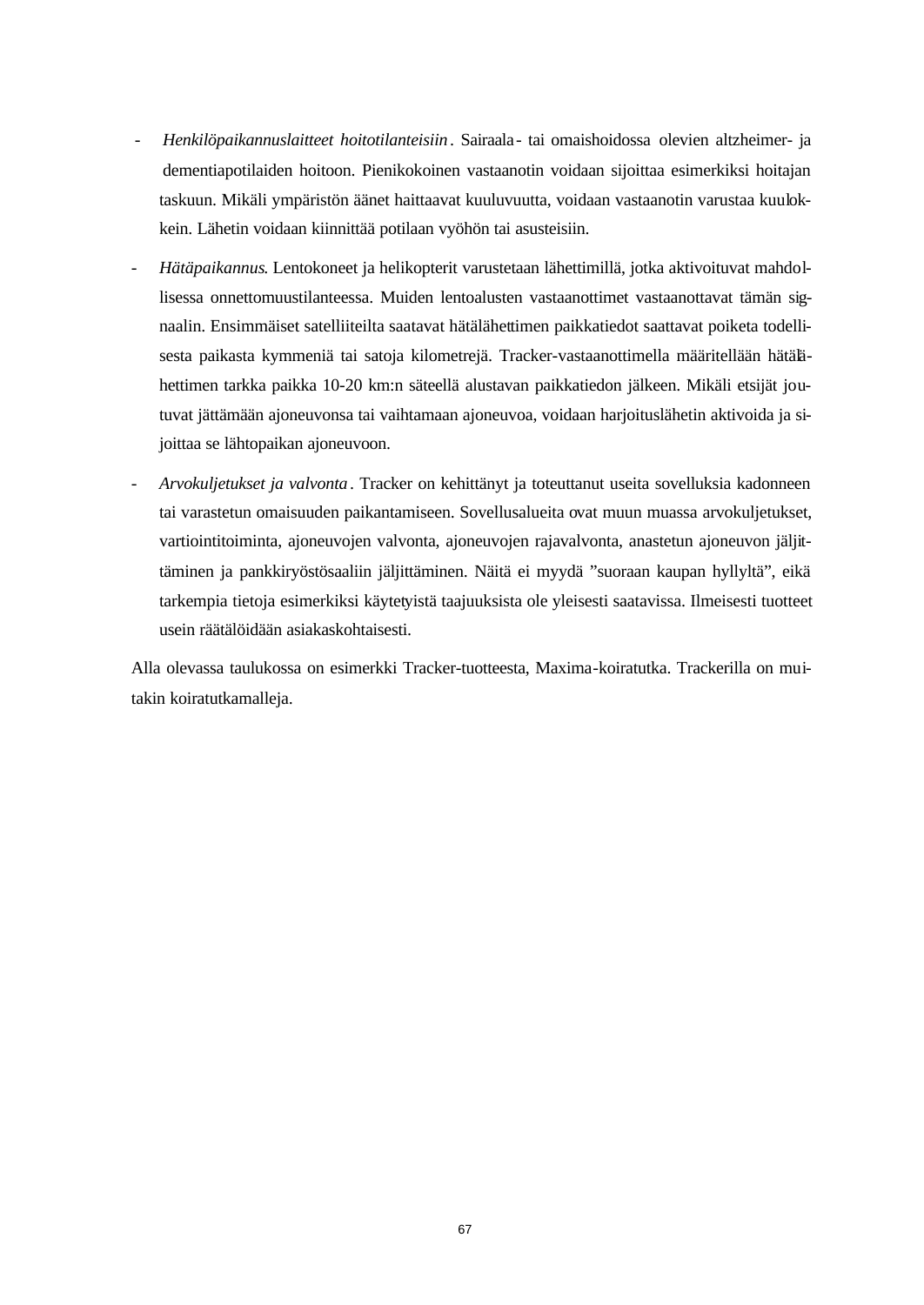| Maxima-vastaanotin                               |                                                                                                            |  | Smart-pantalähetin (pienemmi<br>koirille) |                                             |  |
|--------------------------------------------------|------------------------------------------------------------------------------------------------------------|--|-------------------------------------------|---------------------------------------------|--|
| Paino paristoineen                               | 420 g                                                                                                      |  | Paino paristoineen                        | 100 <sub>g</sub>                            |  |
| Ulkomitat (anten-<br>nit kokoontaitet-<br>tuina) | 210x48x35 mm                                                                                               |  | Ulkomitat ilman<br>antenneja              | 47 x 37 x 21 m                              |  |
| Ulkomitat (anten-<br>nit aukaistuina)            | 210x405x35 mm                                                                                              |  | Antennien pituus                          | 190 mm/170 m                                |  |
| Häiriösäteily                                    | $-54$ dBm                                                                                                  |  | Häiriösignaalit                           | I-ETS 300 220<br>normien mukai<br>nen.      |  |
| Käyttöjännite                                    | $7 - 10$ V DC                                                                                              |  | Käyttöjännite                             | $3 V + 10\%$                                |  |
| Paristotyyppi                                    | $9V / 6LR61 -$<br>6AM6EU (2 kpl)                                                                           |  | Paristotyyppi                             | Litium CR 123<br>3.0 V                      |  |
| Virrankulutus                                    | $50 - 100$ mA                                                                                              |  | Virrankulutus                             | $\sim$ 30 mA                                |  |
|                                                  |                                                                                                            |  | Pariston kesto                            | 450 tuntia                                  |  |
| Taajuusalueet                                    | 21300 - 223.00<br>$MHz^{35}$<br>$230.00 - 231.00$<br>MH <sub>z</sub><br>433.05 - 434.79<br>MH <sub>z</sub> |  | Taajuus (kiteestä<br>riippuen)            | $433,050 - 434.7$<br>MH <sub>z</sub>        |  |
| Herkkyys                                         | -130 dBm                                                                                                   |  | Lähetysteho                               | 25 mW ERP<br>(Effective Radi<br>ated Power) |  |
| Modulaatio                                       | A1                                                                                                         |  |                                           |                                             |  |
| Audioteho                                        | $max.70$ mW                                                                                                |  | Audioteho                                 | $max 70$ mW                                 |  |
| Käyttölämpötila                                  | $-10\,^{\circ}\text{C} - +45\,^{\circ}\text{C}$                                                            |  | Käyttölämpötila                           | $-10$ °C - +55 °C                           |  |
| Varastointi-<br>lämpötila                        | $-30 °C - +55 °C$                                                                                          |  | Varastointi-<br>lämpötila                 | $-10$ °C $-+60$ °C                          |  |

# **Taulukko 13 Maxima-koiratutkan tekniset tiedot<sup>34</sup>**

| Maxima-vastaanotin                                 |                                                                                    |                                | Smart-pantalähetin (pienemmille<br>koirille) |                                | Supra Smart-pantalähetin<br>(isommille koirille) |  |
|----------------------------------------------------|------------------------------------------------------------------------------------|--------------------------------|----------------------------------------------|--------------------------------|--------------------------------------------------|--|
| Paino paristoineen                                 | 420 g                                                                              | Paino paristoineen             | 100 <sub>g</sub>                             | Paino paristoineen             | 250 g                                            |  |
| Ulkomitat (anten-<br>nit k okoontaitet -<br>tuina) | 210x48x35 mm                                                                       | Ulkomitat ilman<br>antenneja   | 47 x 37 x 21 mm                              | Ulkomitat ilman<br>antenneja   | 74 x 40 x 35 mm                                  |  |
| Ulkomitat (anten-<br>nit aukaistuina)              | 210x405x35 mm                                                                      | Antennien pituus               | 190 mm/170 mm                                | Antennien pituus               | 210 mm / 180 mm                                  |  |
| Häiriösäteily                                      | $-54$ dBm                                                                          | Häiriösignaalit                | I-ETS 300 220<br>normien mukai-<br>nen.      | Häiriösignaalit                | I-ETS 300 220<br>normien mukai-<br>nen           |  |
| Käyttöjännite                                      | $7 - 10$ V DC                                                                      | Käyttöjännite                  | $3 V + (-10\%)$                              | Käyttöjännite                  | $7.2 V + - 10%$                                  |  |
| Paristotyyppi                                      | $9V / 6LR61 -$<br>6AM6EU (2 kpl)                                                   | Paristotyyppi                  | Litium CR 123 A<br>3.0 V                     | Paristotyyppi                  | Litium AA 3.6 V<br>$(2$ kpl $)$                  |  |
| Virrankulutus                                      | $50 - 100$ mA                                                                      | Virrankulutus                  | $\sim$ 30 mA                                 | Virrankulutus                  | $\sim$ 55 mA                                     |  |
|                                                    |                                                                                    | Pariston kesto                 | 450 tuntia                                   | Pariston kesto                 | 700 tuntia                                       |  |
| Taajuusalueet                                      | 21300 - 223.00<br>$MHz^{35}$<br>$230.00 - 231.00$<br>MHz<br>433.05 - 434.79<br>MHz | Taajuus (kiteestä<br>riippuen) | $433,050 - 434,790$<br>MH <sub>z</sub>       | Taajuus (kiteestä<br>riippuen) | $433,050 - 434,790$<br>MH <sub>z</sub>           |  |
| Herkkyys                                           | $-130$ dBm                                                                         | Lähetysteho                    | 25 mW ERP<br>(Effective Radi-<br>ated Power) | Lähetysteho<br>(max)           | 25 mW ERP                                        |  |
| Modulaatio                                         | A <sub>1</sub>                                                                     |                                |                                              |                                |                                                  |  |
| Audioteho                                          | $max.70$ mW                                                                        | Audioteho                      | $max 70$ mW                                  |                                |                                                  |  |
| Käyttölämpötila                                    | $-10\,^{\circ}\text{C} - +45\,^{\circ}\text{C}$                                    | Käyttölämpötila                | $-10$ °C - +55 °C                            | Käyttölämpötila                | $-10$ °C - +55 °C                                |  |
| Varastointi-<br>lämpötila                          | -30 °C - +55 °C                                                                    | Varastointi-<br>lämpötila      | -10 °C - +60 °C                              | Varastointi-<br>lämpötila      | -10 °C - +60 °C                                  |  |

| Supra Smart-pantalähetin<br>(isommille koirille) |                                        |  |  |
|--------------------------------------------------|----------------------------------------|--|--|
| Paino paristoineen                               | 250 g                                  |  |  |
| Ulkomitat ilman<br>antenneja                     | 74 x 40 x 35 mm                        |  |  |
| Antennien pituus                                 | 210 mm / 180 mm                        |  |  |
| Häiriösignaalit                                  | I-ETS 300 220<br>normien mukai-<br>nen |  |  |
| Käyttöjännite                                    | $7.2 V + 10%$                          |  |  |
| Paristotyyppi                                    | Litium AA 3.6 V<br>$(2$ kpl $)$        |  |  |
| Virrankulutus                                    | $\sim$ 55 mA                           |  |  |
| Pariston kesto                                   | 700 tuntia                             |  |  |
| Taajuus (kiteestä<br>riippuen)                   | $433,050 - 434,790$<br><b>MHz</b>      |  |  |
| Lähetysteho<br>(max)                             | 25 mW ERP                              |  |  |
|                                                  |                                        |  |  |
|                                                  |                                        |  |  |
| Käyttölämpötila                                  | $-10$ °C - +55 °C                      |  |  |
| Varastointi-<br>lämpötila                        | $-10$ °C - +60 °C                      |  |  |

<sup>34</sup> http://www.tracker.fi/Finland/maximaf.htm

 $^{35}$ Tämä taajuus ei ole Suomessa koiratutkien käytettävissä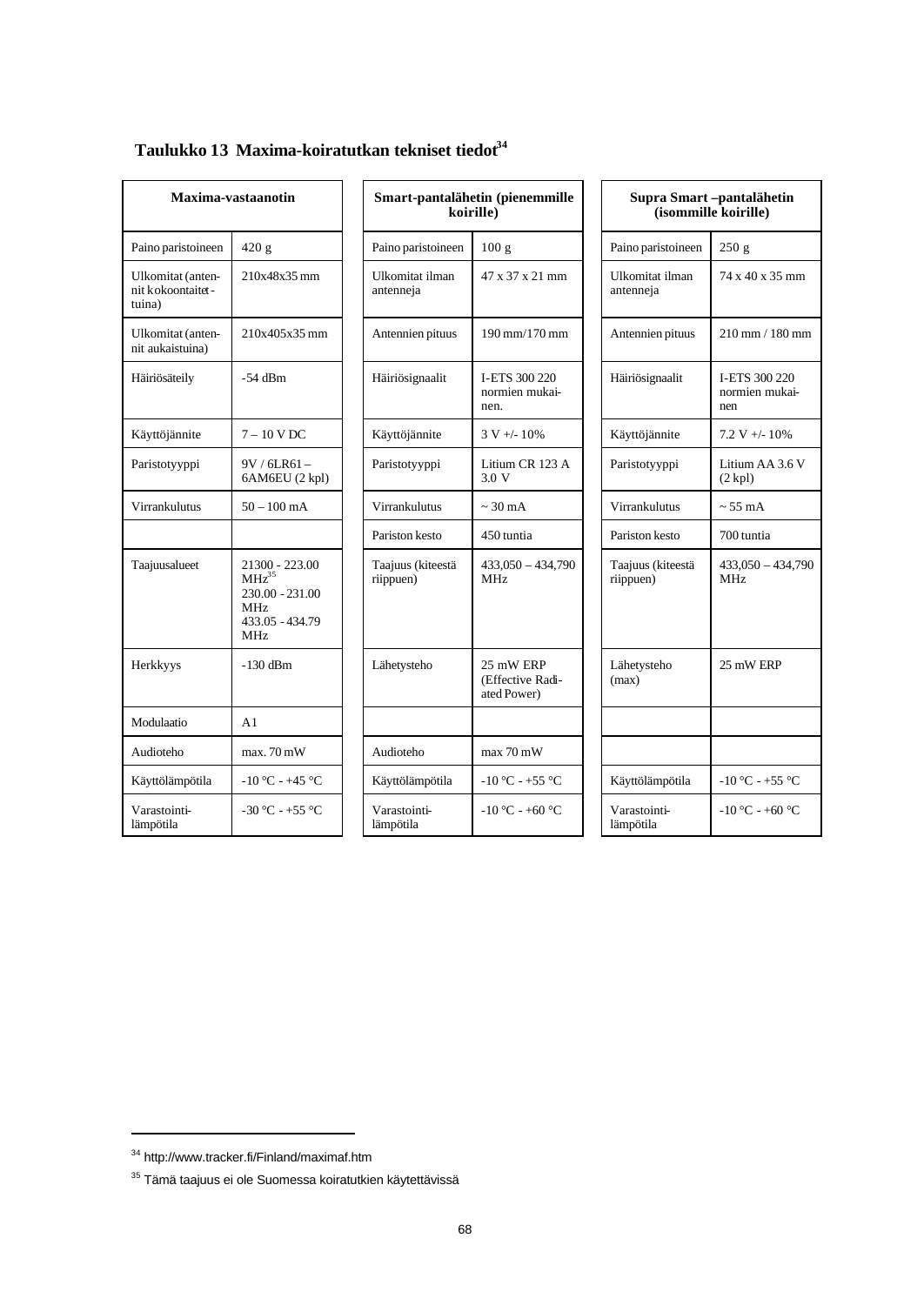### *6.3.3 Ultracom*

### **6.3.3.1 Yritys**

Ultracom Oy on vuonna 1993 perustettu, Kempeleessä (Oulun lähellä) sijaitseva, RFelektroniikkaan erikoistunut yritys. Tuotevalikoimaan kuuluvat radiolähettimet, -vastaanottimet, radiomodeemit, antennit sekä radiopaikannuslaitteet.

Metsästyskoiran suuntimiseen tarkoitettuja laitteita yritys on valmistanut vuodesta 1996 lähtien. Kyseisiä tuotteita viedään Pohjoismaihin sekä Keski-Eurooppaan. Samaa paikannusteknologiaa voidaan hyödyntää sovelluskohtaisesti myös muunlaisten liikkuvien kohteiden seurantaan. Ultracom on laajentamassa toimintaansa ammattilaisten paikannuslaitteisiin.

#### **6.3.3.2 Ultrapoint metsästystutka**

Vuonna 2001 Ultrapoint toi ensimmäisenä koiratutkavalmistajana markkinoille vastaanottimen, jossa on sisäänrakennettu antenni. Antennivahvistuksen kerrotaan olevan saman ulkoisessa antennissa, joten sisäinen antenni ei heikennä suuntimista. Sisäinen antennirakenne on patentoitu.

Vastaanottimesta näkee missä suunnassa koira on ja arvioidun etäisyyden koiraan. Saatavilla on myös 2-kanavainen malli – yksi vastaanotin ja molemmille koirille oma lähetinpanta (molemmilla koirilla oma kanava). Samalla vastaanottimella voi sitten suuntia molempia koiria.

Pantakokoja on saatavissa kolmea eri kokoa erikokoisille koirille.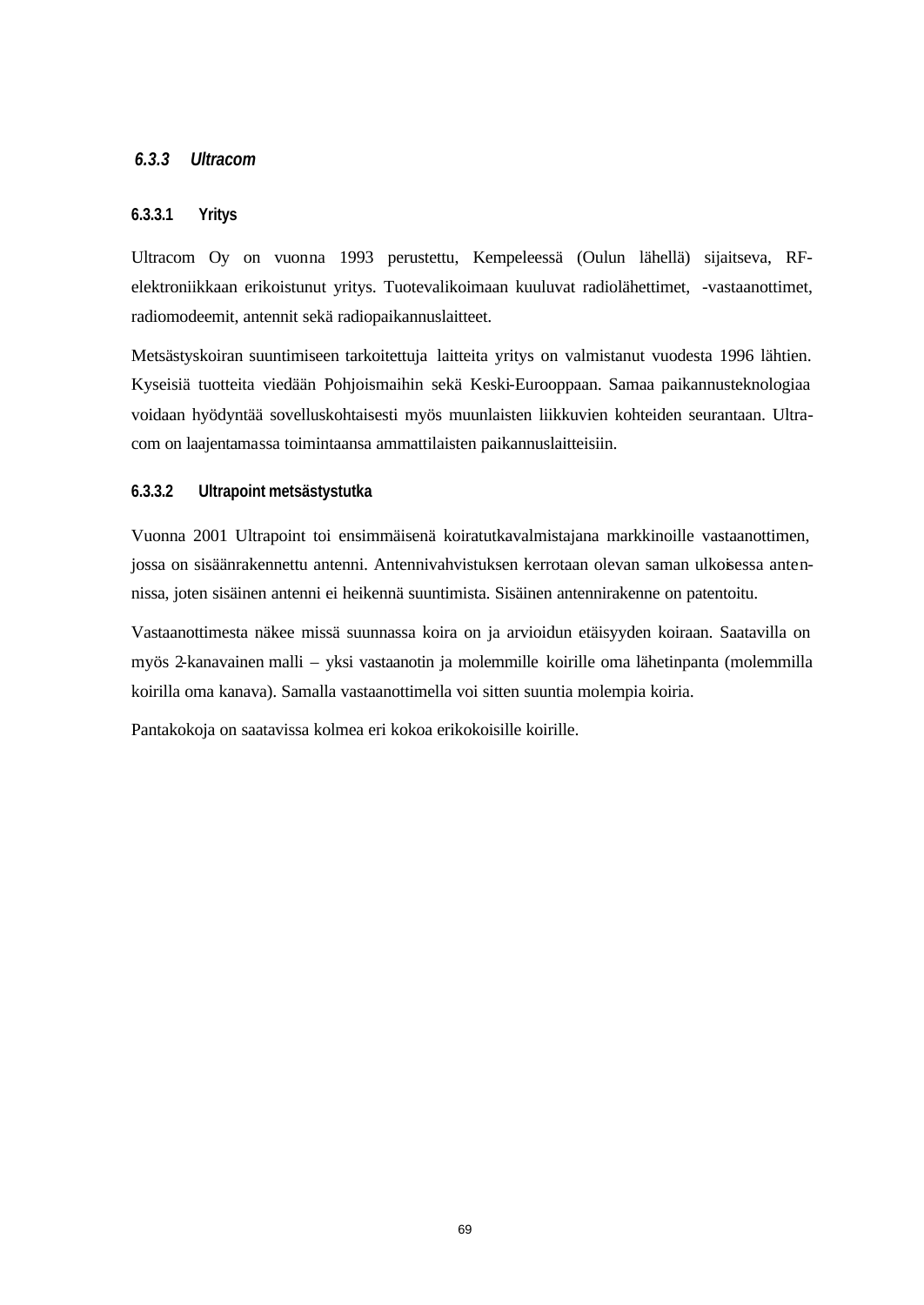| Lähetin               |                                                    |  |  |
|-----------------------|----------------------------------------------------|--|--|
| Tyyppi:               | DFT2001, DFT2001H (haukunilmaisin)                 |  |  |
| Tyyppihyväksyntä:     | ETS 300 220-1, ETS 300 683                         |  |  |
| Taajuusalue:          | 433,050 - 434,790 MHz                              |  |  |
| Käyttöjännite:        | 7.2 V, 2 kpl 3.6 V:n litium-paristoa (AA-koko)     |  |  |
| Pulssi:               | 2 krt/sekunti                                      |  |  |
| Virrankulutus:        | 1,6 mA ilman haukunilmaisinta                      |  |  |
| Säteilyteho:          | $25 \text{ mW}$                                    |  |  |
| Käyttölämpötila-alue: | $-15+55$ °C                                        |  |  |
| Paino:                | pantakoosta riippuen, sisältäen paristot 138-162 g |  |  |
| <b>Vastaanotin</b>    |                                                    |  |  |
| Tyyppi:               | <b>DFR2001</b>                                     |  |  |
| Tyyppihyväksyntä:     | ETS 300 683                                        |  |  |
| Taajuusalue:          | 433.050 - 434.790 MHz                              |  |  |
| Käyttöjännit e:       | 9 V, 1 kpl 6LR61 alkaliparisto                     |  |  |
| Virrankulutus:        | n. 30 mA                                           |  |  |
| Herkkyys:             | parempi kuin -130dBm                               |  |  |
| Käyttölämpötila-alue: | -15+55 $^{\circ}$ C                                |  |  |
| Paino:                | 225 g sis. paristo                                 |  |  |
| Ulkomitat:            | kiinni 167x75x22 mm<br>320x75x22 mm<br>auki        |  |  |

# **Taulukko 14 Ultrapoint-metsästystutkan tekniset tiedot**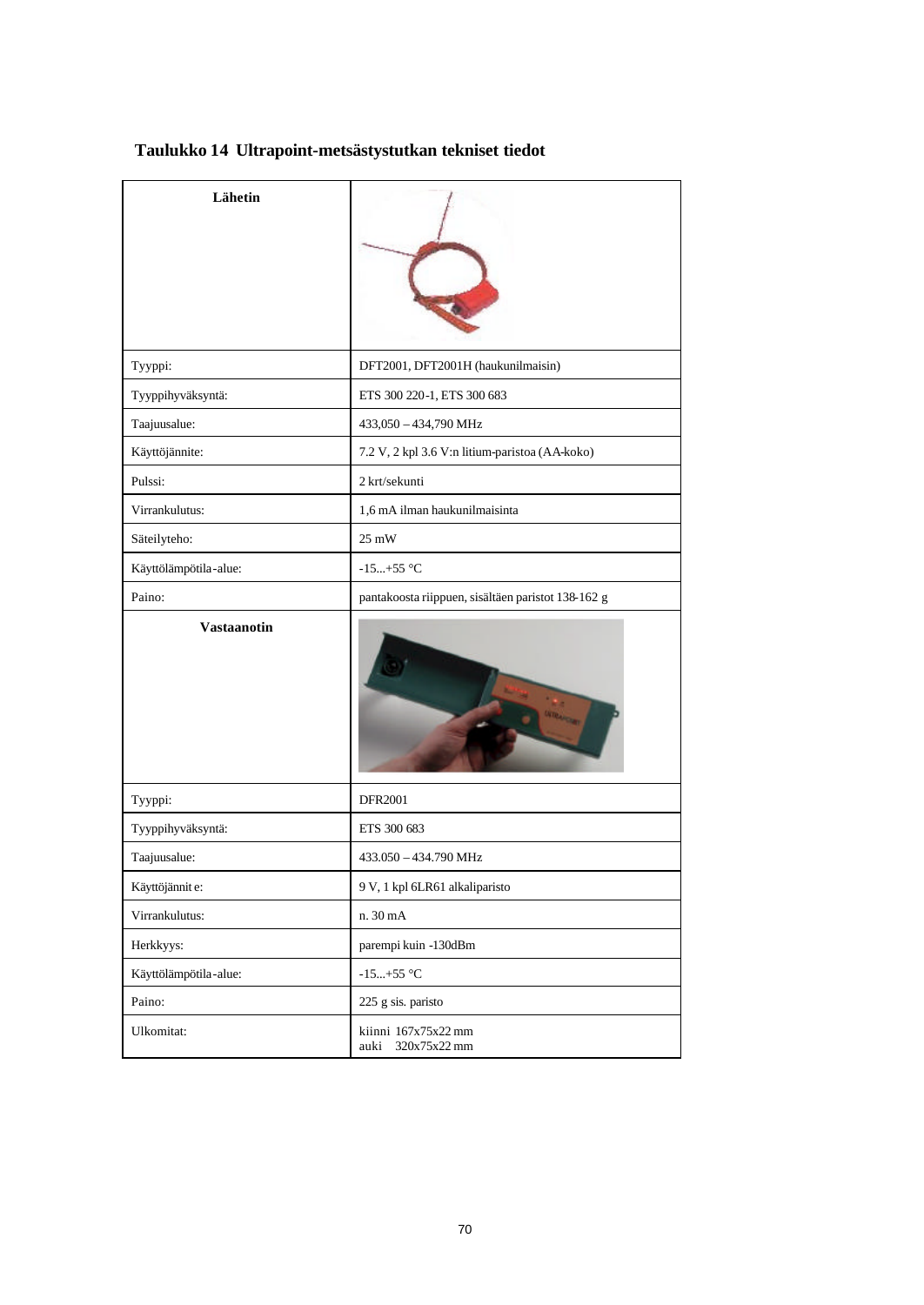#### **6.3.3.3 GSM-paikannus**

Ultracomilta on tulossa markkinoille GSM-paikannuslaite, jonka tekniikka perustuu GSM-verkon solupaikannukseen. Päätelaite on suunniteltu esimerkiksi kulkuneuvoon integroitavaksi paikannuslaitteeksi. Siinä ole näyttöä ym. käyttöliittymää, eikä sitä voi käyttää GSM-puhelimena. Laite on yleensä valmiustilassa, mistä se voidaan tarvittaessa aktivoida. Laitteen hinta tulee olemaan noin 300 – 500 euroa.

Ultracomin laite käyttää Cell-ID ja TA-menetelmiä (katso GSM-paikannusmenetelmän kuvaus luvusta 2.3.1). Päätelaitteen paikkatieto saadaan vähintään yhden ja enintään kahdeksan tukiaseman solutunnuksen avulla. Mitä useamman tukiaseman avulla paikannus voidaan suorittaa, sitä suurempi tarkkuus saavutetaan. Toimiakseen tämä menetelmä vaatii teleoperaattorin tuen. Ultracomin GSM-paikannuslaitteen prototyyppiä on jo testattu Suomessa erään teleoperaattorin verkossa.

Paikannuslaitteeseen voidaan liittää optiona myös GPS-vastaanotin, jonka avulla paikannus voidaan suorittaa muutaman metrin tarkkuudella. Tällöin paikannus voi tapahtua joko GSM:n ja GPS:n yhdistelmänä tai ainoastaan GPS:n avulla, jolloin GSM toimii ainoastaan GPS-paikkatiedon tiedonsiirtokanavana.

#### *6.3.4 Suomen Koiratutkat*

Suomen Koiratutkat Oy on suomalaisista koiratutkavalmistajista pienin. 433,050 – 434,790 MHz taajuudella toimiva tutkia myydään Pointer tuotemerkillä.

#### *6.3.5 Vaisala*

Vaisala Oyj, jonka kotipaikka on Vantaa, on listattu Helsingin Pörssissä. Vaisalalla on toimistoja ja liiketoimintaa Pohjois-Amerikassa, Ranskassa, Iso-Britanniassa, Saksassa, Kiinassa, Ruotsissa, Malesiassa, Japanissa ja Australiassa. Vaisalan liikevaihto vuonna 2001 oli 183.500 miljoonaa euroa, ja kokonaistulos oli 20.700 miljoonaa euroa.<sup>36</sup>

Vaisala Oyj on teknologiakonserni, joka kehittää ja valmistaa elektronisia mittausjärjestelmiä ja laitteita. Tuotteiden sovellusalueita ovat meteorologia, ympäristötieteet, liikenne ja teollisuus. Keskeiset asiakasryhmät ovat ilmatieteen laitokset, tutkimuslaitokset, puolustusvoimat, lento- ja tieliikenneviranomaiset, luonnonvaroja valvovat viranomaiset sekä teollisuus. Vaisala kertoo olevansa maailmanlaajuinen markkinajohtaja yläilmahavainnoissa, lento- ja tiesääjärjestelmissä sekä ammattikäyttöön tarkoitetuissa suhteellisen kosteuden ja barometrisen paineen mittauslaitteissa.

<sup>36</sup> http://www.kauppalehti.fi/ys/VAI/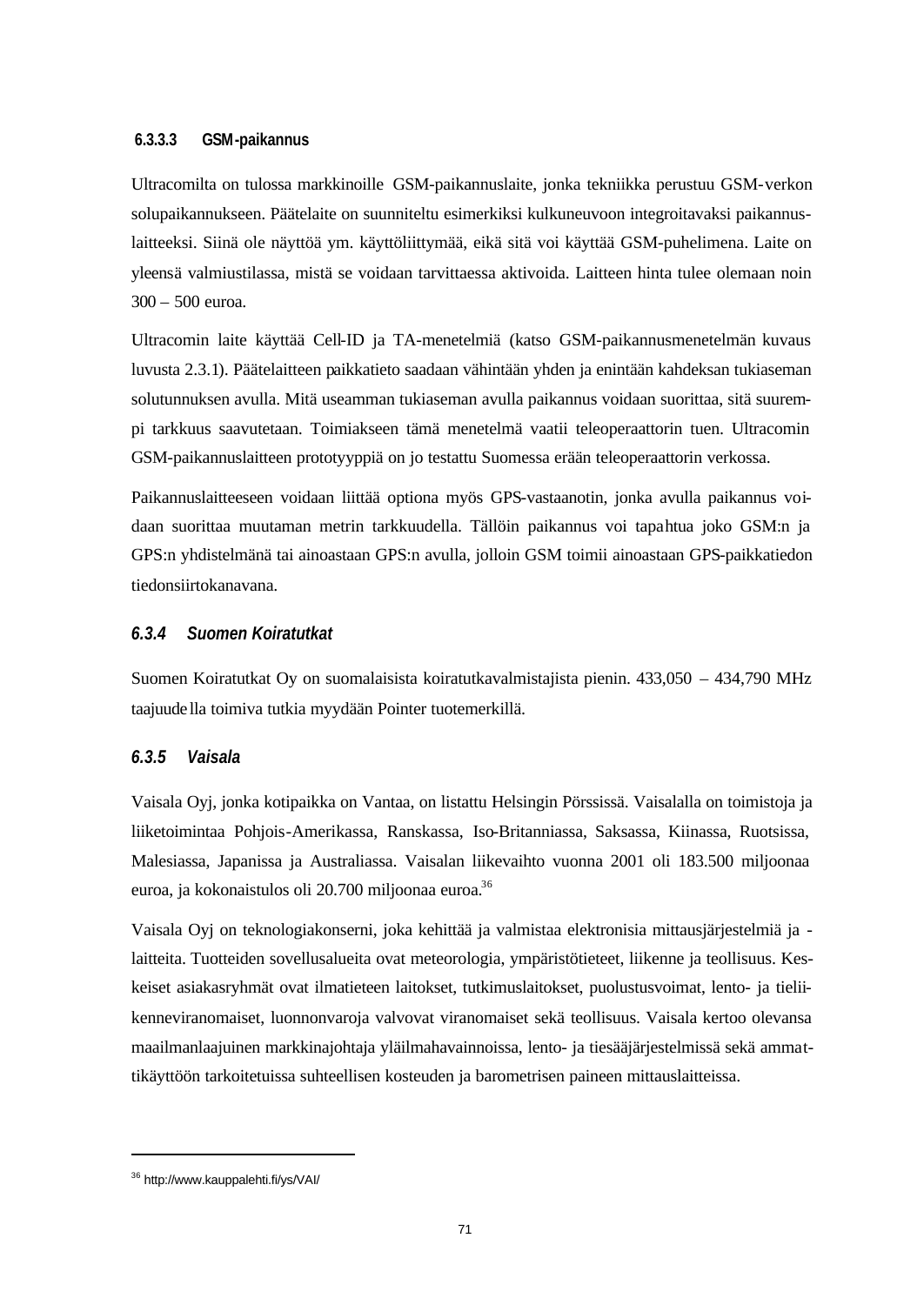Vaisala valmistaa luotauslaitteistoja, jotka hyödyntävät Loran-C ja GPS-paikannusjärjestelmiä radiosondien paikanmäärityksessä ja sitä myötä ilmakehän tuulitietojen laskennassa. Loran-C ei ole käytössä Suomen maa- eikä merialueilla. Tuotteita ei voi soveltaa maapallon pinnalla tapahtuvaan navigointiin tai paikannukseen.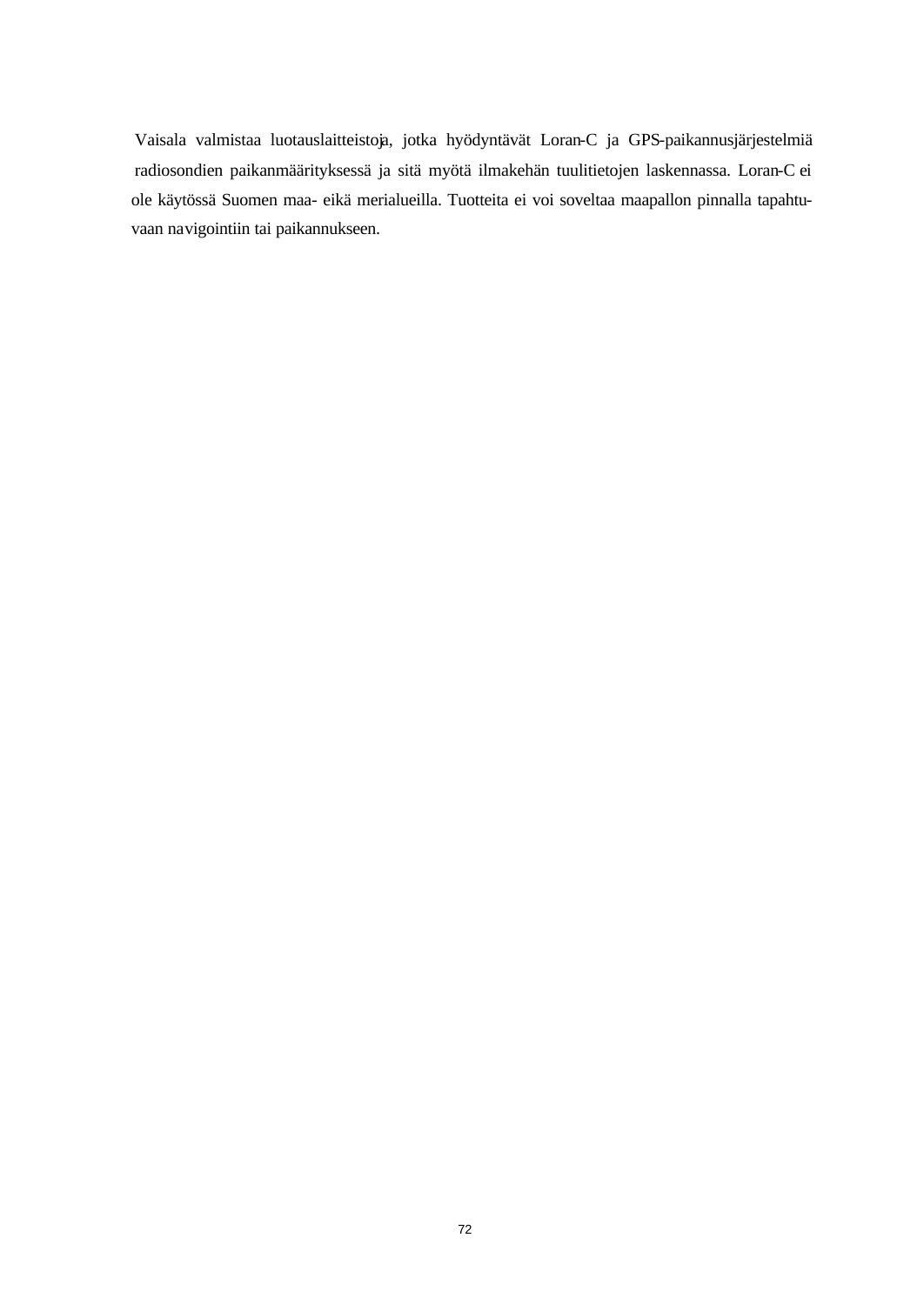# **7 Taajuushallinto**

l

### **7.1 Taajuuksien hakeminen Viestintävirastolta**

Navigointijärjestelmien taajuudenannot ovat aika harvinaisia tapahtumia ja tehdään siten tapauskohtaisesti. Ainoastaan erilaisia DGPS-asemien asioita on enemmän. Mille radiohallinnonyksikölle asia kuuluu, riippuu siitä, millä taajuusalueella järjestelmä toimii ja minkälaista teknologiaa käytetään. Siten navigointijärjestelmien kanssa voivat ainakin periaatteessa olla tekemisissä liikenneyksikkö, matkaviestinyksikkö, radiolinkki- ja satelliittiyksikkö, taajuusyksikkö ja yleisradioyksikkö.

Yleinen menettely kaikkien luvanvaraisten radiojärjestelmien osalta on taajuushakemus, jonka tuloksena laaditaan asiakkaalle radioverkkosuunnitelma eli taajuudenanto. Siinä määritellään radioasemien paikat, tehot, taajuudet ja antennikorkeudet (voi olla muitakin asioita). Radioverkkosuunnitelman laadinnassa lähdetään asiakkaan tarpeesta ja tehdään iteratiivinen häiriötarkastelu olemassa olevien verkkojen kanssa ja yritetään hakea mahdollisimman häiriöttömät taajuudet uudelle verkolle. Radioverkkosuunnitelman perusteella asiakas voi käynnistää laitehankinnat.

Kun järjestelmä on valmis käyttöön haetaan sille lupa eli aletaan maksamaan myös lupamaksuja. Nämä perustuvat joko taajuuksien käyttömäärään (taajuusmaksu) tai laitemääriin. Lähes kaikkien radioverkkojen osalta ollaan siirtymässä taajuusmaksuperiaatteeseen.

### **7.2 Radionavigointi ja -paikannus Viestintäviraston taajuusjakotaulukoissa**

Alla olevat taulukot ovat ote Viestintäviraston virallisesta taajuuksien käyttösuunnitelmasta. Otteeseen on valittu kaikki radionavigoinnin ja -paikannuksen käytössä olevat taajuusalueet. Jos joku toinen liikennelaji käyttää myös taajuusaluetta, se on kopioitu mukaan. Koska uudet suunnitelmissa olevat radionavigointi- ja -paikannusjärjestelmät hyödyntävät siirtyvän liikenteen taajuusalueita tai toimivat muuten epästandardeilla taajuusalueilla (kuten koiratutkat) niiden käyttämiä taajuusalueita ei tässä taulukossa ole mainittu.<sup>37</sup>

<sup>&</sup>lt;sup>37</sup> Alla olevat taulukot on tehnyt Kalle Pikkarainen, Viestintävirasto. Koko 130-sivuinen radiotaajuuksienkäyttösuunnitelma on saatavissa Viestintävirastosta. Lisätietoja: http://www.ficora.fi/suomi/radio/taulu.htm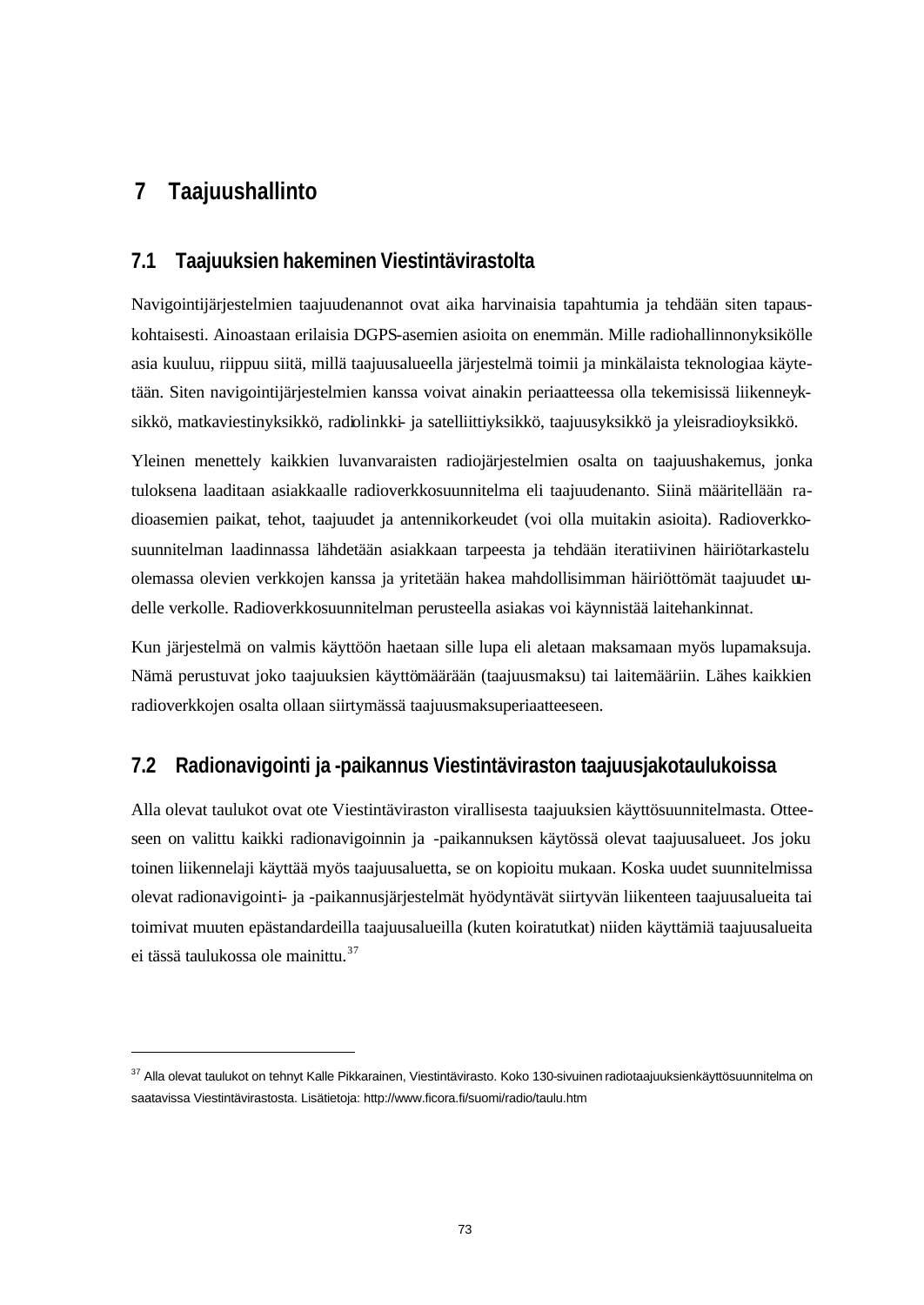| Taajuuskaista<br>Käyttö Suomessa                                                | <b>Osakaista</b><br>(sen leveys)<br>∥ja käyttö          | Liikennemuoto. Asemaluokka ja<br>∥TX/RX-koodi<br>Kanavaväli, lähetteen leveys. (lähete-<br>luokka)<br>Dupleksiväli ja parikaista<br>Tyyppivakio | ⊪Huomautuksia                                                                                                                                     |
|---------------------------------------------------------------------------------|---------------------------------------------------------|-------------------------------------------------------------------------------------------------------------------------------------------------|---------------------------------------------------------------------------------------------------------------------------------------------------|
| ∥9 - 14 kHz<br>RADIONAVIGOINTI                                                  | l9 - 14 kHz<br>$(5$ kHz)<br>Radionavigointi             |                                                                                                                                                 | Omega-navigointijärjestelmä. Ei lähetintä Suomessa.<br>9 - 59,750 kHz induktiiviset laitteet SRD-suosituksen<br><b>IERC/REC 70-03 mukaisesti.</b> |
| ¶70 - 72 kHz<br><b>IRADIONAVIGOINTI</b>                                         | ¶70 – 72 kHz<br>$(2$ kHz)<br>Merenkulun radionavigointi | Simpleksi. Maa-asema (NL) TX<br>∥0,25 kHz.                                                                                                      | 70 - 119 kHz induktiiviset laitteet SRD-suosituksen<br>ERC/REC 70-03 mukaisesti. Ei lähetintä Suomessa.                                           |
| ∥72 - 84 kHz<br>KIINTEÄ LIIKENNE                                                | ¶72 - 84 kHz<br>(12 kHz)<br><b>Kiinteä liikenne</b>     |                                                                                                                                                 | 70 - 119 kHz induktiiviset laitteet SRD-suosituksen<br><b>IERC/REC 70-03 mukaisesti.</b>                                                          |
| <b>RADIONAVIGOINTI</b><br>SIIRTYVÄ MERIRADIOLIIKENNE Siirtyvä meriradioliikenne | Radionavigointi                                         |                                                                                                                                                 | Ei lähetintä Suomessa.                                                                                                                            |
| ⊪84 - 86 kHz<br><b>IRADIONAVIGOINTI</b>                                         | ∥84 - 86 kHz<br>$(2$ kHz)<br>Merenkulun radionavigointi | Simpleksi. Maa-asema (NL) TX<br>10,25 kHz.                                                                                                      | Iz0 - 119 kHz induktiiviset laitteet SRD-suosituksen<br>ERC/REC 70-03 mukaisesti. Ei lähetintä Suomessa.                                          |

### **Taulukko 15 Radionavigointi Viestintäviraston taajuusjakotaulukossa taajuuksilla 9 kHz – 26175 kHz**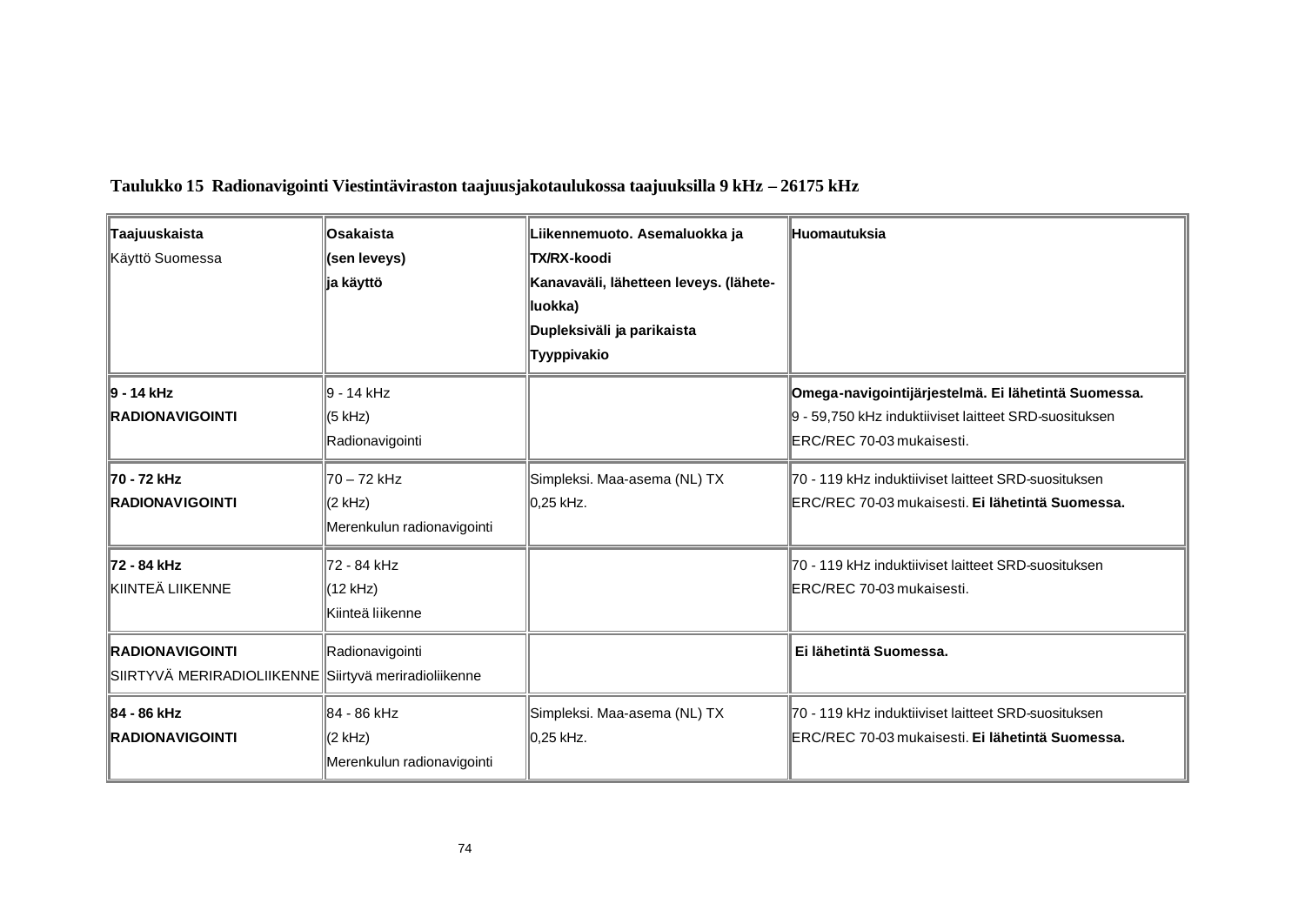| ⊪86 - 90 kHz<br>KIINTEÄ LIIKENNE                                                | ∦86 - 90 kHz<br>(4 kHz)<br>Kiinteä liikenne                          |                                            | 70 - 119 kHz induktiiviset laitteet SRD-suosituksen<br>ERC/REC 70-03 mukaisesti.                                                                                  |
|---------------------------------------------------------------------------------|----------------------------------------------------------------------|--------------------------------------------|-------------------------------------------------------------------------------------------------------------------------------------------------------------------|
| <b>RADIONAVIGOINTI</b><br>SIIRTYVÄ MERIRADIOLIIKENNE Siirtyvä meriradioliikenne | Radionavigointi                                                      |                                            | Ei lähetintä Suomessa.                                                                                                                                            |
| ∥90 - 110 kHz<br><b>RADIONAVIGOINTI</b><br>Kiinteä liikenne                     | ¶90 - 110 kHz<br>(20 kHz)<br>Radionavigointi<br>Kiinteä liikenne     |                                            | Loran C-navigointijärjestelmä (100 kHz +/- 10 kHz).<br>Ei lähetintä Suomessa.<br>70 - 119 kHz induktiiviset laitteet SRD-suosituksen<br>ERC/REC 70-03 mukaisesti. |
| 110 - 112 kHz<br><b>IkIINTEÄ LIIKENNE</b>                                       | 110 - 112 kHz<br>$(2$ kHz)<br>Kiinteä liikenne                       |                                            | 70 - 119 kHz induktiiviset laitteet SRD-suosituksen<br>ERC/REC 70-03 mukaisesti.                                                                                  |
| RADIONAVIGOINTI<br>SIIRTYVÄ MERIRADIOLIIKENNE Siirtyvä meriradioliikenne        | Radionavigointi                                                      |                                            | Ei lähetintä Suomessa                                                                                                                                             |
| 112 - 115 kHz<br><b>IRADIONAVIGOINTI</b>                                        | ¶112 - 115 kHz<br>(3 kHz)<br>Merenkulun radionavigointi              | Simpleksi. Maa-asema (NL) TX<br>∥0,25 kHz. | 70 - 119 kHz induktiiviset laitteet SRD-suosituksen<br>ERC/REC 70-03 mukaisesti. Ei lähetintä Suomessa                                                            |
| 115,000 - 117,600 kHz<br>RADIONAVIGOINTI                                        | 115,000 - 117,600 kHz<br>$(2,600$ kHz)<br>Merenkulun radionavigointi | Simpleksi. Maa-asema (NL) TX<br>∥0,25 kHz. | 70 - 119 kHz induktiiviset laitteet SRD-suosituksen<br>ERC/REC 70-03 mukaisesti. Ei lähetintä Suomessa                                                            |
| Kiinteä liikenne<br>Siirtyvä meriradioliikenne                                  | Kiinteä liikenne<br>Siirtyvä meriradioliikenne                       |                                            |                                                                                                                                                                   |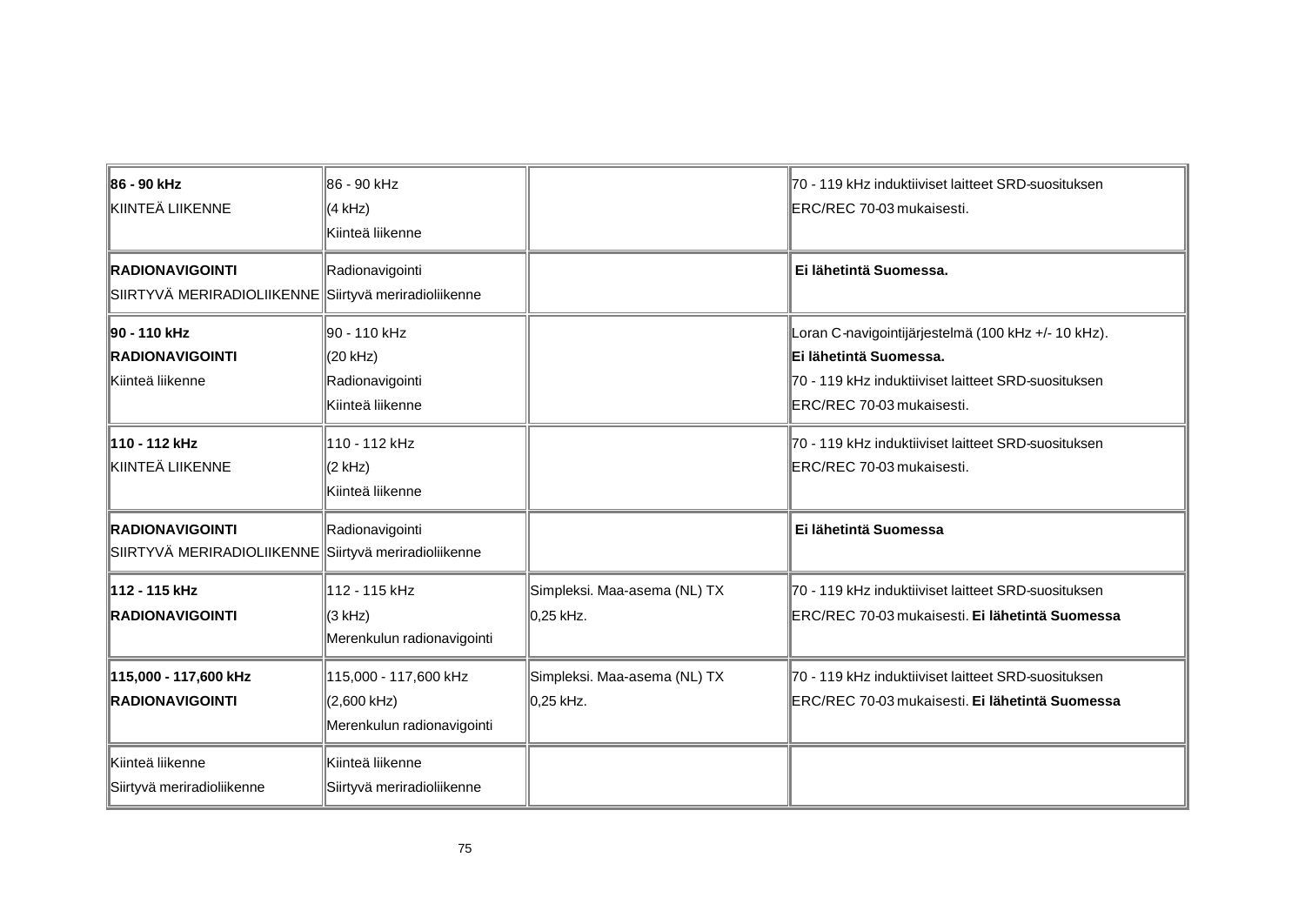| 117,600 - 126,000 kHz<br><b>KIINTEÄ LIIKENNE</b>                                       | ∥117,600 - 126,000 kHz<br>$(8,400$ kHz)<br>Kiinteä liikenne                                              |                                                    | Sääkarttojen vastaanotto.<br>Alueilla 70 - 119 ja 119 - 135 kHz induktiiviset laitteet<br>SRD-suosituksen ERC/REC 70-03 mukaisesti. |
|----------------------------------------------------------------------------------------|----------------------------------------------------------------------------------------------------------|----------------------------------------------------|-------------------------------------------------------------------------------------------------------------------------------------|
| <b>RADIONAVIGOINTI</b><br>SIIRTYVÄ MERIRADIOLIIKENNE Siirtyvä meriradioliikenne        | Radionavigointi                                                                                          |                                                    | Ei lähetintä Suomessa                                                                                                               |
| ∥126 - 129 kHz<br>RADIONAVIGOINTI                                                      | 126 - 129 kHz<br>(3 kHz)<br>Merenkulun radionavigointi                                                   | Simpleksi. Maa-asema (NL) TX<br>∥0,25 kHz.         | 119 - 135 kHz induktiiviset laitteet SRD-suosituksen<br>ERC/REC 70-03 mukaisesti. Ei lähetintä Suomessa                             |
| ∥129 - 130 kHz<br>KIINTEÄ LIIKENNE                                                     | 129 - 130 kHz<br>(1 kHz)<br>Kiinteä liikenne                                                             |                                                    | 119 - 135 kHz induktiiviset laitteet SRD-suosituksen<br>ERC/REC 70-03 mukaisesti.                                                   |
| <b>RADIONAVIGOINTI</b><br>SIIRTYVÄ MERIRADIOLIIKENNE Siirtyvä meriradioliikenne        | Radionavigointi                                                                                          |                                                    | Ei lähetintä Suomessa                                                                                                               |
| 255,000 - 283,500 kHz<br><b>ILMAILUN RADIONAVIGOINTI</b><br><b>TYLEISRADIOLIIKENNE</b> | 255,000 - 283,500 kHz<br>∭(28,500 kHz)<br>llimailun<br>radionavigointijärjestelmät<br>Yleisradioliikenne | Simpleksi. Maa-asema (AL) TX<br>1 kHz, 0,8 kHz.    | 270 kHz Alavuuden lentokenttäsäätiö                                                                                                 |
| 283,500 - 315,000 kHz<br><b>ILMAILUN RADIONAVIGOINTI</b>                               | 283,500 - 315,000 kHz<br>∭(31,500 kHz)<br><b>Ilmailun</b><br>radionavigointijärjestelmät                 | Simpleksi. Maa-asema (AL) TX<br>10,5 kHz, 0,8 kHz. |                                                                                                                                     |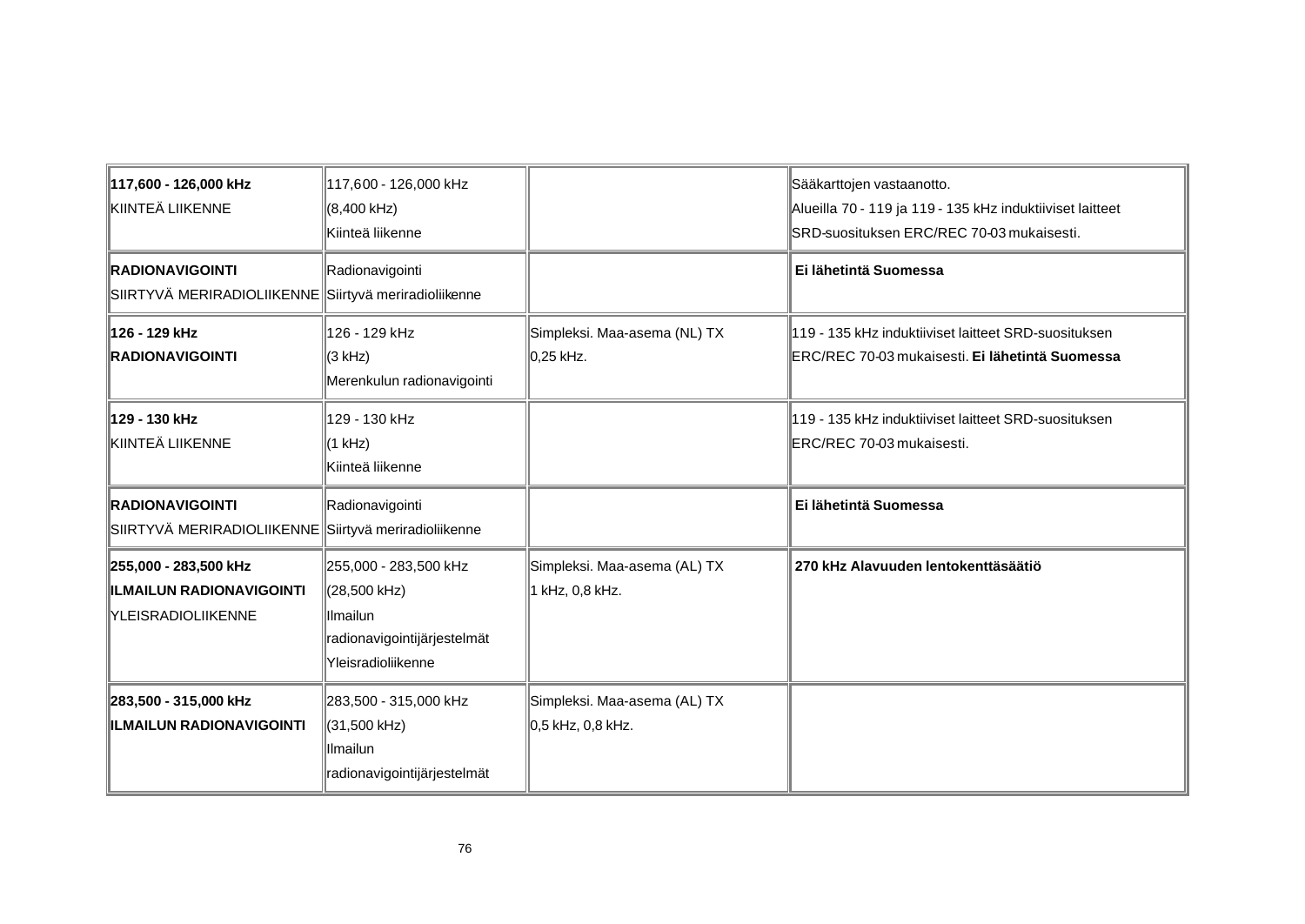| <b>MERENKULUN RADIONAVI-</b><br><b>GOINTI</b>                            | Radiomajakat ja DGPS-<br>⊪ähettimet                                                                 | Simpleksi. Maa-asema (NL) TX<br>0,5 kHz, 0,8 kHz. | GE-85 suunnitelman mukaiset radiomajakat ja IALA-<br>∥suunnitelman<br>mukaiset DGPS-lähettimet kaikissa Itämeren valtioissa.<br>Läheitinluvat Merenkulkulaitos ja Ilmailulaitos.<br>Consol-navigointijärjestelmä. Ei lähetintä Suomessa. |
|--------------------------------------------------------------------------|-----------------------------------------------------------------------------------------------------|---------------------------------------------------|------------------------------------------------------------------------------------------------------------------------------------------------------------------------------------------------------------------------------------------|
| 315 - 325 kHz<br>IILMAILUN RADIONAVIGOINTI<br>Merenkulun radionavigointi | ∥315 - 325 kHz<br>(10 kHz)<br>Ilmailun<br>radionavigointijärjestelmät<br>Merenkulun radionavigointi | Simpleksi. Maa-asema (AL) TX<br>1 kHz, 0,8 kHz.   | <b>Luvat Ilmailulaitos</b>                                                                                                                                                                                                               |
| 325 - 405 kHz<br><b>ILMAILUN RADIONAVIGOINTI</b>                         | ∥325 - 405 kHz<br>∭(80 kHz)<br>llmailun<br>radionavigointijärjestelmät                              | Simpleksi. Maa-asema (AL) TX<br>1 kHz, 0,8 kHz.   | Luvat mm. Ilmailulaitos                                                                                                                                                                                                                  |
| ∥405 - 415 kHz<br><b>RADIONAVIGOINTI</b>                                 | ∥405 - 415 kHz<br>∥(10 kHz)<br><b>Illmailun</b><br>radionavigointijärjestelmät                      | Simpleksi. Maa-asema (AL) TX<br>1 kHz, 0,8 kHz.   | 410 kHz alusten suuntimislähettimet.<br>406,5-413,5 kHz merenkulun radiosuuntimisella<br>häiriösuoja (S5.76). Luvat mm. Ilmailulaitos                                                                                                    |
| ∥415 - 435 kHz<br><b>ILMAILUN RADIONAVIGOINTI</b>                        | ∥415 - 435 kHz<br>∭(20 kHz)<br><b>Illmailun</b><br>radionavigointijärjestelmät                      | Simpleksi. Maa-asema (AL) TX<br>1 kHz, 0,8 kHz.   | <b>Luvat Ilmailulaitos</b>                                                                                                                                                                                                               |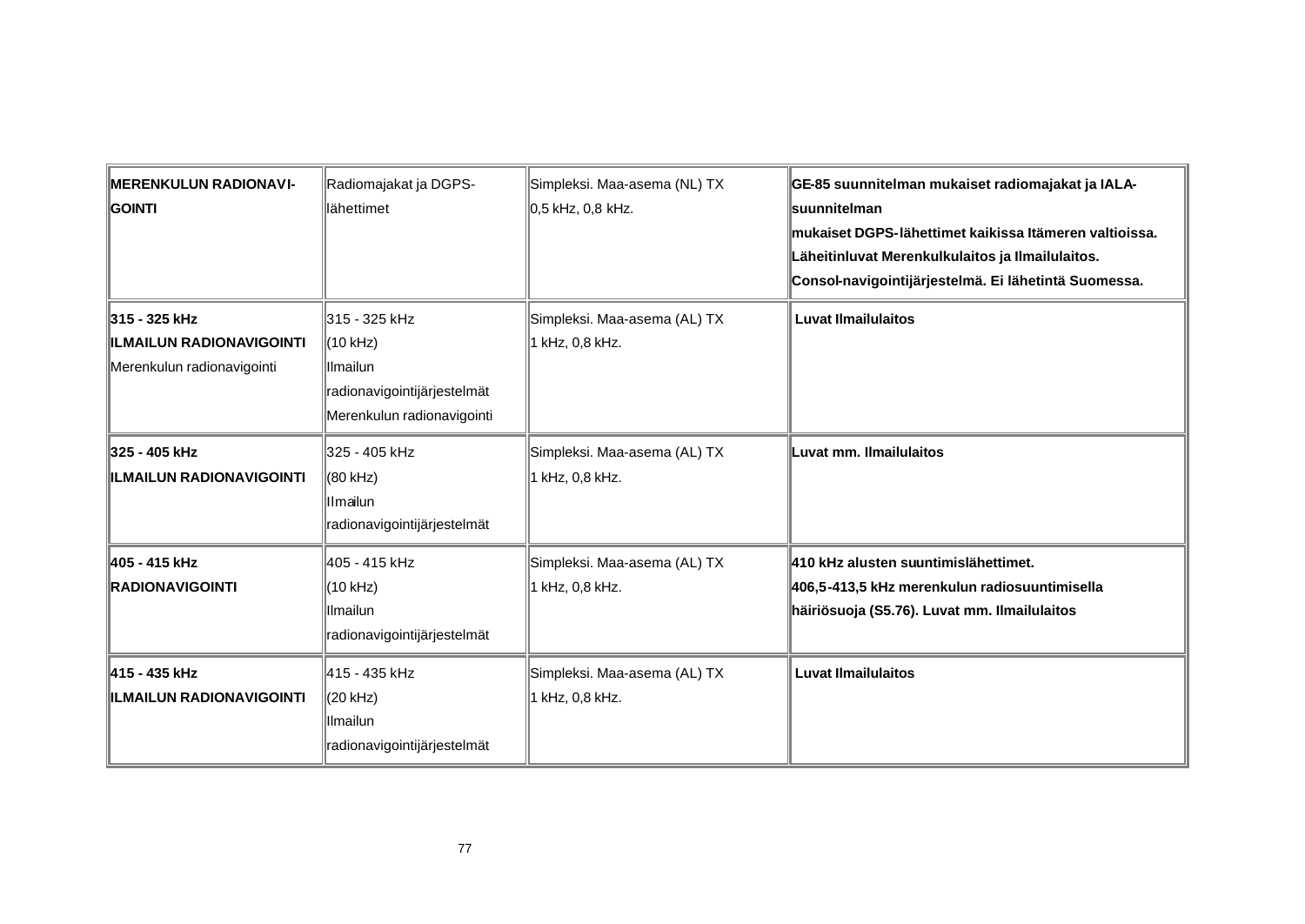| 505,000 - 526,500 kHz                   | 505,000 - 526,500 kHz        | Dupleksi. Rannikkoradioasema (FC) TX | GE-85 suunnitelma.                    |
|-----------------------------------------|------------------------------|--------------------------------------|---------------------------------------|
| SIIRTYVÄ MERIRADIOLIIKENNE (21,500 kHz) |                              | Laiva-asema (MS) TX                  | 506,0 - 510,0 kHz alukset             |
|                                         | Teleksi- ja sähkötysliikenne | 0,5 kHz, (A1A) (F1B)                 | 510,5 - 526,0 kHz rannikkoradioasemat |
|                                         |                              | Dupleksi. Rannikkoradioasema (FC) RX | 505,5 kHz alusten kansainvälinen TX   |
|                                         |                              | Laiva-asema (MS) RX                  | 512,0 kHz 500 kHz:n vara              |
|                                         |                              | 0,5 kHz, (A1A) (F1B)                 | 518,0 kHz NAVTEX MS/RX                |
|                                         |                              | Simpleksi. Rannikkoradioasema (FC)   | Pätevyystodistus vaaditaan.           |
|                                         |                              | TXRX Laiva-asema (MS) TXRX           |                                       |
|                                         |                              | 0,5 kHz, (A1A) (F1B)                 |                                       |
| <b>ILMAILUN RADIONAVIGOINTI</b>         | Ilmailun                     | Simpleksi. Maa-asema (AL) TX         | Ei lähetintä Suomessa.                |
|                                         | radionavigointijärjestelmät  | 1 kHz, 0,8 kHz.                      |                                       |
| 1625 - 1635 kHz                         | ∥1625 - 1635 kHz             |                                      | Ei lähetintä Suomessa.                |
| <b>IRADIOPAIKANNUS</b>                  | ∭(10 kHz)                    |                                      |                                       |
|                                         | Radiopaikannus               |                                      |                                       |
| 1800 - 1810 kHz                         | ∥1800 - 1810 kHz             |                                      | Ei lähetintä Suomessa.                |
| <b>RADIOPAIKANNUS</b>                   | ∭(10 kHz)                    |                                      |                                       |
|                                         | Radiopaikannus               |                                      |                                       |
| 2160 - 2170 kHz                         | 2160 - 2170 kHz              | Simpleksi. Liikkuva asema (MR) TXRX  | Ei lähetintä Suomessa.                |
| <b>RADIOPAIKANNUS</b>                   | ∭(10 kHz)                    | 1,5 kHz.                             |                                       |
|                                         | Radiopaikannus               |                                      |                                       |
| 2625 - 2650 kHz                         | 2625 - 2650 kHz              |                                      | Ei lähetintä Suomessa.                |
| <b>MERENKULUN RADIONAVI-</b>            | K25 kHz)                     |                                      |                                       |
| <b>COINTI</b>                           | Merenkulun radionavigointi   |                                      |                                       |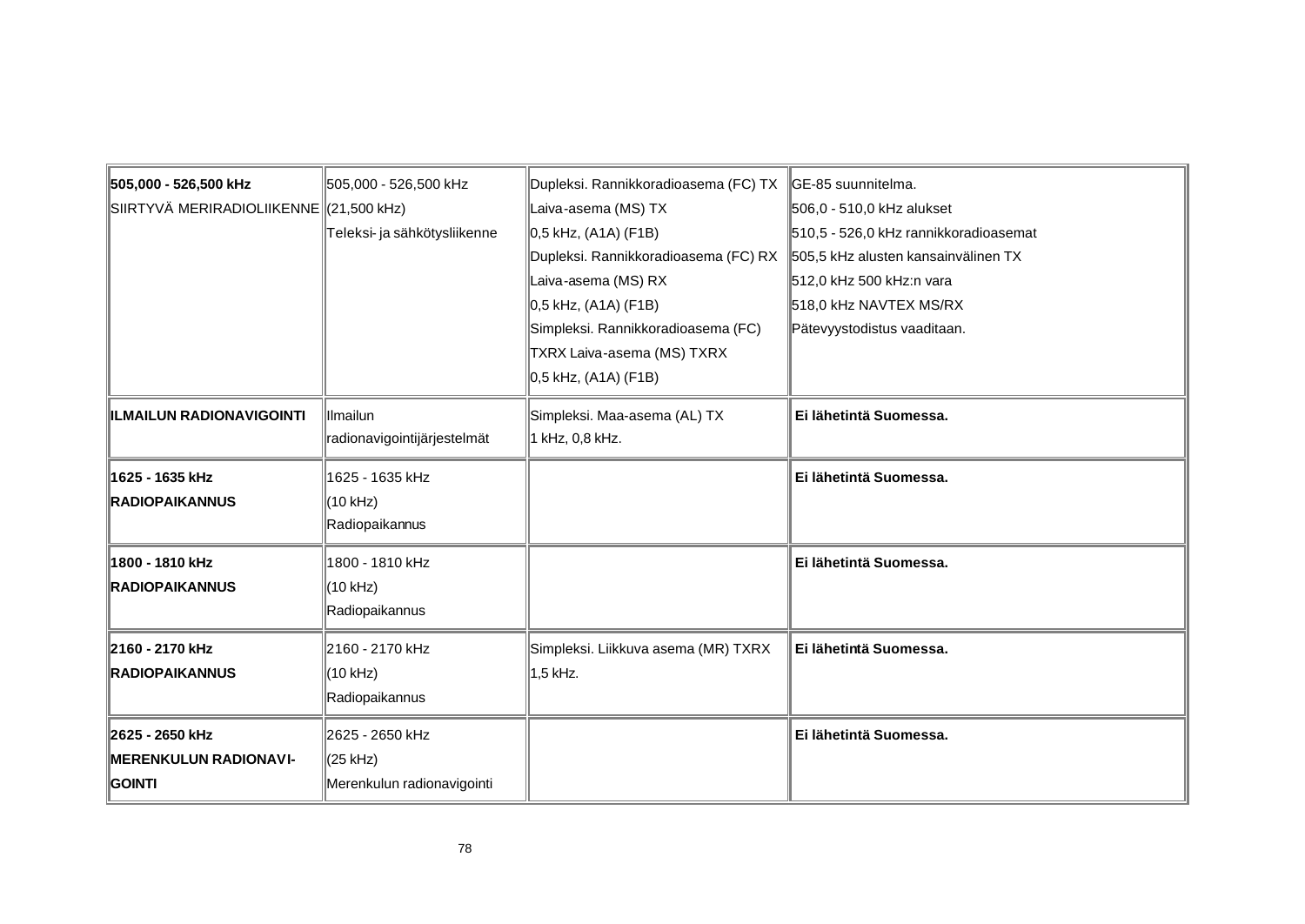| ∥Taajuuskaista<br>Käyttö Suomessa                                                | Osakaista<br>(sen leveys)<br>ja käyttö                                           | Liikennemuoto. Asemaluokka ja TX/RX-koodi Huomautuksia<br>Kanavaväli, lähetteen leveys. (läheteluokka)<br>∥Dupleksiväli ja parikaista<br><b>Tyyppivakio</b> |                                                               |
|----------------------------------------------------------------------------------|----------------------------------------------------------------------------------|-------------------------------------------------------------------------------------------------------------------------------------------------------------|---------------------------------------------------------------|
| 74,800 - 75,200 MHz<br><b>IILMAILUN RADIONAVIGOINTI</b>                          | 74,800 - 75,200 MHz<br>(0,400 MHz)<br>Mittarilaskeutumisjärjestelmä<br>(ILS)     | Simpleksi. Maa-asema (AL) TX<br>2,6 kHz. (A2AAN)                                                                                                            | 75,000 MHz merkkimajakkataajuus ja sen suoja-<br>∥alue.       |
| ∥108,000 - 117,975 MHz<br><b>ILMAILUN RADIONAVIGOINTI</b>                        | 108,100 - 111,950 MHz<br>$(3,850$ MHz)<br>Mittarilaskeutumisjärjestelmä<br>(ILS) | Simpleksi. Maa-asema (AL) TX<br>∥50 kHz, 2,1 kHz. (A8XXF)                                                                                                   | Luvat Ilmailulaitos                                           |
|                                                                                  | 111,975 - 117,975 MHz<br>(6 MHz)<br>VHF-monisuuntamajakka<br>(VOR)               | Simpleksi. Maa-asema (AL) TX<br>∥50 kHz, 20,9 kHz. (A9WWF)                                                                                                  | <b>Luvat Ilmailulaitos</b>                                    |
| ∥149,900 - 150,050 MHz<br><b>IRADIONAVIGOINTISATELLIIT-</b><br><b>TILIIKENNE</b> | 149,900 - 150,050 MHz<br>$(0, 150$ MHz)<br>Merenkulun satelliittinavigointi      | Avaruusasema (EN) TX Liikkuva<br>∥maa-asema (UN) RX                                                                                                         | Tsykada navigointisatelliitit (poistuvat käytöstä<br>v.2015). |

**Taulukko 16 Radionavigointi Viestintäviraston taajuusjakotaulukossa taajuuksilla 26175 kHz – 470 MHz**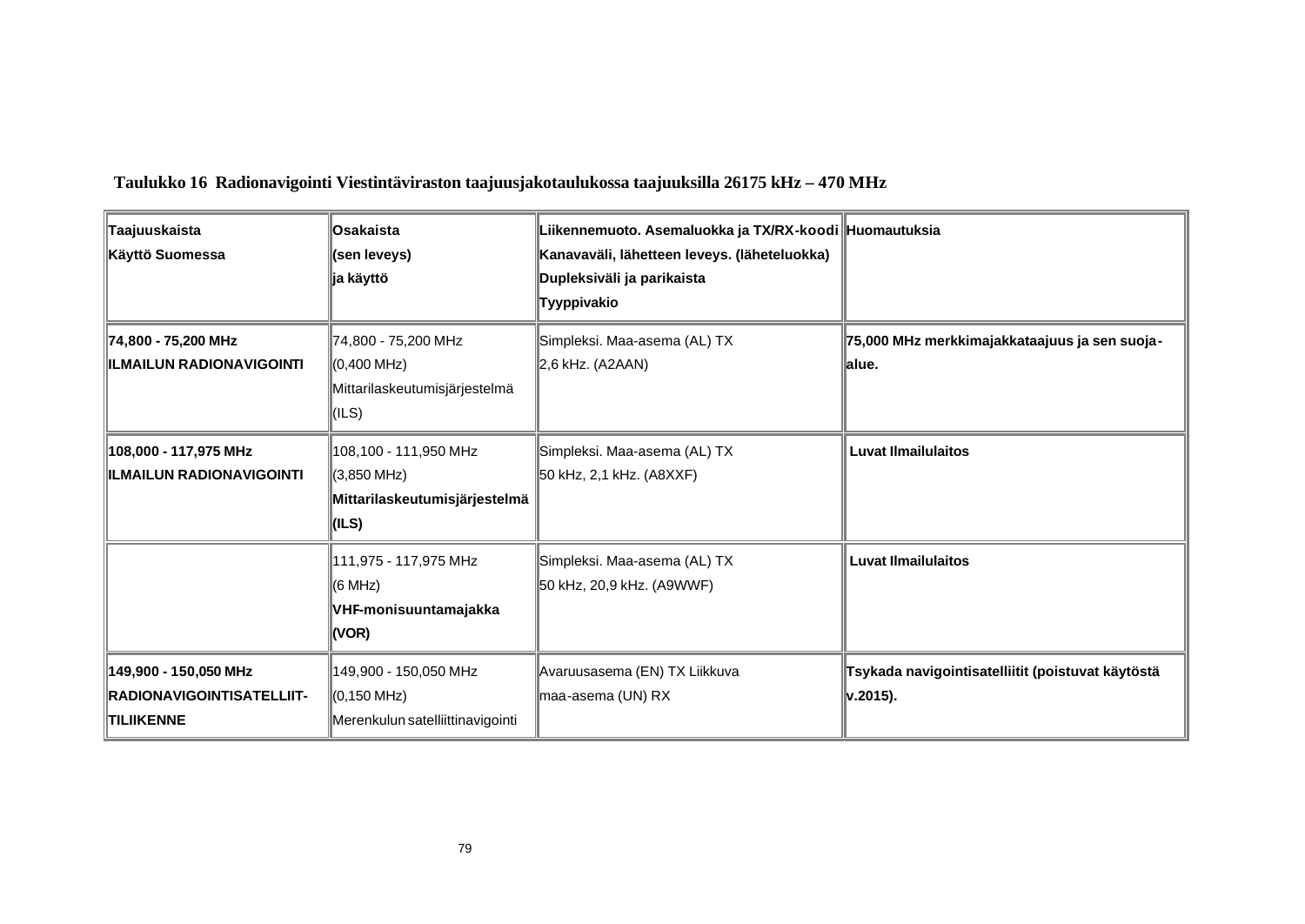| SIIRTYVÄ SATELLIITTILIIKEN-<br><b>NE (MAASTA SATELLIITTIIN)</b>                      | Siirtyvä satelliittiliikenne                                                                      | Liikkuva maa-asema (TU) TX<br>Avaruusasema (EU) RX                               | Siirtyvä maaradiosatelliittiliikenne vuoteen 2015 asti,<br>(S5.224A).<br>Orbcomm (Suomessa ollut joitakin koelupia) |
|--------------------------------------------------------------------------------------|---------------------------------------------------------------------------------------------------|----------------------------------------------------------------------------------|---------------------------------------------------------------------------------------------------------------------|
| 328,600 - 335,400 MHz<br><b>ILMAILUN RADIONAVIGOINTI</b>                             | 328,600 - 335,400 MHz<br>∭(6,800 MHz)<br>Mittarilaskeutumisjärjestelmä<br>∥(ILS)                  | Simpleksi. Maa-asema (AL) TX<br>50 kHz, 2,1 kHz. (A8XXF)                         | <b>Luvat Ilmailulaitos</b>                                                                                          |
| 399,900 - 400,050 MHz<br><b>IRADIONAVIGOINTISATELLIIT-</b><br><b>TILIIKENNE</b>      | 399,900 - 400,050 MHz<br>∭(0,150 MHz)<br>Merenkulun satelliittinavigointi                         | Avaruusasema (EN) TX Liikkuva<br>maa-asema (UN) RX                               | Tsykada navigointisatelliitit (poistuvat käytöstä<br>vuonna 2015).                                                  |
| SIIRTYVÄ SATELLIITTILIIKEN-<br><b>NE (MAASTA SATELLIITTIIN)</b>                      | Siirtyvä satelliittiliikenne                                                                      | Liikkuva maa-asema (TU) TX<br>Avaruusasema (EU) RX                               | Vain siirtyvä maaradiosatelliittiliikenne vuoteen 2015<br>∥asti<br>(S5.224A).                                       |
| 400,050 - 400,150 MHz<br>ISTANDARDITAAJUUS- JA<br>AIKAMERKKISATELLIIT-<br>TILIIKENNE | 400,050 - 400,150 MHz<br>∭(0,100 MHz)<br>Standarditaajuus - ja aikamerk-<br><b>Ikisatelliitit</b> | Avaruusasema (EE) TX Maa-asema (UE) RX<br>Avaruusasema (EY) TX Maa-asema (UY) RX | 400,100 MHz standarditaajuus.                                                                                       |
| 400,150 - 401,000 MHz<br>ILMATIETEEN RADIOLIIKENNE                                   | 400,150 - 401,000 MHz<br>∭(0,850 MHz)<br>llSondit                                                 | Simpleksi. Liikkuva asema (SA) TX<br>Tukiasema (SM) RX                           | Radiorajapinnan määrittely valmisteilla.                                                                            |
| SIIRTYVÄ SATELLIITTILIIKEN-<br><b>NE (SATELLIITISTA MAAHAN)</b>                      | Siirtyvä satelliittiliikenne                                                                      | Avaruusasema (EI) TX Liikkuva<br>maa-asema (UA) RX                               |                                                                                                                     |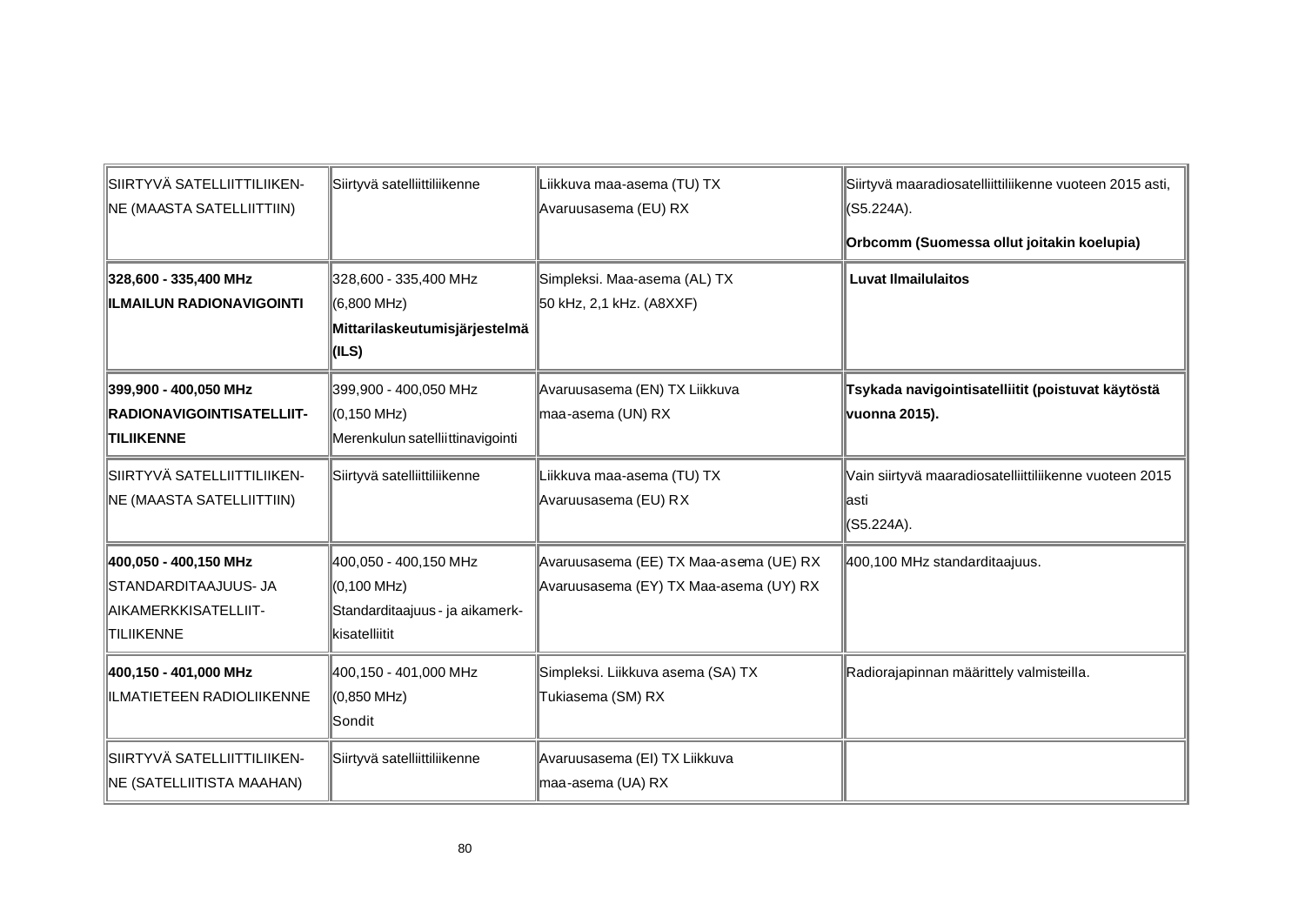| 401 - 406 MHz<br>ILMATIETEEN SATELLIIT-<br>TILIIKENNE (MAASTA SATEL-<br>$\ $ LIITTIIN) | ∥401 - 403 MHz<br>(2 MHz)<br>DCP-sääasemat                         | Maa-asema (TM) TX Avaruusasema (EM) RX                 |                                                                                                                                                                                                                                                                 |
|----------------------------------------------------------------------------------------|--------------------------------------------------------------------|--------------------------------------------------------|-----------------------------------------------------------------------------------------------------------------------------------------------------------------------------------------------------------------------------------------------------------------|
| <b>IILMATIETEEN RADIOLIIKENNE</b>                                                      | ∥401 - 406 MHz<br>(5 MHz)<br>∥Sondit                               | Simpleksi. Liikkuva asema (SA) TX<br>Tukiasema (SM) RX | Rec. ITU-R SA.1165-1 mukainen käyttö.<br>Radiorajapinnan määrittely valmisteilla.                                                                                                                                                                               |
| SIIRTYVÄ LIIKENNE                                                                      | 402 - 405 MHz<br>(3 MHz)<br>Lyhyen kantaman radiolaitteet<br>(SRD) | Simpleksi.<br>∥25 kHz,                                 | Pienitehoiset lääketieteelliset implantit.<br>Luvasta vapautettuja laitteita, katso tarkemmat<br>kanavat THK:n määräyksestä THK 15<br>(tämän taulukon liite 7).<br>Säteilyteho enintään 0,025 mW ERP.<br>Standardi EN 300 220-1.<br>SRD suositus ERC/REC/70-03. |
| 406,000 - 406,100 MHz<br>SIIRTYVÄ SATELLIITTILIIKEN-<br>NE (MAASTA SATELLIITTIIN)      | 406,000 - 406,100 MHz<br>∭(0,100 MHz)<br>Pelastuspalvelu           | Maa-asema (TE) TX Avaruusasema (EI) RX                 | Pätevyystodistus vaaditaan.<br>EPIRB- ja ELT-lähetykset maasta COSPAS-<br><b>SARSAT-</b><br>satelliitteihin.                                                                                                                                                    |
| 438 - 440 MHz<br><b>IRADIOPAIKANNUS</b>                                                | ∥438 - 440 MHz<br>(2 MHz)<br>∥Sotilaskäyttö                        |                                                        |                                                                                                                                                                                                                                                                 |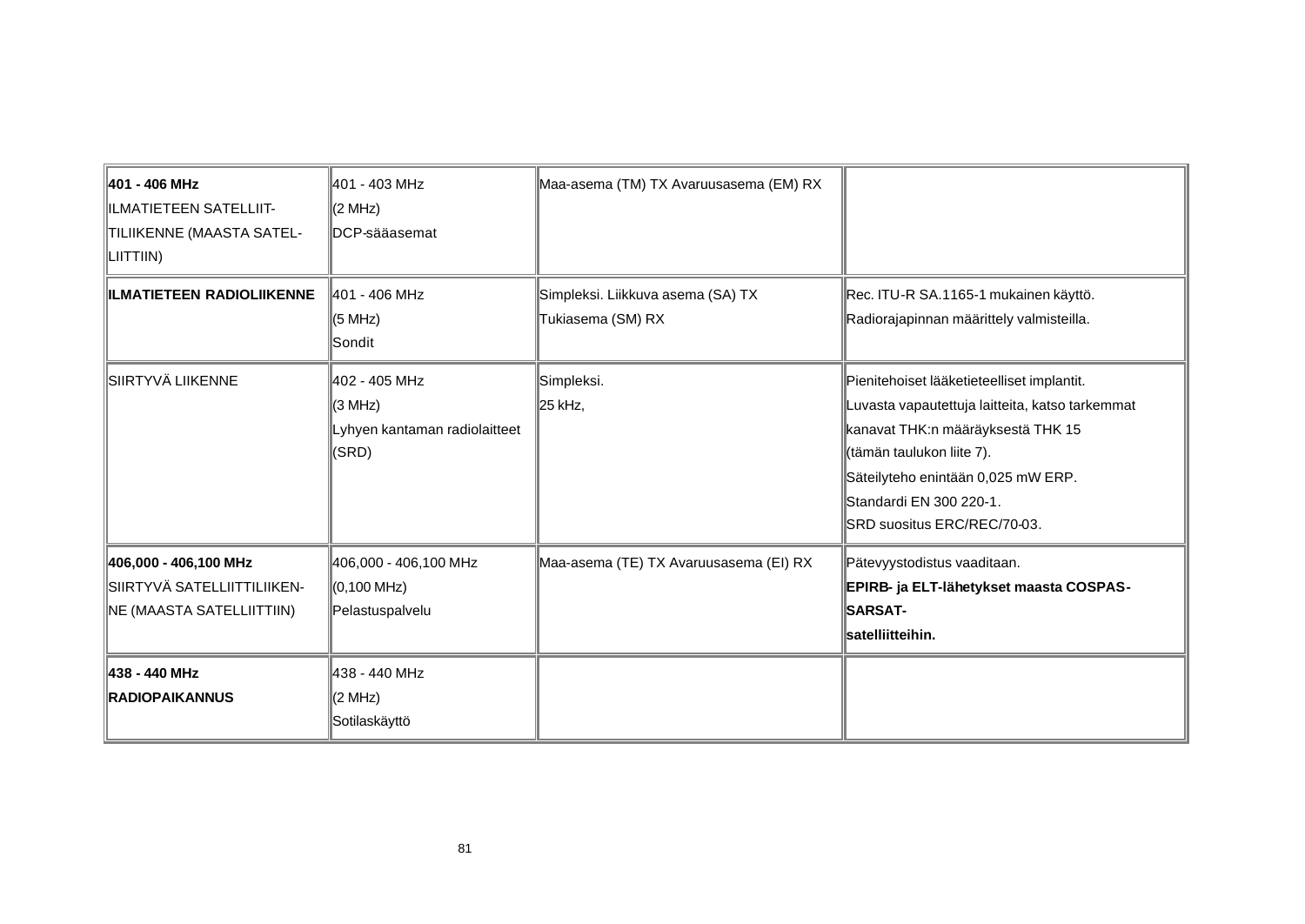| Taajuuskaista<br>Käyttö Suomessa                                                                                              | ∥Osakaista<br>(sen leveys)<br>∥ja käyttö                               | Liikennemuoto. Asemaluokka ja TX/RX-koodi ∥Huomautuksia<br>Kanavaväli, lähetteen leveys. (läheteluokka)<br>Dupleksiväli ja parikaista<br>Tyyppivakio |                                                                                |
|-------------------------------------------------------------------------------------------------------------------------------|------------------------------------------------------------------------|------------------------------------------------------------------------------------------------------------------------------------------------------|--------------------------------------------------------------------------------|
| ⊪960 - 1164 MHz<br><b>ILMAILUN RADIONAVIGOINTI</b>                                                                            | II962 - 1164 MHz<br>(202 MHz)<br>Etäisyyden mittauslaitteet            | Simpleksi. Maa-asema (AL) TX<br>∥63 MHz, 1 MHz.                                                                                                      | X-kanavat ovat käytössä etäisyyden mittaukseen.<br>1030/1090 MHz toisiotutkat. |
| ∥1164 - 1215 MHz<br>IILMAILUN RADIONAVIGOINTI                                                                                 | ⊪1164 - 1213 MHz<br>∭(49 MHz)<br>Etäisyyden mittauslaitteet            | Simpleksi. Maa-asema (AL) TX<br>∥63 MHz, 1 MHz.                                                                                                      | X-kanavat ovat käytössä etäisyyden mittaukseen.                                |
| <b>RADIONAVIGOINTISATELLIIT-</b><br>TILIIKENNE (SATELLIITISTA<br>MAAHAN, SATELLIITISTA<br>SATELLIITTIIN)                      | ⊪1164 - 1215 MHz<br>$\parallel$ (51 MHz)<br>Radionavigointisatelliitit | Avaruusasema (EN) TX Liikkuva<br>maa-asema (UN) RX<br>Avaruusasema (EN) TX Avaruusasema (EN)<br>RX                                                   | S5.328A                                                                        |
| ∥1215 - 1240 MHz<br><b>IRADIONAVIGOINTISATELLIIT-</b><br>TILIIKENNE (SATELLIITISTA<br>MAAHAN, SATELLIITISTA<br>SATELLIITTIIN) | ⊪1215 - 1240 MHz<br>∭(25 MHz)<br>Satelliittipaikannus                  | Avaruusasema (EN) TX Liikkuva<br>maa-asema (UN) RX<br>Avaruusasema (EN) TX Avaruusasema (EN)<br>RX.                                                  | 1227,6 MHz GPS-lähetys (L2-signaali).                                          |
| <b>RADIOPAIKANNUS</b>                                                                                                         | llTutkat                                                               |                                                                                                                                                      |                                                                                |

**Taulukko 17 Radionavigointi Viestintäviraston taajuusjakotaulukossa taajuuksilla 470 MHz – 3400 MHz**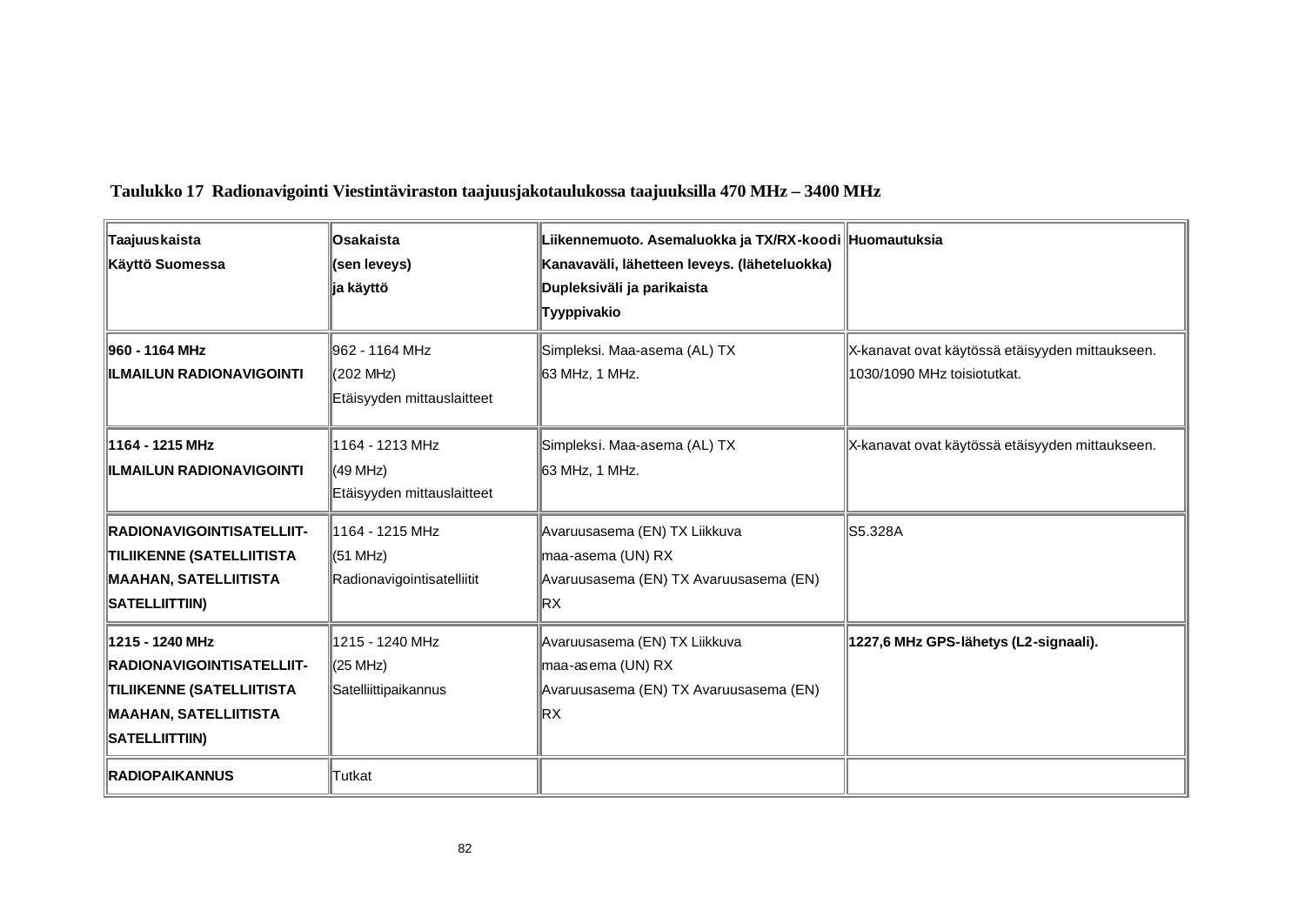| Kaukokartoitussatelliit-<br>∥tiliikenne                                                                                      | Aktiiviset sensorit                                         | Avaruusasema (EW) TX Avaruusasema (EW)<br>RХ                                                       |                                                                                                                                                                                                                               |
|------------------------------------------------------------------------------------------------------------------------------|-------------------------------------------------------------|----------------------------------------------------------------------------------------------------|-------------------------------------------------------------------------------------------------------------------------------------------------------------------------------------------------------------------------------|
| ∥1240 - 1260 MHz<br><b>RADIONAVIGOINTISATELLIIT-</b><br>TILIIKENNE (SATELLIITISTA<br>MAAHAN, SATELLIITISTA<br>SATELLIITTIIN) | ∥1240 - 1260 MHz<br>∭(20 MHz)<br>Radionavigointisatelliitit | Avaruusasema (EN) TX Liikkuva<br>maa-asema (UN) RX<br>Avaruusasema (EN) TX Avaruusasema (EN)<br>RХ | Glonass-satelliittien L2-lähetteet.                                                                                                                                                                                           |
| <b>RADIOPAIKANNUS</b>                                                                                                        | ∥Tutkat                                                     |                                                                                                    |                                                                                                                                                                                                                               |
| KAUKOKARTOITUSSATELLIIT-<br><b>TILIIKENNE</b>                                                                                | <b>IAktiiviset sensorit</b>                                 | Avaruusasema (EW) TX Avaruusasema (EW)<br>RX.                                                      |                                                                                                                                                                                                                               |
| <b>Radioamatööriliikenne</b>                                                                                                 | ∥Radioamatöörit                                             |                                                                                                    | ∥Määräys THK6.<br>Pätevyystodistus vaaditaan.<br>Lähettimen teho yleisluokassa ja teknillisessä luokas-<br>llsa<br>enintään 150 W. Modulaatiohuipputeho 600 W, mikäli<br>lähetteen kantoaaltoa on vaimennettu vähintään 6 dB. |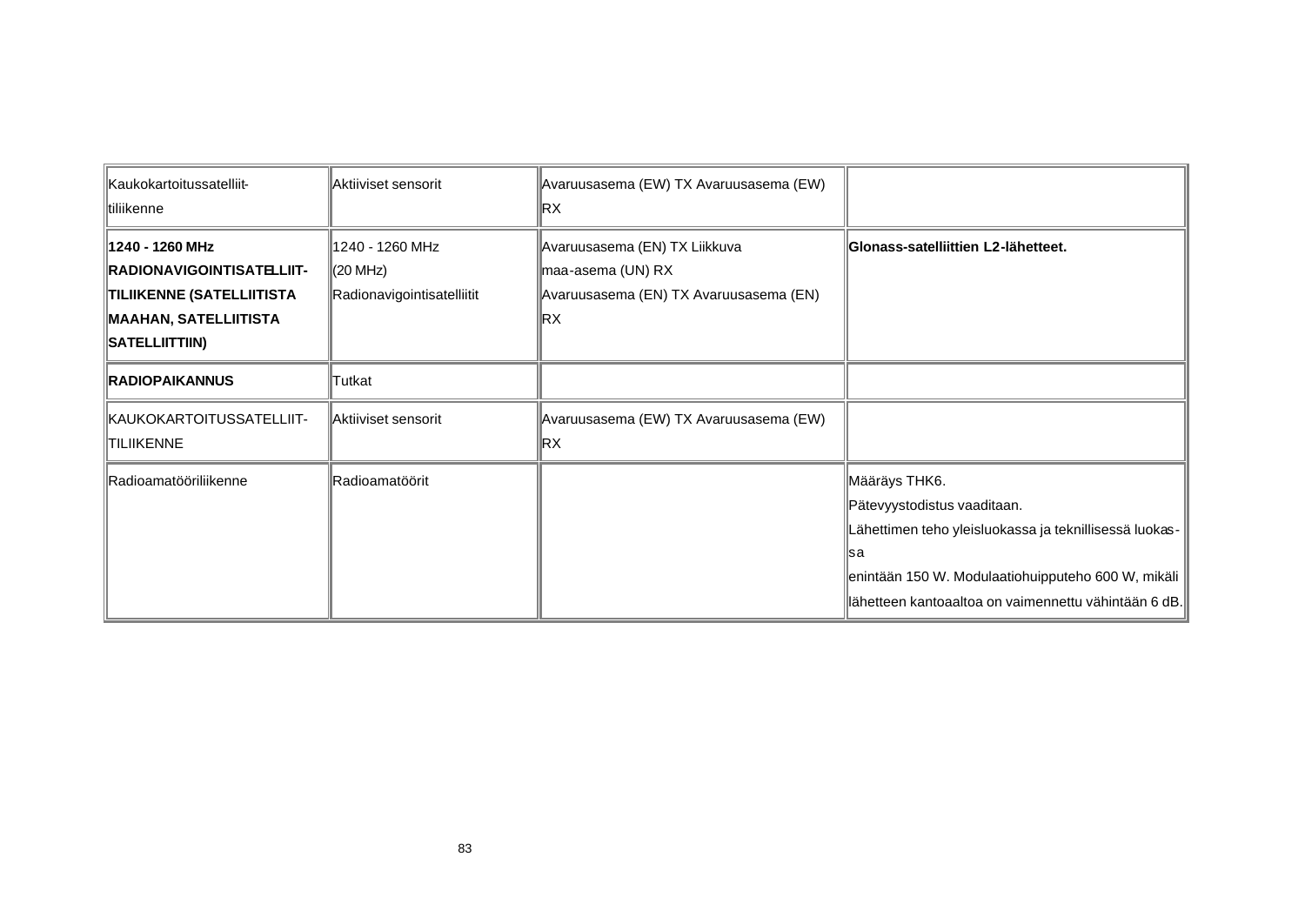| 1260 - 1300 MHz                  | 1260 - 1270 MHz                  |                                        | Määräys THK6.                                              |
|----------------------------------|----------------------------------|----------------------------------------|------------------------------------------------------------|
| ∥Radioamatööri- ja               | (10 MHz)                         |                                        | Pätevyystodistus vaaditaan.                                |
| ∥radioamatöörisatelliit-         | Radioamatööri- ja                |                                        | Radioamatöörisatelliittiliikennettä saa harjoittaa tois i- |
| <b>Itiliikenne</b>               | Radioamatöörisatelliittiliikenne |                                        | ∥jaisin                                                    |
|                                  |                                  |                                        | oikeuksin maasta satelliittiin suunnassa muuta liiken-     |
|                                  |                                  |                                        | ⊪että                                                      |
|                                  |                                  |                                        | ∥häiritsemättä.                                            |
|                                  |                                  |                                        | Lähettimen teho yleisluokassa ja teknillisessä luokas-     |
|                                  |                                  |                                        | lsa                                                        |
|                                  |                                  |                                        | enintään 150 W. Modulaatiohuipputeho 600 W, mikäli         |
|                                  |                                  |                                        | llähetteen kantoaaltoa on vaimennettu vähintään 6 dB.      |
| <b>RADIONAVIGOINTISATELLIIT-</b> | 1260 - 1300 MHz                  | Avaruusasema (EN) TX Liikkuva          |                                                            |
| <b>TILIIKENNE (SATELLIITISTA</b> | (40 MHz)                         | maa-asema (UN) RX                      |                                                            |
| MAAHAN, SATELLIITISTA            | Radionavigointisatelliitit       | Avaruusasema (EN) TX Avaruusasema (EN) |                                                            |
| SATELLIITTIIN)                   |                                  | RX                                     |                                                            |
| <b>RADIOPAIKANNUS</b>            | Tutkat                           |                                        |                                                            |
| KAUKOKARTOITUSSATELLIIT-         | Aktiiviset sensorit              | Avaruusasema (EW) TX Avaruusasema (EW) |                                                            |
| <b>TILIIKENNE</b>                |                                  | ∥RX                                    |                                                            |
| <b>RADIOPAIKANNUS</b>            | 1270 - 1295 MHz                  |                                        | ∥ITU-R M.1227 mukainen käyttö.                             |
|                                  | (25 MHz)                         |                                        |                                                            |
|                                  | Tuulikeilaimet                   |                                        |                                                            |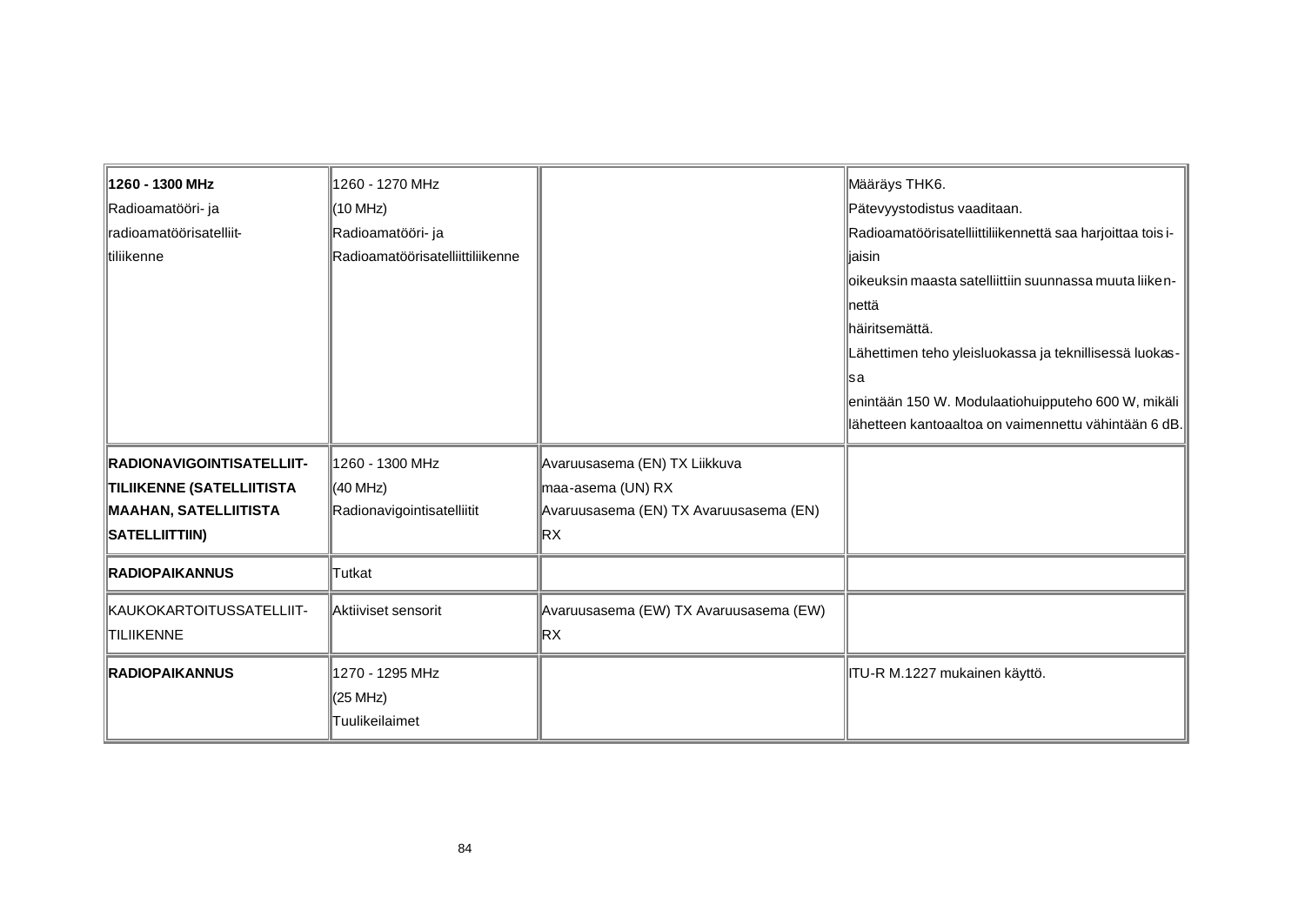| Radioamatööriliikenne                                                                                                        | 1270 - 1300 MHz<br>K30 MHz)<br>Radioamatöörit                                  |                                                                                                     | Määräys THK6.<br>Pätevyystodistus vaaditaan.<br>Lähettimen teho yleisluokassa ja teknillisessä luokas-<br>⊪sa<br>enintään 150 W. Modulaatiohuipputeho 600 W, mikäli<br>lähetteen kantoaaltoa on vaimennettu vähintään 6 dB. |
|------------------------------------------------------------------------------------------------------------------------------|--------------------------------------------------------------------------------|-----------------------------------------------------------------------------------------------------|-----------------------------------------------------------------------------------------------------------------------------------------------------------------------------------------------------------------------------|
| 1300 - 1350 MHz<br><b>ILMAILUN RADIONAVIGOINTI</b>                                                                           | 1300 - 1350 MHz<br>(50 MHz)<br><b>Ilmailun</b><br>radionavigointijärjestelmät  |                                                                                                     |                                                                                                                                                                                                                             |
| <b>RADIOPAIKANNUS</b>                                                                                                        | Tutkat                                                                         |                                                                                                     |                                                                                                                                                                                                                             |
| <b>IRADIONAVIGOINTISATELLIIT-</b><br>TILIIKENNE (MAASTA SATEL-<br>$\ $ LIITTIIN)                                             | Radionavigointisatelliitit                                                     | Avaruusasema (EN) RX Liikkuva<br>maa-asema (UN) TX                                                  |                                                                                                                                                                                                                             |
| ⊪1559 - 1610 MHz<br><b>RADIONAVIGOINTISATELLIIT-</b><br>TILIIKENNE (SATELLIITISTA<br>MAAHAN, SATELLIITISTA<br>SATELLIITTIIN) | 1559 - 1610 MHz<br>(51 MHz)<br>Radionavigointisatelliitit                      | Avaruusasema (EN) TX Liikkuva<br>maa-asema (UA) RX<br>Avaruusasema (EN) TX Avaruusasema (EN)<br>∥RX | 1575,420 MHz GPS-lähetys (L1-signaali),<br>myös Glonass-satelliittien TX-alue.                                                                                                                                              |
| 2700 - 2900 MHz<br><b>ILMAILUN RADIONAVIGOINTI</b>                                                                           | 2700 - 2900 MHz<br>(200 MHz)<br><b>Ilmailun</b><br>radionavigointijärjestelmät |                                                                                                     | Luvat Merenkulkulaitos, Ilmailulaitos                                                                                                                                                                                       |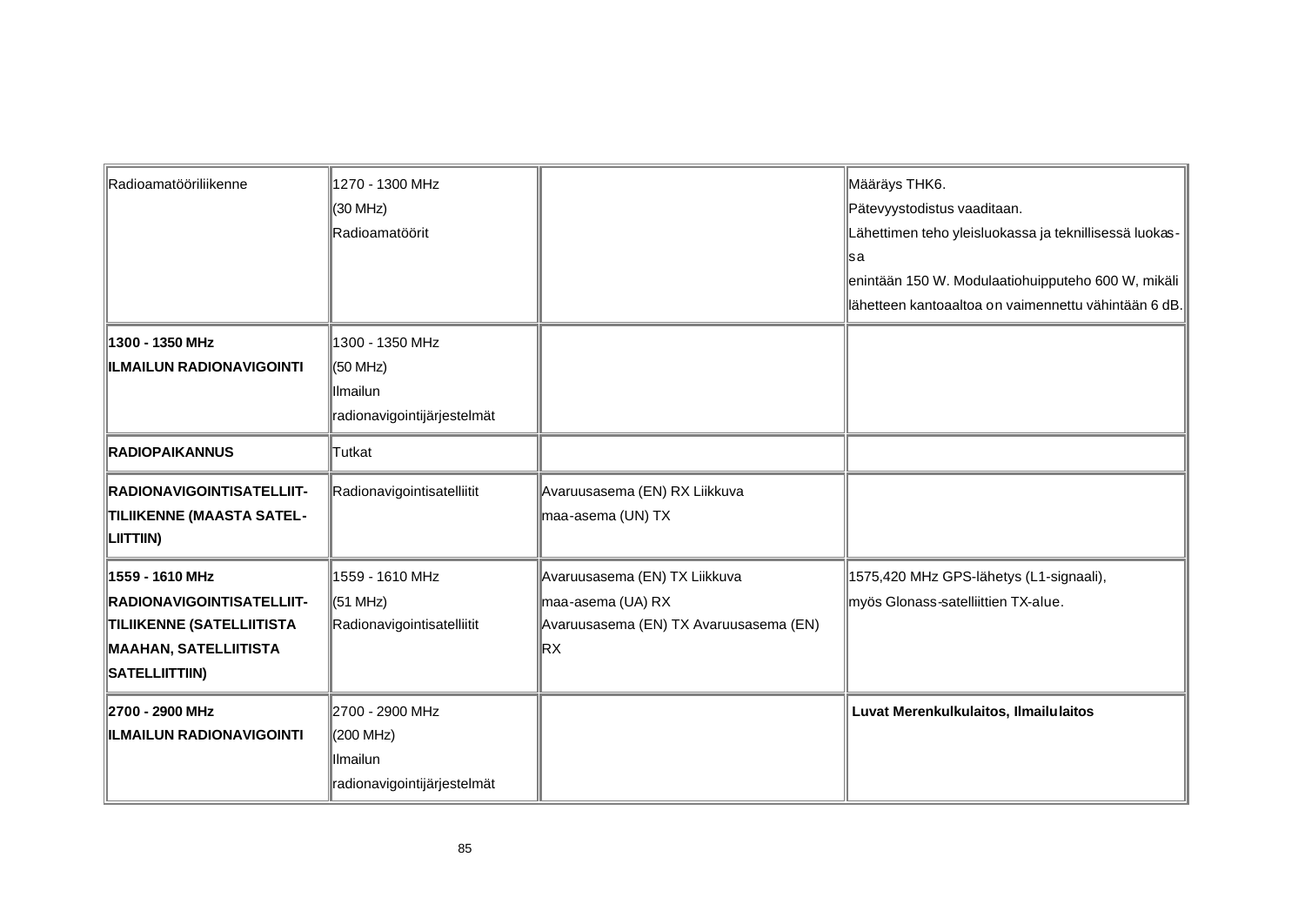| Radiopaikannus                            | Sotilaskäyttö                                            |                                                                                                                                                                                             |
|-------------------------------------------|----------------------------------------------------------|---------------------------------------------------------------------------------------------------------------------------------------------------------------------------------------------|
|                                           | Tutkat                                                   | Säteilytehon huippuarvo enintään 100 dBW.<br>Vain maassa olevien tutkien käytössä sekä näiden<br>∥tutkien<br>lähetteeseen vastaavien transpondereiden käytössä<br>∥ilma-aluksissa (S5.337). |
| 2900 - 3100 MHz<br><b>RADIONAVIGOINTI</b> | 2900 - 3100 MHz<br>(200 MHz)<br>Radionavigointi          | <b>Luvat Merenkulkulaitos</b>                                                                                                                                                               |
| Radiopaikannus                            | Sotilaskäyttö<br>Tutkat                                  | Säteilytehon huippuarvo enintään 100 dBW.                                                                                                                                                   |
| 3100 - 3300 MHz<br><b>IRADIOPAIKANNUS</b> | 3100 - 3300 MHz<br>(200 MHz)<br>lTutkat<br>Sotilaskäyttö | Säteilytehon huippuarvo enintään 100 dBW. Luvat<br>Merenkulkulaitos                                                                                                                         |
| 3300 - 3400 MHz<br><b>RADIOPAIKANNUS</b>  | 3300 - 3400 MHz<br>(100 MHz)<br>∥Tutkat<br>Sotilaskäyttö | Säteilytehon huippuarvo enintään 100 dBW.                                                                                                                                                   |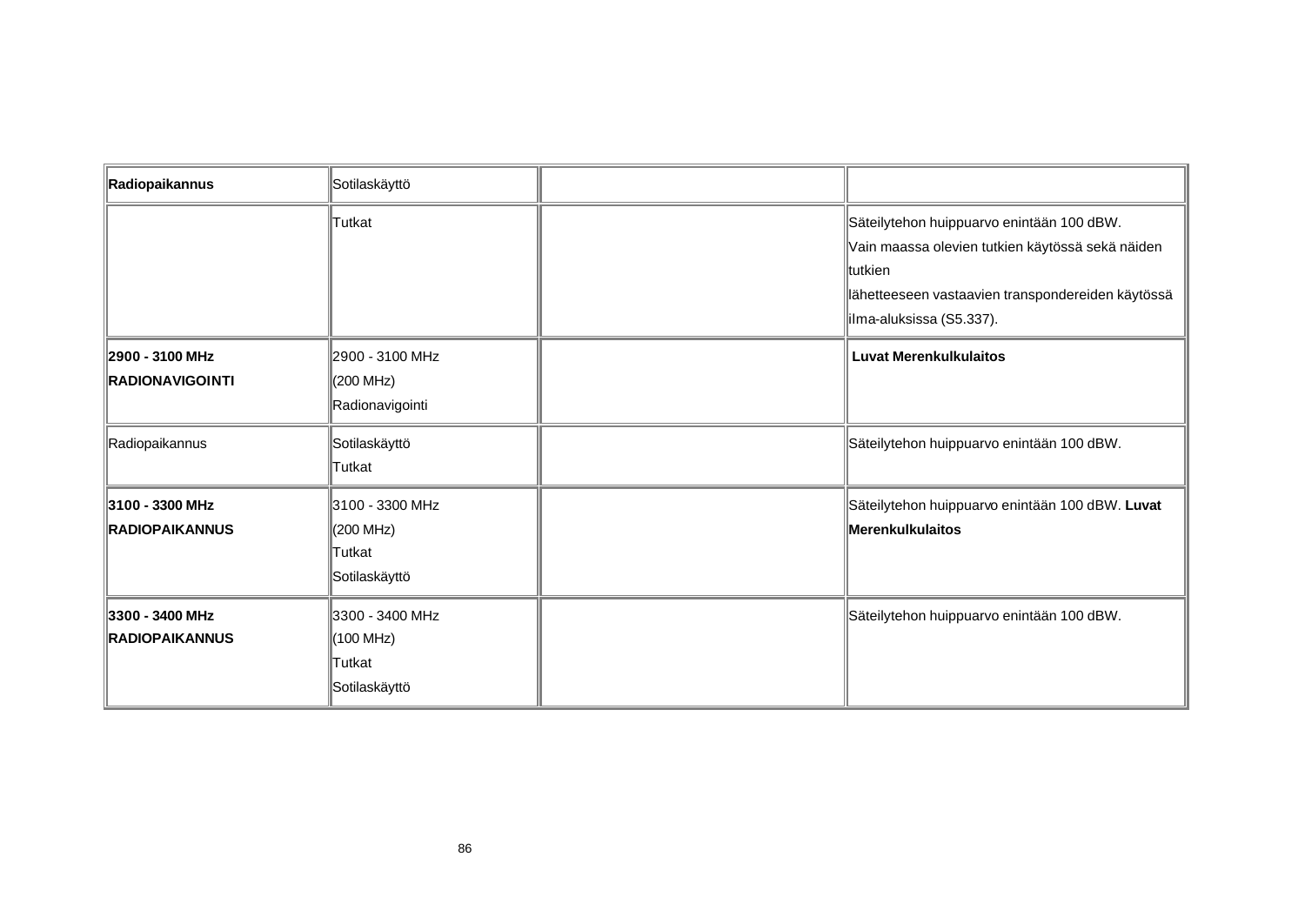**Taulukko 18 Radionavigointi Viestintäviraston taajuusjakotaulukossa taajuuksilla 3400 MHz – 31,000 GHz**

| ∥Taajuuskaista<br>Käyttö Suomessa                                                                        | ∥Osakaista<br>(sen leveys)<br>∥ja käyttö                                | Liikennemuoto. Asemaluokka ja TX/RX-koodi ∥Huomautuksia<br>Kanavaväli, lähetteen leveys. (läheteluokka)<br>Dupleksiväli ja parikaista<br>Tyyppivakio |                                           |
|----------------------------------------------------------------------------------------------------------|-------------------------------------------------------------------------|------------------------------------------------------------------------------------------------------------------------------------------------------|-------------------------------------------|
| 4200 - 4400 MHz<br><b>ILMAILUN RADIONAVIGOINTI</b>                                                       | ∥4200 - 4400 MHz<br>(200 MHz)<br><b>IRadiokorkeusmittarit</b>           | Simpleksi. Liikkuva asema (AM) TX<br>30 MHz.                                                                                                         | Säteilyteho 500 mW.<br>Ei lupia Suomessa. |
| 5000 - 5010 MHz<br><b>ILMAILUN RADIONAVIGOINTI</b>                                                       | 5000 - 5010 MHz<br>(10 MHz)<br>∥Ilmailun<br>radionavigointijärjestelmät |                                                                                                                                                      |                                           |
| <b>IRADIONAVIGOINTISATELLIIT-</b><br>TILIIKENNE (MAASTA SATEL-<br>LIITTIIN)                              | Radionavigointisatelliitit                                              | Avaruusasema (EN) RX Liikkuva<br>maa-asema (UN) TX                                                                                                   |                                           |
| 5010 - 5030 MHz<br>IILMAILUN RADIONAVIGOINTI                                                             | 5010 - 5030 MHz<br>∥(20 MHz)<br>Ilmailun<br>radionavigointijärjestelmät |                                                                                                                                                      |                                           |
| <b>RADIONAVIGOINTISATELLIIT-</b><br>TILIIKENNE (SATELLIITISTA<br>MAAHAN, SATELLIITISTA<br>SATELLIITTIIN) | Radionavigointisatelliitit                                              | Avaruusasema (EN) TX Liikkuva<br>maa-asema (UN) RX<br>Avaruusasema (EN) TX Avaruusasema (EN)<br>∥RΧ                                                  |                                           |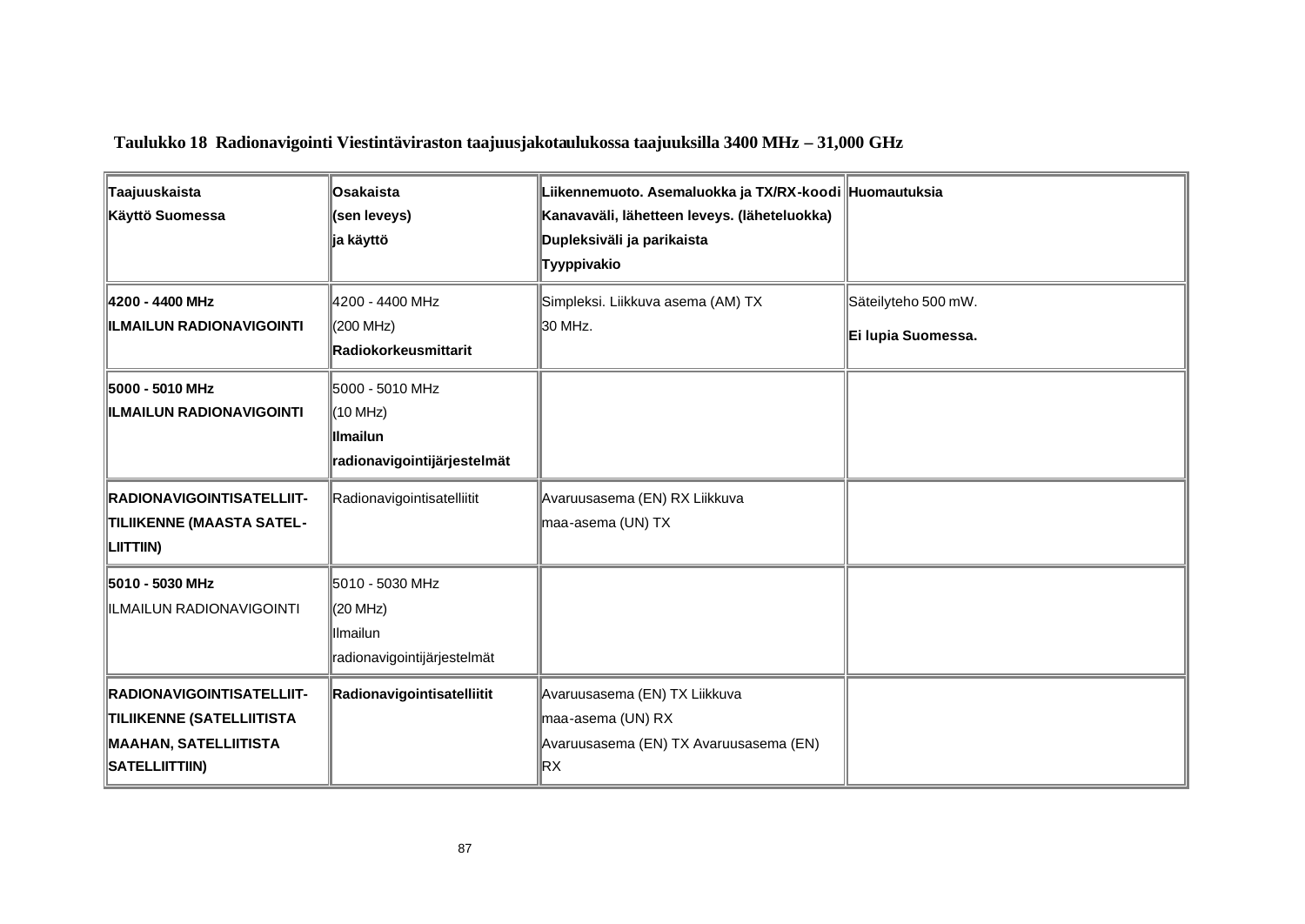| 5030 - 5250 MHz<br><b>ILMAILUN RADIONAVIGOINTI</b>        | ∥5030 - 5150 MHz<br>(120 MHz)<br><b>I</b> lmailun<br>radionavigointijärjestelmät | Simpleksi. Maa-asema (AL) TX Liikkuva<br>∥asema (AM) RX | ICAO MLS. Ei lupia Suomessa.                                                                                                                                                                                                                                                                       |
|-----------------------------------------------------------|----------------------------------------------------------------------------------|---------------------------------------------------------|----------------------------------------------------------------------------------------------------------------------------------------------------------------------------------------------------------------------------------------------------------------------------------------------------|
| KIINTEÄ SATELLIITTILIIKEN-<br>  NE (MAASTA SATELLIITTIIN) | ∥5150 - 5250 MHz<br>∥(100 MHz)<br>Kiinteä satelliittiliikenne                    | Maa-asema (TC) TX Avaruusasema (EC) RX                  | Ei-geostationäärisen siirtyvän satelliittiliikenteen<br>syöttöyhteydet (Globalstar ja ICO).<br>5150 - 5216 MHz (66 MHz) myös satelliitista maahan<br>RR (S5.447B).                                                                                                                                 |
| ∥SIIRTYVÄ LIIKENNE                                        | Lyhyen kantaman radiolaitteet<br>(SRD)                                           |                                                         | Hiperlan.<br>Luvasta vapautettuja laitteita, katso tarkemmat<br>kanavat THK:n määräyksestä THK 15<br>(tämän taulukon liite 7).<br>Säteilyteho enintään 200 mW EIRP.<br><b>I</b> Standardi ETS 300 836-1. SRD suositus<br>ERC/REC/70-03.<br>ERC:n päätös ERC/DEC/(99)23. THK:n päätös<br>14.8.1996. |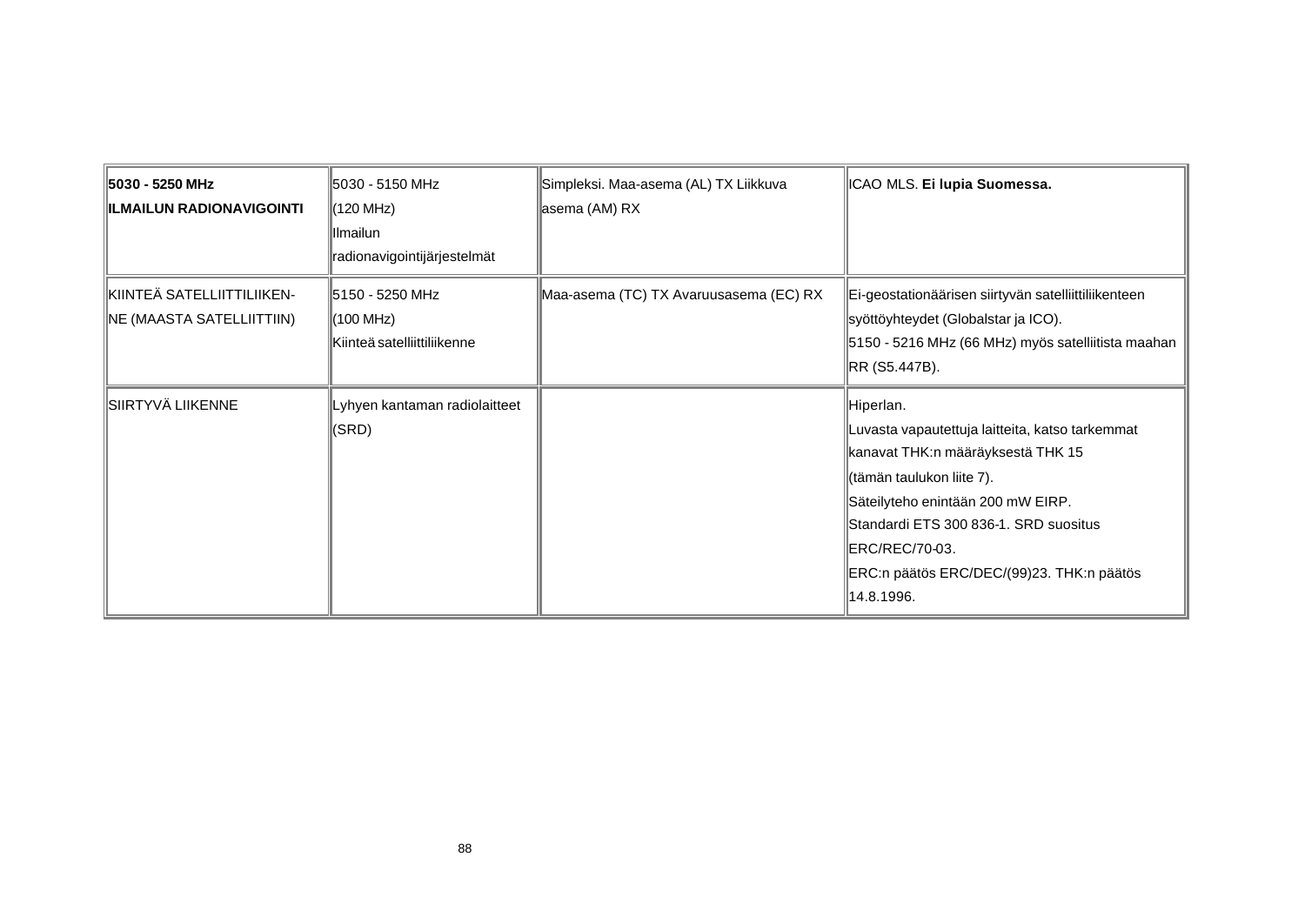| 5250 - 5350 MHz                 | 5250 - 5350 MHz               | Hiperlan.                                       |
|---------------------------------|-------------------------------|-------------------------------------------------|
| SIIRTYVÄ LIIKENNE               | (100 MHz)                     | Luvasta vapautettuja laitteita, katso tarkemmat |
|                                 | Lyhyen kantaman radiolaitteet | kanavat THK:n määräyksestä THK 15               |
|                                 | (SRD)                         | ∥(tämän taulukon liite 7).                      |
|                                 |                               | Säteilyteho enintään 200 mW EIRP.               |
|                                 |                               | Standardi ETS 300 836-1. SRD suositus           |
|                                 |                               | ERC/REC/70-03.                                  |
|                                 |                               | ERC:n päätös ERC/DEC/(99)23. THK:n päätös       |
|                                 |                               | 14.8.1996.                                      |
| <b>RADIOPAIKANNUS</b>           | Radiopaikannus                | Säteilytehon huippuarvo enintään 100 dBW.       |
| <b>Kaukokartoitussatelliit-</b> | Kaukokartoitussatelliitit     |                                                 |
| ∥tiliikenne                     |                               |                                                 |
| 5350 - 5725 MHz                 | 5350 - 5460 MHz               |                                                 |
| Kaukokartoitussatelliit-        | (110 MHz)                     |                                                 |
| tiliikenne                      | Kaukokartoitussatelliitit     |                                                 |
| <b>RADIOPAIKANNUS</b>           | 5350 - 5650 MHz               | 5480/5570 MHz paikkamääritys (aseman LR TX/RX). |
|                                 | (300 MHz)                     | Luvat Ilmatieteen laitos                        |
|                                 | Tutkat                        |                                                 |
|                                 | 15400 - 5500 MHz              |                                                 |
|                                 | (100 MHz)                     |                                                 |
|                                 | Sotilaskäyttö                 |                                                 |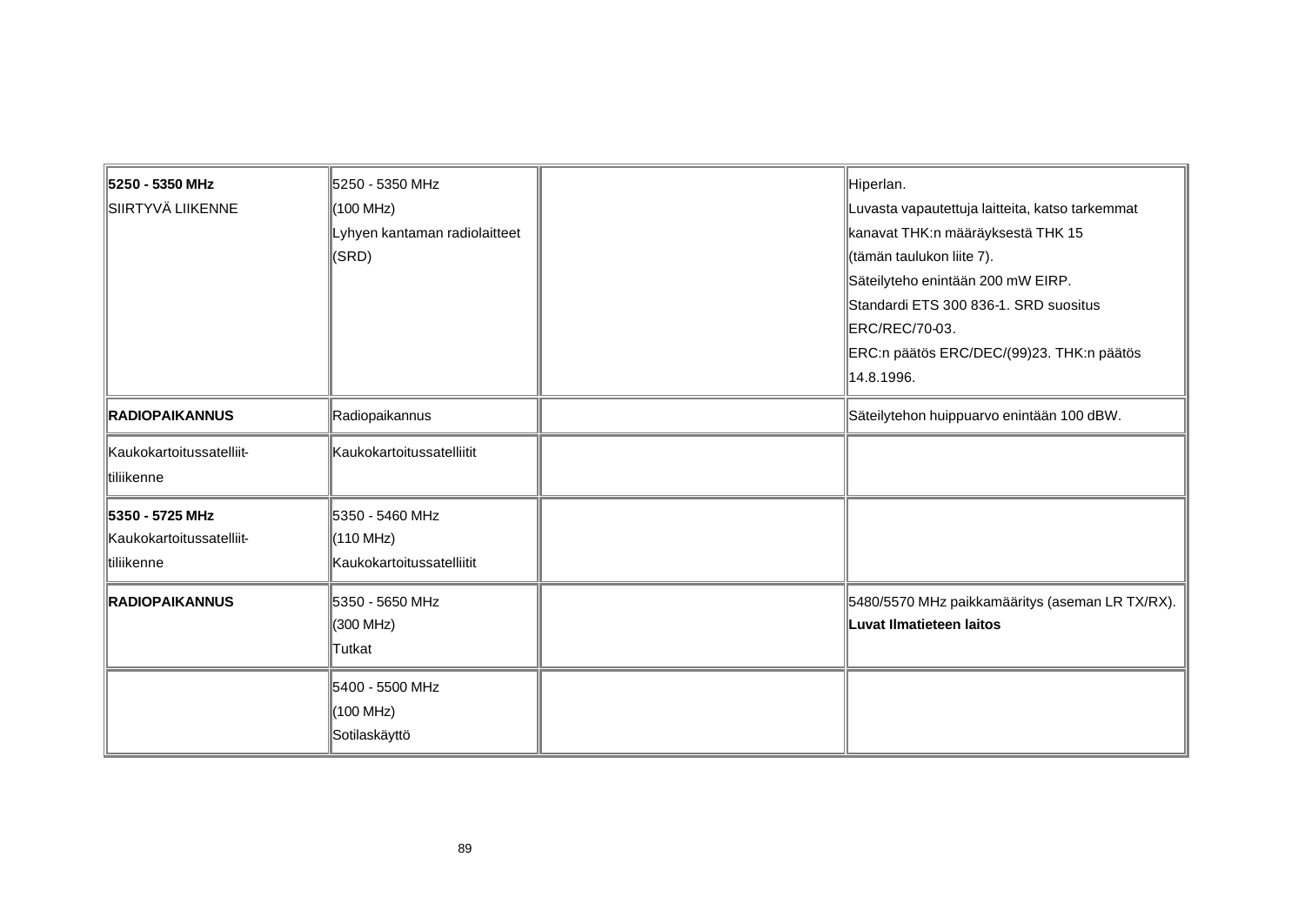| SIIRTYVÄ LIIKENNE                                           | 5470 - 5725 MHz<br>(Osa-alueen ala- ja<br>ylärajataajuudet)<br>(255 MHz)<br>Lyhyen kantaman radiolaitteet<br>(SRD) |                                                       | Hiperlan.<br>Luvasta vapautettuja laitteita, katso tarkemmat<br>kanavat THK:n määräyksestä THK 15<br>(tämän taulukon liite 7).<br>Säteilyteho enintään 1 W EIRP.<br>Standardi ETS 300 836-1. SRD suositus<br>ERC/REC/70-03.<br>ERC:n päätös ERC/DEC/(99)23. THK:n päätös<br>14.8.1996.                              |
|-------------------------------------------------------------|--------------------------------------------------------------------------------------------------------------------|-------------------------------------------------------|---------------------------------------------------------------------------------------------------------------------------------------------------------------------------------------------------------------------------------------------------------------------------------------------------------------------|
| <b>RADIOPAIKANNUS</b>                                       | 5500 - 5650 MHz<br>(150 MHz)<br>Säätutkat                                                                          | Simpleksi. Radiopaikallistamisen asema<br>$ $ (LR) TX | Säteilytehon huippuarvo enintään 100 dBW. Luvat<br>Illmatieteen laitos                                                                                                                                                                                                                                              |
| Radioamatööri- ja<br>radioamatöörisatelliit-<br>ltiliikenne | 5650 - 5670 MHz<br>(20 MHz)<br>Radioamatööri- ja<br>Radioamatöörisatelliittiliikenne                               |                                                       | Pätevyystodistus vaaditaan.<br>Radioamatöörisatelliittiliikenne maasta satelliittiin<br>-suunnassa muuta liikennettä häiritsemättä.<br>Lähettimen teho yleisluokassa ja teknillisessä luokas-<br>⊪sa<br>enintään 150 W. Modulaatiohuipputeho 600 W, mikäli<br>llähetteen kantoaaltoa on vaimennettu vähintään 6 dB. |
| <b>RADIOPAIKANNUS</b>                                       | 5650 - 5725 MHz<br>(75 MHz)<br><b>Tutkat</b>                                                                       | Simpleksi. Radiopaikallistamisen asema<br>(LR) TX     | Säteilytehon huippuarvo enintään 100 dBW. Luvat<br>Illmatieteen laitos                                                                                                                                                                                                                                              |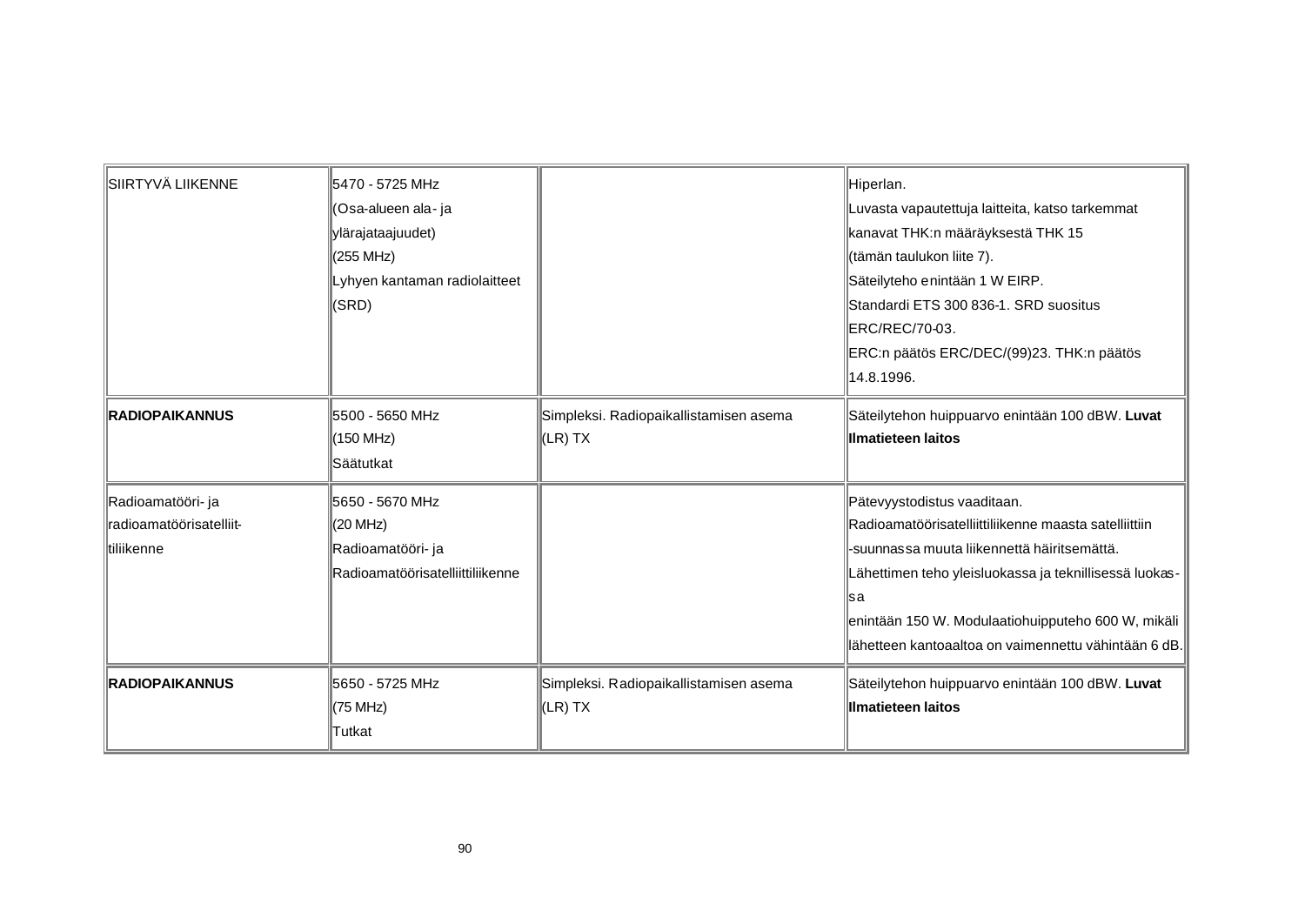| Radioamatööriliikenne                    | 5670 - 5725 MHz<br>(55 MHz)<br>Radioamatöörit                                                                                       | Määräys THK6.<br>Pätevyystodistus vaaditaan.<br>Lähettimen teho yleisluokassa ja teknillisessä luokas-<br>∥sa<br>enintään 150 W. Modulaatiohuipputeho 600 W, mikäli<br>lähetteen kantoaaltoa on vaimennettu vähintään 6 dB.                    |
|------------------------------------------|-------------------------------------------------------------------------------------------------------------------------------------|------------------------------------------------------------------------------------------------------------------------------------------------------------------------------------------------------------------------------------------------|
| 5725 - 5925 MHz<br>Radioamatööriliikenne | ll5725 - 5830 MHz<br>(105 MHz)<br>Radioamatöörit                                                                                    | Määräys THK6.<br>Pätevyystodistus vaaditaan.<br>Lähettimen teho yleisluokassa ja teknillisessä luokas-<br>∥sa<br>enintään 150 W. Modulaatiohuipputeho 600 W, mikäli<br>lähetteen kantoaaltoa on vaimennettu vähintään 6 dB.                    |
| SIIRTYVÄ LIIKENNE                        | 15725 - 5875 MHz<br>(Osa-alueen ala- ja<br>ylärajataajuudet)<br>(150 MHz)<br>Yleiset lyhyen kantaman radio-<br>llait-<br>teet (SRD) | Luvasta vapautettuja laitteita, katso tarkemmat<br>kanavat THK:n määräyksestä THK 15<br>(tämän taulukon liite 7).<br>Säteilyteho enintään 25 mW EIRP.<br>Standardi EN 300 440.<br>SRD suositus ERC/REC/70-03.<br>5725 - 5875 MHz ISM (S5.150). |
| KIINTEÄ SATELLIITTILIIKENNE              | 5725 - 5925 MHz<br>(200 MHz)<br>Kiinteä satelliittiliikenne                                                                         | Very Small Aperture Terminal (VSAT),<br>Istandardi CTR 43 tai EN 301 443.                                                                                                                                                                      |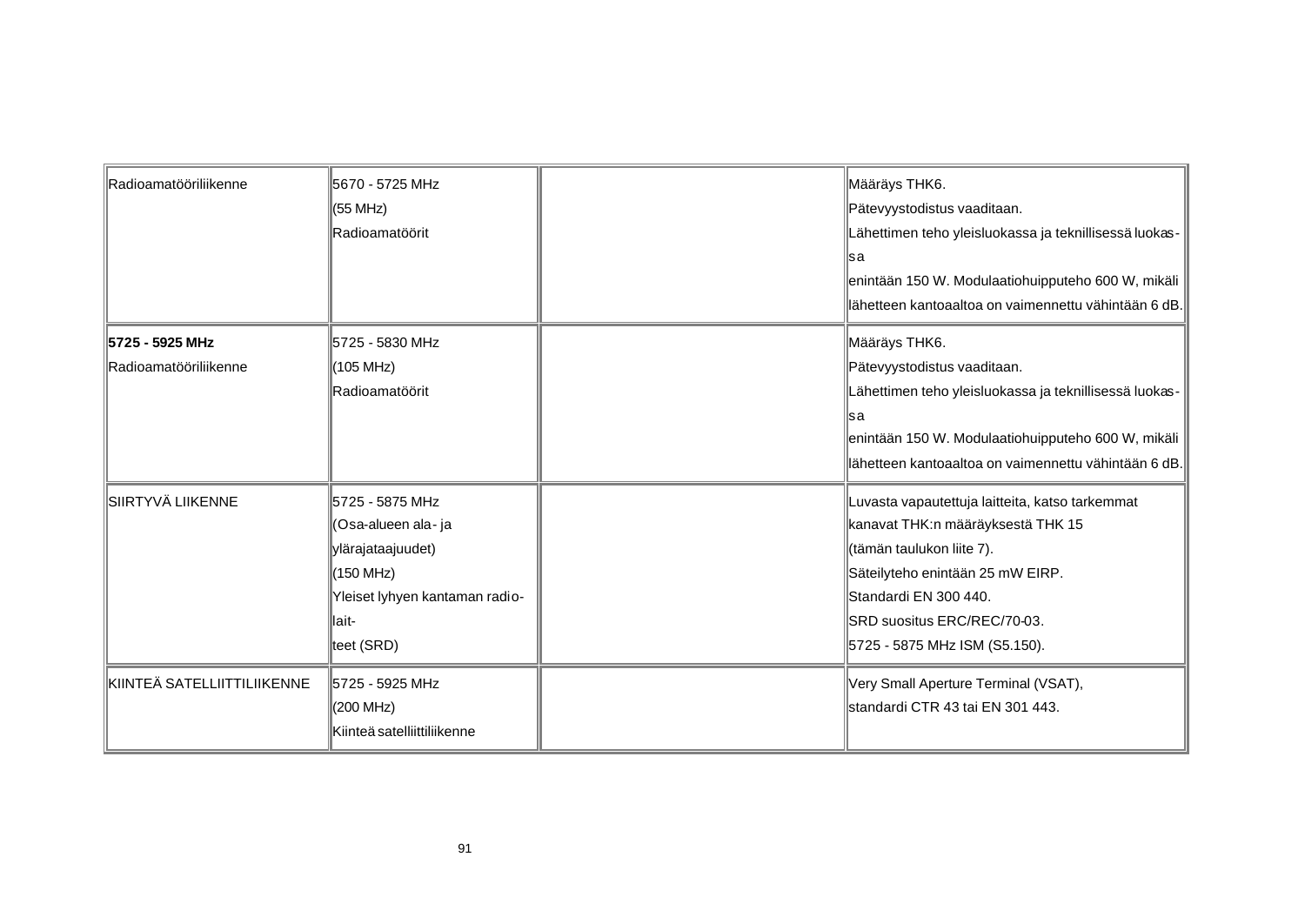| <b>RADIOPAIKANNUS</b>                                         | ll5795 - 5805 MHz<br>(10 MHz)<br>Lyhyen kantaman radiolaitteet<br>(SRD)              | Tieliikenteen telematiikkalaitteet.<br>ERC decision ERC/DEC/(92)02. THK:n päätös<br>∥18.11.1992.<br>5805 - 5815 MHz mahdollinen tieliikenteen telematii-<br>llkan<br>laajennuskaista. SRD suositus ERC/REC/70-03.                                                                                                                   |
|---------------------------------------------------------------|--------------------------------------------------------------------------------------|-------------------------------------------------------------------------------------------------------------------------------------------------------------------------------------------------------------------------------------------------------------------------------------------------------------------------------------|
| Radioamatööri- ja<br>llradioamatöörisatelliit-<br>⊪tiliikenne | 5830 - 5850 MHz<br>(20 MHz)<br>Radioamatööri- ja<br>Radioamatöörisatelliittiliikenne | Määräys THK6.<br>Pätevyystodistus vaaditaan.<br>Radioamatöörisatelliittiliikenne satelliitista maahan<br>-suunnassa muuta liikennettä häiritsemättä.<br>Lähettimen teho yleisluokassa ja teknillisessä luokas-<br>∥sa<br>enintään 150 W. Modulaatiohuipputeho 600 W, mikäli<br>lähetteen kantoaaltoa on vaimennettu vähintään 6 dB. |
| ∥KIINTEÄ LIIKENNE                                             | 5875 - 5925 MHz<br>(50 MHz)<br>Radiolinkit                                           | Käyttösuunnitelma valmisteilla.                                                                                                                                                                                                                                                                                                     |
| 8500 - 10000 MHz<br><b>IRADIOPAIKANNUS</b>                    | I8500 - 10000 MHz<br>(1500 MHz)<br>Tutkat                                            | Merenkulun ja ilmailun radiopaikannus.<br>8860/8960 MHz laivojen nopeuden mittaus,<br>kiinteän aseman TX/RX. Luvat Ilmatieteenlaitos,<br>Merenkulkulaitos, Invers Oy                                                                                                                                                                |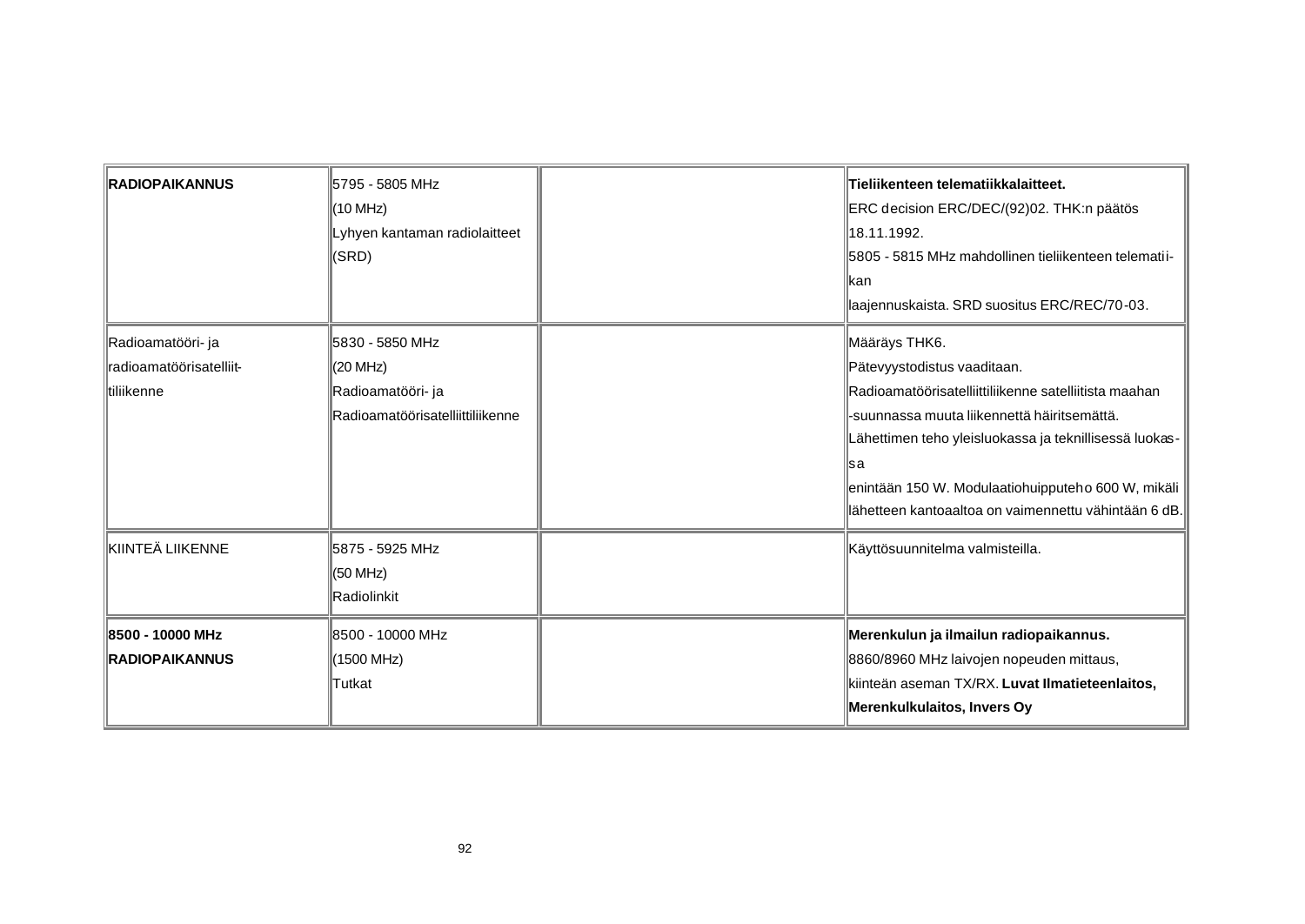|                                           | ∥9500 - 9975 MHz<br>(475 MHz)<br>Lyhyen kantaman radiolaitteet<br>(SRD) |                                                                                        | Ohjaus-, valvonta- ja hälytystutkat.<br>Luvasta vapautettuja laitteita, katso tarkemmat<br>kanavat THK:n määräyksestä THK 15<br>(tämän taulukon liite 7).<br>Säteilyteho enintään 25 mW EIRP. Standardi EN 300<br>‖440-1.<br>SRD suositus ERC/REC/70-03. |
|-------------------------------------------|-------------------------------------------------------------------------|----------------------------------------------------------------------------------------|----------------------------------------------------------------------------------------------------------------------------------------------------------------------------------------------------------------------------------------------------------|
| ∥10,000 - 10,450 GHz<br>∥KIINTEÄ LIIKENNE | 10,000 - 10,280 GHz<br>$(0,280 \text{ GHz})$<br>Radiolinkit             | Simpleksi. Kiinteä asema (FX) TX Siir-<br>rettävä asema (FXS) TX<br><b>FM TV/10000</b> | Yksisuuntaiset videolinkit mukaan lukien ENG/OB<br>∥radiolinkit.<br>10,015; 10,045; 10,075; 10,105; 10,135 GHz.                                                                                                                                          |
| Radioamatööriliikenne                     | Radioamatöörit                                                          |                                                                                        | ∥Määräys THK6.<br>Pätevyystodistus vaaditaan.<br>Lähettimen teho yleisluokassa ja teknillisessä luokas-<br>llsa<br>enintään 150 W. Modulaatiohuipputeho 600 W, mikäli<br>lähetteen kantoaaltoa on vaimennettu vähintään 6 dB.                            |
| SIIRTYVÄ LIIKENNE                         | 10,000 - 10,450 GHz<br>∥(0,450 GHz)<br>Siirtyvä liikenne                |                                                                                        |                                                                                                                                                                                                                                                          |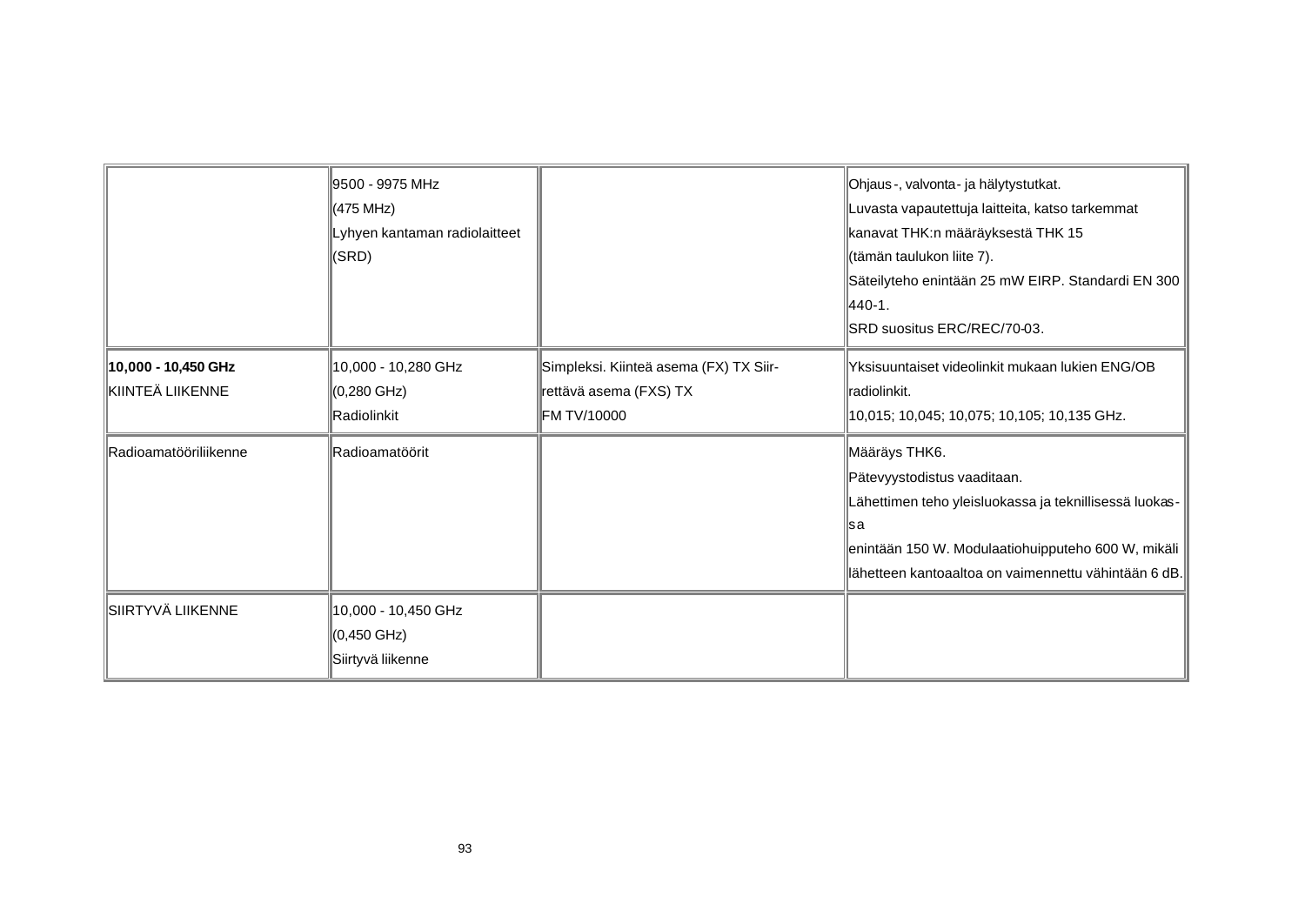| <b>IkIINTEÄ LIIKENNE</b> | 10,150 - 10,300 GHz<br>$(0, 150 \text{ GHz})$<br>Radiolinkit   | Dupleksi. Kiinteä asema (FX) TXRX<br>+350 MHz 10,500 - 10,650 GHz                                       | Kiinteän liityntäverkon radiojärjestelmän<br>WLL) tilaajalaitteet.<br>Luvasta vapautettuja päätelaitteita, katso tarkemmat<br>kanavat THK:n määräyksestä THK15<br>∥(tämän taulukon liite 7).<br>Ala-aseman säteilykuvio TS4, taulukko 12.<br>Standardit EN 301 124, EN 301 253, EN 301 080,<br>EN 301 021. Antennin standardi EN 302 085.<br>ERC:n suositus ERC/REC/12-05. |
|--------------------------|----------------------------------------------------------------|---------------------------------------------------------------------------------------------------------|----------------------------------------------------------------------------------------------------------------------------------------------------------------------------------------------------------------------------------------------------------------------------------------------------------------------------------------------------------------------------|
|                          | 10,287 - 10,406 GHz<br>$(0, 119 \text{ GHz})$<br>Radiolinkit   | Dupleksi. Kiinteä asema (FX) TXRX<br>3,5 MHz,<br>+266 MHz 10,553 - 10,672 GHz<br>DRS2/10500, DRS8/10500 | Digitaaliset radiolinkit, kanavat 1a-35a.<br>Ei uusia lupia.                                                                                                                                                                                                                                                                                                               |
| Radioamatööriliikenne    | 10,368 - 10,370 GHz<br>$(0,002 \text{ GHz})$<br>Radioamatöörit |                                                                                                         | Määräys THK6.<br>Pätevyystodistus vaaditaan.<br>Lähettimen teho yleisluokassa ja teknillisessä luokas-<br>lsa<br>enintään 150 W. Modulaatiohuipputeho 600 W, mikäli<br>lähetteen kantoaaltoa on vaimennettu vähintään 6 dB.                                                                                                                                                |
| <b>IkIINTEÄ LIIKENNE</b> | 10,406 - 10,450 GHz<br>(0,044 GHz)<br>Radiolinkit              | Simpleksi. Kiinteä asema (FX) TX Siir-<br>rettävä asema (FXS) TX                                        | IlYksisuuntaiset videolinkit mukaan lukien ENG/OB<br>∥radiolinkit.<br>10,427 GHz videosiirto.                                                                                                                                                                                                                                                                              |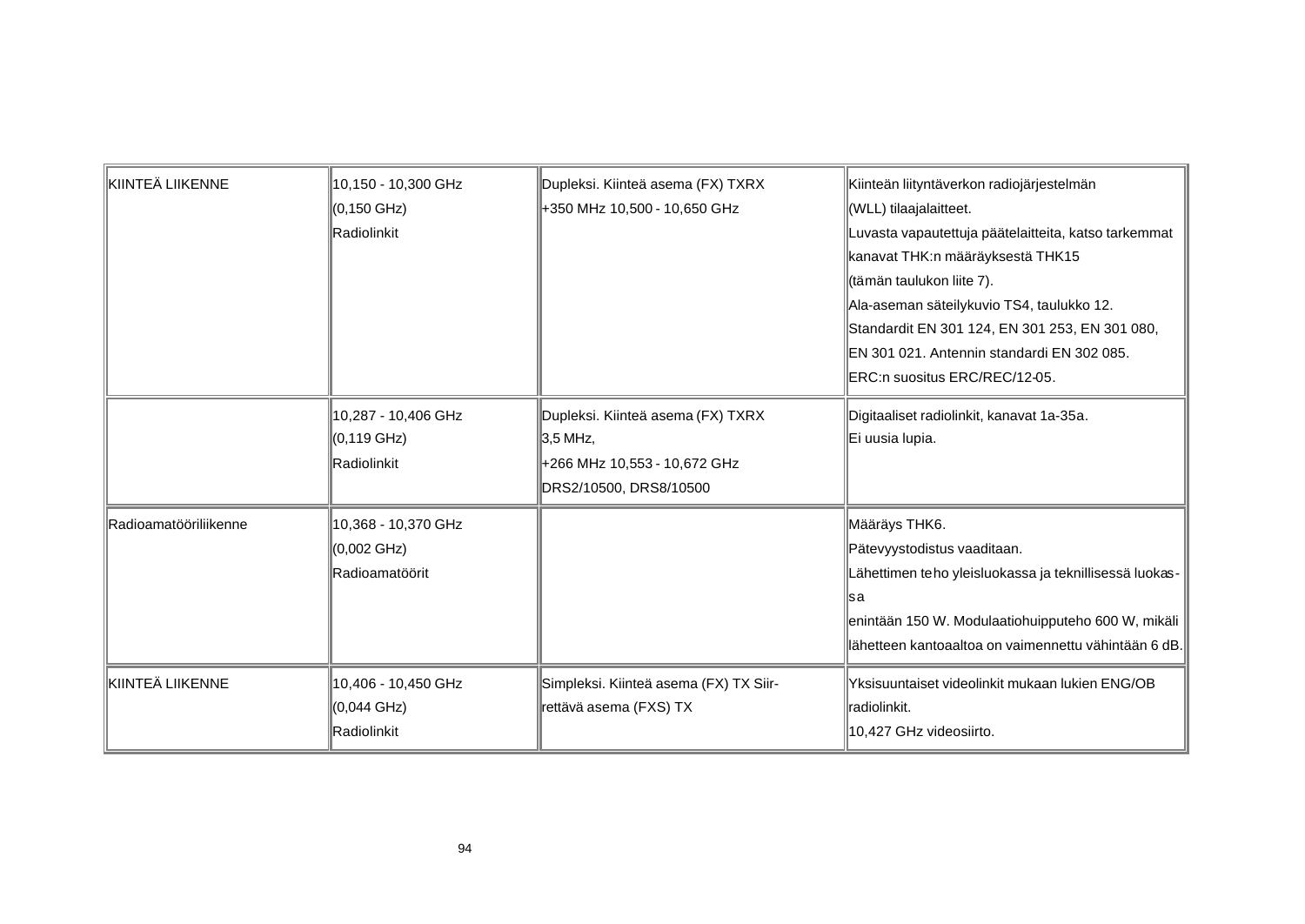| 10,450 - 10,500 GHz<br><b>RADIOPAIKANNUS</b>                | 10,450 - 10,500 GHz<br>(Osa-alueen ala- ja<br>ylärajataajuudet)<br>$(0,050 \text{ GHz})$<br>Lyhyen kantaman radiolaitteet<br>(SRD) | ∥Ohjaus, valvonta- ja hälytystutkat.<br>Luvasta vapautettuja laitteita, katso tarkemmat<br>kanavat THK:n määräyksestä THK 15<br>tämän taulukon liite 7).<br>Säteilyteho enintään 500 mW EIRP.<br><b>I</b> IStandardi EN 300 440-1.<br>SRD suositus ERC/REC/70-03. |
|-------------------------------------------------------------|------------------------------------------------------------------------------------------------------------------------------------|-------------------------------------------------------------------------------------------------------------------------------------------------------------------------------------------------------------------------------------------------------------------|
| Radioamatööri- ja<br>radioamatöörisatelliit-<br>⊪tiliikenne | Radioamatööri- ja<br>Radioamatöörisatelliittiliikenne                                                                              | ∥Määräys THK6.<br>Pätevyystodistus vaaditaan.<br>Lähettimen teho yleisluokassa ja teknillisessä luokas-<br>⊪sa<br>enintään 150 W. Modulaatiohuipputeho 600 W, mikäli<br>lähetteen kantoaaltoa on vaimennettu vähintään 6 dB.                                      |
| ∥10,500 - 10,680 GHz<br><b>IRADIOPAIKANNUS</b>              | ∥10,500 - 10,550 GHz<br>(Osa-alueen ala- ja<br>ylärajataajuudet)<br>∥(0,050 GHz)<br>Lyhyen kantaman radiolaitteet<br>(SRD)         | Luvasta vapautettuja ennen 31.12.1998 käyttöönotet-<br>∥tuja<br>laitteita, katso THK:n määräys THK15 (tämän taulu-<br>kon liite 7).                                                                                                                               |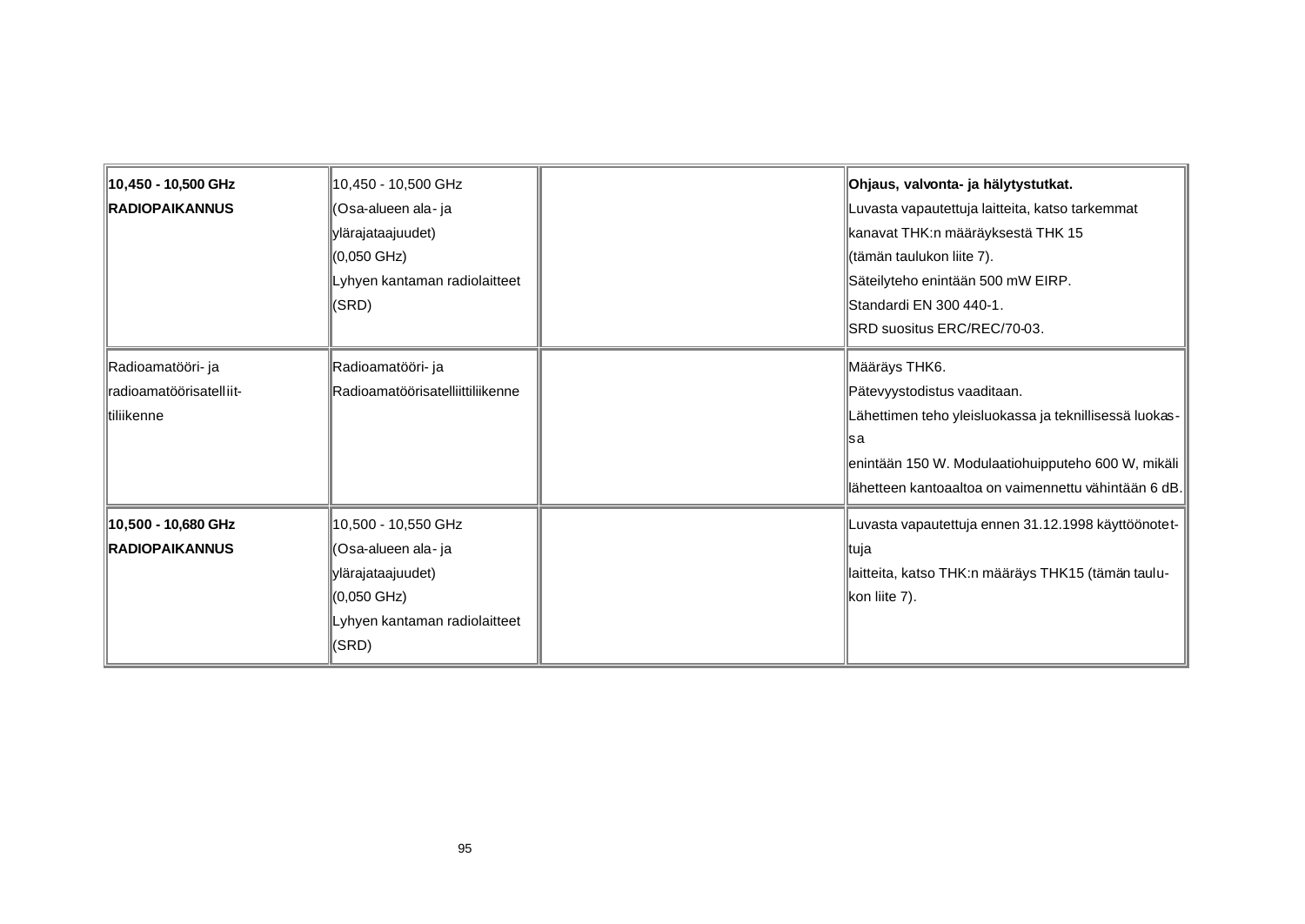| KIINTEÄ LIIKENNE                                       | 10,500 - 10,650 GHz<br>$(0, 150 \text{ GHz})$<br>Radiolinkit                  | Dupleksi. Kiinteä asema (FX) TXRX<br>-350 MHz 10,150 - 10,300 GHz                                       | Kiinteän liityntäverkon radiojärjestelmän<br>WLL) tilaajalaitteet.<br>Luvasta vapautettuja päätelaitteita, katso tarkemmat<br>kanavat THK:n määräyksestä THK15<br>(tämän taulukon liite 7).<br>Standardit EN 301 124, EN 301 253, EN 301 080,<br>IEN 301 021. Antennin standardi EN 302 085.<br>Keskusaseman säteilykuvio CS luokka 3.<br>Keskusasemalla minimivahvistus (ympärisäteilevä) 8<br>⊪dBi.<br>ERC:n suositus ERC/REC/12-05. |
|--------------------------------------------------------|-------------------------------------------------------------------------------|---------------------------------------------------------------------------------------------------------|----------------------------------------------------------------------------------------------------------------------------------------------------------------------------------------------------------------------------------------------------------------------------------------------------------------------------------------------------------------------------------------------------------------------------------------|
|                                                        | 10,553 - 10,672 GHz<br>(0,119 GHz)<br>Radiolinkit                             | Dupleksi. Kiinteä asema (FX) TXRX<br>3,5 MHz,<br>-266 MHz 10,287 - 10,406 GHz<br>DRS2/10500, DRS8/10500 | Digitaaliset radiolinkit, kanavat 1b - 35b.<br>Ei uusia lupia.                                                                                                                                                                                                                                                                                                                                                                         |
| 13,250 - 13,400 GHz<br><b>ILMAILUN RADIONAVIGOINTI</b> | 13,250 - 13,400 GHz<br>(0,150 GHz)<br>Ilmailun<br>radionavigointijärjestelmät |                                                                                                         | Määritykseeen vain Doppler-menetelmin (S5.497).                                                                                                                                                                                                                                                                                                                                                                                        |
| Kaukokartoitussatelliit-<br>∥tiliikenne                | Kaukokartoitussatelliitit                                                     |                                                                                                         |                                                                                                                                                                                                                                                                                                                                                                                                                                        |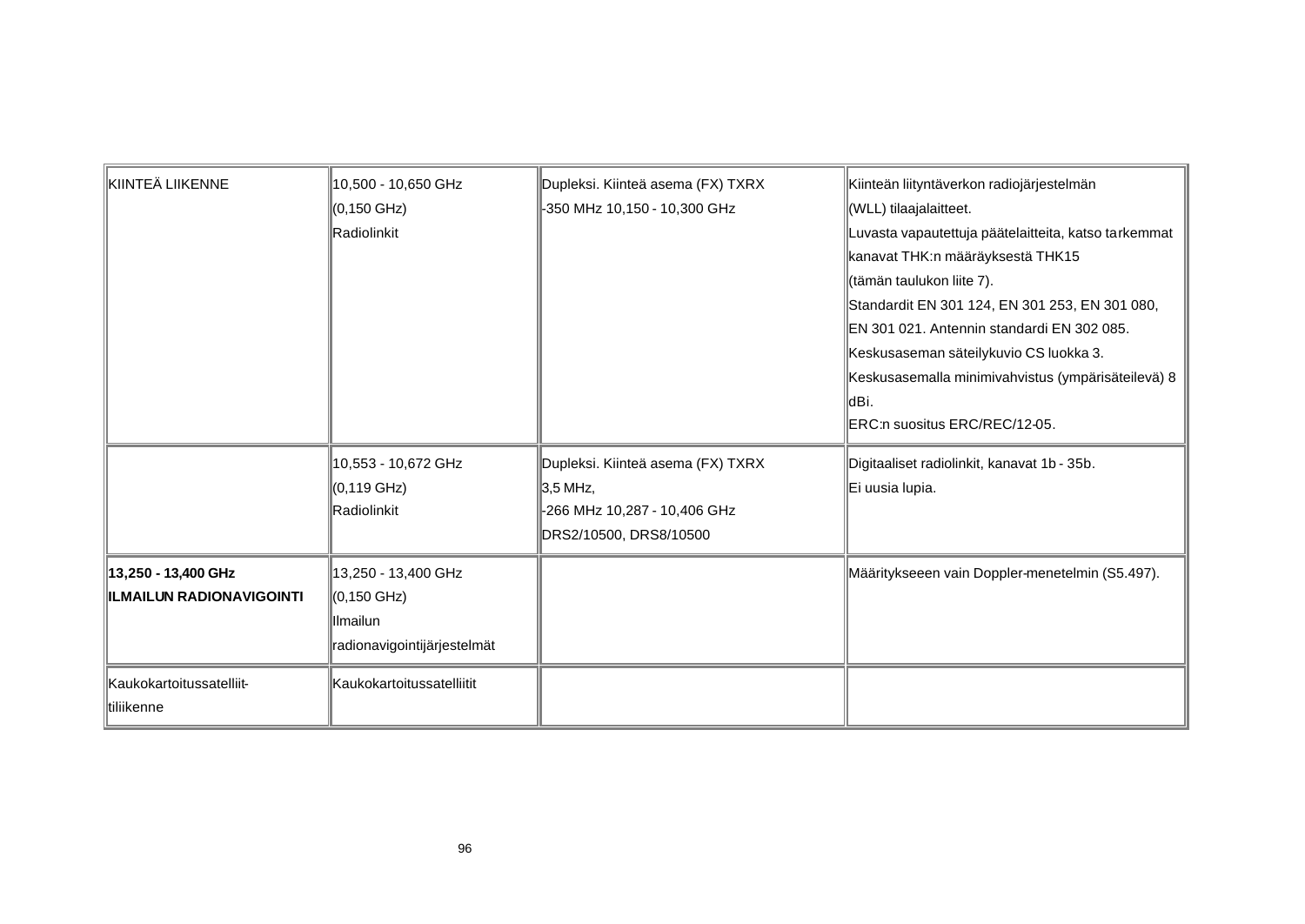| 13,400 - 14,000 GHz<br>KAUKOKARTOITUSSATELLIIT-<br><b>TILIIKENNE</b> | 13,400 - 13,750 GHz<br>1(0,350 GHz)<br>Kaukokartoitussatelliitit                                                                   |                                        |                                                                                                                                                                                                                                                           |
|----------------------------------------------------------------------|------------------------------------------------------------------------------------------------------------------------------------|----------------------------------------|-----------------------------------------------------------------------------------------------------------------------------------------------------------------------------------------------------------------------------------------------------------|
| <b>RADIOPAIKANNUS</b>                                                | 13,400 - 14,000 GHz<br>(Osa-alueen ala- ja<br>ylärajataajuudet)<br>$(0,600 \text{ GHz})$<br>Lyhyen kantaman radiolaitteet<br>(SRD) |                                        | Ohjaus-, valvonta- ja hälytystutkat.<br>Luvasta vapautettuja laitteita, katso tarkemmat<br>kanavat THK:n määräyksestä THK 15<br>(tämän taulukon liite 7).<br>Säteilyteho enintään 25 mW EIRP.<br>Standardi EN 300 440-1. SRD suositus ERC/REC/70-<br>∥03. |
| KIINTEÄ SATELLIITTILIIKEN-<br>NE (MAASTA SATELLIITTIIN)              | ∥13,750 - 14,000 GHz<br>∭(0,250 GHz)<br>Kiinteä satelliittiliikenne                                                                | Maa-asema (TC) TX Avaruusasema (EC) RX |                                                                                                                                                                                                                                                           |
| 15,400 - 15,430 GHz<br>KIINTEÄ SATELLIITTILIIKENNE                   | 15,400 - 15,430 GHz<br>∭(0,030 GHz)<br>Kiinteä satelliittiliikenne                                                                 | Avaruusasema (EC) TX Maa-asema (TC) RX |                                                                                                                                                                                                                                                           |
| <b>ILMAILUN RADIONAVIGOINTI</b>                                      | <b>Ilmailun</b><br>radionavigointijärjestelmät                                                                                     |                                        |                                                                                                                                                                                                                                                           |
| 15,430 - 15,630 GHz<br><b>ILMAILUN RADIONAVIGOINTI</b>               | 15,430 - 15,630 GHz<br>(0,200 GHz)<br>llmailun<br>radionavigointijärjestelmät                                                      |                                        |                                                                                                                                                                                                                                                           |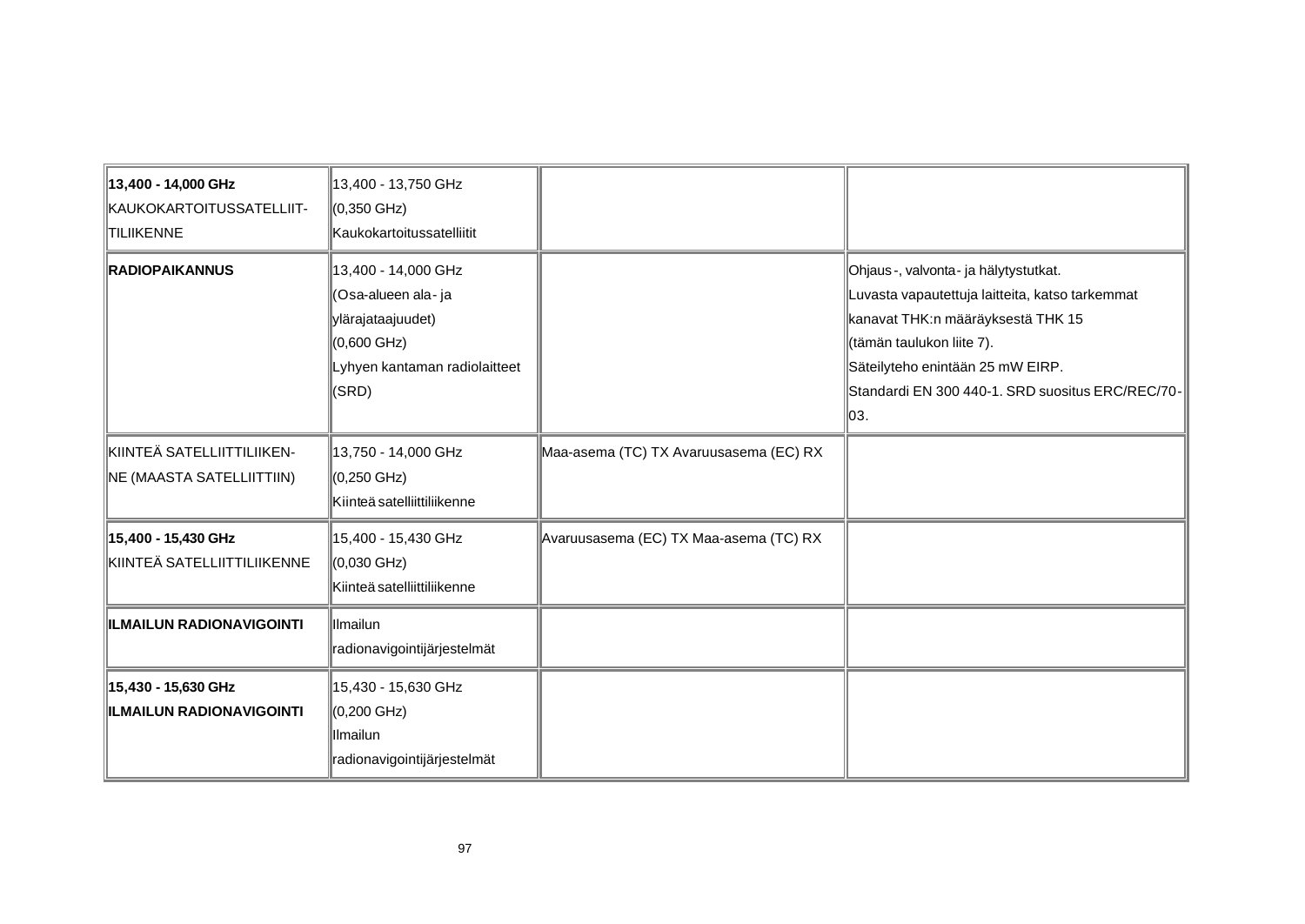| KIINTEÄ SATELLIITTILIIKEN-       | Kiinteä satelliittiliikenne   | Maa-asema (TC) TX Avaruusasema (EC) RX | 15,430 - 15,630 GHz (200 MHz) ei-geostationäärisen          |
|----------------------------------|-------------------------------|----------------------------------------|-------------------------------------------------------------|
| <b>NE (MAASTA SATELLIITTIIN,</b> |                               | Avaruusasema (EC) TX Maa-asema (TC) RX | ∥siirtyvän                                                  |
| SATELLIITISTA MAAHAN)            |                               |                                        | satelliittiliikenteen syöttöyhteydet, satelliitista maahan. |
|                                  |                               |                                        | Suomessa taajuusalue 15,430 - 15,630 GHz (200               |
|                                  |                               |                                        | $\parallel$ MHz)                                            |
|                                  |                               |                                        | ei ole käytettävissä MSS feeder linkeille maasta satel-     |
|                                  |                               |                                        | lliittiin                                                   |
|                                  |                               |                                        | suunnassa käytössä olevan ilmailun radionavigoinnin         |
|                                  |                               |                                        | ltakia.                                                     |
| ∥15,630 - 15,700 GHz             | 15,630 - 15,700 GHz           | Maa-asema (TC) TX Avaruusasema (EC) RX |                                                             |
| KIINTEÄ SATELLIITTILIIKEN-       | ∭(0,070 GHz)                  | Avaruusasema (EC) TX Maa-asema (TC) RX |                                                             |
| NE (MAASTA SATELLIITTIIN,        | Kiinteä satelliittiliikenne   |                                        |                                                             |
| SATELLIITISTA MAAHAN)            |                               |                                        |                                                             |
| <b>ILMAILUN RADIONAVIGOINTI</b>  | Ilmailun                      |                                        |                                                             |
|                                  | radionavigointijärjestelmät   |                                        |                                                             |
| 15,700 - 17,100 GHz              | ∥15,700 - 17,100 GHz          |                                        |                                                             |
| <b>RADIOPAIKANNUS</b>            | $(1,400 \text{ GHz})$         |                                        |                                                             |
|                                  | <b>Tutkat</b>                 |                                        |                                                             |
|                                  | ∥Sotilaskäyttö                |                                        |                                                             |
| 17,100 - 17,300 GHz              | ∥17,100 - 17,300 GHz          |                                        | Hiperlan.                                                   |
| <b>RADIOPAIKANNUS</b>            | ∭(0,200 GHz)                  |                                        | SRD suositus ERC/REC/70-03.                                 |
|                                  | Lyhyen kantaman radiolaitteet |                                        |                                                             |
|                                  | (SRD)                         |                                        |                                                             |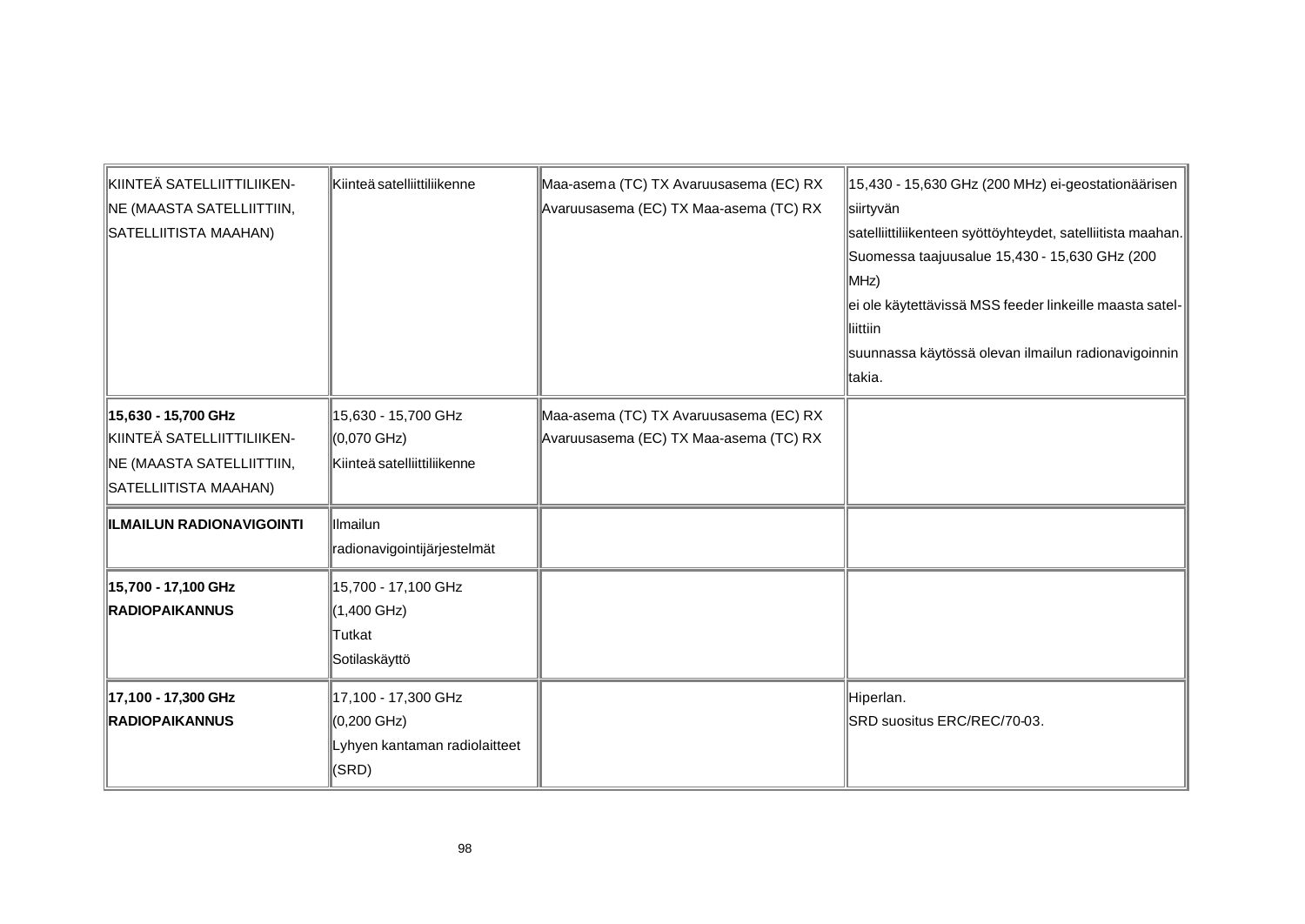| <b>Kaukokartoitussatelliit-</b><br>⊪tiliikenne                                            | Kaukokartoitussatelliitit                                                                    |                                                                                                                                                                                                                                                                                                                                                                                                            |
|-------------------------------------------------------------------------------------------|----------------------------------------------------------------------------------------------|------------------------------------------------------------------------------------------------------------------------------------------------------------------------------------------------------------------------------------------------------------------------------------------------------------------------------------------------------------------------------------------------------------|
| 24,000 - 24,050 GHz<br>RADIOAMATÖÖRI- JA<br>RADIOAMATÖÖRISATELLIIT-<br><b>ITILIIKENNE</b> | 24,000 - 24,050 GHz<br>∥(0,050 GHz)<br>Radioamatööri- ja<br>Radioamatöörisatelliittiliikenne | Määräys THK6.<br>Pätevyystodistus vaaditaan.<br>Lähettimen teho perusluokassa ja tietoliikenneluokas-<br>llsa<br>enintään 30 W. Modulaatiohuipputeho 120 W, mikäli<br>lähetteen kantoaaltoa on vaimennettu vähintään 6 dB.<br>Lähettimen teho yleisluokassa ja teknillisessä luokas-<br>llsa<br>enintään 150 W. Modulaatiohuipputeho 600 W, mikäli<br>lähetteen kantoaaltoa on vaimennettu vähintään 6 dB. |
| Radiopaikannus                                                                            | Lyhyen kantaman radiolaitteet<br>(SRD)                                                       | Ohjaus - valvonta ja hälytystutkat.<br>Luvasta vapautettuja laitteita, katso tarkemmat<br>kanavat THK:n määräyksestä THK 15<br>tämän taulukon liite 7).<br>Säteilyteho enintään 100 mW EIRP.<br>Standardi EN 300 440-1.<br>SRD suositus ERC/REC/70-03.<br>24,000 - 24,250 GHz ISM (S5.150).                                                                                                                |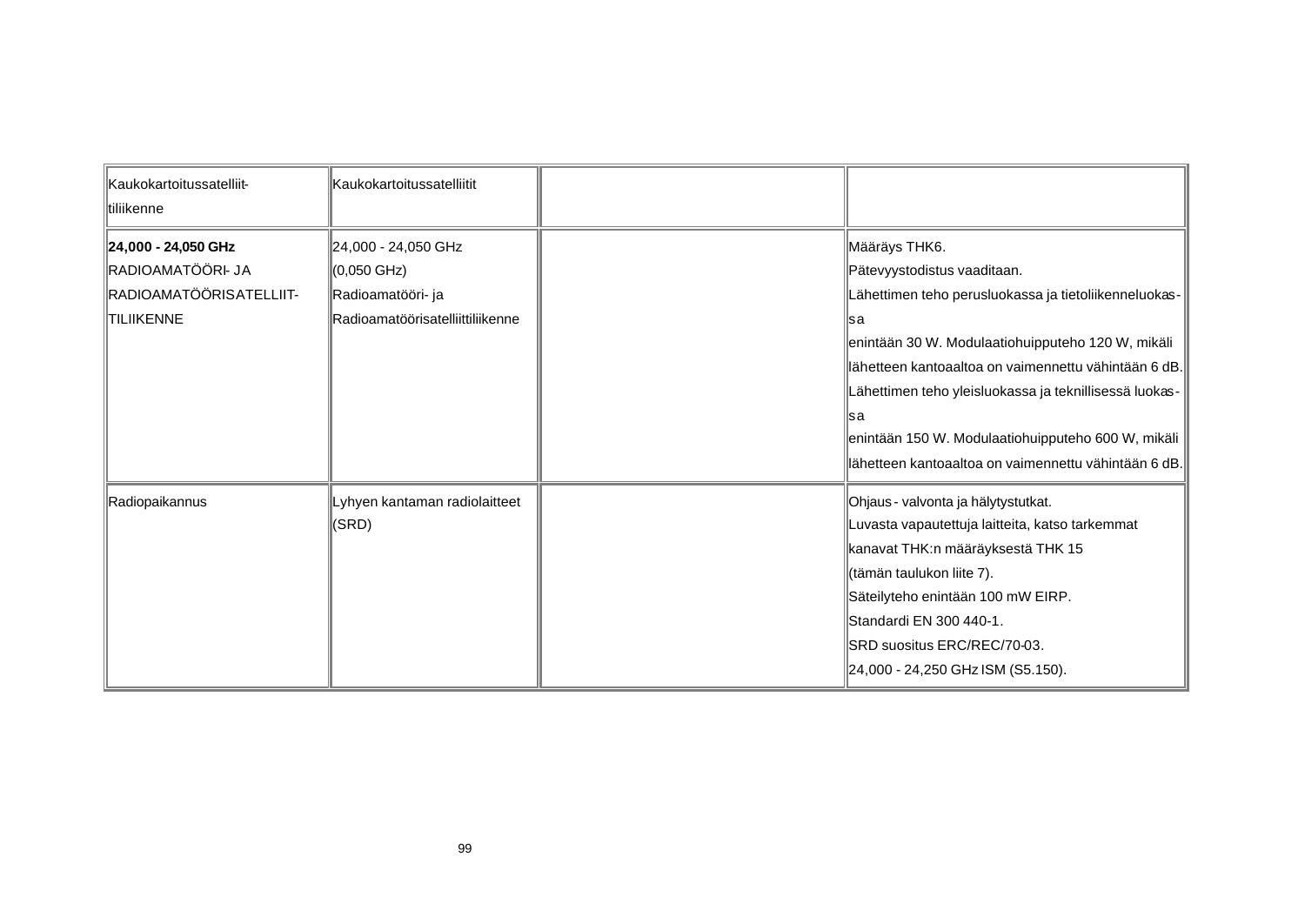|                                              | Yleiset lyhyen kantaman radio-<br>llait-<br>teet (SRD)                                                                             | Luvasta vapautettuja laitteita, katso tarkemmat<br>kanavat THK:n määräyksestä THK 15<br>(tämän taulukon liite 7).<br>Säteilyteho enintään 100 mW EIRP.<br>Standardi EN 300 440-1.<br>SRD suositus ERC/REC/70-03.<br>24,000 - 24,250 GHz ISM (S5.150).                                        |
|----------------------------------------------|------------------------------------------------------------------------------------------------------------------------------------|----------------------------------------------------------------------------------------------------------------------------------------------------------------------------------------------------------------------------------------------------------------------------------------------|
| 24,050 - 24,250 GHz<br><b>RADIOPAIKANNUS</b> | 24,050 - 24,250 GHz<br>(Osa-alueen ala- ja<br>ylärajataajuudet)<br>$(0,200 \text{ GHz})$<br>Lyhyen kantaman radiolaitteet<br>(SRD) | Ohjaus - valvonta ja hälytystutkat.<br>Luvasta vapautettuja laitteita, katso tarkemmat<br>kanavat THK:n määräyksestä THK 15<br>(tämän taulukon liite 7).<br>Säteilyteho enintään 100 mW EIRP.<br>Standardi EN 300 440-1.<br>SRD suositus ERC/REC/70-03.<br>24,000 - 24,250 GHz ISM (S5.150). |
|                                              | Yleiset lyhyen kantaman radio-<br>lait-<br>teet (SRD)                                                                              | Luvasta vapautettuja laitteita, katso tarkemmat<br>kanavat THK:n määräyksestä THK 15<br>(tämän taulukon liite 7).<br>Säteilyteho enintään 100 mW EIRP.<br>Standardi EN 300 440-1.<br>SRD suositus ERC/REC/70-03.<br>24,000 - 24,250 GHz ISM (S5.150).                                        |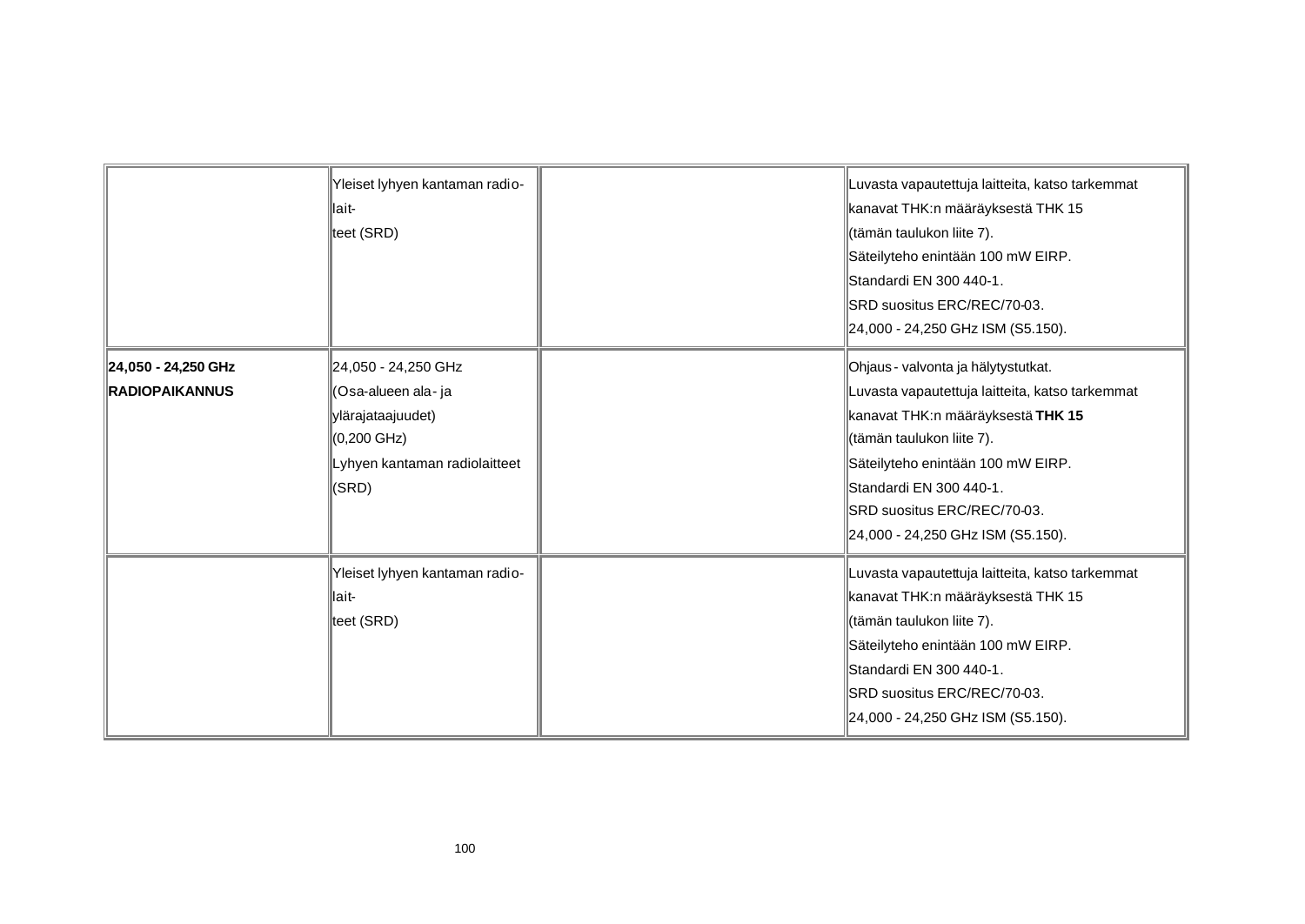| <b>IRadioamatööriliikenne</b> | Radioamatöörit | ∥Määräys THK6.                                         |
|-------------------------------|----------------|--------------------------------------------------------|
|                               |                | Pätevyystodistus vaaditaan.                            |
|                               |                | Lähettimen teho yleisluokassa ja teknillisessä luokas- |
|                               |                | lls a                                                  |
|                               |                | enintään 150 W. Modulaatiohuipputeho 600 W, mikäli     |
|                               |                | llähetteen kantoaaltoa on vaimennettu vähintään 6 dB.  |

## **Taulukko 19 Radionavigointi Viestintäviraston taajuusjakotaulukossa taajuuksilla 31,000 GHz – 400 GHz**

| Taajuuskaista<br>Käyttö Suomessa             | Osakaista<br>(sen leveys)<br>ja käyttö                            | Liikennemuoto. Asemaluokka ja TX/RX-koodi Huomautuksia<br>Kanavaväli, lähetteen leveys. (läheteluokka)<br>Dupleksiväli ja parikaista<br>Tyyppivakio |                                                  |
|----------------------------------------------|-------------------------------------------------------------------|-----------------------------------------------------------------------------------------------------------------------------------------------------|--------------------------------------------------|
| 33,400 - 36,000 GHz<br><b>RADIOPAIKANNUS</b> | 33,400 - 36,000 GHz<br>$(2,600 \text{ GHz})$<br>Tutkat            |                                                                                                                                                     | Lyhyen matkan tutkat.<br>Standardi EN 300 440-1. |
| Kaukokartoitussatelliit-<br>tiliikenne       | 35,500 - 36,000 GHz<br>$(0,500 \text{ GHz})$<br>Tutkat            |                                                                                                                                                     |                                                  |
| 43,500 - 47,000 GHz<br>SIIRTYVÄ LIIKENNE     | 43,500 - 47,000 GHz<br>$(3,500 \text{ GHz})$<br>Siirtyvä liikenne |                                                                                                                                                     |                                                  |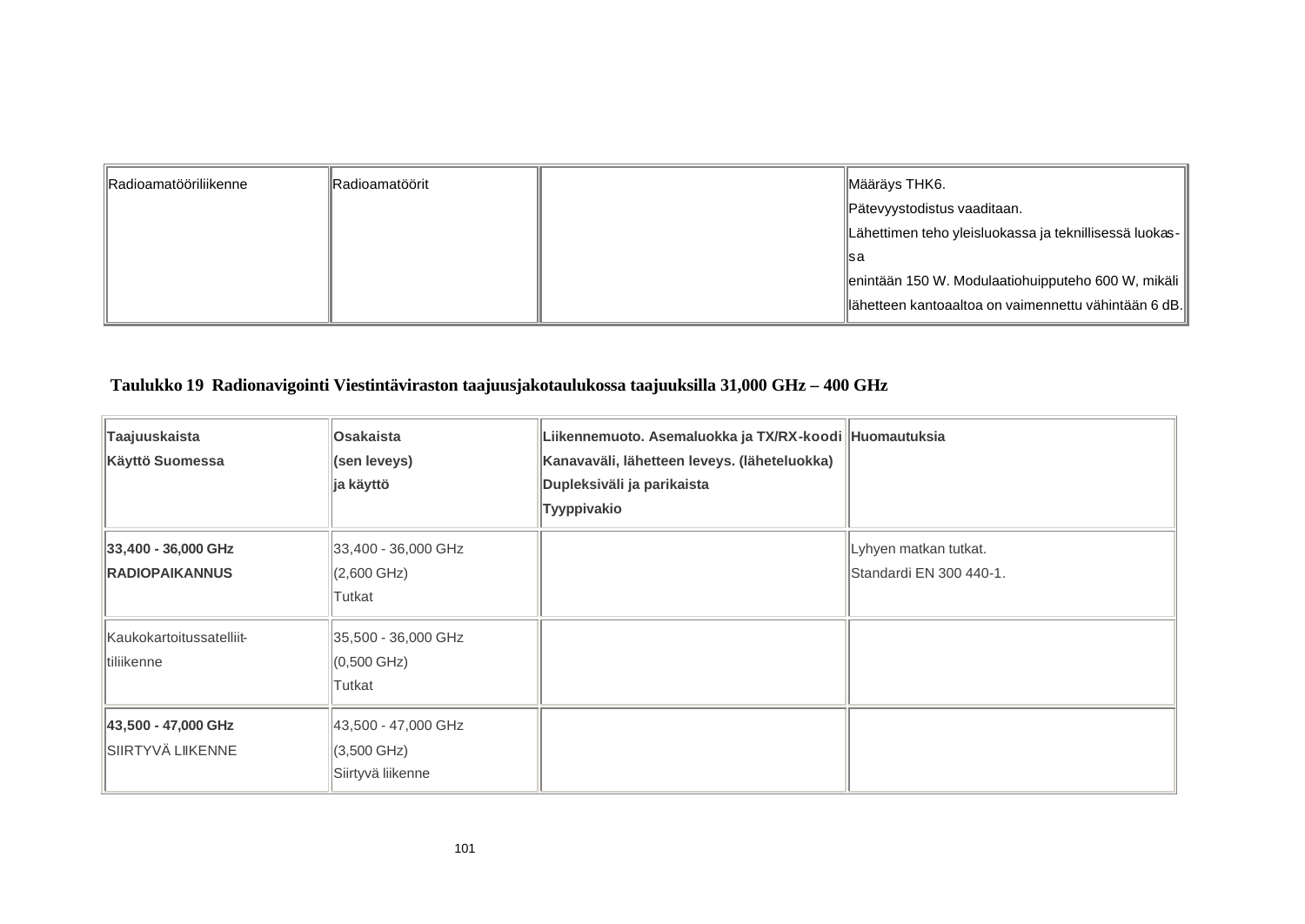| <b>RADIONAVIGOINTI</b>                                | Radionavigointi                                                                                                                                  |                                                                                                                                                                                                                                                   |
|-------------------------------------------------------|--------------------------------------------------------------------------------------------------------------------------------------------------|---------------------------------------------------------------------------------------------------------------------------------------------------------------------------------------------------------------------------------------------------|
| <b>RADIONAVIGOINTISATELLIIT-</b><br><b>TILIIKENNE</b> | Radionavigointisatelliitit                                                                                                                       |                                                                                                                                                                                                                                                   |
| SIIRTYVÄ SATELLIITTILIIKEN-<br>NE                     | Siirtyvä satelliittiliikenne                                                                                                                     |                                                                                                                                                                                                                                                   |
| 59 - 64 GHz<br>KIINTEÄ LIIKENNE                       | 59 - 62 GHz<br>(3 GHz)<br>Kiinteä liikenne                                                                                                       | CEPT:n suositus T/R 22-03.                                                                                                                                                                                                                        |
| <b>RADIOPAIKANNUS</b>                                 | 59 - 64 GHz<br>(5 GHz)<br>Radiopaikannus                                                                                                         | CEPT:n suositus T/R 22-03.                                                                                                                                                                                                                        |
| SIIRTYVÄ LIIKENNE                                     | 61,000 - 61,500 GHz<br>(Osa-alueen ala-ja<br>ylärajataajuudet)<br>$(0,500 \text{ GHz})$<br>Yleiset lyhyen kantaman radio-<br>lait-<br>teet (SRD) | Luvasta vapautettuja laitteita, katso tarkemmat<br>kanavat THK:n määräyksestä THK 15<br>(tämän taulukon liite 7).<br>Säteilyteho enintään 100 mW EIRP.<br>Standardi EN 300 440-1.<br>SRD suositus ERC/REC/70-03.<br>61,0 - 61,5 GHz ISM (S5.138). |
|                                                       | 62 - 63 GHz<br>(1 GHz)<br>Siirtyvä liikenne                                                                                                      | CEPT:n suositus T/R 22-03.                                                                                                                                                                                                                        |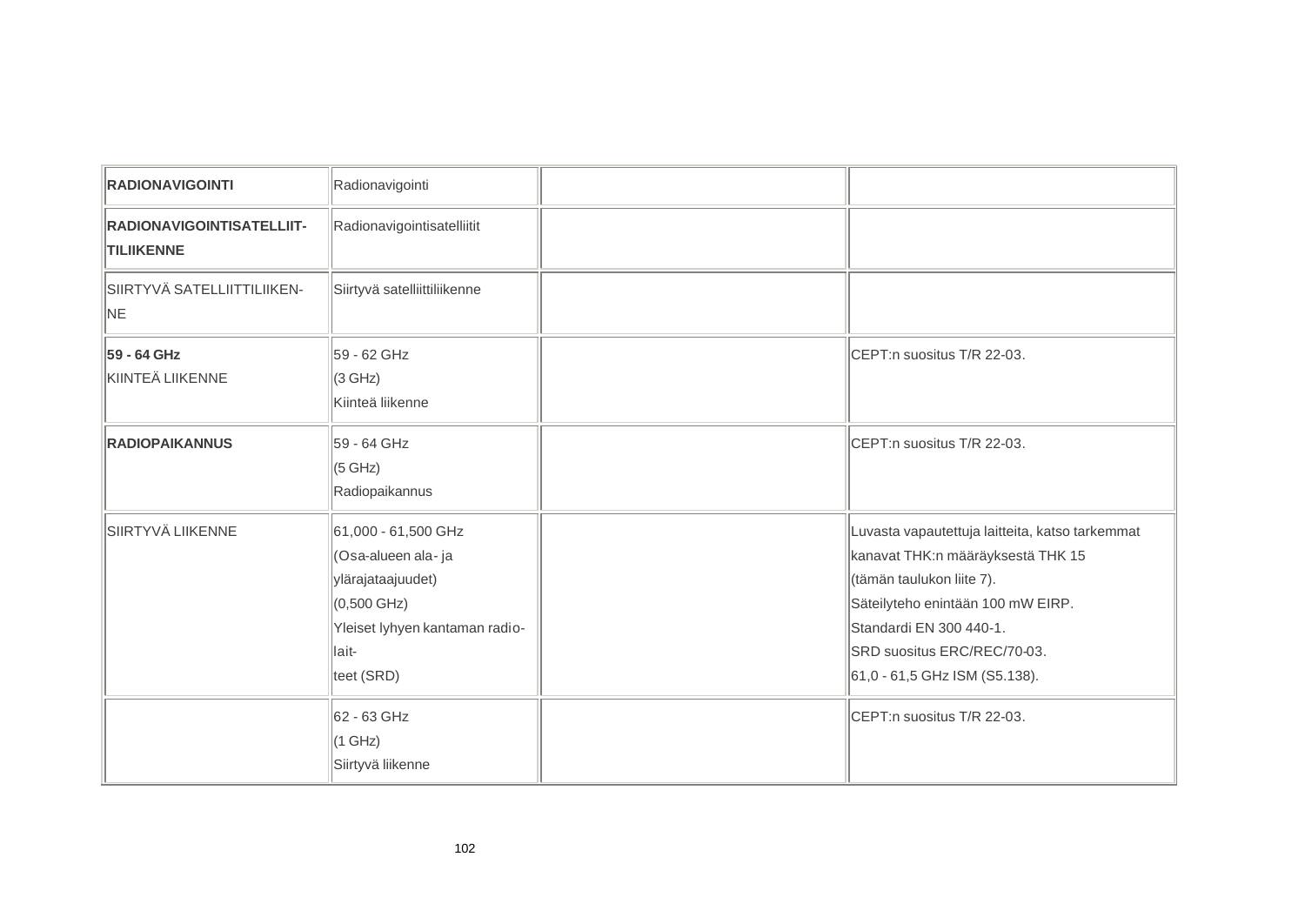| <b>RADIOPAIKANNUS</b>                          | 63 - 64 GHz<br>(1 GHz)<br>Lyhyen kantaman radiolaitteet<br>$\vert$ (SRD) |
|------------------------------------------------|--------------------------------------------------------------------------|
| 66 - 71 GHz<br>SIIRTYVÄ LIIKENNE               | 66 - 71 GHz<br>$\parallel$ (5 GHz)<br>Siirtyvä liikenne                  |
| <b>RADIONAVIGOINTI</b>                         | Radionavigointi                                                          |
| RADIONAVIGOINTISATELLIIT-<br><b>TILIIKENNE</b> | Radionavigointisatelliitit                                               |
| SIIRTYVÄ SATELLIITTILIIKEN-<br>NE              | Siirtyvä satelliittiliikenne                                             |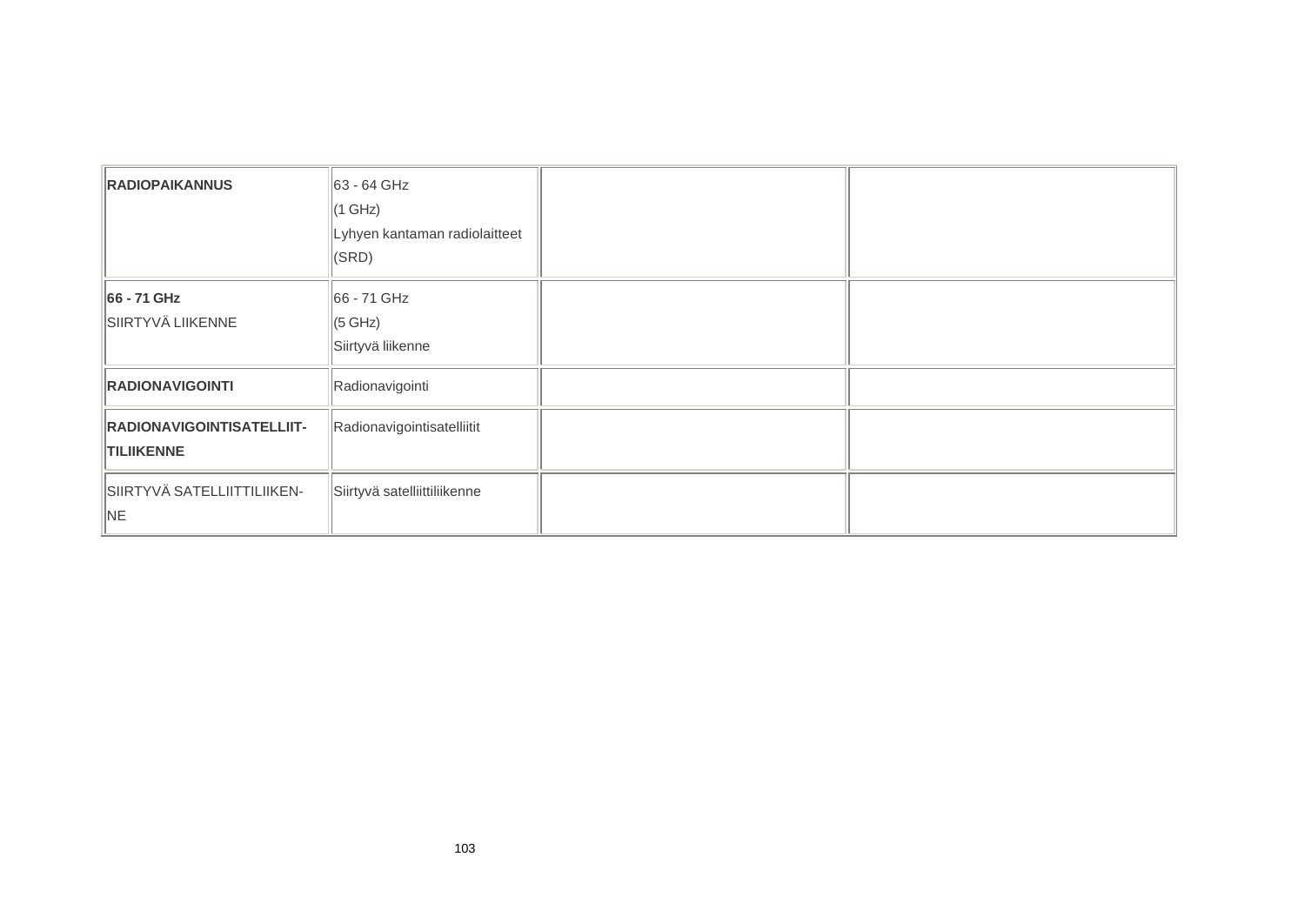| 76 - 81 GHz                | 76 - 77 GHz                      |                                        | Ainoastaan ajoneuvotutkat.                          |
|----------------------------|----------------------------------|----------------------------------------|-----------------------------------------------------|
| <b>RADIOPAIKANNUS</b>      | (Osa-alueen ala- ja              |                                        | Luvasta vapautettuja laitteita, katso tarkemmat     |
|                            | ylärajataajuudet)                |                                        | kanavat THK:n määräyksestä THK 15                   |
|                            | $(1$ GHz)                        |                                        | (tämän taulukon liite 7).                           |
|                            | Lyhyen kantaman radiolaitteet    |                                        | Säteilyteho enintään:                               |
|                            | (SRD)                            |                                        | huipputeho 316 W EIRP,                              |
|                            |                                  |                                        | keskimääräinen teho 100 W EIRP,                     |
|                            |                                  |                                        | keskimääräinen teho pulssitutkille 225 mW EIRP.     |
|                            |                                  |                                        | Standardi EN 301 091-1.                             |
|                            |                                  |                                        | SRD suositus ERC/REC/70-03.                         |
|                            |                                  |                                        | ERC:n päätös ERC/DEC/(92)02. THK:n päätös           |
|                            |                                  |                                        | 18.11.1992.                                         |
| Radioamatööri- ja          | 76 - 81 GHz                      |                                        | Määräys THK6.                                       |
| Iradioamatöörisatelliit-   | (5 GHz)                          |                                        | Pätevyystodistus vaaditaan.                         |
| tiliikenne                 | Radioamatööri- ja                |                                        | Lähettimen teho yleisluokassa ja teknillisessä luo- |
|                            | Radioamatöörisatelliittiliikenne |                                        | lkassa                                              |
|                            |                                  |                                        | enintään 150 W. Modulaatiohuipputeho 600 W,         |
|                            |                                  |                                        | mikäli                                              |
|                            |                                  |                                        | llähetteen kantoaaltoa on vaimennettu vähintään 6   |
|                            |                                  |                                        | dB.                                                 |
| 92 - 95 GHz                | 92 - 95 GHz                      | Maa-asema (TC) TX Avaruusasema (EC) RX |                                                     |
| KIINTEÄ SATELLIITTILIIKEN- | (3 GHz)                          |                                        |                                                     |
| NE (MAASTA SATELLIITTIIN)  | Kiinteä satelliittiliikenne      |                                        |                                                     |
| KIINTEÄ LIIKENNE           | Kiinteä liikenne                 |                                        |                                                     |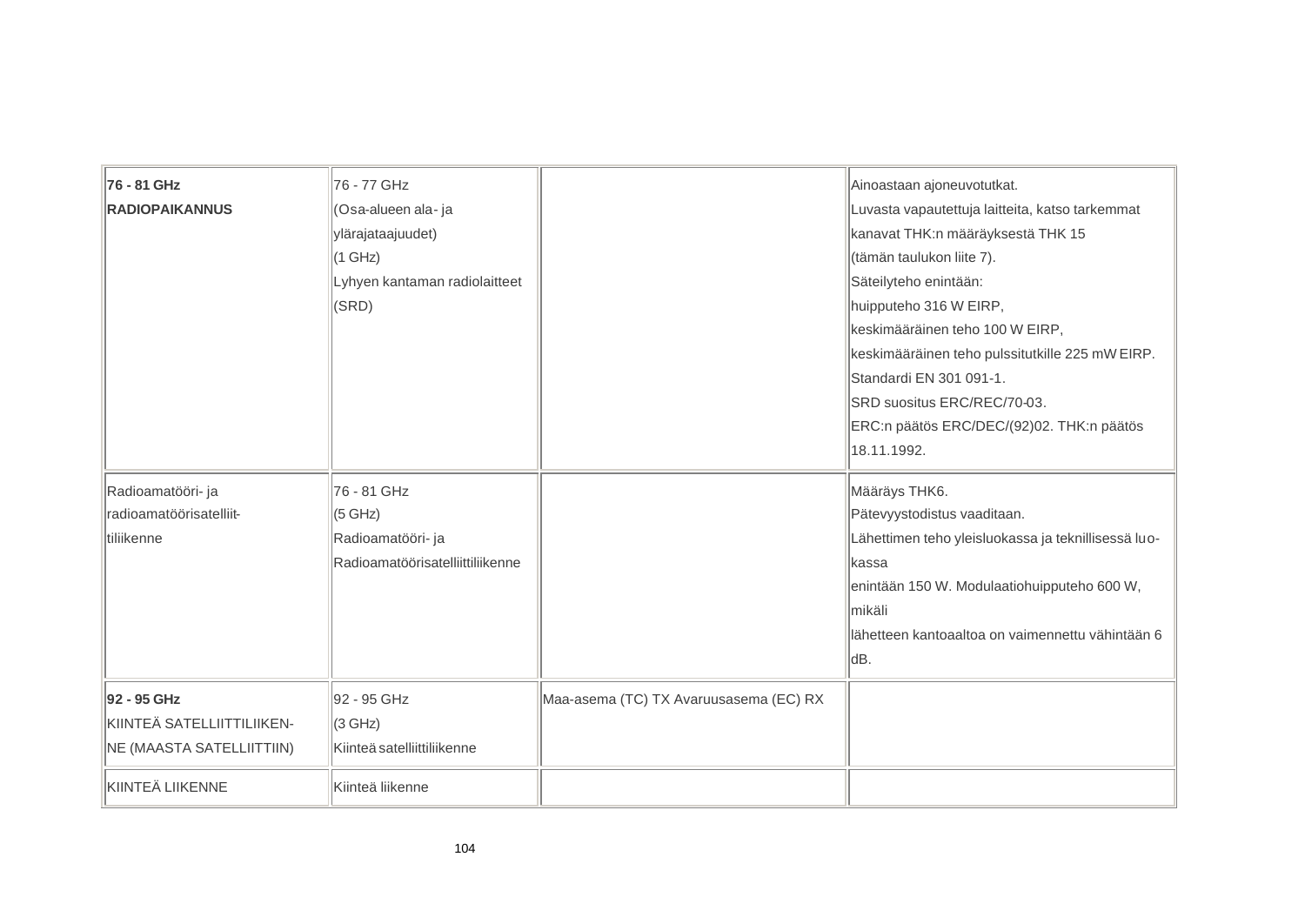| <b>RADIOPAIKANNUS</b>                                 | Radiopaikannus                                                  |                                | Lyhyen kantaman tutkat.                     |
|-------------------------------------------------------|-----------------------------------------------------------------|--------------------------------|---------------------------------------------|
| SIIRTYVÄ LIIKENNE                                     | Siirtyvä liikenne                                               |                                |                                             |
| Radioastronomia                                       | Radioastronomia                                                 | Radioastronomian asema (RA) RX | Spektriviivamittaukset.                     |
| KAUKOKARTOITUSSATELLIIT-<br><b>TILIIKENNE</b>         | 94,000 - 94,100 GHz<br>(0,100 GHz)<br>Kaukokartoitussatelliitit |                                | Satelliiteissa olevat pilvitutkat (S5.562). |
| 95 - 100 GHz<br><b>RADIOASTRONOMIA</b>                | 95 - 100 GHz<br>(5 GHz)<br>Radioastronomia                      | Radioastronomian asema (RA) RX | Kontinuumi- ja spektriviivamittaukset.      |
| <b>RADIONAVIGOINTI</b>                                | Radionavigointi                                                 |                                |                                             |
| <b>RADIONAVIGOINTISATELLIIT-</b><br><b>TILIIKENNE</b> | Radionavigointisatelliitit                                      |                                |                                             |
| SIIRTYVÄ LIIKENNE                                     | Siirtyvä liikenne                                               |                                |                                             |
| SIIRTYVÄ SATELLIITTILIIKEN-<br>NE                     | Siirtyvä satelliittiliikenne                                    |                                |                                             |
| 126 - 134 GHz<br>KIINTEÄ LIIKENNE                     | 126 - 134 GHz<br>$(8$ GHz)<br>Kiinteä liikenne                  |                                |                                             |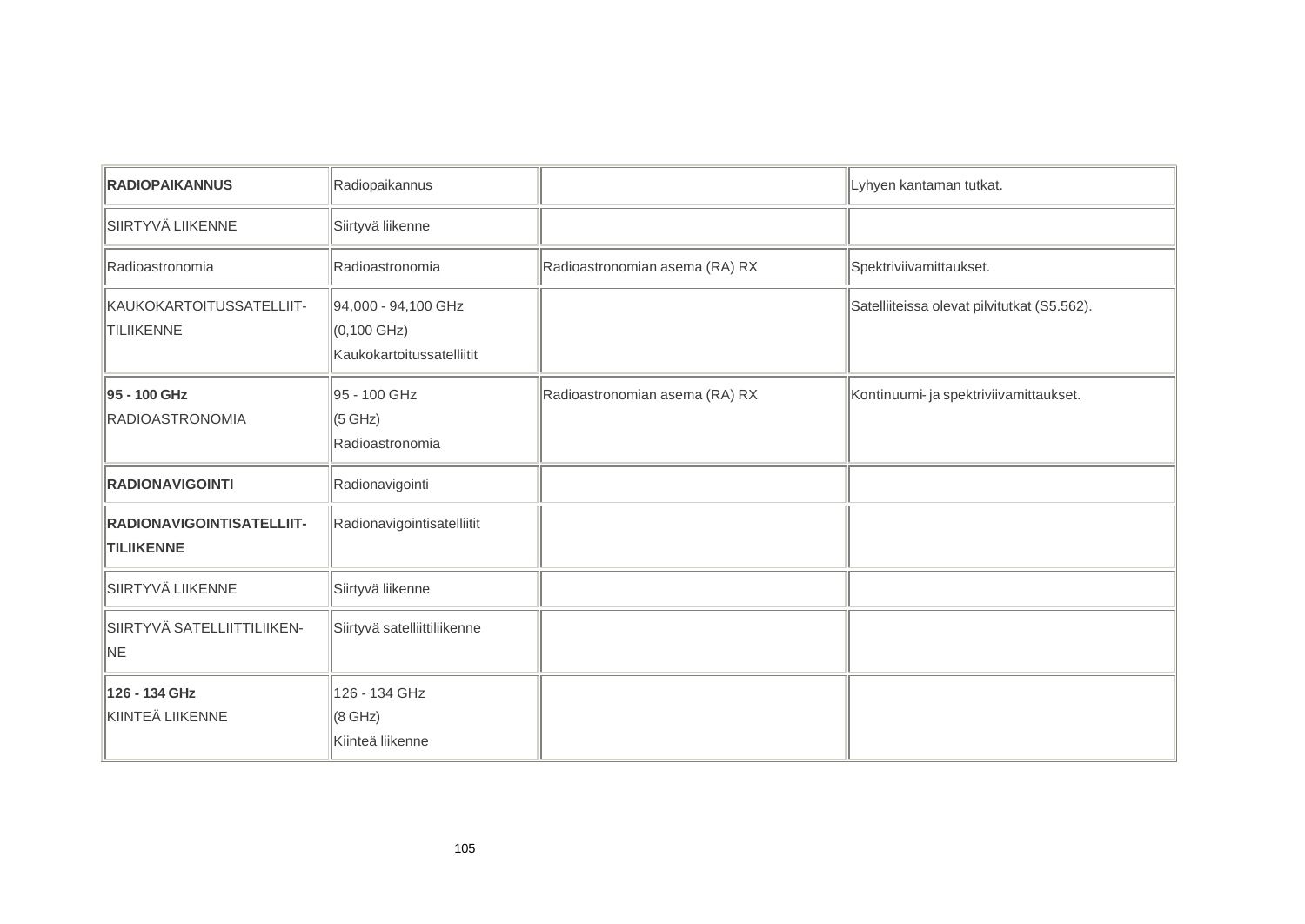| <b>RADIOPAIKANNUS</b>   | Radiopaikannus                   |                                                     |
|-------------------------|----------------------------------|-----------------------------------------------------|
| SIIRTYVÄ LIIKENNE       | Siirtyvä liikenne                |                                                     |
| 134 - 142 GHz           | 134 - 142 GHz                    |                                                     |
| SIIRTYVÄ LIIKENNE       | $(8$ GHz)                        |                                                     |
|                         | Siirtyvä liikenne                |                                                     |
| <b>RADIONAVIGOINTI</b>  | Radionavigointi                  |                                                     |
| <b>RADIOASTRONOMIA</b>  | 140,690 - 140,980 GHz            | $(C5.555)$ .                                        |
|                         | $(0,290 \text{ GHz})$            |                                                     |
|                         | Radioastronomia                  |                                                     |
| 142 - 144 GHz           | 142 - 144 GHz                    | Määräys THK6.                                       |
| RADIOAMATÖÖRI- JA       | (2 GHz)                          | Pätevyystodistus vaaditaan.                         |
| RADIOAMATÖÖRISATELLIIT- | Radioamatööri- ja                | Lähettimen teho perusluokassa ja tietoliikenneluo-  |
| <b>TILIIKENNE</b>       | Radioamatöörisatelliittiliikenne | kassa                                               |
|                         |                                  | enintään 30 W. Modulaatiohuipputeho 120 W, mikä-    |
|                         |                                  |                                                     |
|                         |                                  | lähetteen kantoaaltoa on vaimennettu vähintään 6    |
|                         |                                  | dB.                                                 |
|                         |                                  | Lähettimen teho yleisluokassa ja teknillisessä luo- |
|                         |                                  | kassa                                               |
|                         |                                  | enintään 150 W. Modulaatiohuipputeho 600 W,         |
|                         |                                  | mikäli                                              |
|                         |                                  | lähetteen kantoaaltoa on vaimennettu vähintään 6    |
|                         |                                  | ldB.                                                |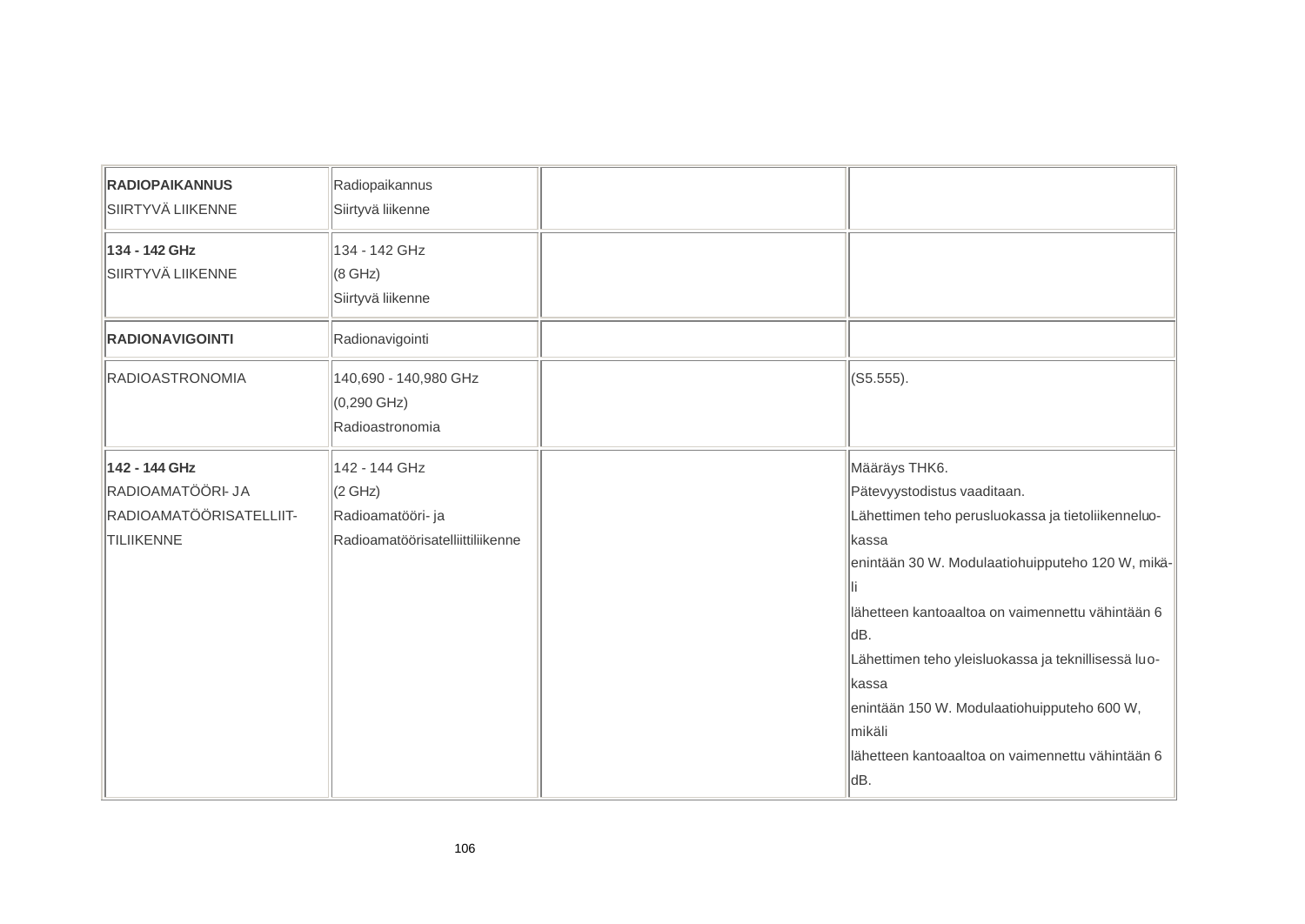| 144 - 149 GHz           | 144,000 - 144,680 GHz            | Määräys THK6.                                       |
|-------------------------|----------------------------------|-----------------------------------------------------|
| Radioamatööri- ja       | (0,680 GHz)                      | Pätevyystodistus vaaditaan.                         |
| radioamatöörisatelliit- | Radioamatööri- ja                | Lähettimen teho yleisluokassa ja teknillisessä luo- |
| tiliikenne              | Radioamatöörisatelliittiliikenne | lkassa                                              |
|                         |                                  | enintään 150 W. Modulaatiohuipputeho 600 W,         |
|                         |                                  | mikäli                                              |
|                         |                                  | lähetteen kantoaaltoa on vaimennettu vähintään 6    |
|                         |                                  | dB.                                                 |
| <b>RADIOPAIKANNUS</b>   | 144 - 149 GHz                    |                                                     |
|                         | (5 GHz)                          |                                                     |
|                         | Radiopaikannus                   |                                                     |
| <b>RADIOASTRONOMIA</b>  | 144,680 - 144,980 GHz            | (S5.555).                                           |
|                         | $(0,300 \text{ GHz})$            |                                                     |
|                         | Radioastronomia                  |                                                     |
| Radioamatööri- ja       | 144,980 - 145,450 GHz            | Määräys THK6.                                       |
| radioamatöörisatelliit- | $(0,470 \text{ GHz})$            | Pätevyystodistus vaaditaan.                         |
| ltiliikenne             | Radioamatööri- ja                | Lähettimen teho yleisluokassa ja teknillisessä luo- |
|                         | Radioamatöörisatelliittiliikenne | kassa                                               |
|                         |                                  | enintään 150 W. Modulaatiohuipputeho 600 W,         |
|                         |                                  | lmikäli                                             |
|                         |                                  | lähetteen kantoaaltoa on vaimennettu vähintään 6    |
|                         |                                  | dB.                                                 |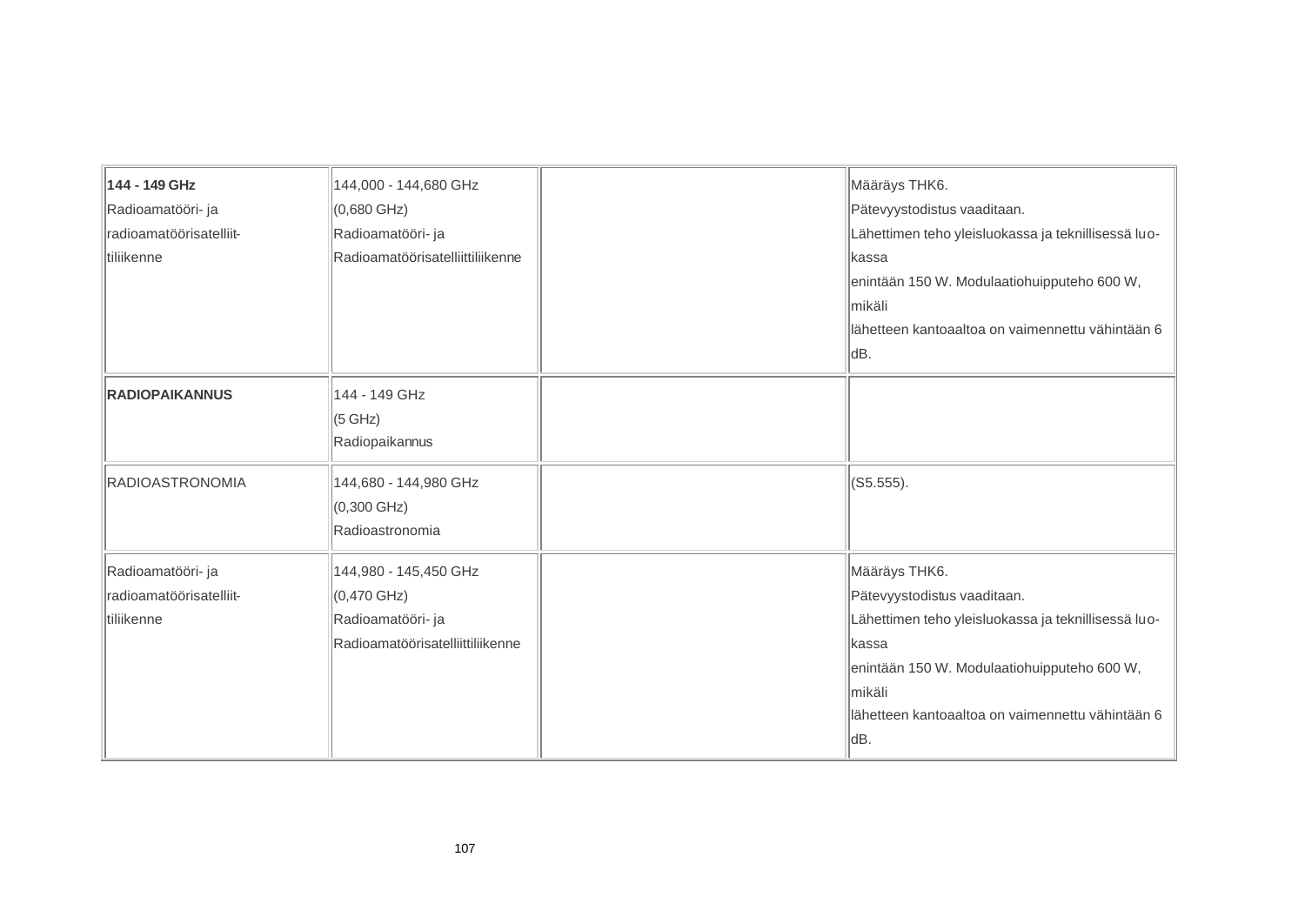| <b>RADIOASTRONOMIA</b>                                     | 145,450 - 145,750 GHz<br>$(0,300 \text{ GHz})$<br>Radioastronomia                               | $(S5.555)$ .                                                                                                                                                                                                                        |
|------------------------------------------------------------|-------------------------------------------------------------------------------------------------|-------------------------------------------------------------------------------------------------------------------------------------------------------------------------------------------------------------------------------------|
| Radioamatööri- ja<br>radioamatöörisatelliit-<br>tiliikenne | 145,750 - 146,820 GHz<br>$(1,070$ GHz)<br>Radioamatööri- ja<br>Radioamatöörisatelliittiliikenne | Määräys THK6.<br>Pätevyystodistus vaaditaan.<br>Lähettimen teho yleisluokassa ja teknillisessä luo-<br>kassa<br>enintään 150 W. Modulaatiohuipputeho 600 W,<br>mikäli<br>lähetteen kantoaaltoa on vaimennettu vähintään 6<br>dB.    |
| <b>RADIOASTRONOMIA</b>                                     | 146,820 - 147,120 GHz<br>$(0,300 \text{ GHz})$<br>Radioastronomia                               | $(C5.555)$ .                                                                                                                                                                                                                        |
| Radioamatööri- ja<br>radioamatöörisatelliit-<br>tiliikenne | 147,120 - 149,000 GHz<br>$(1,880$ GHz)<br>Radioamatööri- ja<br>Radioamatöörisatelliittiliikenne | Määräys THK6.<br>Pätevyystodistus vaaditaan.<br>Lähettimen teho yleisluokassa ja teknillisessä luo-<br>lkassa<br>enintään 150 W. Modulaatiohuipputeho 600 W,<br>lmikäli<br>llähetteen kantoaaltoa on vaimennettu vähintään 6<br>dB. |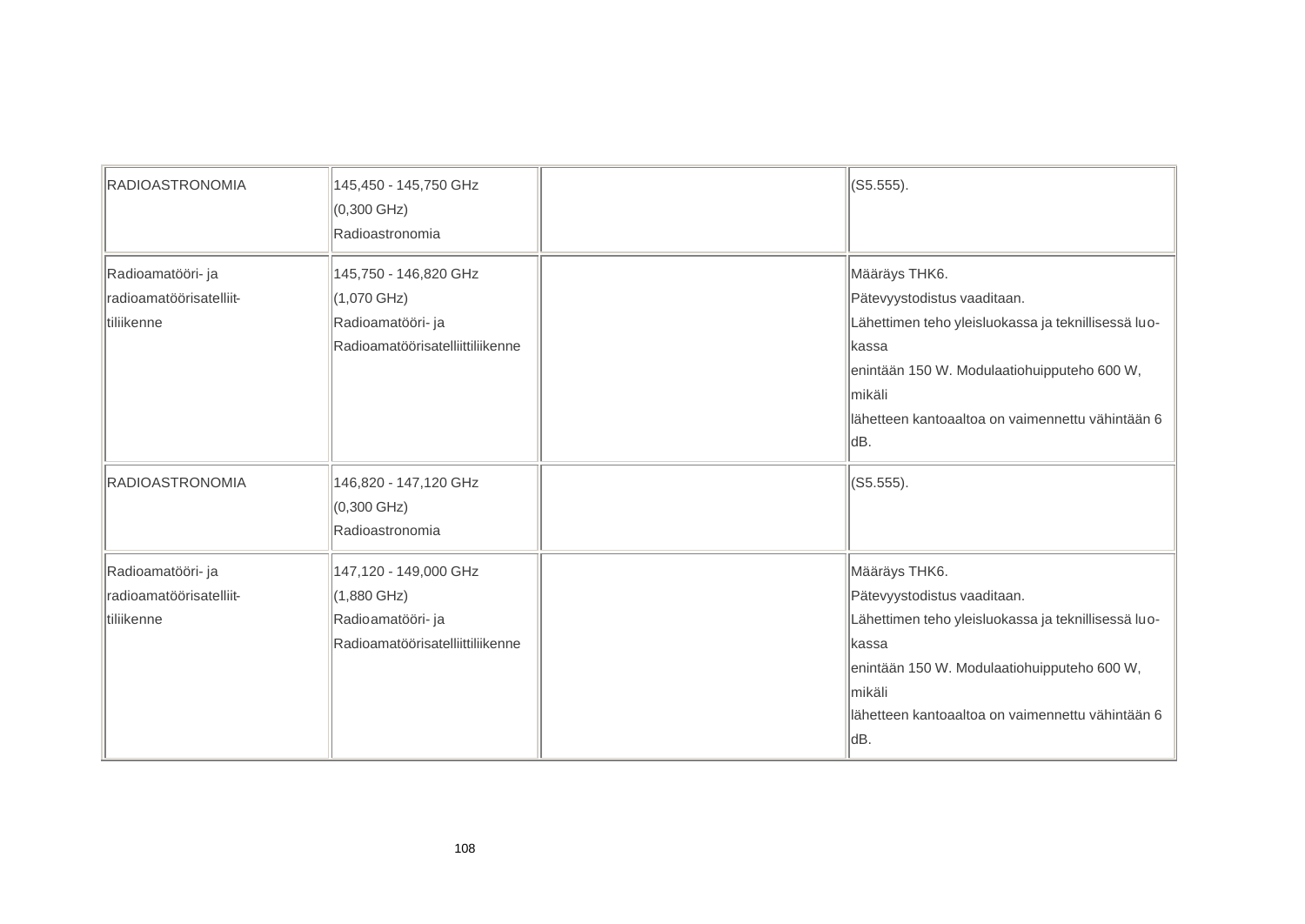| 190 - 200 GHz           | 190 - 200 GHz                    |                                                     |
|-------------------------|----------------------------------|-----------------------------------------------------|
| SIIRTYVÄ LIIKENNE       | $(10$ GHz)                       |                                                     |
| <b>RADIONAVIGOINTI</b>  | Siirtyvä liikenne                |                                                     |
|                         | Radionavigointi                  |                                                     |
| 241 - 248 GHz           | 241 - 248 GHz                    | Määräys THK6.                                       |
| Radioamatööri- ja       | (7 GHz)                          | Pätevyystodistus vaaditaan.                         |
| radioamatöörisatelliit- | Radioamatööri- ja                | Lähettimen teho yleisluokassa ja teknillisessä luo- |
| tiliikenne              | Radioamatöörisatelliittiliikenne | lkassa                                              |
|                         |                                  | enintään 150 W. Modulaatiohuipputeho 600 W,         |
|                         |                                  | lmikäli                                             |
|                         |                                  | lähetteen kantoaaltoa on vaimennettu vähintään 6    |
|                         |                                  | ldB.                                                |
| <b>RADIOPAIKANNUS</b>   | 244 - 246 GHz                    | Luvasta vapautettuja laitteita, katso tarkemmat     |
|                         | (Osa-alueen ala-ja               | kanavat THK:n määräyksestä THK 15                   |
|                         | ylärajataajuudet)                | (tämän taulukon liite 7).                           |
|                         | (2 GHz)                          | Säteilyteho enintään 100 mW EIRP. Standardi EN      |
|                         | Yleiset lyhyen kantaman radio-   | 300 440 - 1.                                        |
|                         | lait-                            | SRD suositus ERC/REC/70-03.                         |
|                         | teet (SRD)                       | 244 - 246 GHz ISM (S5.138).                         |
| 252 - 265 GHz           | 252 - 265 GHz                    |                                                     |
| <b>RADIOASTRONOMIA</b>  | $(13$ GHz)                       |                                                     |
|                         | Radioastronomia                  |                                                     |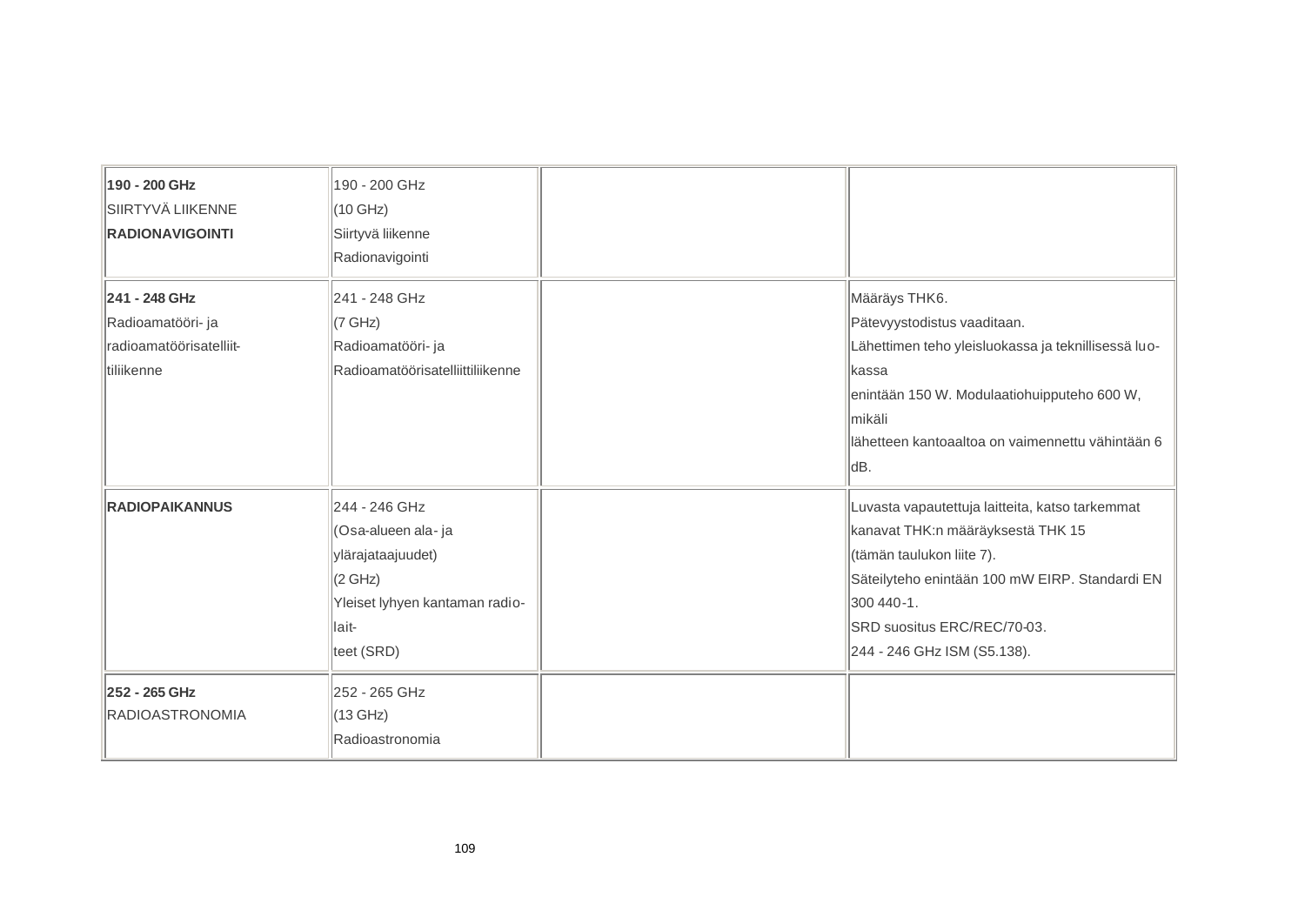| <b>IRADIONAVIGOINTI</b> | 'IRadionavigointi   |  |
|-------------------------|---------------------|--|
| IISIIRTYVÄ LIIKENNE     | llSiirtvvä liikenne |  |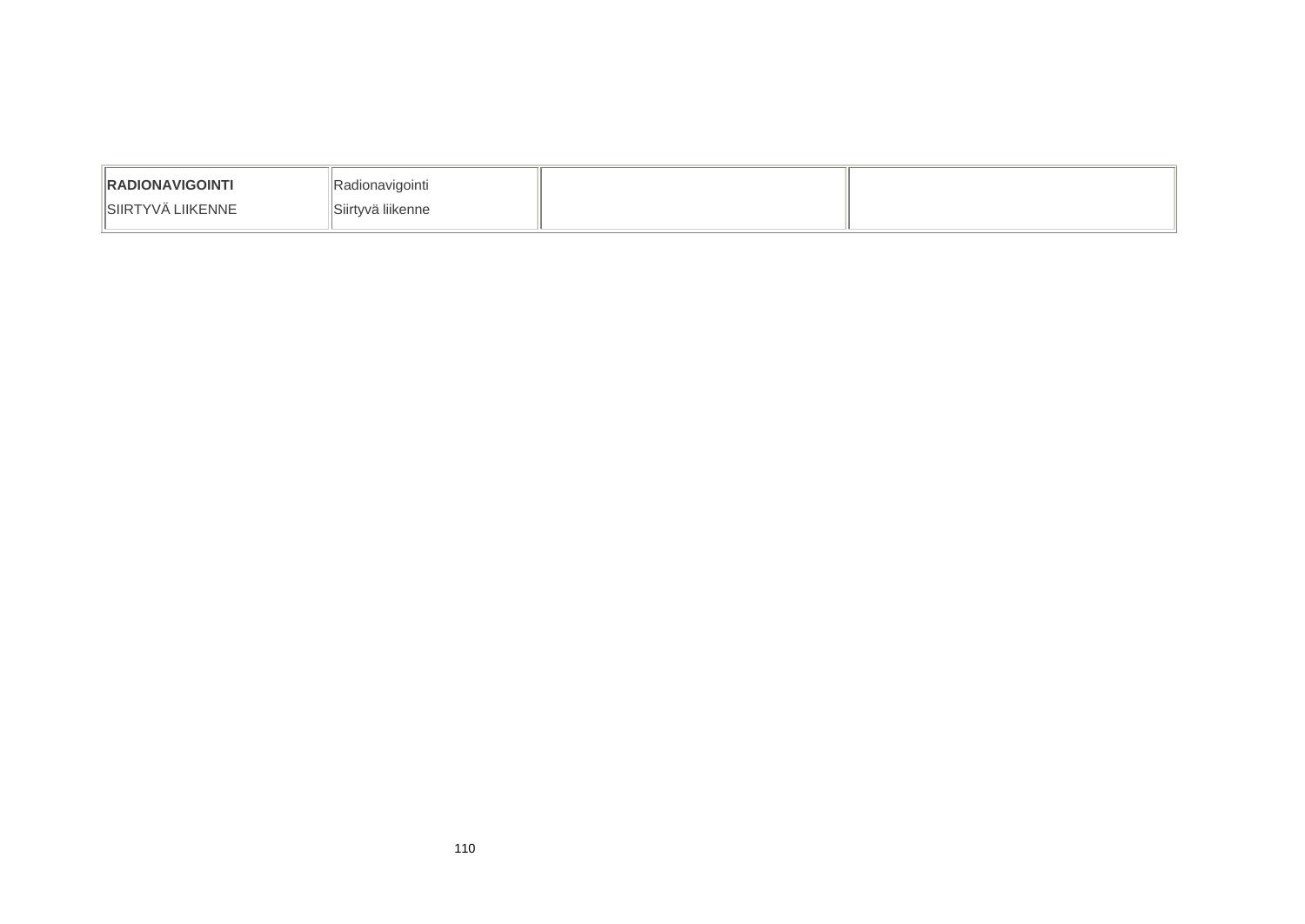## **8 Lähteet**

#### **8.1 Henkilölähteet**

Bäckström Rolf, Merenkulkulaitos Caselius Ari, Viestintävirasto Chen Ruizhi, Geodeettinen laitos Hapuoja Vesa, Tracker Oy Heikonen Kaisu, Merenkulkulaitos Hilska Lassi, Liikenne- ja viestintäministeriö Kihniä Ilkka, Fastrax Koivukoski Janne, Pelastusosasto, SM Koponen Jarmo, Ilmavoimien Esikunta Lindfors Lauri, Autoliitto Lindfors Pentti, Viestintävirasto Louet Merja, Ultracom Oy Mannermaa Jari, Nokia Corporation Martin Johansson, Tielaitos Nickul Erkki, Helsingin kaupungin liikennelaitos Peltonen Kari, Metsäliitto Piilola Jukka, Ilmailulaitos Pikkarainen Kalle , Viestintävirasto Rainio Antti, Navinova Oy Rantanen Matti, Puolustusvoimat Syrjärinne Jari, Nokia Tenhunen Jouko, Ilmailulaitos Tuurnala Tiina, Merenkulkulaitos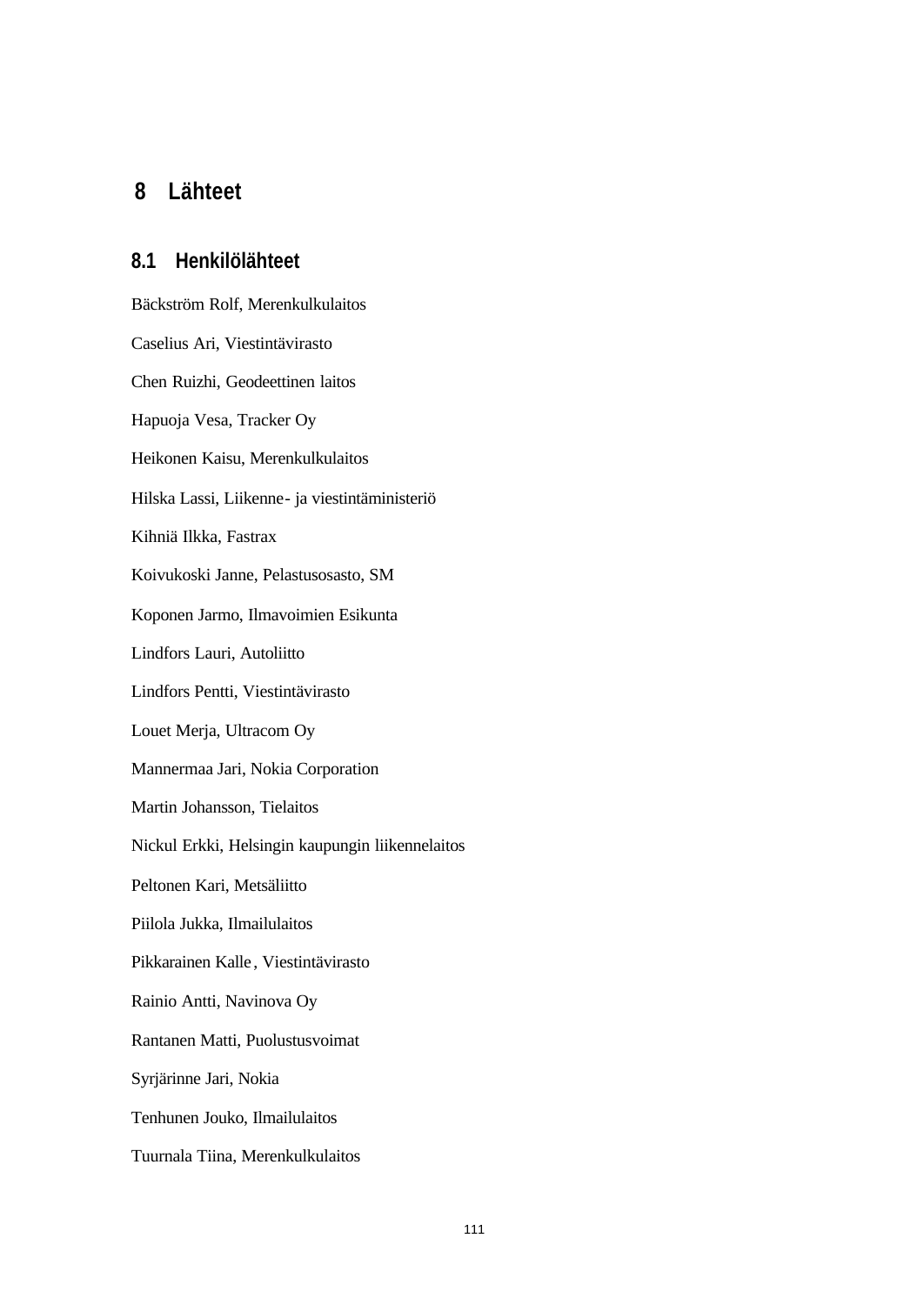Uunila Toni, Ultracom Oy

Vepsäläinen Seppo, Helsingin kaupungin liikennelaitos

Öörni Seppo, Liikenne- ja viestintäministeriö

### **8.2 Kirjallisuus- ja internet-lähteet**

Booz-Allen & Hamilton S.A ERNP-raportti (European radionavigation plan)

International Telecommunication Union (1998). Radio Regulations, Edition of 1998, Part 1 Articles. Lainaus kohdasta Article S1, Section I - General terms. ISBN 92-61-07621-1.

Radionavigeringsnämnden. Sjöfartsverket. Radionavigeringsplan för Sverige år 2000. Sverige 2000. www.sjofartsverket.se/tabla -d/pdf/d14/utredningar/rnp2000.pdf

(Web-lähteisiin viitattu 2.5.2002)

http://esamultimedia.esa.int/docs/egnos/estb/Publications/NAVITEC%202001/estb\_navitec\_final.p df

http://press.nokia.com/PR/200203/851859\_5.html

http://saldo.kauppalehti.fi/2001/1123/osakkeet/20011123\_oy15Ben.shtml

http://saldo.kauppalehti.fi/2002/0111/osakkeet/20020111\_oy15Ben.shtml

http://www.autoliitto.fi/

http://www.esa.int/export/esaSA/ESALSUPZ9NC\_telecom\_0.html

http://www.fastrax.fi/pdfs/evkit/iTRAX\_ID.pdf

http://www.ficora.fi/suomi/document/THK15Q2001M.pdf

http://www.ficora.fi/suomi/radio/tsohjelma230402.htm

http://www.fma.fi/

http://www.galileo-pgm.org/indexdrsr.htm

http://www.intermin.fi/

http://www.kauppalehti.fi/ys/VAI/

http://www.kotiposti.net/navistre/sivut/info/gpstietoutta.html

http://www.nokia.com/phones/9210i/popups/lam-1.html